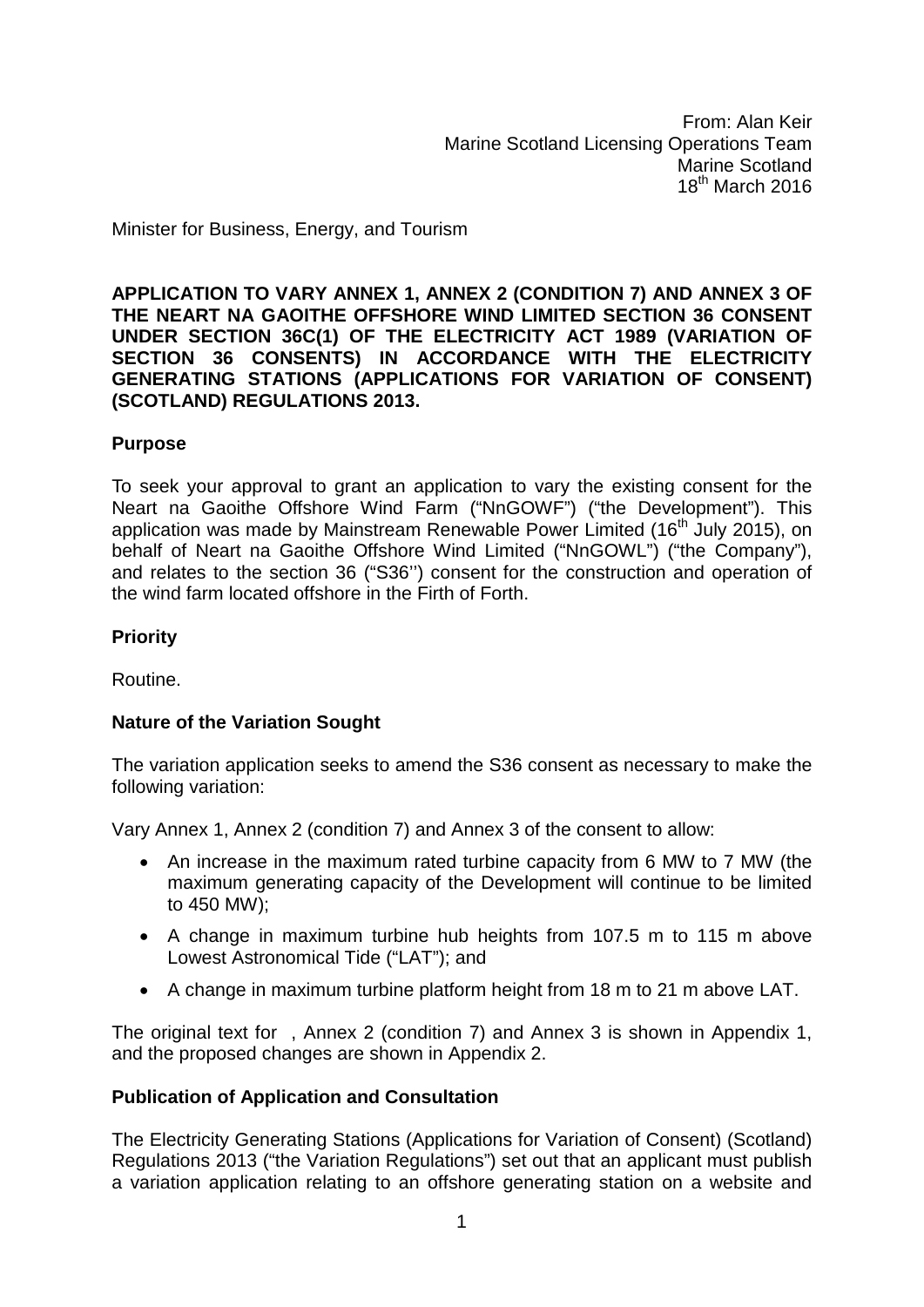advertise by public notices in specified publications as set out in Regulation 4 of the Variation Regulations, in Lloyd's List and in at least one appropriate fishing trade journal in circulation. The Variation Regulations also provide that the Electricity Works (Environmental Impact Assessment) (Scotland) Regulations 2000 ("the EIA Regulations") apply in relation to a variation application as they apply in relation to an application for a S36 consent but with certain modifications as specified in the Variation Regulations. The legislation provides that a copy of a variation application shall be served on such Planning Authority or Authorities as the Scottish Ministers direct. In this case the Scottish Ministers directed that the same onshore Planning Authorities be served a copy of the variation as those who were served a copy of the original application. These were Angus Council ("AC"), Dundee City Council ("DCC"), East Lothian Council ("ELC"), Fife Council ("FC") and Scottish Borders Council ("SBC"). Officials confirm that these requirements have been met.

As the NnGOWF is an Environmental Impact Assessment ("EIA") development, the EIA Regulations, as modified by regulation 5 of the Variation Regulations, apply to this application. Officials confirm that the requirements of the EIA Regulations (as so modified) have been met.

Marine Scotland Licensing Operations Team ("MS-LOT") consulted a wide range of relevant organisations on the variation application and accompanying Supporting Statement including AC, DCC, ELC, FC and SBC, Scottish Natural Heritage ("SNH"), the Joint Nature Conservation Committee ("JNCC"), Scottish Environment Protection Agency ("SEPA") and several non-statutory consultees.

#### **Representations**

Scottish Ministers received no representations from members of the public in relation to this application, and none of the statutory consultees objected to the variation. An objection was however received from Royal Society for the Protection of Birds Scotland ("RSPB Scotland"). They maintained their objection from the original S36 application and cited further concerns around the methods used to estimate seabird impacts, and the validity of the original Habitats Regulations Appraisal being relied upon for the variation assessment.

#### **Recommendation**

Having taken into account the statutory and non-statutory consultation responses and objections received, and being satisfied that all legislative requirements have been met, MS-LOT is of the view that you should:

**Determine that it is appropriate not to cause a public local inquiry or any other hearing to be held, and agree to vary the wording of Annex 1, Annex 2 (condition 7) and Annex 3 of the relevant NnGOWF section 36 consent, in terms of section 36C of the Electricity Act 1989 (as amended) and the Electricity Generating Stations (Applications for Variation of Consent) (Scotland) Regulations 2013.**

A draft decision letter is attached at Annex C.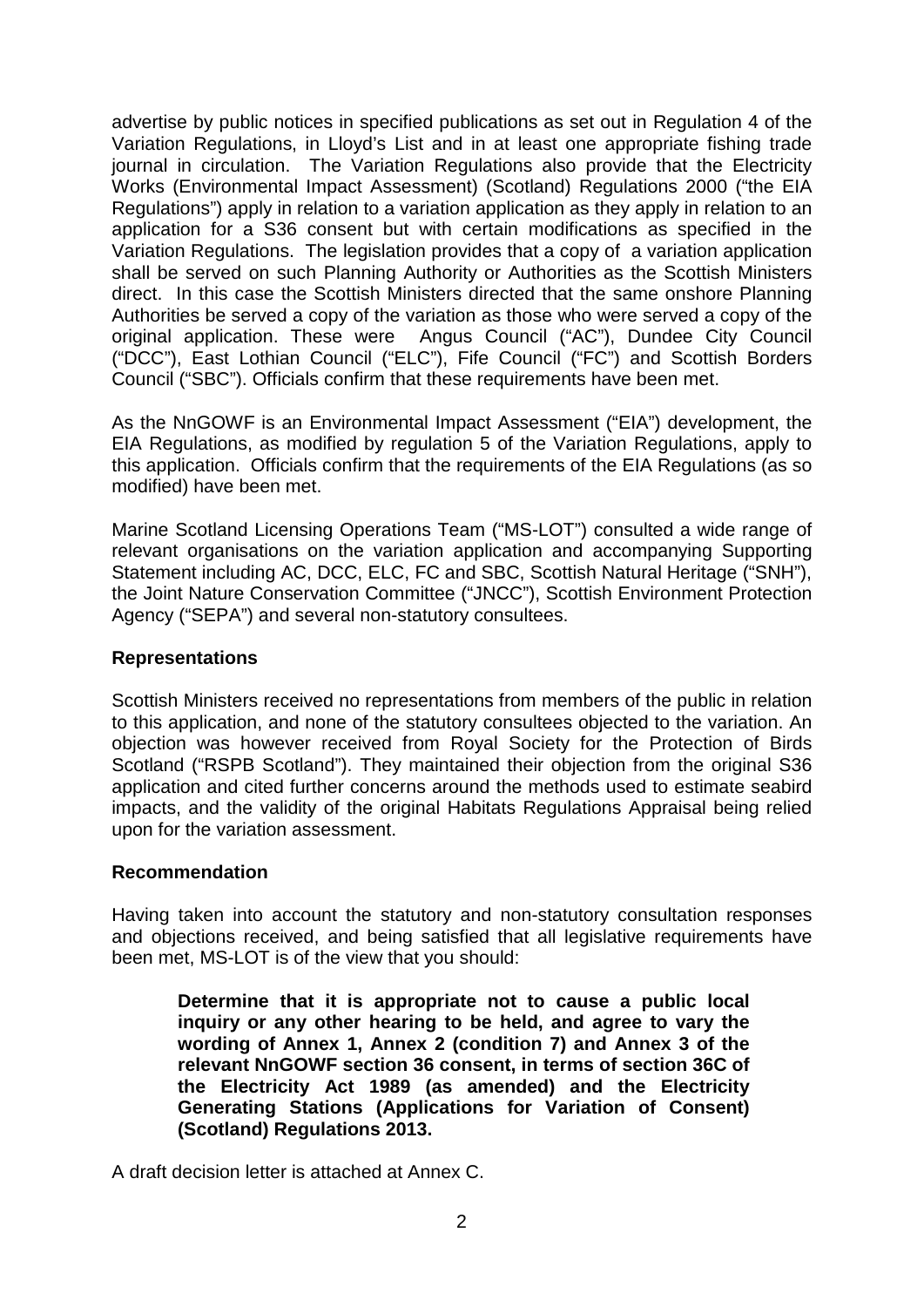# **List of Annexes**

| <b>ANNEX A REGULATORY REQUIREMENTS</b>                        |
|---------------------------------------------------------------|
| <b>ANNEX B BACKGROUND INFORMATION AND ADVICE TO MINISTERS</b> |
| <b>ANNEX C DRAFT VARIATION DECISION LETTER</b>                |

# **Alan Keir**

Marine Scotland Licensing Operations Team, Marine Planning and Policy. 18<sup>th</sup> March 2016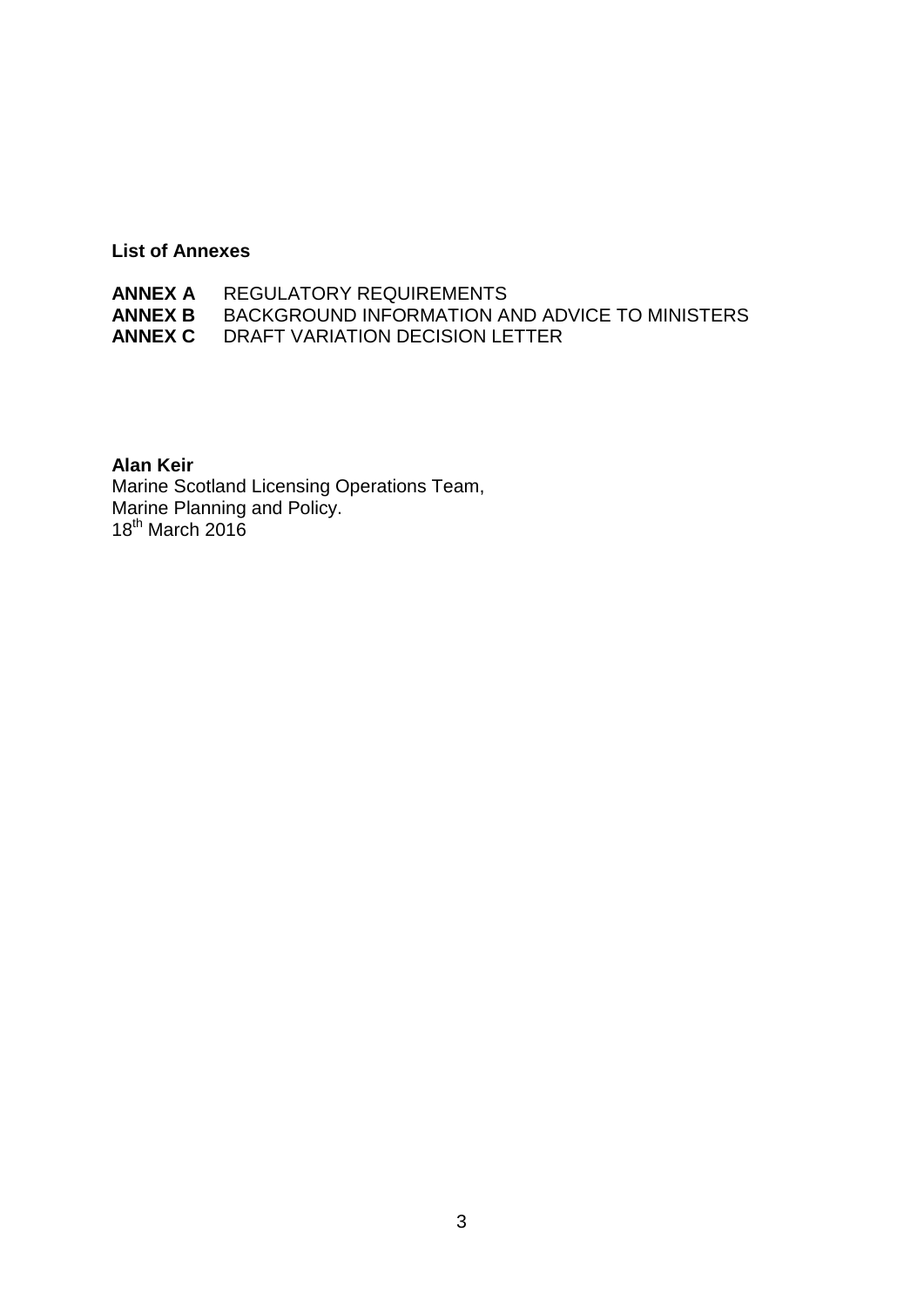| <b>Copy List:</b>                             |  | For  | For Information |          |           |
|-----------------------------------------------|--|------|-----------------|----------|-----------|
|                                               |  | Comm | Portfolio       | Constit  | General   |
|                                               |  | ents | Interest        | Interest | Awareness |
| Deputy First Minister and Cabinet Secretary   |  |      |                 |          |           |
| for Finance, Constitution and Economy         |  |      |                 |          |           |
| Cabinet Secretary for Rural Affairs, Food and |  |      |                 |          |           |
| Environment                                   |  |      |                 |          |           |

DG Enterprise, Environment & Innovation Linda Rosborough - Marine Scotland David Palmer - Marine Scotland Jim McKie - Marine Scotland Karen Major - Marine Scotland Nicola Bain - Marine Scotland Joao Queiros – Marine Scotland Gayle Holland - Marine Scotland Phil Gilmour - Marine Scotland Mark Christie - Marine Scotland Ian Davies - Marine Scotland David Stevenson - Energy & Climate Change Alan Williams – SGLD Fiona McClean – SGLD Ian Vickerstaff - SGLD Simon Bonsall - Planning Chris Wilcock - Ports and Harbours Malcolm Fleming - Advisor Communications - Greener Communications - Deputy First Minister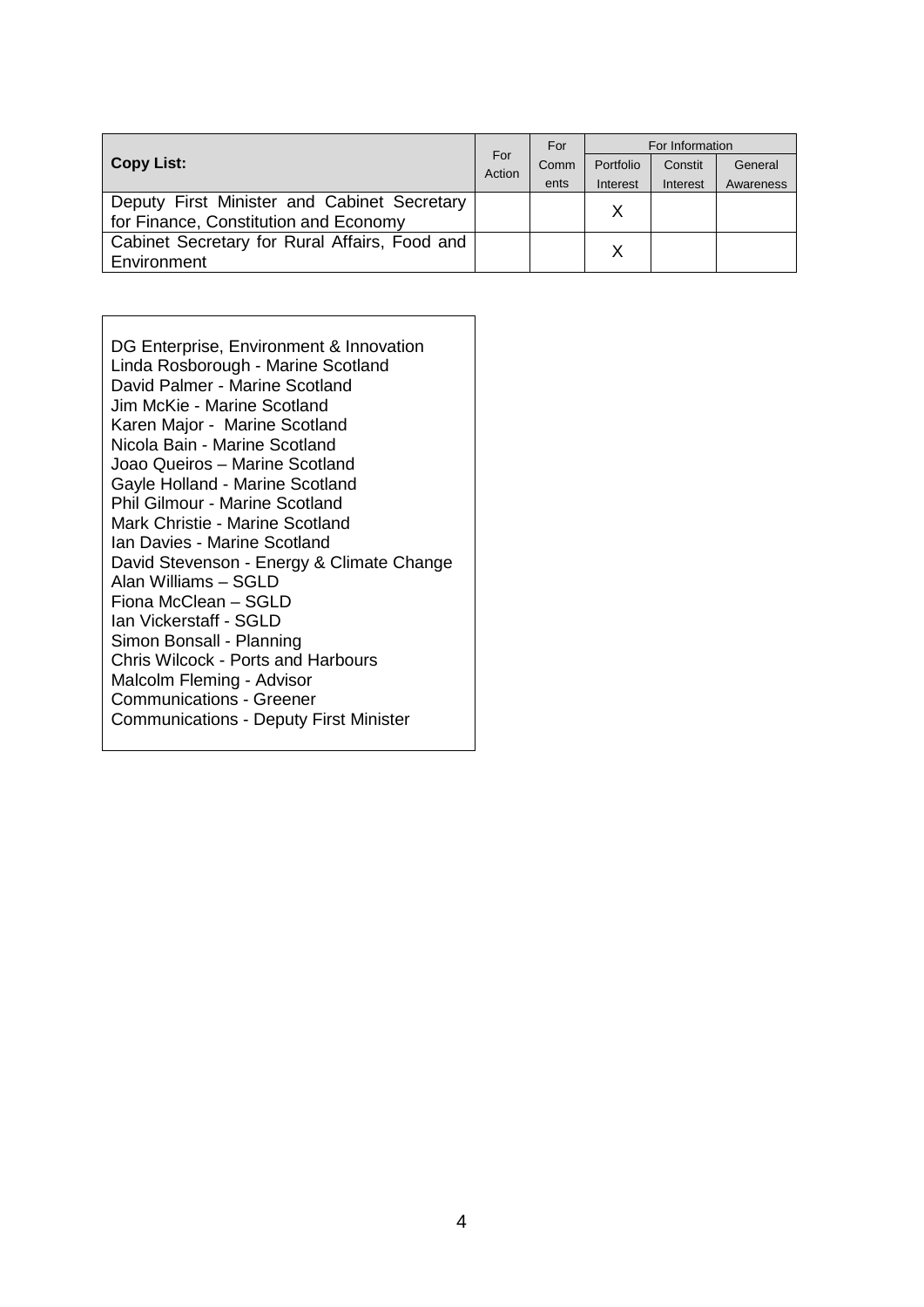# **ANNEX A – REGULATORY REQUIREMENTS**

#### **Legislative Background**

- 1. Section 36C of the Electricity Act 1989 (as amended) ("the Electricity Act") has, since 1<sup>st</sup> December 2013, enabled applications to be made to the appropriate authority (in Scotland this is the Scottish Ministers) by persons who are entitled to the benefit of a section 36 ("S36") consent seeking the variation of such consents. The procedure is set out in the Electricity Generating Stations (Applications for Variation of Consent) (Scotland) Regulations 2013 ("the Variation Regulations"). The Variation Regulations provide for a consistent and transparent process for making, publicising, and the consideration of applications to vary S36 consents.
- 2. The variation process is designed to apply to projects that have been consented under S36, where the operator wishes to carry out development or operation or any other aspects of their proposals as set out in the S36 consent in a way that is inconsistent with the existing S36 consent.
- 3. Under Section 36C(4) of the Electricity Act the Scottish Ministers may make such variations to such consents as appear to them to be appropriate, having regard in particular to the applicant's reasons for seeking the variation, the variations proposed, and any objections made to the proposed variations, the views of consultees and the outcome of any public inquiry.

#### **Environmental Impact Assessment ("EIA")**

- 4. The process to vary a S36 consent is primarily governed by The Electricity Generating Stations (Applications for Variation of Consent) (Scotland) Regulations 2013 ("the Variation Regulations"). In cases where the proposed development amounts to Environmental Impact Assessment ("EIA") development, the Electricity Works (Environmental Impact Assessment) (Scotland) Regulations 2000 (as amended) ("the EIA Regulations") also apply, as modified by regulation 5 of the Variation Regulations.
- 5. Officials consider that an environmental statement ("ES") to support a variation application can take the form of the original ES (which supported the original S36 application) supplemented by a supporting statement that details the environmental effects resulting from the variations being sought. The present application was accompanied by the original ES; the original Addendum of Supplementary Environmental Information; and a supporting EIA statement detailing the main respects in which the environmental effects of the proposed development would differ as a result of the variation.

# **Appropriate Assessment ("AA")**

*6.* Regulation 61 (1) of The Conservation of Habitats and Species Regulations 2010 requires that "*A competent authority, before deciding to undertake, or give any consent, permission or other authorisation for a plan or project which –*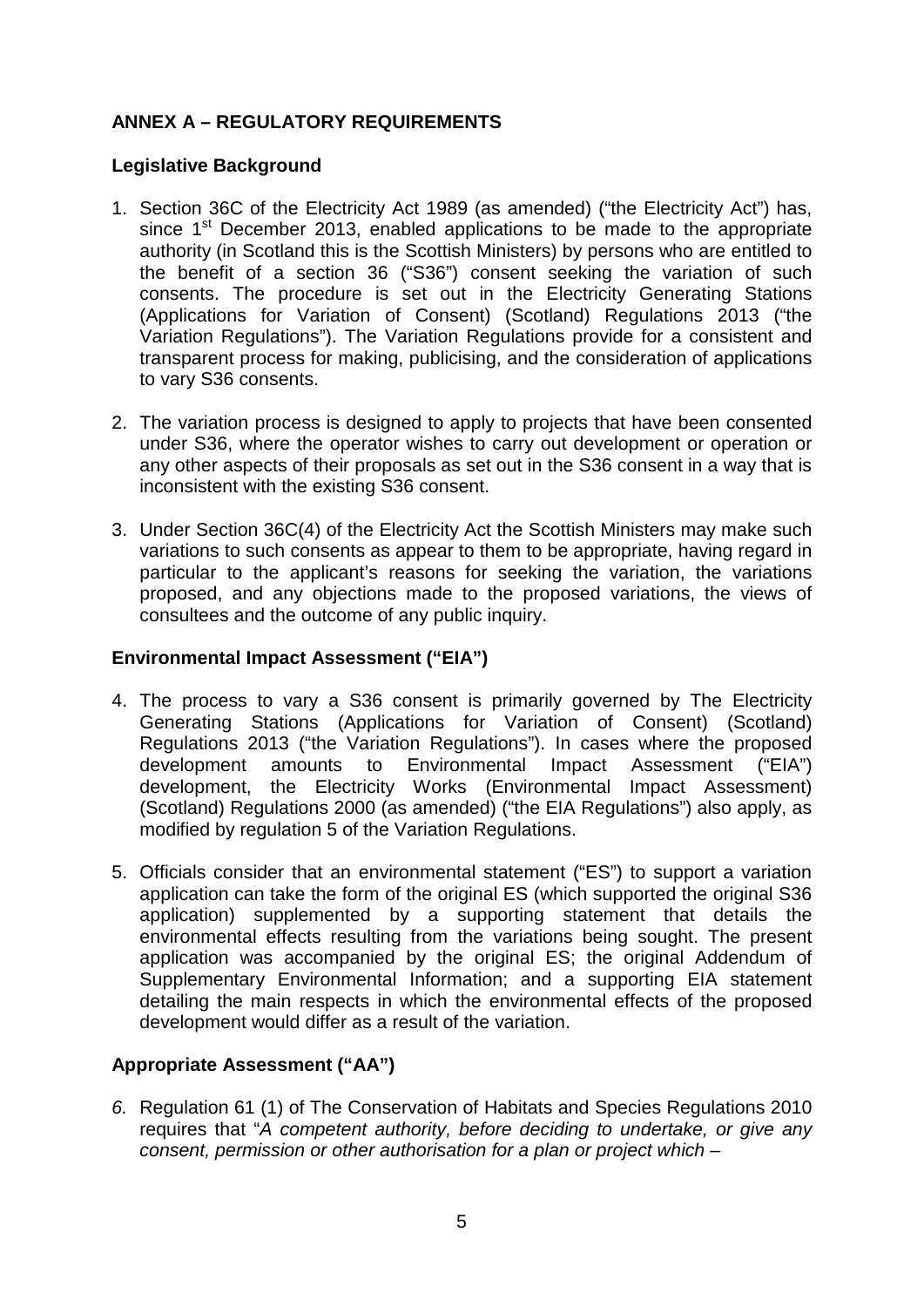*(a) is likely to have a significant effect on a European site or a European offshore marine site (either alone or in combination with other plans or projects), and (b) is not directly connected with or necessary to the management of that site,*

*must make an appropriate assessment of the implications for that site in view of that site's conservation objectives.)*

7. Officials considered that an Appropriate Assessment ("AA") was required. Although the worst case scenario had been considered in the Forth and Tay Regional AA completed in October 2014, officials completed a further AA in order (i) to ensure that the best available evidence was used (the British Trust for Ornithology Avoidance Rate Report which was not available in its final version for use in the Forth and Tay Regional AA) and (ii) to include additional projects in the in-combination assessment which have been consented since the Forth and Tay Regional AA had been undertaken.

#### **Notification Requirements**

8. For an application to vary a S36 consent, the notification requirements in the Variation Regulations apply as well as those in the EIA Regulations (as modified).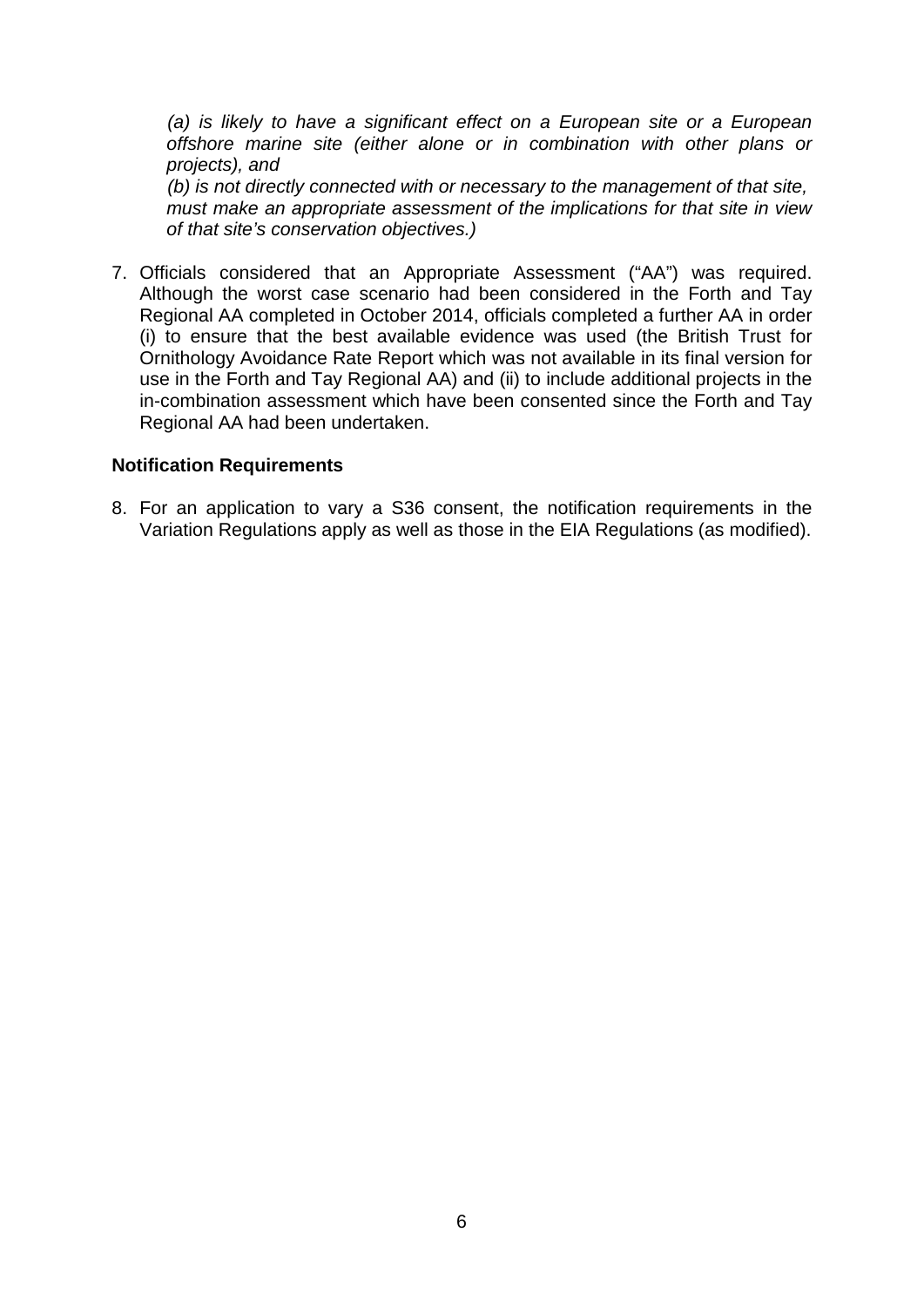# **ANNEX B – BACKGROUND INFORMATION AND ADVICE TO MINISTERS**

#### **Consented Development**

On  $10^{th}$  October 2014, consent was granted under section 36 ("S36") of the Electricity Act 1989 (as amended) ("the Electricity Act") by the Scottish Ministers to construct and operate a 450 megawatt ("MW") offshore wind farm in the Firth of Forth approximately 15.5 km to the East of Fife Ness. Construction has not yet started on the Neart na Gaoithe Offshore Wind Farm ("NnGOWF") ("the Development").

#### **Variation Sought**

The variation proposed is to:

Vary Annex 1, Annex 2 (condition 7) and Annex 3 of the consent to allow:

- An increase in the maximum rated turbine capacity from 6 MW to 7 MW (the maximum generating capacity of the Development will continue to be limited to 450 MW);
- A change in maximum turbine hub heights from 107.5 m to 115 m above Lowest Astronomical Tide ("LAT"); and
- A change in maximum turbine platform height from 18 m to 21 m above LAT.

#### **Background to the Variation**

In addition to being granted S36 consent, Neart na Gaoithe Offshore Wind Limited ("NnGOWL") ("the Company") has also been awarded a Contract for Difference ("CfD") through a competitive process. The CfD includes certain milestones and commits the project to a specific development programme. The Company is progressing with the project design work. In carrying out this work, a number of essential variations to the originally consented project parameters were identified.

The project parameters presented in the original application were based on technology commercially available at the time and to be deployed in line with the original project schedule. Due to unforeseen delays to the project, the commercially available technology has evolved to provide turbines directly linked to lowering the levelised cost of energy. The proposed variations will ensure that the NnGOWF project remains cost effective and will provide an opportunity to reduce the numbers of turbines to be constructed, potentially reducing the environmental effects of the project.

On 15<sup>th</sup> July 2015, Mainstream Renewable Power Limited, on behalf of the Company, submitted a variation application to the Scottish Ministers under section 36C(1) of The Electricity Act 1989 (Variation of Section 36 Consents) in accordance with The Electricity Generating Stations (Applications for Variation of Consent) (Scotland) Regulations 2013 ("the Variation Regulations"), seeking the variation of Annex 1, Annex 2 (condition 7) and Annex 3 of the NnGOWF S36 consent, to allow for the referred alterations to the project design.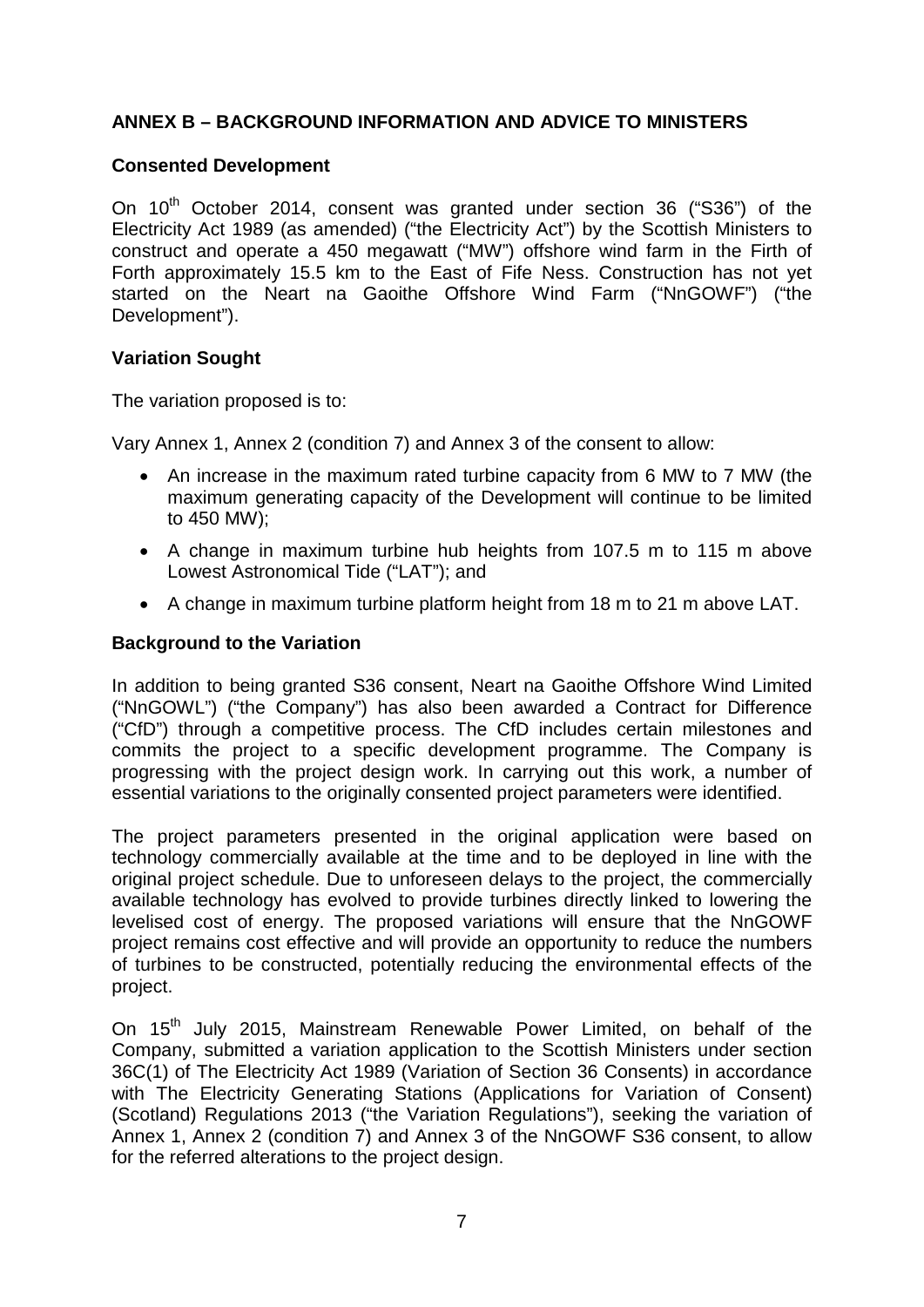## **Application – Supporting Information**

To support the variation application, the Company submitted supporting environmental information alongside the collision risk modelling spreadsheets that were used to inform the collision risk on birds.

#### **Appropriate Assessment ("AA")**

The Appropriate Assessment ("AA") concluded that NnGOWF would not adversely affect the integrity of the Buchan Ness to Collieston Coast Special Protection Area ("SPA"), Fowlsheugh SPA, Forth Islands SPA, St Abb's Head to Fast Castle SPA, Moray Firth Special Area of Conservation ("SAC"), Firth of Tay and Eden Estuary SAC, Isle of May SAC, Berwickshire & North Northumberland Coast SAC, River South Esk SAC, River Tay SAC, River Dee SAC, River Teith SAC or River Tweed SAC, either alone or in-combination with the other Forth and Tay offshore wind farms (Inch Cape, Seagreen Alpha and Seagreen Bravo) (or where appropriate for consideration, other developments already licensed as detailed in the AA).

#### **Notification and Consultation**

The Scottish Ministers directed that the same onshore Planning Authorities be served a copy of the variation as those who were served a copy of the original application. These were Angus Council ("AC"), Dundee City Council ("DCC"), East Lothian Council ("ELC"), Fife Council ("FC") and Scottish Borders Council ("SBC"). Notifications were placed in accordance with the Variation Regulations with the advertisement by public notices in specified publications as set out in Regulation 4 of the Variation Regulations, in Lloyd's List and in at least one appropriate fishing trade journal in circulation. Subsequently, notifications were placed in accordance with the Electricity Works (Environmental Impact Assessment) (Scotland) Regulations 2000 (as amended) ("the EIA Regulations"). Public notices were placed in the Dundee Courier, East Lothian Courier, Edinburgh Gazette and Fishing News for two weeks, and for one week each in The Scotsman and Lloyds List.

The original S36 consent decision letter was placed on the Marine Scotland website alongside the new supporting information in relation to the variation. Marine Scotland Licensing Operations Team ("MS-LOT") consulted a wide range of relevant organisations on the Application and Supporting Statement including AC, DCC, ELC, FC and SBC, Scottish Natural Heritage ("SNH"), the Joint Nature Conservation Committee ("JNCC"), Scottish Environment Protection Agency ("SEPA") and nonstatutory consultees.

Officials confirm that the requirements as required by the Variation Regulations have been met, as have the requirements as required by Regulation 9 of the principal EIA Regulations (as modified by the Variation Regulations).

#### Consultation Summary

Dundee City Council ("DCC") did not respond to the proposed variation.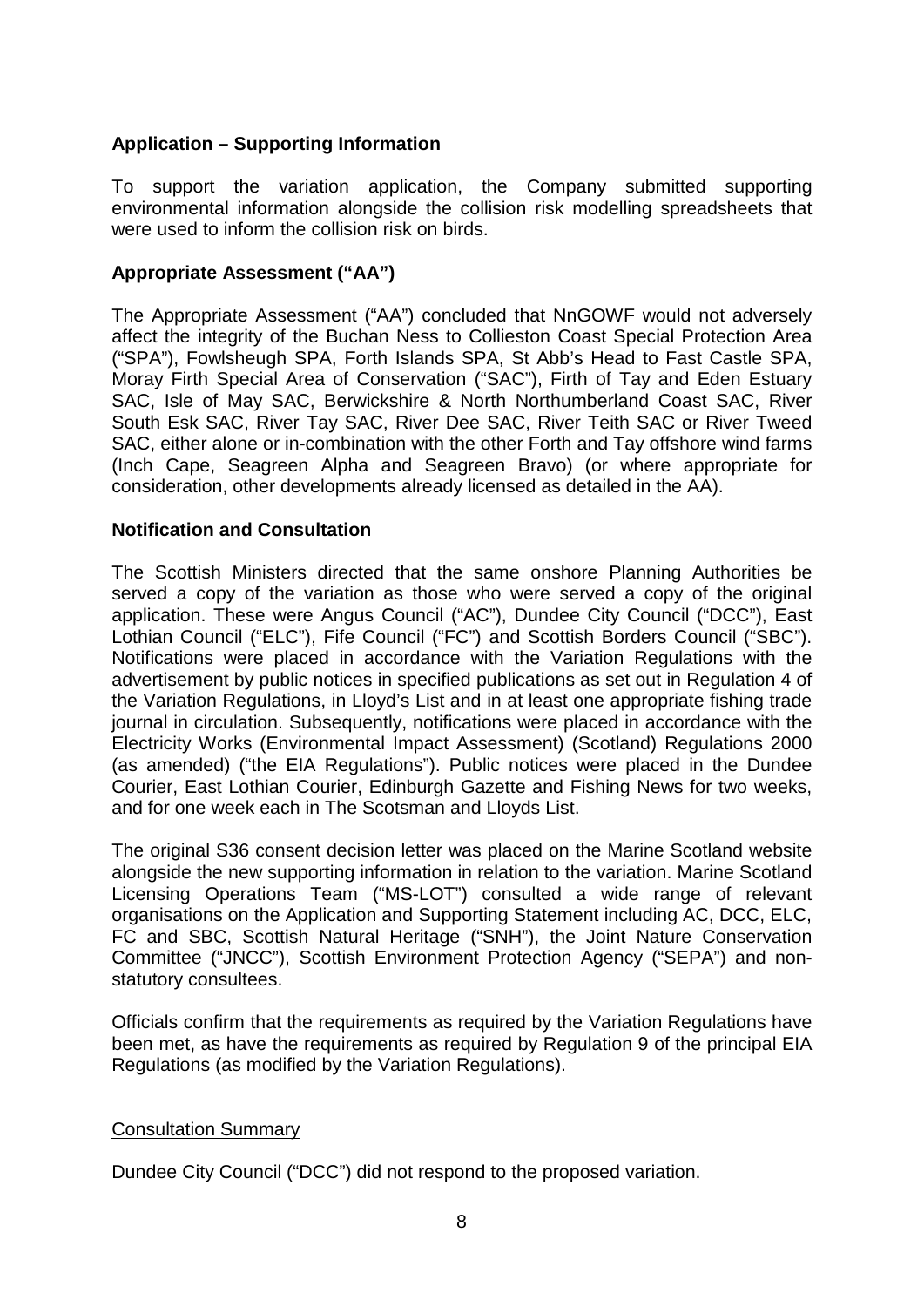The Maritime Coastguard Agency ("MCA") and Dunbar Fishermen's Association ("DFA") raised no objections to the proposed variation.

The following organisations had no comment to make on the proposed variation;

Scottish Borders Council ("SBC"), United Kingdom Chamber of Shipping ("UKCoS"), East Coast Inshore Fisheries Group ("ECIFG"), EDF Energy, Ports and Harbours, River Tweed Commission, and Royal Yachting Association ("RYA").

Bristow Helicopters Limited ("BHL") and British Telecom Radio Network Protection ("BT") were consulted on the application and returned a 'nil response'.

#### Statutory Consultees

**Angus Council ("AC")** did not object to the variation. AC raised potential issues with Cultural Heritage and Seascape, Landscape and Visual Impacts, in particular, issues with lighting for shipping and navigational purposes, having an impact on the night seascape and the Bell Rock Lighthouse. However, these impacts will not be any greater than the 'worst case scenario' presented with the original application by NnGOWF.

AC concluded that the impacts of the proposed variation, in terms of material considerations relevant to Angus Council administrative area, have already been considered within the design envelope in the Environmental Statement and do not raise any new or significant issues.

**Fife Council ("FC")** did not object to the variation. However, they considered that due to increasing uncertainty surrounding the ornithological assessments undertaken, it is not possible from the information provided to determine that there will be no adverse effect on the integrity of the Forth Islands SPA and highlighted that SNH specialists would need to advise and confirm this conclusion.

FC stated that previous responses to the offshore wind farm developments raising concerns regarding cumulative impact on bird species from European designated sites, in particular the Forth Islands SPA still stand.

FC is of the opinion that the proposed variations to the consented development do not alter the potential for the Development to impact on marine archaeological deposits in the form of shipwrecks or submerged palaeo-landscapes, nor does it cause additional archaeological impacts. FC also stated that an increase in the height of the turbines will have no increased detrimental visual impact on the category A listed Bell Rock Lighthouse.

NnGOWL, in a letter dated 11<sup>th</sup> December 2015, comment that the use of Option 3 of the Band model for collision risks was to show a direct comparison to the Appropriate Assessment prepared by MS-LOT in 2014. As the predicted collision rate for 64 turbines is less than that of 75, the worst case scenario remains unchanged. As such, the AA reaches the same conclusions as the AA completed in 2014 for the original NnGOWL S36 application. Option 1 was also used for kittiwakes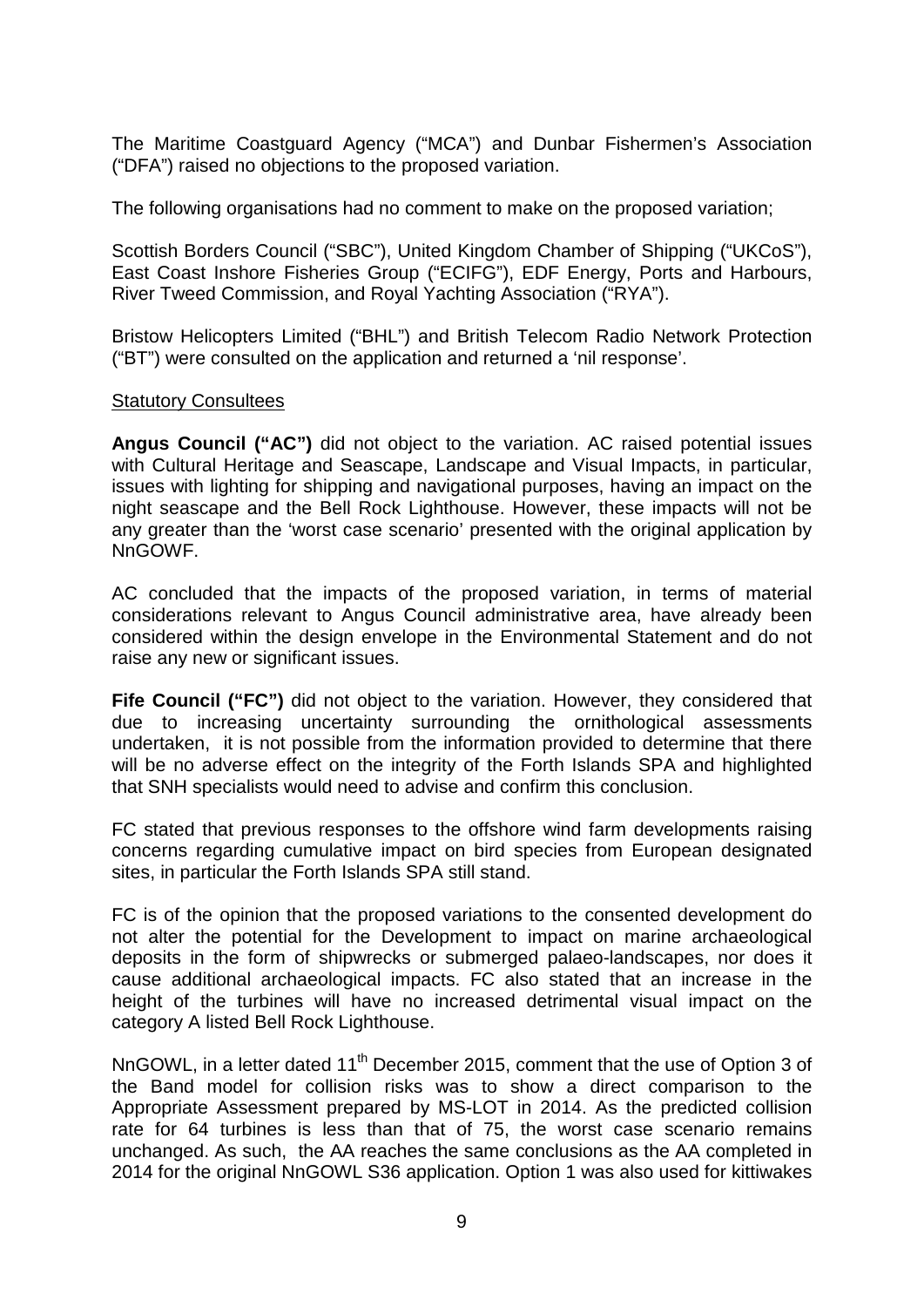to show a comparison with the Addendum of Supplementary Information presented in 2013. As with the Option 3 model the predicted collision rates having fewer turbines was less and so the worst case scenario was no greater than those of the already consented project.

The Company also note that the JNCC and SNH had, in their consultation response, stated that a reduction in the number of turbines would result in a reduction in the potential impacts of collision rates and displacement of birds in the area.

In relation to new research on the flight heights of birds NnGOWL welcomes any new techniques, however, they do not consider the recent study to be sufficient evidence to require changes to be made to the current assessment methods. The extremely small sample size used in this study is also noted by the Company.

The Company respond to FC's concerns about the cumulative impact of the developments in the Forth and Tay area by stating that the reduced number of turbines will decrease the predicted impacts from those already consented. With regards to the Firth of Forth and Tay Bay Complex marine SPA there has yet to be consultation on this site and therefore it is not possible for the AA to consider potential effects on conservation objectives that have yet to be established. The company also highlighted the fact that the Statutory Nature Conservation Bodies ("SNCBs") (SNH and JNCC together) have reviewed the variation and have not raised objections surrounding the draft marine SPA.

**East Lothian Council ("ELC")** did not object to the variation. They raised concerns over the changes in the project and its impacts on the visibility of the Development from various points in their administrative area but noted that, given the distance from East Lothian, the changes were unlikely to be significant overall.

ELC highlighted some concerns regarding the final layout and number of turbines and, due to some sensitive views within East Lothian which are likely to be affected, requested to be consulted on the Design Statement to be submitted by the Company to the Scottish Ministers for approval.

ELC reiterated their concern about the lighting of the turbines, and requested this to be kept to a minimum and, where possible, infra-red lighting was used in preference to visible spectrum light.

NnGOWL in a letter dated  $9<sup>th</sup>$  November 2015, responded to the increased hub height to 115m that it is being increased to the originally proposed height in the 2012 ES, before an Addendum in 2013 reduced it. The Visual Impact Assessment presented with the original application remains valid for the variation.

With regard to the final layout and plans, the Company, in line with the requirements of the S36 consent condition relating to the Design Statement ("DS") and Design Specification and Layout Plan ("DSLP") - showed their commitment to provide ELC with these plans.

The company respond to concerns over lighting and marking by stating navigational safety will be a priority when finalising the Lighting and Marking Plan ("LMP") and,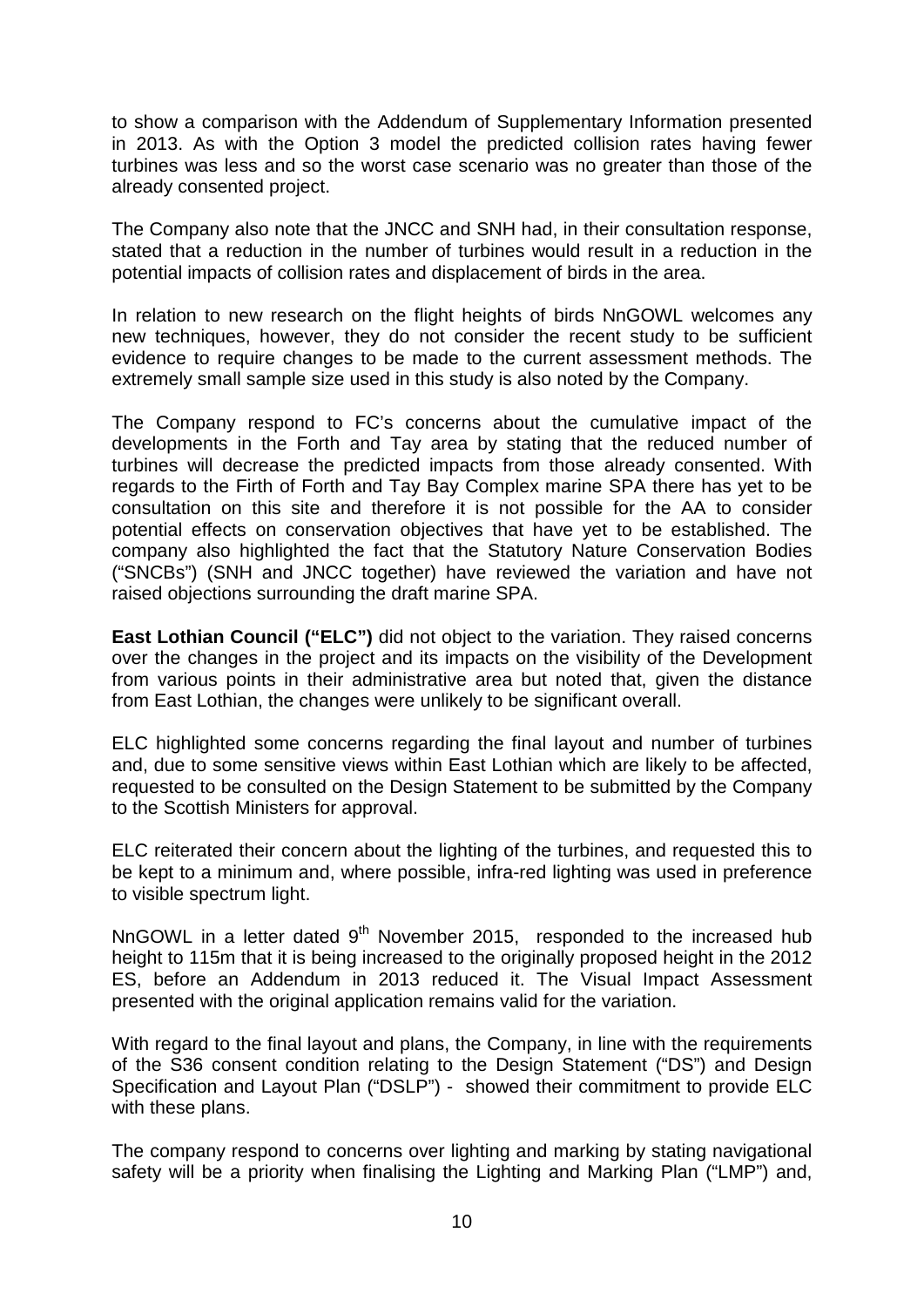once again the commitment to share a copy of this plan once submitted to MS-LOT for approval with ELC.

**Scottish Environment Protection Agency ("SEPA")** raised no objections to the variation, they had no further comments to make and highlighted that all previous comments made to the original application remain applicable.

**Scottish Natural Heritage ("SNH") and the Joint Nature Conservation Committee ("JNCC")** raised no objections to the variation. They suggested comparing the changes to turbine parameters to a new study that reviews the sensitivity of parameters for collision risk modelling as this could also potentially reduce the predicted levels of seabird displacement as well as a reduction in collision risk.

They commented that no further assessment is required in relation to landscape and visual impact as the parameters of the 7 MW machine fall within the "worst case scenario" already assessed.

SNH and the JNCC also conclude, as there is no change to the maximum pile diameter for a 7 MW machine, and therefore no change to hammer energies to be used, no further assessment is required regarding marine mammals or fish impacts. Also noted is the potential for reduced impacts on predicted levels of seabird displacement due to a reduced number of turbines and lower collision risk.

#### Non-statutory Consultees

**Civil Aviation Authority ("CAA")** raised no objections to the variation. They did, however, request the S36 Variation Application be circulated to other relevant aviation stakeholders. The CAA also requested that the Defence Geographic Centre be informed of the turbine locations, lighting and maximum height of construction equipment and the estimated, then actual, dates of construction prior to the installation to be included in Aviation Charts for safety purposes. The company, in a letter addressed to the CAA, responded that MS-LOT had circulated the Application to all required stakeholders, including those with aviation interests.

Under condition 21 of the S36 consent the Company is required to notify the United Kingdom Hydrographic Office ("UKHO") of the Design Specification and Layout Plan ("DSLP") for inclusion on nautical and aviation charts. The company have added the Defence Geographic Centre to their commitments for the same purpose.

**Defence Infrastructure Organisation ("DIO")** did not object to the Variation. They highlighted that they wish the agreed conditions on the original consent to remain extant.

**Historic Scotland ("HS")** raised no objections to the variation, as they considered it unlikely that the proposed variation would result in increased impacts on the site or setting of terrestrial historic environment assets within HS's statutory remit. HS noted that no changes to the Written Scheme of Investigation and Protocol for Archaeological Discovery for the Development, as agreed with HS, are proposed.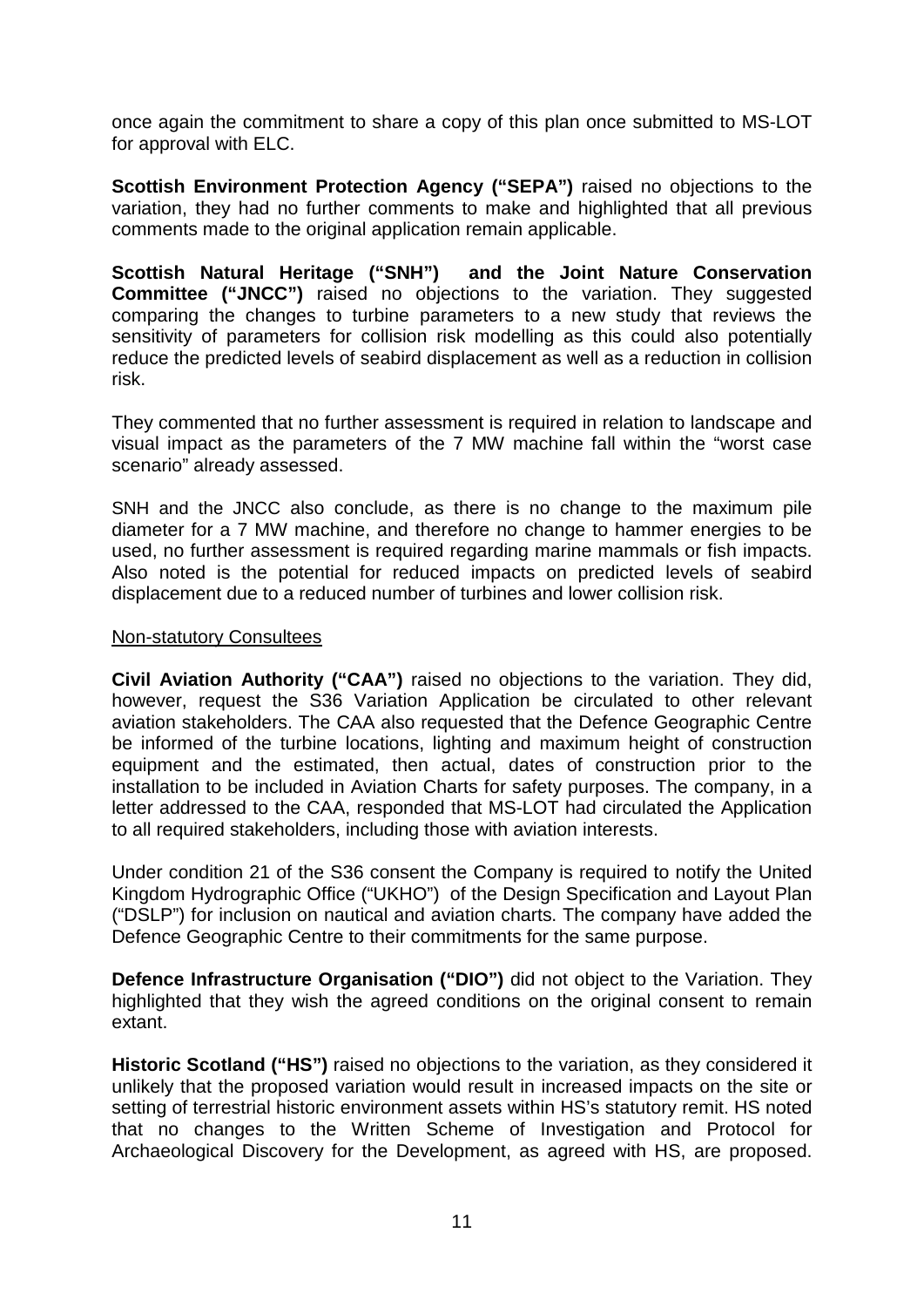HS recommended if not already done so that consultation was carried out with the local authority's archaeological and conservation services.

**Marine Scotland Science ("MSS")** raised no objections to the variation.

As the proposed variation will not significantly affect the risk assessment with respect to diadromous fish, no comments were made in relation to this receptor.

MSS reviewed the information provided by NnGOWL and re-ran the collision estimates (Option 2 of the Band CRM i.e. the Basic model, Johnston et al 2014 flight height data, as per British Trust for Ornithology ("BTO") recommendations of December 2014) and using the additional wind turbine generators ("WTG") parameters and number provided by NnGOWL.

Using these revised parameters, the collision estimates of the Development for gannet and kittiwake compared to those estimated assuming the consented WTG parameters and number, would reduce by c. 75%. Displacement and barrier effects on all seabird species are also likely to be reduced via either the increased spacing of WTG across the site, or the reduced area over which WTG are distributed (either of which scenarios are possible from a reduction in number of WTG).

Therefore, MSS see no issues with the 64 x 7MW scenario presented by the Company from the perspective of impacts on bird interests as a move to fewer, larger WTGs would help mitigate potential bird effects.

**National Air Traffic Services ("NATS")** did not raise any objection to the variation.

**National Trust for Scotland ("NTS")** raised no objection to the variation however they did make several comments.

NTS believes there to be fundamental discrepancies that affect the conclusions of the predicted collision rates. They believe there is an inaccuracy in the information pertaining to the increased hub height of the turbines from 107.5 m to 115 m but not the overall height or the maximum and minimum tip heights. They also comment on a discrepancy between information provided in the Application and that in Appendix III where hub height is said to increase from 101.85 m to 107.5 m but the minimum tip height is different and the maximum tip height is not given.

NTS question the percentage decrease in predicted maximum annual collisions of gannets and kittiwakes that the proposed reduction in turbines would result in when the swept area per turbine remains the same and the speed of rotation is set to increase.

NTS also comment on the use of Band Option 3 for the modelling methods used to predict the impacts on the seabird populations as this method is not currently recommended by the SNCBs.

With regards to other consented developments in the Forth and Tay area, NTS would like to see the cumulative impacts of these developments on the seabird populations re-evaluated.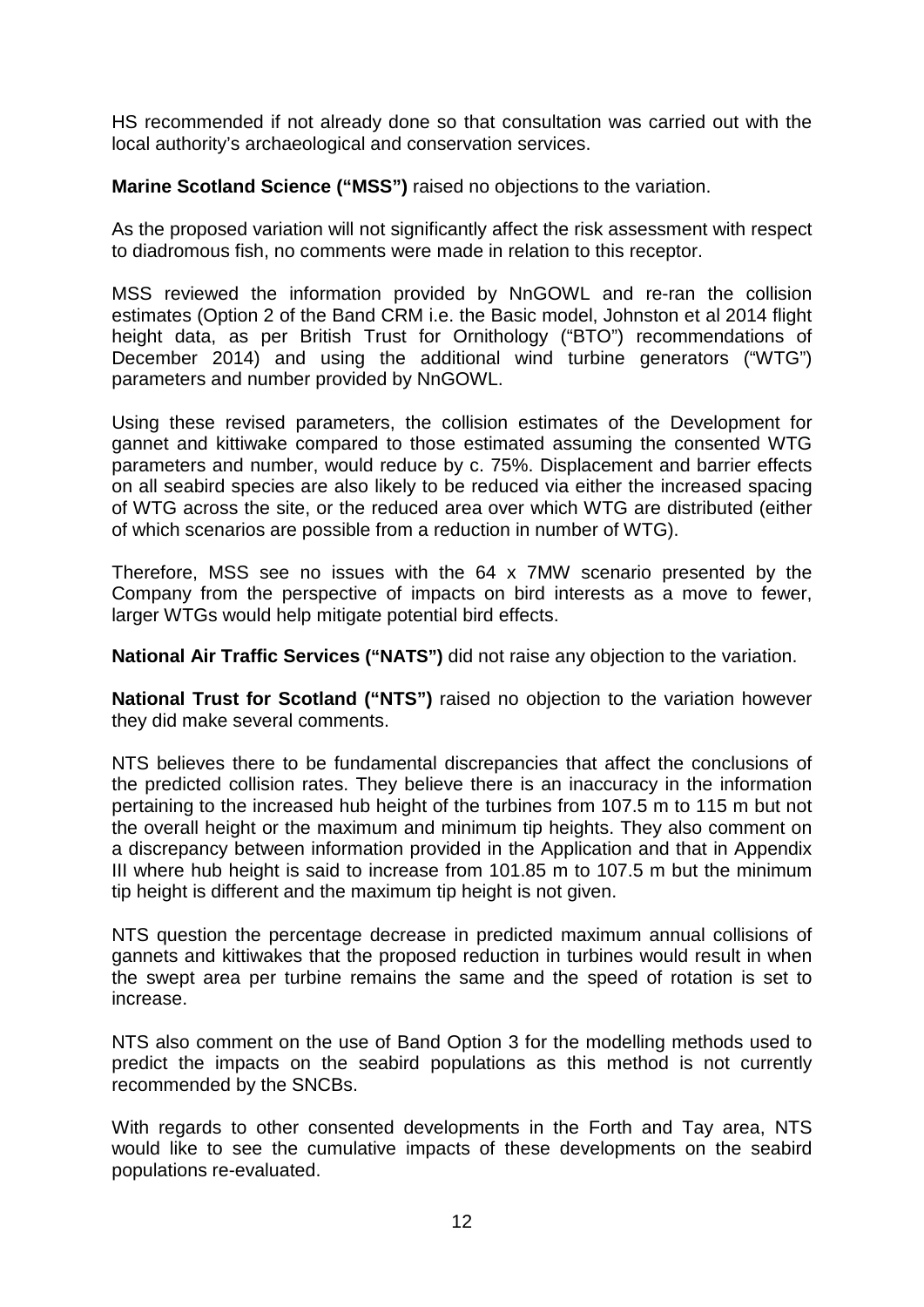In a letter dated  $15<sup>th</sup>$  November 2015, the Company addressed NTS comments, in response to the queries surrounding hub and tip heights, they stated that the impact assessment process is based on an upper and lower limit set on the design– this is known as a Design Envelope (or Rochdale Envelope), which requires a worst case scenario to be assessed.

NnGOWL also accepted that the Appendix III tables could have been clearer, but confirmed that the minimum hub height was used in the collision risk modelling as it gives the worst case scenario. The company clarified the figures in the tables for the band modelling, "Parameters and results for 75 x 6MW Scenario using Band Option 3", minimum rotor height is specified as 24.85m. This measurement is at the Highest Astronomical Tide (HAT). In the corresponding table presenting the Parameters and results for 64 x 7MW Scenario using Band Option 3 minimum rotor height is specified as 30.5m. This measurement is at the Lowest Astronomical Tide (LAT). The air gap is therefore comparable, however, the lack of definition as to the condition of the tide is confusing. LAT for both scenarios is 30.5m. Maximum tip height was not presented in the Appendix III tables as this value is not a factor considered in the Band Model used in collision risk modelling.

In response to the reduction in annual collision rates the Company stated that this was a result of a reduction in the number of turbines and the increase in hub height.

Use of Option 3 of the Band model for collision estimates for gannets and kittiwakes was to allow a direct comparison to the Appropriate Assessment prepared by MS-LOT in 2014. As the predicted collision rate for 64 turbines is less than that of 75, the worst case scenario remains unchanged. The AA also reaches the same conclusions as the AA completed in 2014.. Option 1 was also used to show a comparison with the Addendum of Supplementary Information presented in 2013. As with Option 3, the predicted collision rates were lower with less turbines and therefore, the worst case scenario was no greater than those previously assessed for the consented project.

The company also noted that SNH and the JNCC had stated that a reduction in the number of turbines would result in a reduced collision risk and could also reduce the predicted levels of seabird displacement.

NnGOWL confirmed that as the collision risk modelling for the variation showed a decrease in the estimated number of kittiwake and gannet collisions compared to the original consented project and in the AA prepared by Marine Scotland there was no requirement to re-evaluate the in-cumulative impact of all wind farms in the area.

**Northern Lighthouse Board ("NLB")** raised no objections to the variation. NLB did request that they are informed of any reduction in the number of turbines within the site and any change to the layout as a result of using the 7MW turbines. Marking and lighting requirements given previously in relation to the original application are still valid, although it will be necessary to confirm that any turbines previously identified as Significant Peripheral Structures ("SPSs") remain so, or others are identified as now being SPSs should the layout of the Development change and that no new navigation hazard might be created by any revised layout.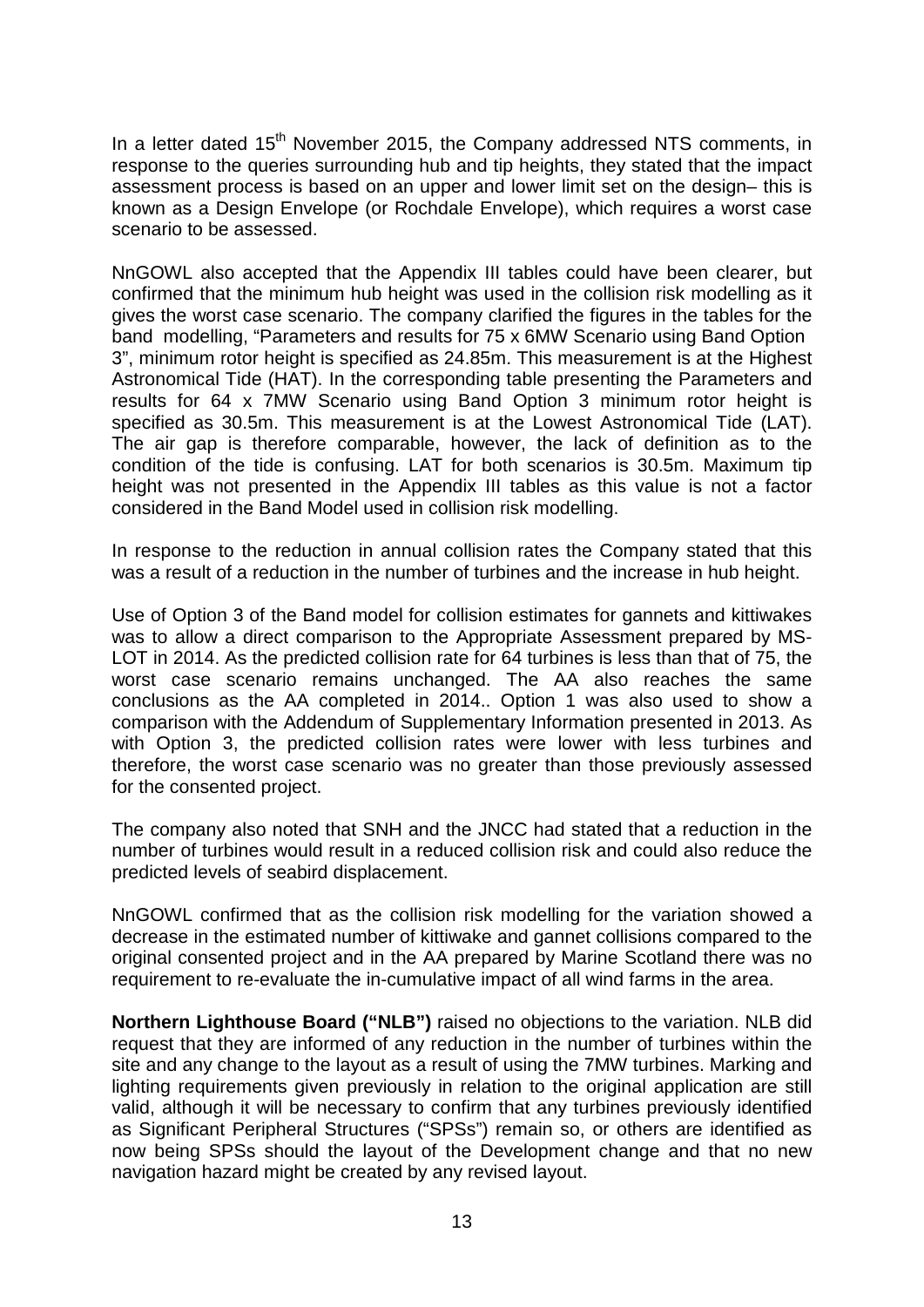**Royal Society for the Protection of Birds ("RSPB")** objected to the variation on the grounds raised previously in their objection to the original application and due to additional points of concern. In summary, they are:

RSPB is of the opinion that the modelling methods used to predict the impacts on the seabird populations, particularly black legged kittiwake and northern gannet, are not those currently recommended by the Statutory Nature Conservation Bodies ("SNCBs").

The assessment supporting the original HRA is out of date and should not be used in the current assessment. An updated AA for the project and for the Forth and Tay regional area has been called for. RSPB also note recent research by Leeds University into the flight heights of gannets using data loggers gives different, higher, flight heights than previously observed and used in modelling.

That when using the best available science RSPB cannot conclude there will be no adverse effects on the relevant nearby SPAs either by the Development in isolation or in combination with other developments.

No consideration has been given to the potential impacts on the draft marine SPA network in the HRA.

NnGOWL in a letter dated 28<sup>th</sup> October 2015, stated that the use of Option 3 of the Band model for collision risks was to show a direct comparison to the Appropriate Assessment carried out by MS-LOT in 2014. As the predicted collision rate for 64 turbines is less than that of 75, the worst case scenario remains unchanged and the AA reaches the same conclusions. Option 1 was also used for kittiwakes to show a comparison with the Addendum of Supplementary Information presented in 2013. As with Option 3, the predicted collision rates were lower with less turbines and therefore, the worst case scenario was no greater than that of the already consented project.

The company also noted that SNH and the JNCC had stated that a reduction in the number of turbines would result in a reduced collision risk and could also reduce the predicted levels of seabird displacement.

As the predicted collision rate for 64 turbines is less than that of 75 the worst case scenario remains unchanged and the AA reaches the same conclusions. The AA addresses previous concerns raised by the RSPB regarding Acceptable Biological Change and the Company draws RSPB to this section of the document.

The Company respond to RSPB Scotland concerns about the cumulative impact of the developments in the Forth and Tay area by stating that the reduced number of turbines will decrease the predicted impacts from those already consented. With regards to the Firth of Forth and Tay Bay Complex marine SPA there has yet to be consultation on this site and therefore it is not possible for the AA to consider potential effects on conservation objectives that have yet to be established.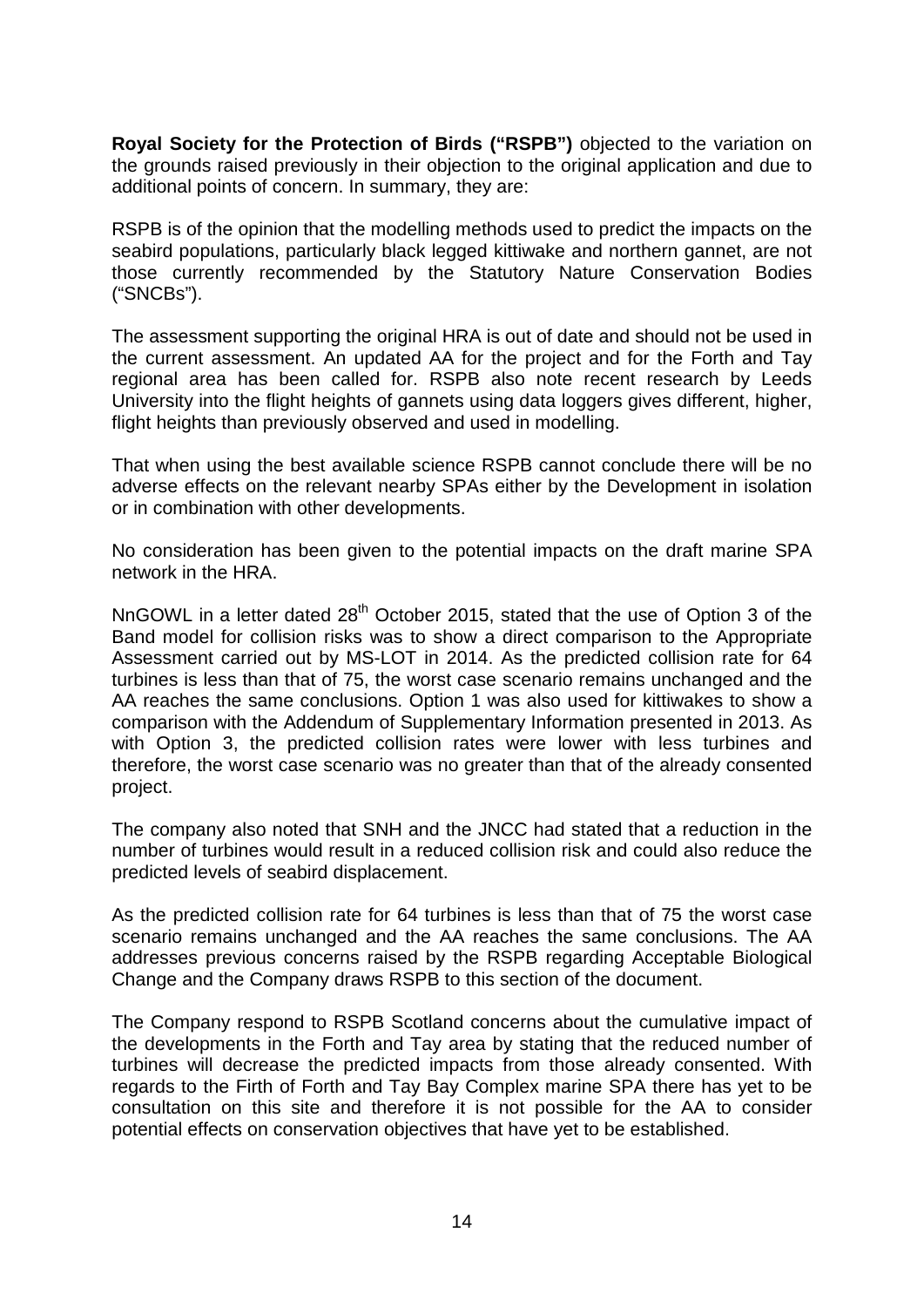NnGOWL replied that it was aware of the emerging research from Leeds University but this was yet to be published at the time of submitting the Variation Application.

While the Company welcomes any new techniques for considering key parameters such as flight height, they do not consider the recent study to be sufficient to require changes to be made to the current assessment methods. The Company also notes the extremely small sample size used in this study, which is considered insufficient to represent behaviour of a wider population. The use of pressure sensor tags rather than visual observations also differs from all other offshore wind developments to date and there is no evidence to demonstrate that the tags are any more accurate.

The Company also note that the recent study and paper by Cleasby et al. (2015b) was not designed to define definitive predictions for each study site, unlike the three years of site specific bird studies carried out on behalf of NnGOWL.

**Scottish Seabird Centre ("SSC")** raised no objections to the variation and welcomed the likely reduction in impacts that fewer turbines will make. However, they reiterated concerns about the impact the Development may have on the seabird populations in an area that is of international significance for its seabird colonies and where wildlife tourism has become established as an important factor in the local economy, delivering important socio-economic benefits.

SSC would like to see further seabird research to be undertaken to ensure that projected collision risks are more accurately assessed and minimised. Cumulative impacts of all the consented Forth and Tay wind farm projects should also be taken into account.

**Scottish Fishermen's Federation ("SFF")** raised no objections to the variation as long as existing licence conditions are met, on the grounds that the variation could result in fewer turbines.

**Transport Scotland ("TS")** raised no objections to the variation. TS considered it unlikely that there would be any significant traffic or associated environmental impacts associated with the construction and operational stages of the development that affects the A1 trunk road.

TS requested three conditions to be attached to any consent issued:

Condition 1: Development shall not commence until a Construction Traffic Management Plan has been approved in writing by the Consenting Authority in consultation with Transport Scotland. Thereafter, all construction traffic associated with the development shall conform to the requirements of the agreed plan.

Condition 2: The proposed route for any abnormal loads on the trunk road network must be approved by the trunk roads authority prior to the movement of any abnormal load. Any accommodation measures required including the removal of street furniture, junction widening, traffic management must similarly be approved.

Condition 3: Any additional signing or temporary traffic control measures deemed necessary due to the size or length of loads being delivered must be undertaken by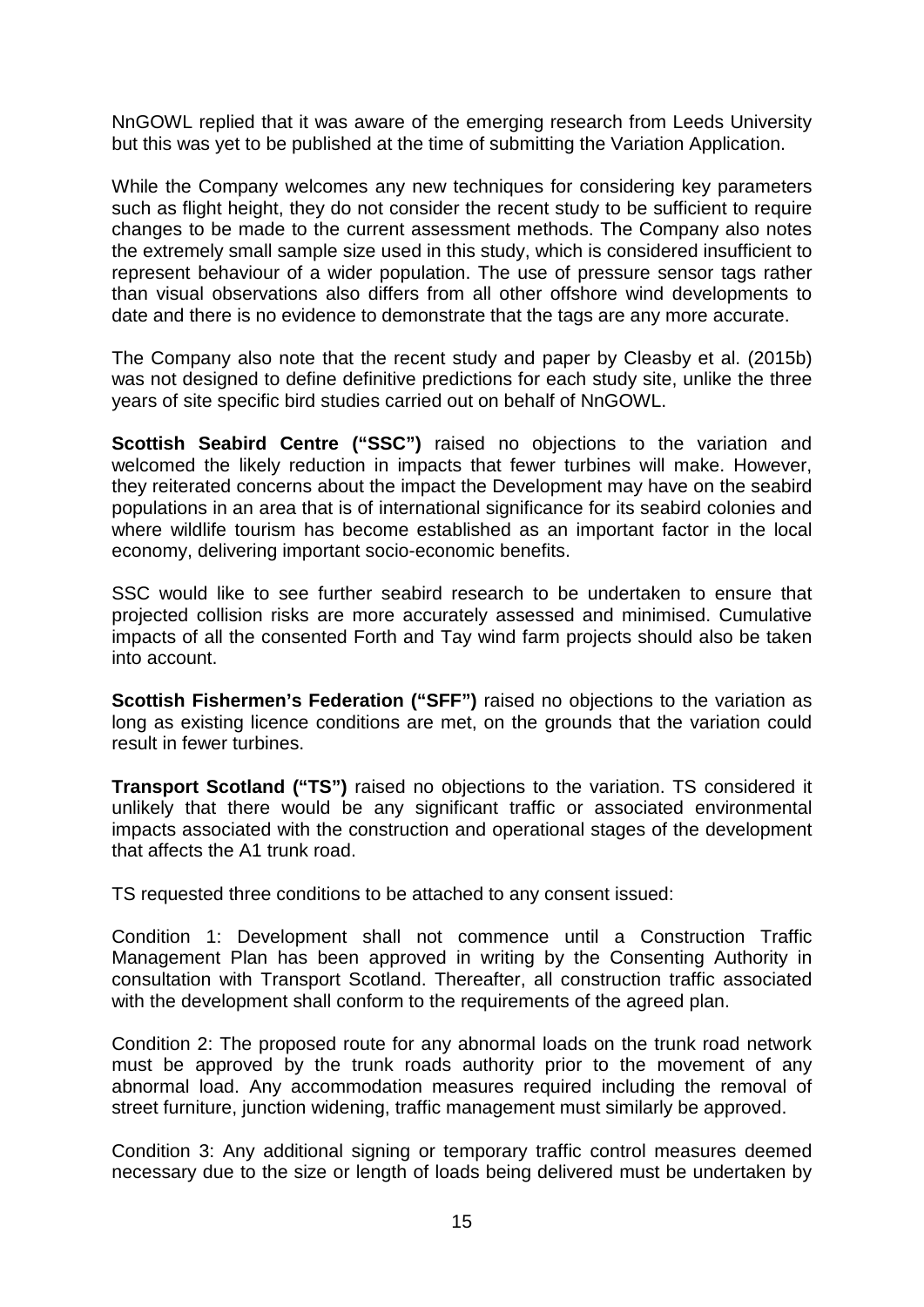a recognised Quality Assured traffic management consultant, to be approved by the trunk road authority before delivery commences.

Under condition 22 of the S36 consent, the company is required to submit a Traffic and Transportation Plan to the Scottish Ministers for their approval, following consultation with transport Scotland.

#### Public Representations

There were no representations made on the Application from members of the public.

#### **Consideration of the Application**

The Scottish Ministers will exercise judgment on two distinct questions in order to determine whether any variation sought is "appropriate":

- (a) whether the change proposed to the generating station (or proposed generating station) concerned is of a kind that it would be reasonable to authorise by means of the variation procedure (regardless of its merits in planning / energy policy terms);
- (b) if the answer to question (a) is positive, whether (from a planning / energy policy point of view) the variation should in fact be made, thereby authorising whatever development the making of the variation will permit to be carried out.

On the first question, officials consider that you can be satisfied that, in this circumstance, the changes proposed are reasonable to be authorised by means of the variation procedure.

As for the second question, due to unforeseen circumstances between granting of the S36 in October 2014 and the potential build out date of the project there has been an advance in the commercial technologies available to NnGOWL and they are keen to utilise this. By increasing the turbine capacity this allows NnGOWL to use fewer, higher rated turbines in their plans and layout.

The variations proposed in the application do not fundamentally alter the character or scale of the Development whilst allowing a potential reduction of environmental impacts. This is due to the proposed reduction in turbine number and the slower turbine rotation speeds that come with using higher capacity turbines.

#### **Public Local Inquiry ("PLI")**

A key issue is whether it is appropriate to cause a public inquiry to be held, and whether the Scottish Ministers are capable of weighing up the various competing considerations and of properly taking account of the representations the various parties have made without an inquiry.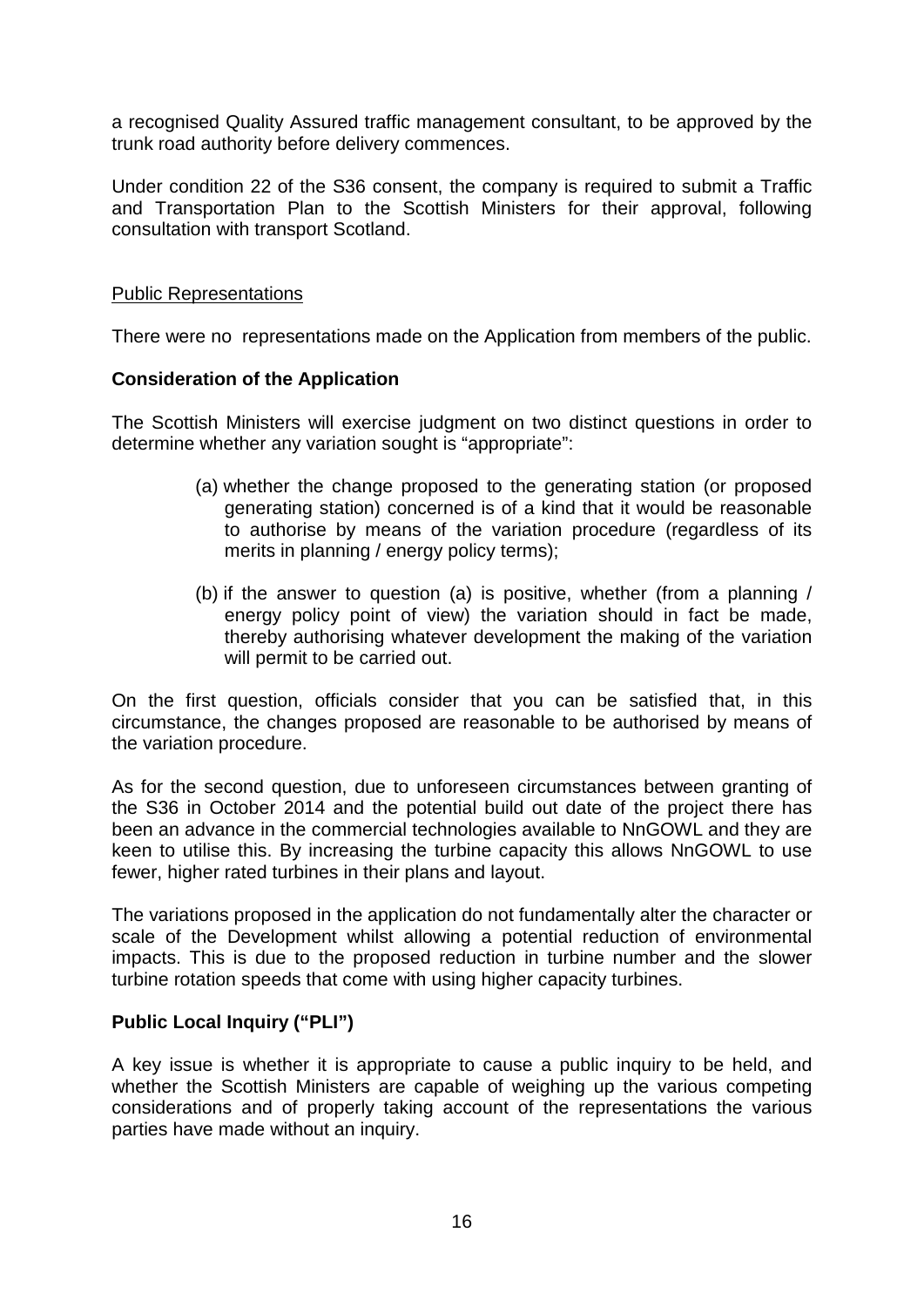Having had regard to details set out above, MS-LOT advise the Scottish Ministers are able to weigh up the various competing considerations and properly take account of the representations the various parties have made without the need for an inquiry.

The Scottish Ministers have sufficient evidence provided by the Applicant concerning the variation application, as well as representations from consultees.

In the circumstances, the Scottish Ministers can be satisfied that:

- 1. they possess sufficient information in order to determine the application; and
- 2. an inquiry into the issues raised by consultees or members of the public would not be likely to provide any further factual information to assist the Scottish Ministers to resolve any issues raised by the application or to change their views on these matters,

and, accordingly, may conclude that it is not appropriate to cause an inquiry to be held into these matters. **MS-LOT recommends that you determine that it is not appropriate to cause a PLI to be held.**

#### **Recommendation**

Given that the principle of the NnGOWF was established through the existing consent granted under the Electricity Act on 10<sup>th</sup> October 2014; that the matter to which the application for variation relates is appropriate to be considered under the section 36C process, **officials recommend that consent be granted to the variation application**.

A draft decision letter is attached at Annex C.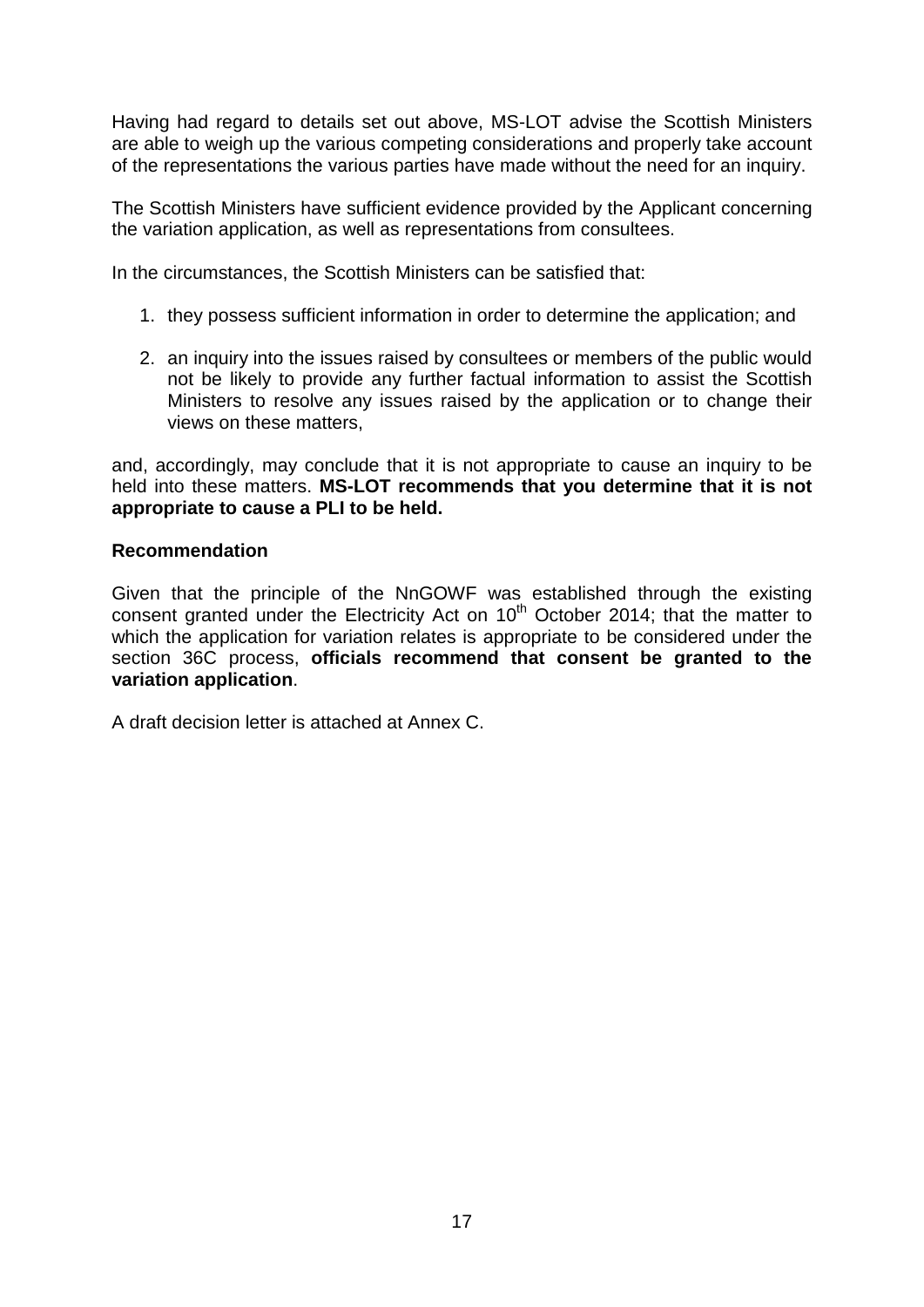# **Appendix 1 - ORIGINAL ANNEX 1, ANNEX 2 (CONDITION 7) AND ANNEX 3**

## **ANNEX 1**

#### **Description Of The Development**

An offshore wind turbine generating station, located as shown in Figure 1 below, with a gross electrical output capacity of up to 450 MW comprising:

- 1. not more than 75 three-bladed horizontal axis wind turbines each with a maximum blade tip height of up to 197 metres and a maximum rated capacity of up to 6MW;
- 2. for each WTG, a jacket or gravity base foundation;
- 3. for each WTG, a transition piece (including access ladders / fences and landing platforms), turbine tower, blades and nacelle; and
- 4. inter array cabling between the turbines and the offshore substation platforms,

and, except to the extent modified by the foregoing, all as specified in the application letter and the project description contained in the accompanying Environmental Statement (Chapter 5 of the ES as supplemented by Technical Appendix 1 of the SEIS) but subject always to the conditions specified in **Annex 2** of this consent.

#### **ANNEX 2**

#### **Condition 7 of the Section 36 Consent**

The Development must be constructed and operated in accordance with the terms of the Application and related documents, including the accompanying ES, the SEIS and Annex 1 of this letter, except in so far as amended by the terms of this section 36 consent.

*Reason: To ensure that the Development is carried out in accordance with the Application documentation.*

#### **ANNEX 3**

#### **Definition of "the Application"**

"the Application" means the Application letters and Environmental Statement submitted to the Scottish Ministers, by the Company on 13<sup>th</sup> July 2012 and Supplementary Environmental Information Statement submitted to the Scottish Ministers by the Company on  $15<sup>th</sup>$  April 2013 for consent under section 36 of the Electricity Act for the construction and operation of Neart na Gaoithe Offshore Wind Farm in the Firth of Forth with a maximum generating capacity of 450 megawatts;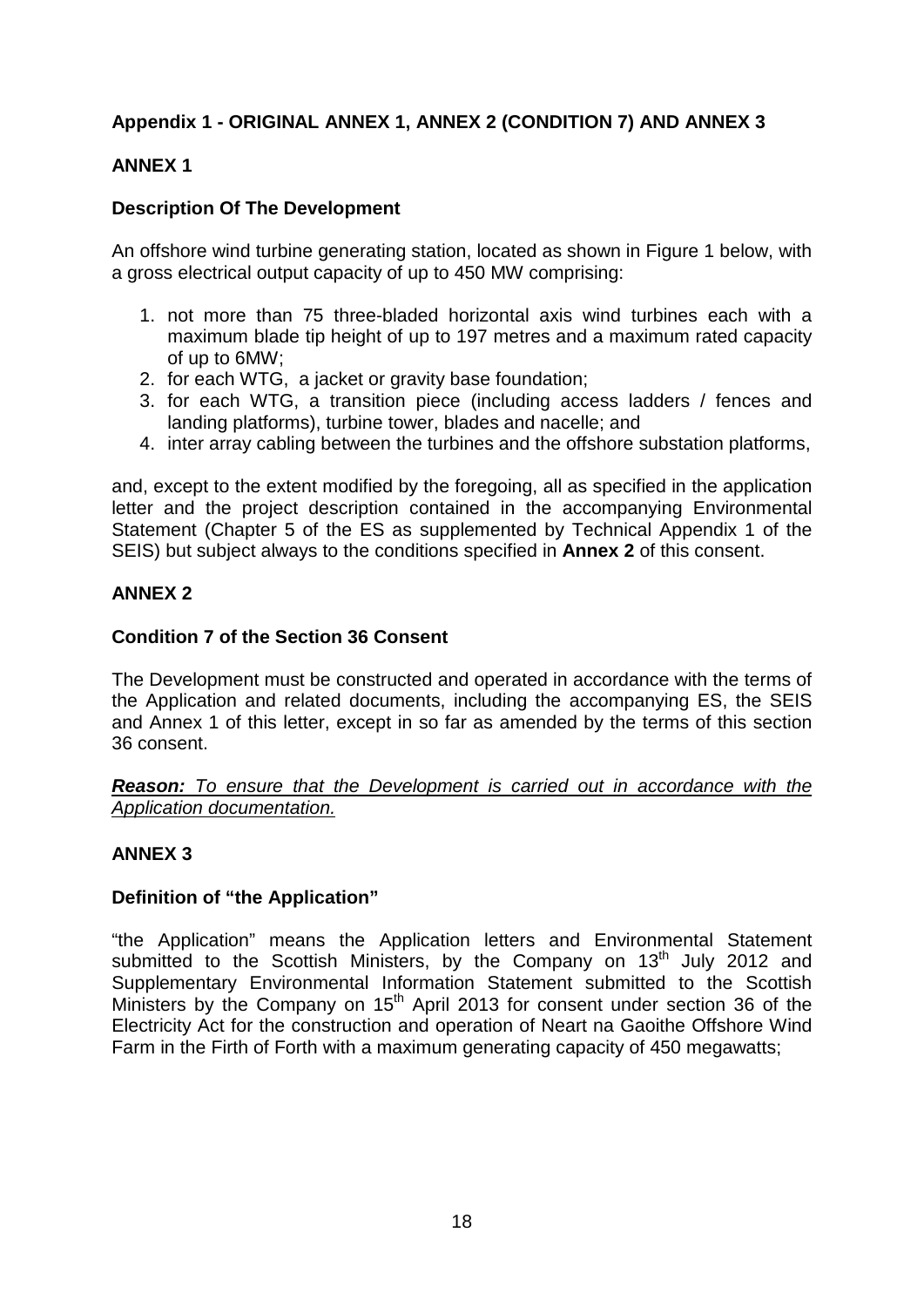## **Appendix 2 - PROPOSED WORDING OF ANNEX 1, ANNEX 2 (CONDITION 7) AND ANNEX 3**

# **ANNEX 1**

#### **Description Of The Development**

An offshore wind turbine generating station, located as shown in Figure 1 below, with a gross electrical output capacity of up to 450 megawatts ("MW") comprising:

- 1. Not more than 75 three-bladed horizontal axis wind turbines each with a maximum blade tip height of up to 197 metres and a maximum rated capacity of up to 7MW;
- 2. For each WTG, a jacket or gravity base foundation;
- 3. For each WTG, a transition piece (including access ladders / fences and landing platforms), turbine tower, blades and nacelle; and
- 4. Inter array cabling between the turbines and the offshore substation platforms

and, except to the extent modified by the foregoing, all as specified in the application letter and the project description contained in the accompanying Environmental Statement ("ES") (Chapter 5 of the ES as supplemented by Technical Appendix 1 of the SEIS) and the Section 36 Consent Variation: Supporting Environmental Information but subject always to the conditions specified in **Annex 2** of this consent.

#### **ANNEX 2**

#### **Condition 7 of the S36 Consent**

The Development must be constructed and operated in accordance with the terms of the Application and related documents, including the accompanying Environmental Statement ("ES"), the SEIS, the Section 36 ("S36") Consent Variation: Supporting Environmental Information and Annex 1 of this letter, except in so far as amended by the terms of this S36 consent.

*Reason: To ensure that the Development is carried out in accordance with the Application documentation.*

# **ANNEX 3**

#### **Definition of "the Application"**

"The Application" means the Application letters and Environmental Statement ("ES") submitted to the Scottish Ministers, by the Company on  $13<sup>th</sup>$  July 2012 and Supplementary Environmental Information Statement submitted to the Scottish Ministers by the Company on 15<sup>th</sup> April 2013 for consent under section 36 ("S36") of the Electricity Act for the construction and operation of Neart na Gaoithe Offshore Wind Farm in the Firth of Forth with a maximum generating capacity of 450 megawatts ("MW") and the S36 Consent Variation: Supporting Environmental Information submitted to the Scottish Ministers by the Applicant under section 36C of the Electricity Act on  $16<sup>th</sup>$  July 2015;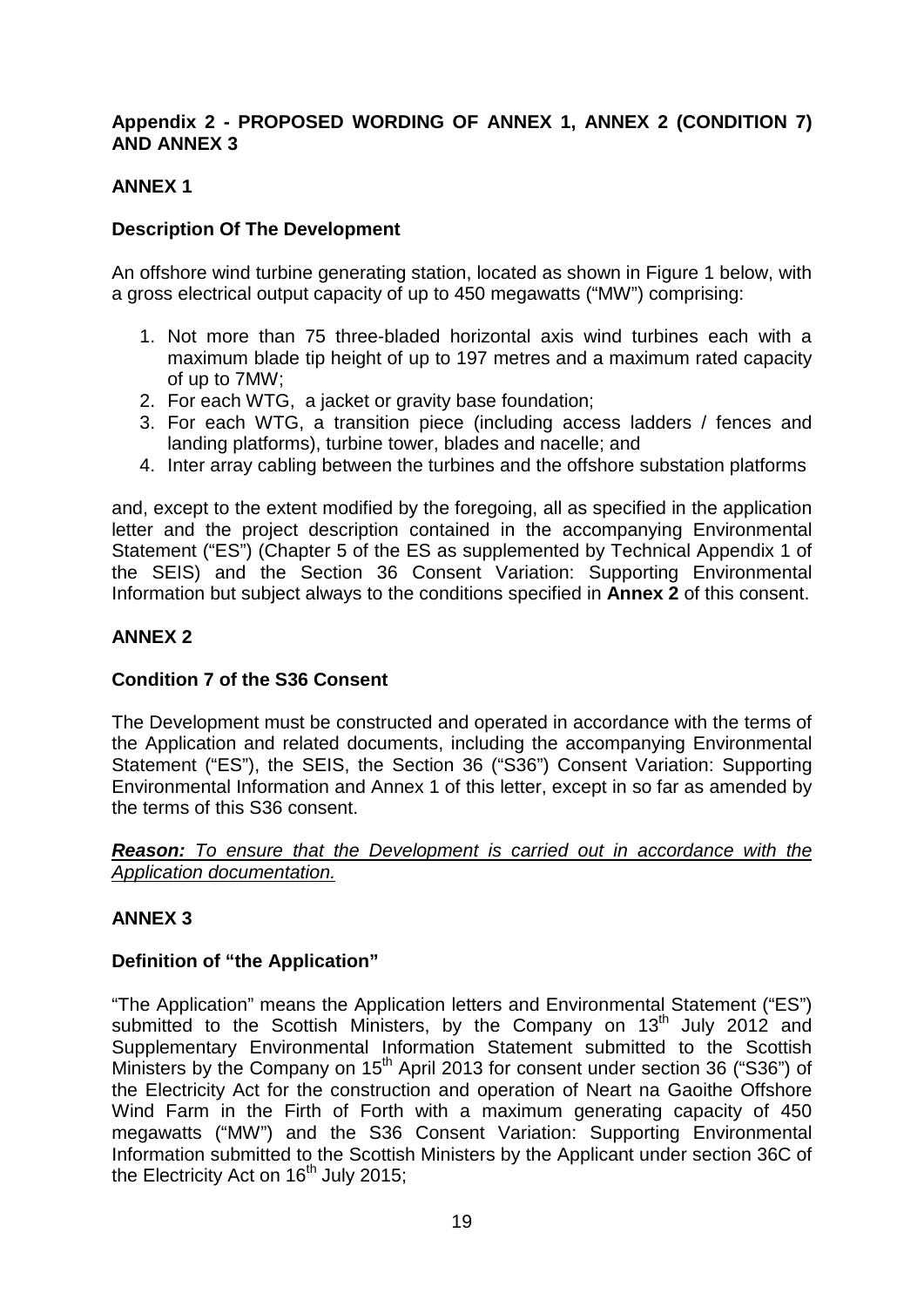**ANNEX C – DRAFT VARIATION DECISION LETTER**

# marine scotland

T: +44 (0)1224 295579 **marine scotland<br>
T: +44 (0)1224 295579<br>
E: MS.MarineRenewables@gov.scot (FREET CONSTRETE)** 

Mr David Sweenie Offshore Manager Scotland Mainstream Renewable Power Ltd. c/o Shepherd and Wedderburn 191 West George Street **Glasgow**  $G22IR$ 



 $18^{th}$  March 2016

Dear Mr Sweenie,

#### **APPLICATION UNDER SECTION 36C OF THE ELECTRICITY ACT 1989 TO VARY THE CONSENT GRANTED UNDER SECTION 36 OF THE ELECTRICITY ACT 1989 ON 10TH OCTOBER 2014 TO CONSTRUCT AND OPERATE THE NEART NA GAOITHE OFFSHORE WIND FARM TO THE EAST OF FIFE NESS IN THE FIRTH OF FORTH**

I refer to the variation application made by Mainstream Renewable Power Limited (on  $16<sup>th</sup>$  July 2015), on behalf of Neart na Gaoithe Offshore Wind Limited (NnGOWL") for:

a) variation under section 36C of the Electricity Act 1989 (as amended) to the consent granted under section 36 ("S36") of the Electricity Act 1989 (as amended) ("the Electricity Act") on 10<sup>th</sup> October 2014 for construction and operation of the Neart na Gaoithe Offshore Wind Farm ("NnGOWF") ("the Development") to the East of Fife Ness in the Firth of Forth ("the relevant S36 consent").

**This letter contains the Scottish Ministers' decision to grant the application and to vary the relevant Section 36 consent.**

#### **Nature of the Variation Sought**

The variation proposed in the application was to amend the relevant S36 consent to allow: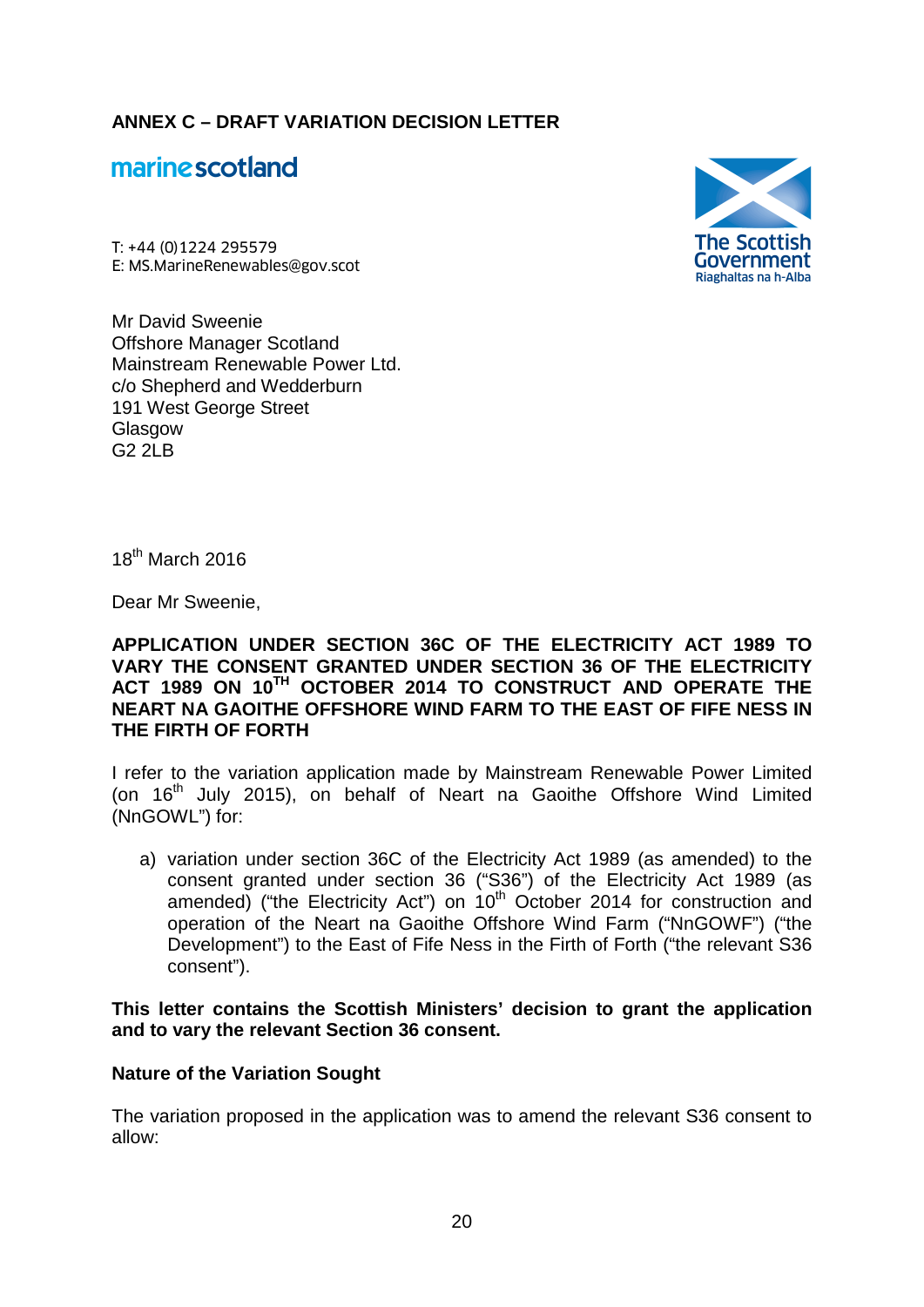- An increase in the maximum rated turbine capacity from 6 MW to 7 MW (the maximum generating capacity of the Development will continue to be limited to 450 MW);
- A change in the maximum turbine hub heights from 107.5 m to 115 m above Lowest Astronomical Tide ("LAT"); and
- A change in maximum turbine platform height from 18 m to 21 m above LAT.

#### **Environmental Impacts**

The Scottish Ministers are satisfied that environmental information, including an Environmental Statement ("ES") and an Addendum of Supplementary Environmental Information (both submitted also in support of the original application for a S36 consent) and also the further Supporting Environmental Information, has been produced in accordance with the Electricity Works (Environmental Impact Assessment) (Scotland) Regulations 2000 ("the EIA Regulations") (as amended; and as modified by regulation 5 of the Electricity Generating Stations (Applications for Variation of Consent) (Scotland) Regulations 2013) ("the Variation Regulations") and that the applicable procedures regarding publicity and consultation have been followed.

Having consulted with relevant consultees, the Scottish Ministers have considered the environmental information and assessed the environmental impacts of the development as amended by the proposed variation. Ministers consider that the proposed variations to the consented development will not result in significant environmental impacts.

Under Regulation 61 of the Conservation of Habitats and Species Regulations 2010 Marine Scotland Licensing Operations Team ("MS-LOT") on behalf of the Scottish Ministers have completed an Appropriate Assessment ("AA"). Although the worst case scenario was assessed in the Regional Forth and Tay AA completed in October 2014, MS-LOT considered it appropriate to undertake a further AA in order to include the best available evidence (including the British Trust for Ornithology Avoidance Rate Report which was not available in its final version for use in the Forth and Tay Regional AA), and also to include additional projects in the in-combination assessment which had been consented since the Forth and Tay Regional AA was completed.

The AA concluded that NnGOWF would not adversely affect the integrity of the Buchan Ness to Collieston Coast Special Protection Area ("SPA"), Fowlsheugh SPA, Forth Islands SPA, St Abb's Head to Fast Castle SPA, Moray Firth Special Area of Conservation ("SAC"), Firth of Tay and Eden Estuary SAC, Isle of May SAC, Berwickshire & North Northumberland Coast SAC, River South Esk SAC, River Tay SAC, River Dee SAC, River Teith SAC or River Tweed SAC, either alone or incombination with the other Forth and Tay offshore wind farms (Inch Cape, Seagreen Alpha and Seagreen Bravo) (or where appropriate for consideration, other developments already licensed as detailed in the AA).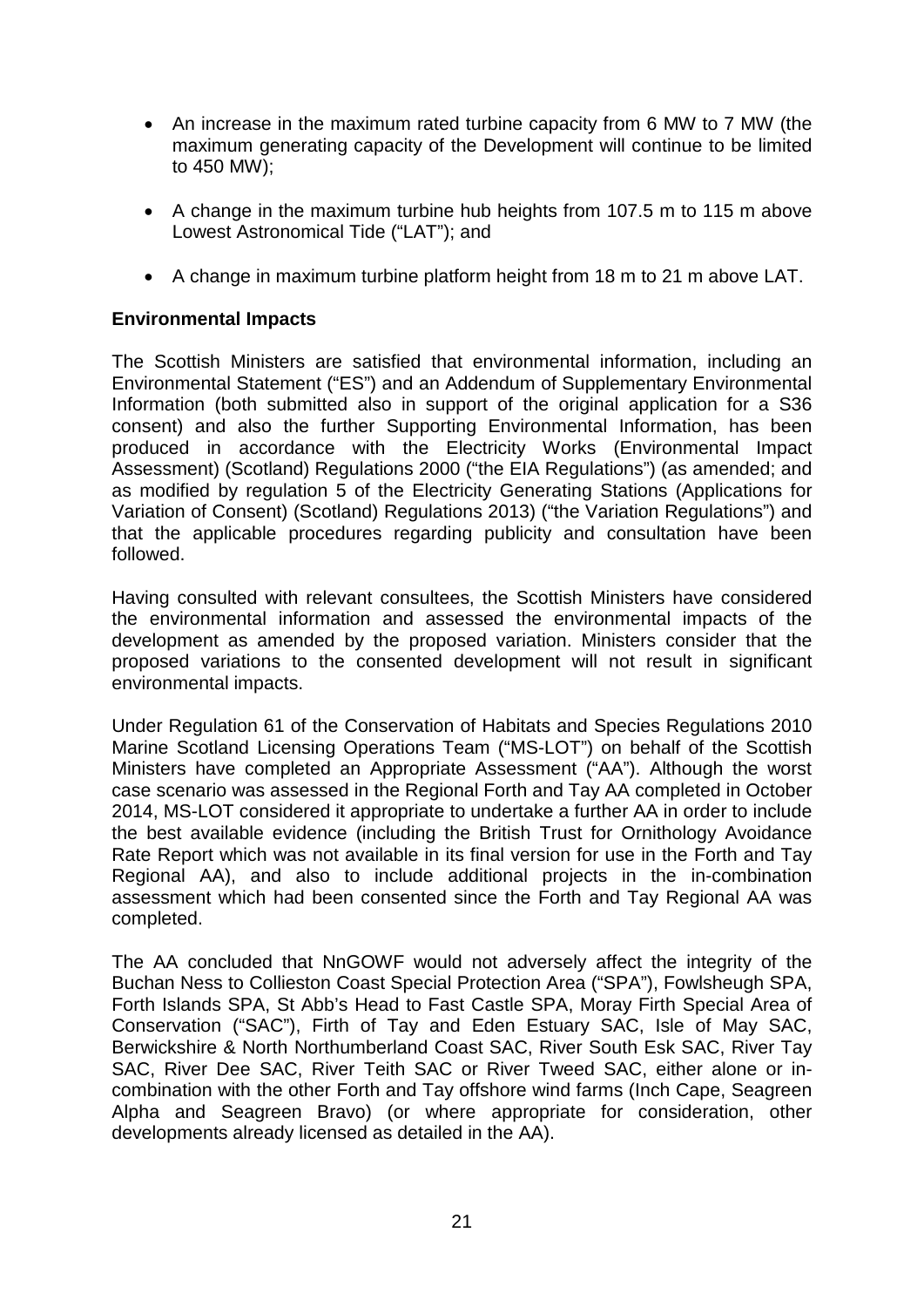## **Consultation**

The Variation Regulations and the EIA Regulations set out that an applicant must publish the application on a website, serve a copy of the variation application on any planning authority as the Scottish Ministers may direct and advertise by public notices in specified publications as set out in regulation 4 of the Variation Regulations. These requirements have been met. Public notices were placed in the Dundee Courier, East Lothian Courier, Edinburgh Gazette and Fishing News for two weeks, and for one week each in The Scotsman and Lloyds List.

MS-LOT consulted a wide range of relevant organisations on the application and Supporting Statement including Angus Council ("AC"), Dundee City Council ("DCC"), East Lothian Council ("ELC"), Fife Council ("FC") and Scottish Borders Council ("SBC"), Scottish Natural Heritage ("SNH"), the Joint Nature Conservation Committee ("JNCC"), Scottish Environment Protection Agency ("SEPA") and nonstatutory consultees.

An objection was received from the Royal Society for the Protection of Birds Scotland ("RSPB Scotland"). RSPB Scotland maintained their objection from the original S36 application and cited further concerns around the methods used to estimate seabird impacts, and the validity of the original Habitats Regulations Appraisal being relied upon for the variation assessment.

#### **Public Representations**

There were no representations made on the Application from members of the public.

#### **The Scottish Ministers' Determination**

The Scottish Ministers have considered the application documentation and all responses from consultees. Having consented the NnGOWF on 10<sup>th</sup> October 2014, and set out their reasons for doing so in the decision letter associated with that consent, and being satisfied that the variations proposed in the application do not fundamentally alter the character or scale of the Development whilst allowing a potential reduction of environmental impacts of the development, the Scottish Ministers are supportive of the proposed variation of that consent, on the basis that such a variation will allow the Company the opportunity to utilise most up to date commercially available technology.

The Scottish Ministers consider that amendment to the existing Annexes, will provide the Development opportunities to potentially reduce the environmental impacts of the project by permitting a reduced number of turbines to be constructed through the increase in capacity from 6 MW to 7 MW turbines.

The Scottish Ministers consider that the amended annexes are both reasonable and enforceable.

Accordingly, the Scottish Ministers **hereby vary the relevant Section 36 consent as set out in the table below.**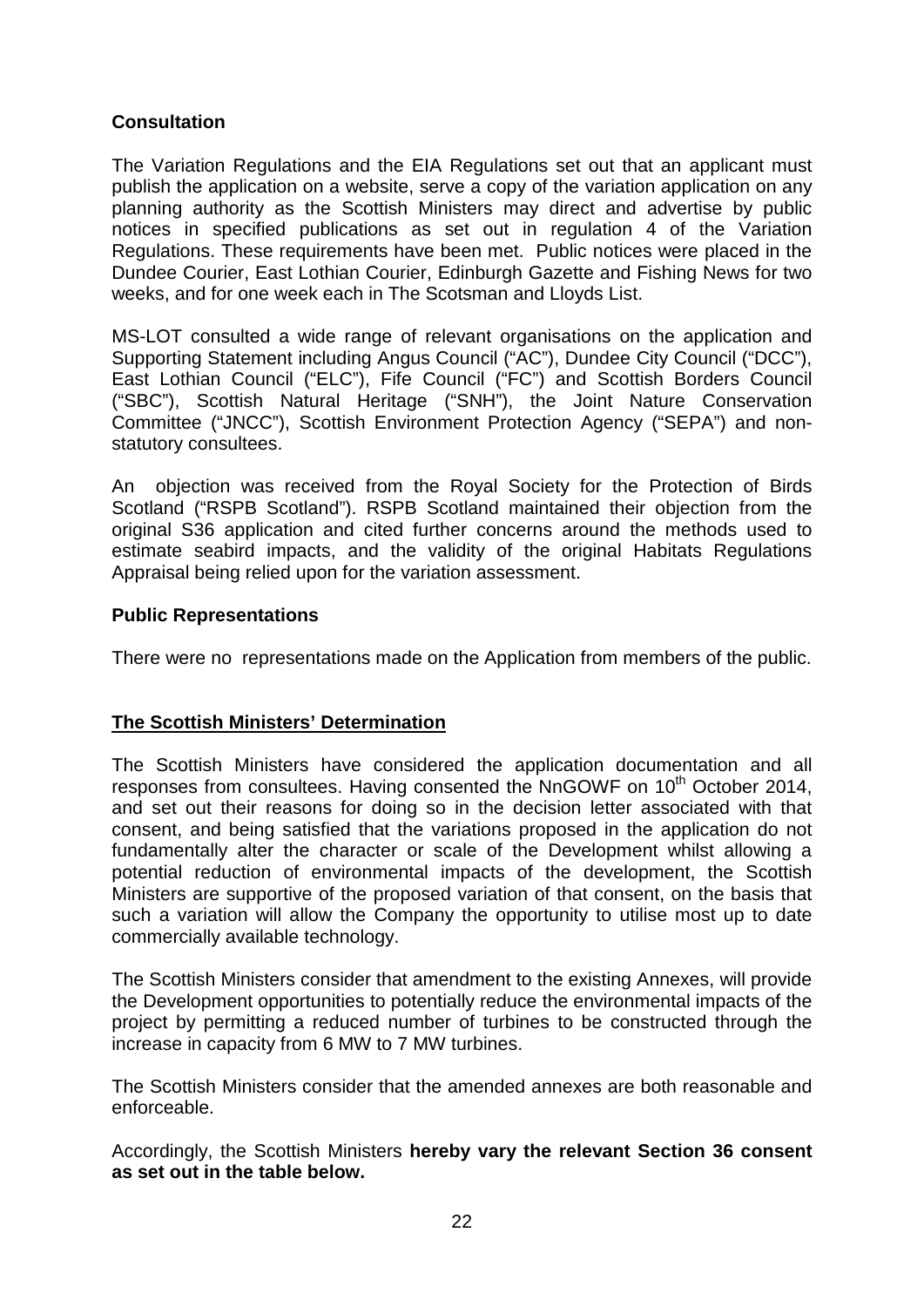| <b>Annex or</b><br><b>Condition</b> | <b>Amendment</b>                                                                                                                                                                                                                                                                                                                                                                                                                   |
|-------------------------------------|------------------------------------------------------------------------------------------------------------------------------------------------------------------------------------------------------------------------------------------------------------------------------------------------------------------------------------------------------------------------------------------------------------------------------------|
| In Annex 1                          | In Description of the Development substitute point 1. with -                                                                                                                                                                                                                                                                                                                                                                       |
|                                     | "not more than 75 three-bladed horizontal axis wind turbines each<br>with a maximum blade tip height of up to 197 metres and a maximum<br>rated capacity of up to 7MW;"                                                                                                                                                                                                                                                            |
|                                     | In Description of the Development substitute last paragraph with -                                                                                                                                                                                                                                                                                                                                                                 |
|                                     | "and, except to the extent modified by the foregoing, all as specified<br>in the application letter and the project description contained in the<br>accompanying Environmental Statement (Chapter 5 of the ES as<br>supplemented by Technical Appendix 1 of the SEIS) and the section<br>36 Consent Variation: Supporting Environmental Information but<br>subject always to the conditions specified in Annex 2 of this consent." |
| In Annex 2,<br><b>Condition 7</b>   | Substitute full text with -                                                                                                                                                                                                                                                                                                                                                                                                        |
|                                     | "The Development must be constructed and operated in accordance<br>with the terms of the Application and related documents, including the<br>accompanying ES, the SEIS, the section 36 Consent Variation:<br>Supporting Environmental Information and Annex 1 of this letter,<br>except in so far as amended by the terms of this Section 36<br>consent"                                                                           |
| <b>In Annex 3</b>                   | In Definition of "the Application" add to the end of the text -                                                                                                                                                                                                                                                                                                                                                                    |
|                                     | "and the section 36 Consent Variation: Supporting Environmental<br>Information submitted to the Scottish Ministers by the Company<br>under section 36C of the Electricity Act on 16th July 2015;"                                                                                                                                                                                                                                  |
|                                     |                                                                                                                                                                                                                                                                                                                                                                                                                                    |

For illustrative purposes a consolidated version of the relevant S36 consent (with variations shown in tracked changes for ease of reference) is provided at **Annex 1**.

Copies of this letter have been sent to the nearest onshore Planning Authorities, AC, DCC, ELC, FC and SBC. This letter has also been published on the MS-LOT website.

[http://www.gov.scot/Topics/marine/Licensing/marine/scoping/Mainstream-](http://www.gov.scot/Topics/marine/Licensing/marine/scoping/Mainstream-NeartnaGaoithe)**[NeartnaGaoithe](http://www.gov.scot/Topics/marine/Licensing/marine/scoping/Mainstream-NeartnaGaoithe)**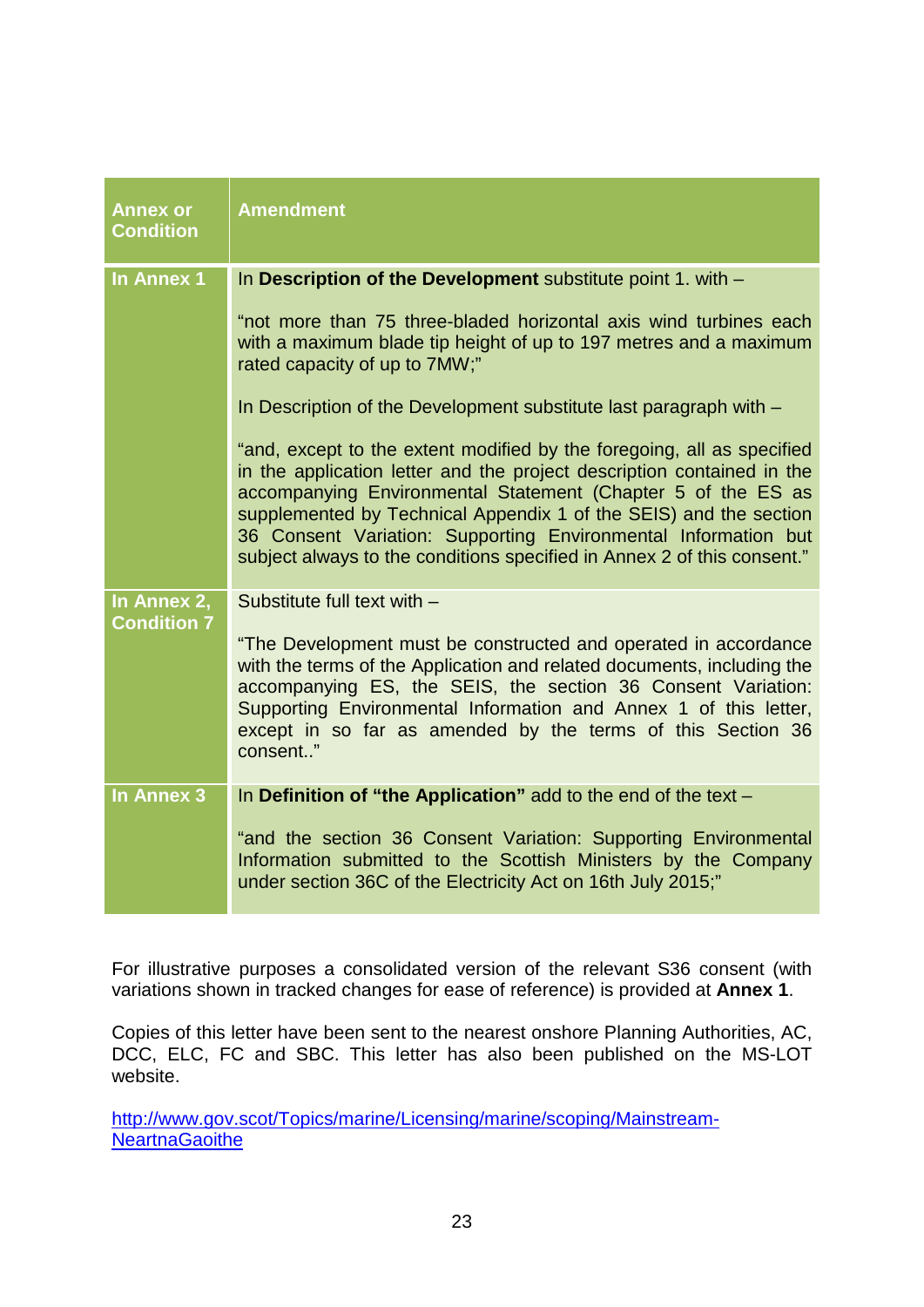The Scottish Ministers' decision is final, subject to the right of any aggrieved person to apply to the Court of Session for judicial review. Judicial review is the mechanism by which the Court of Session supervises the exercise of administrative functions, including how the Scottish Ministers exercise their statutory function to determine applications for variation of a S36 consent.

Your local Citizens' Advice Bureau or your solicitor will be able to advise you about the applicable procedures.

Yours sincerely

**JAMES McKIE** Head of Licensing Operations Team, Marine Scotland For and on behalf of the Scottish Ministers A member of the staff of the Scottish Government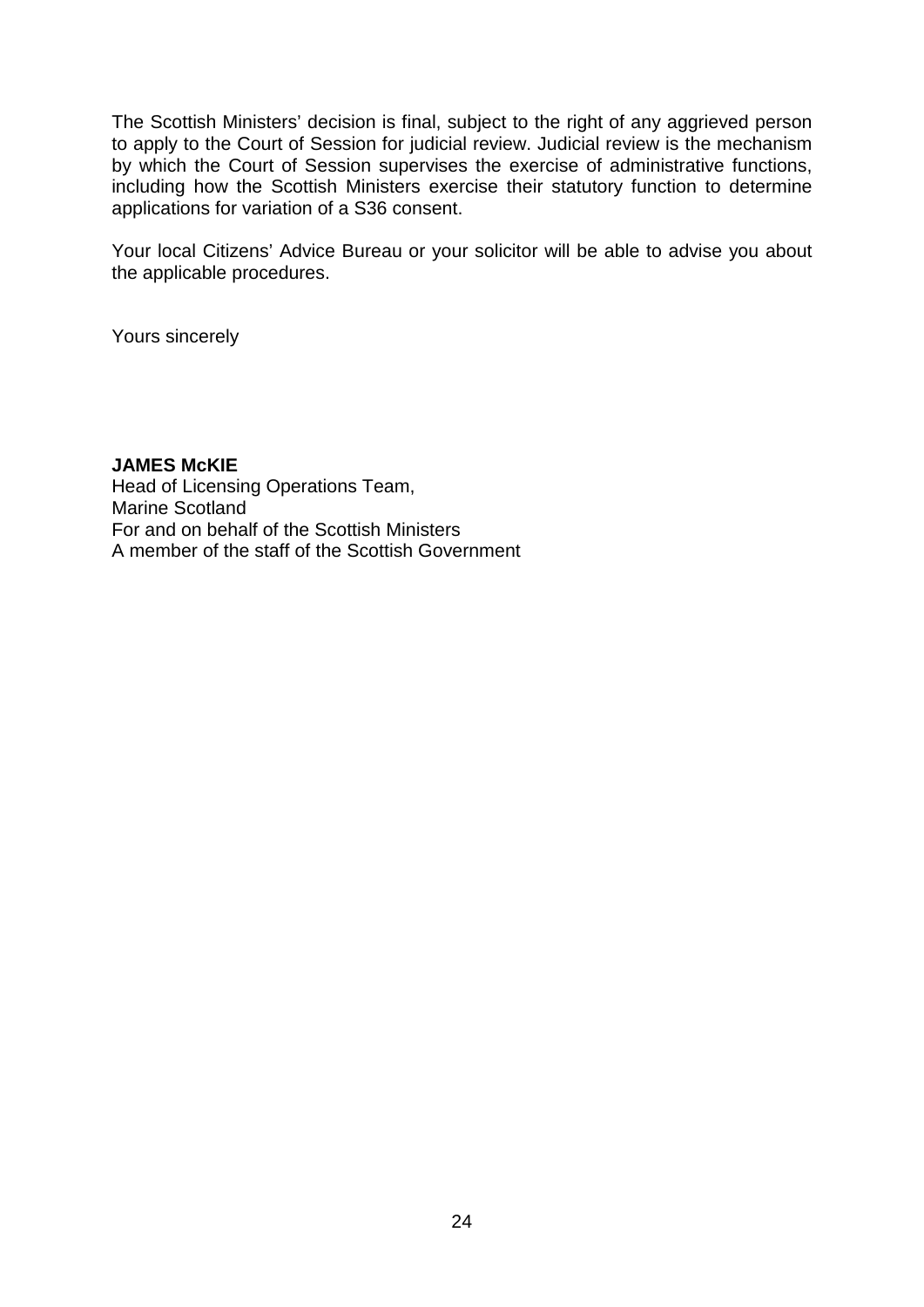**Annex 1** 

**COPY OF THE DECISION LETTER ISSUED ON 10th October 2014, WITH TRACKED CHANGES SHOWING CONSOLIDATED VERSION OF THE LETTER – IE. WITH VARIATIONS TO THE CONSENT HIGHLIGHTED**

**ANNEX D – DECISION LETTER AND CONDITIONS**

# marine scotland

T: +44 (0)1224 295579 F: +44 (0)1224 295524 **marine scotland**<br>T: +44 (0)1224 295579 F: +44 (0)1224 295524<br>E: MS.MarineLicensing@Scotland.gsi.gov.uk

Mr David Sweenie Offshore Manager Scotland Mainstream Renewable Power C/O Shepperd and Wedderburn 191 West George Street Glasgow  $G22IR$ 





10 October 2014

 $\overline{\phantom{a}}$ 

Dear Mr Sweenie,

#### **CONSENT GRANTED BY THE SCOTTISH MINISTERS TO CONSTRUCT AND OPERATE THE NEART NA GAOITHE OFFSHORE WIND FARM ELECTRICITY GENERATING STATION, APPROXIMATELY 15.5 KM TO THE EAST OF FIFE NESS, IN THE FIRTH OF FORTH**

Defined Terms used in this letter and Annex 1 & 2 are contained in **Annex 3**.

The following applications have been made to the Scottish Ministers for:

- i. A consent under Section 36 of the Electricity Act 1989 (as amended) ("the Electricity Act") by Neart na Gaoithe Offshore Wind Limited (Company Number SC356223) ("the Company") and having its registered office at C/O Shepherd and Wedderburn LLP, 191 West George Street, Glasgow, G2 2LB for the Neart na Gaoithe Offshore Wind Farm in the Firth of Forth;
- ii. A marine licence to be considered under the Marine (Scotland) Act 2010 ("the 2010 Act") by Neart na Gaoithe Offshore Wind Limited to deposit any substance or object and to construct, alter or improve any works in relation to the Neart na Gaoithe Offshore Wind Farm; and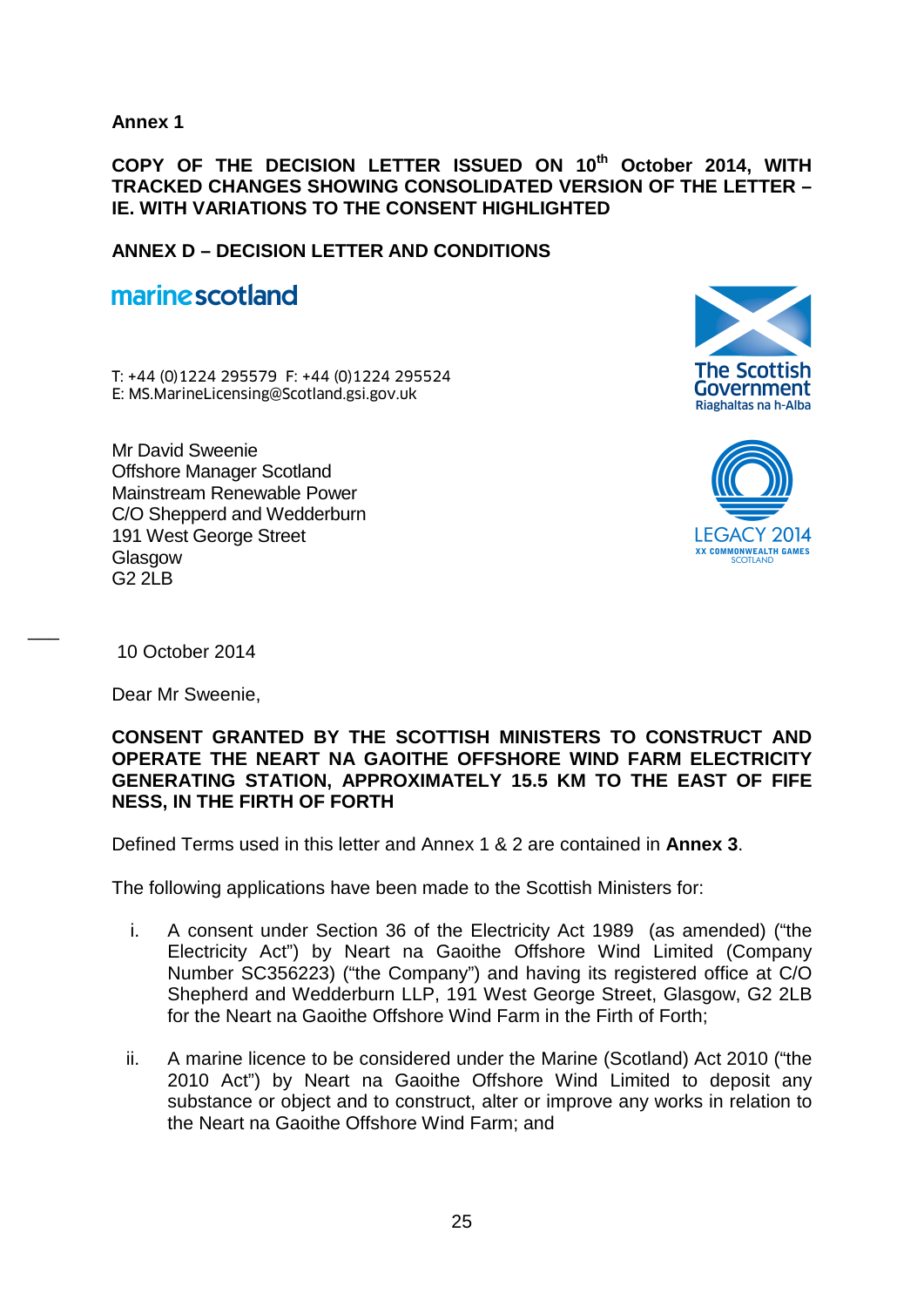iii. A marine licence to be considered under the 2010 Act by Neart na Gaoithe Offshore Wind Limited to deposit any substance or object and to construct, alter or improve any works in relation to the Offshore Transmission Works within the Scottish marine area.

## **THE APPLICATION**

I refer to applications at i. and ii. above made by Neart na Gaoithe Offshore Wind Limited ('the Company'), received on the  $13<sup>th</sup>$  July 2012 for consent under Section 36 of the Electricity Act for the construction and operation of Neart na Gaoithe Offshore Wind Farm in the Firth of Forth with a maximum generating capacity of **450 megawatts** ("MW") ("the Application").

In this letter, "the Development" means the proposed Neart na Gaoithe Offshore Wind Limited electricity generating station as described in **Annex 1** of this letter.

#### **STATUTORY AND REGULATORY FRAMEWORK**

#### **The Scotland Act 1998, The Scotland Act 1998 (Transfer of Functions to the Scottish Ministers etc.) Order 1999 and The Scotland Act 1998 (Transfer of Functions to the Scottish Ministers etc.) (No. 2) Order 2006**

The generation, transmission, distribution and supply of electricity are reserved matters under Schedule 5, Part II, section D1 of the Scotland Act 1998. The Scotland Act 1998 (Transfer of Functions to the Scottish Ministers etc.) Order 1999 ("the 1999 Order") executively devolved Section 36 consent functions under the Electricity Act (with related Schedules) to the Scottish Ministers. The Scotland Act 1998 (Transfer of Functions to the Scottish Ministers etc.) (No. 2) Order 2006 revoked the transfer of Section 36 consent functions as provided under the 1999 Order and then, one day later, re-transferred those functions, as amended by the Energy Act 2004, to the Scottish Ministers in respect of Scotland and the territorial waters adjacent to Scotland and extended those consent functions to a defined part of the Renewable Energy Zone beyond Scottish territorial waters (as set out in the Renewable Energy Zone (Designation of Area) (Scottish Ministers) Order 2005).

#### **The Electricity Act 1989**

Any proposal to construct, extend or operate a generating station situated in the territorial sea (out to 12 nautical miles ("nm") from the shore), with a generation capacity in excess of 1 MW requires consent under Section 36 of the Electricity Act. A consent under Section 36 may include such conditions (including conditions as to the ownership or operation of the station) as appear to the Scottish Ministers to be appropriate. The consent shall continue in force for such period as may be specified in or determined by or under the consent.

Paragraph 3 of Schedule 9 to the Electricity Act places a duty on licence holders or persons authorised by an exemption to generate, distribute, supply or participate in the transmission of electricity when formulating "relevant proposals" within the meaning of paragraph 1 of Schedule 9 to have regard to the desirability of preserving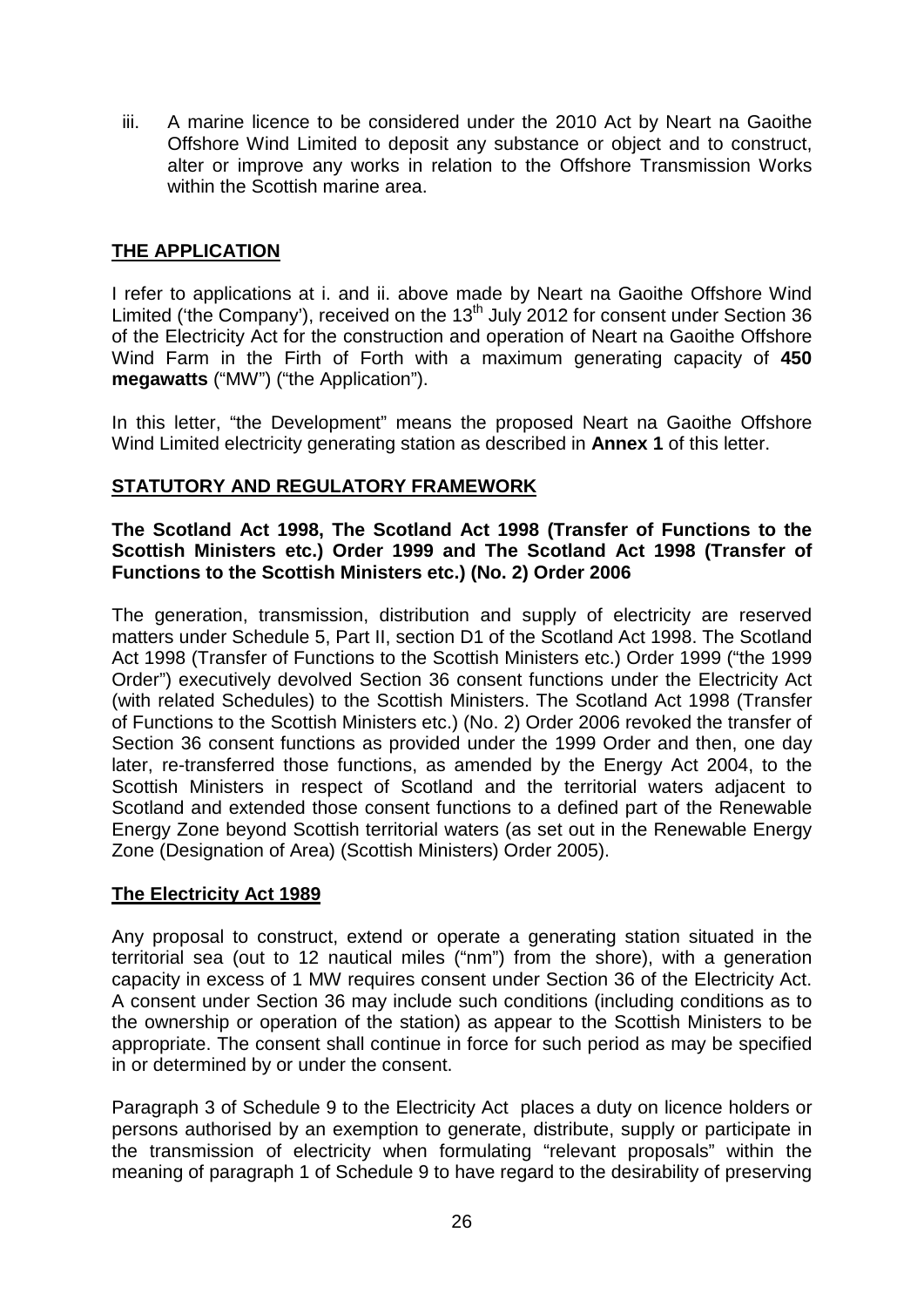natural beauty, of conserving flora, fauna and geological or physiographical features of special interest and of protecting sites, buildings and objects of architectural, historic or archaeological interest. Such persons are statutorily obliged to do what they reasonably can to mitigate any effect which the proposals would have on these features.

Paragraph 3 of Schedule 9 to the Electricity Act also provides that the Scottish Ministers must have regard to the desirability of preserving natural beauty etc. and the extent to which the person by whom the proposals were formulated has complied with their duty to mitigate the effects of the proposals. When exercising any relevant functions, a licence holder, a person authorised by an exemption to generate or supply electricity, and the Scottish Ministers, must also avoid, so far as possible, causing injury to fisheries or to the stock of fish in any waters.

Under Section 36B of the Electricity Act, the Scottish Ministers may not grant a consent in relation to any particular offshore generating activities if they consider that interference with the use of recognised sea lanes essential to international navigation is likely to be caused by the carrying on of those activities or is likely to result from their having been carried on. The Scottish Ministers, when determining whether to give consent for any particular offshore generating activities, and considering the conditions to be included in such consent, must have regard to the extent and nature of any obstruction of or danger to navigation which, without amounting to interference with the use of such sea lanes, is likely to be caused by the carrying on of the activities, or is likely to result from their having been carried on. In determining this consent, the Scottish Ministers must have regard to the likely overall effect (both while being carried on and subsequently) of the activities in question and such other offshore generating activities which are either already the subject of Section 36 consent or activities for which it appears likely that such consents will be granted.

Under Schedule 8 to the Electricity Act and the Electricity (Applications for Consent) Regulations 1990 ("the 1990 Regulations"), notice of applications for Section 36 consent must be published by the applicant in one or more local newspapers and in the Edinburgh Gazette to allow representations to be made to the application. Under Schedule 8 to the Electricity Act the Scottish Ministers must serve notice of application for consent upon any relevant Planning Authority.

Paragraph 2(2) of Schedule 8 to the Electricity Act provides that where a relevant Planning Authority notifies the Scottish Ministers that they object to an application for Section 36 consent and where they do not withdraw their objection, then the Scottish Ministers must cause a public inquiry to be held in respect of the application. In such circumstances, before determining whether to give their consent, the Scottish Ministers must consider the objections and the report of the person who held the public inquiry.

The location and extent of the proposed Development to which the Application relates (being wholly offshore) means that the Development is not within the area of any local Planning Authority. The Scottish Ministers are not, therefore, obliged under paragraph 2(2) of Schedule 8 to the Electricity Act to require a public inquiry to be held. The nearest local Planning Authorities did not object to the Application. If they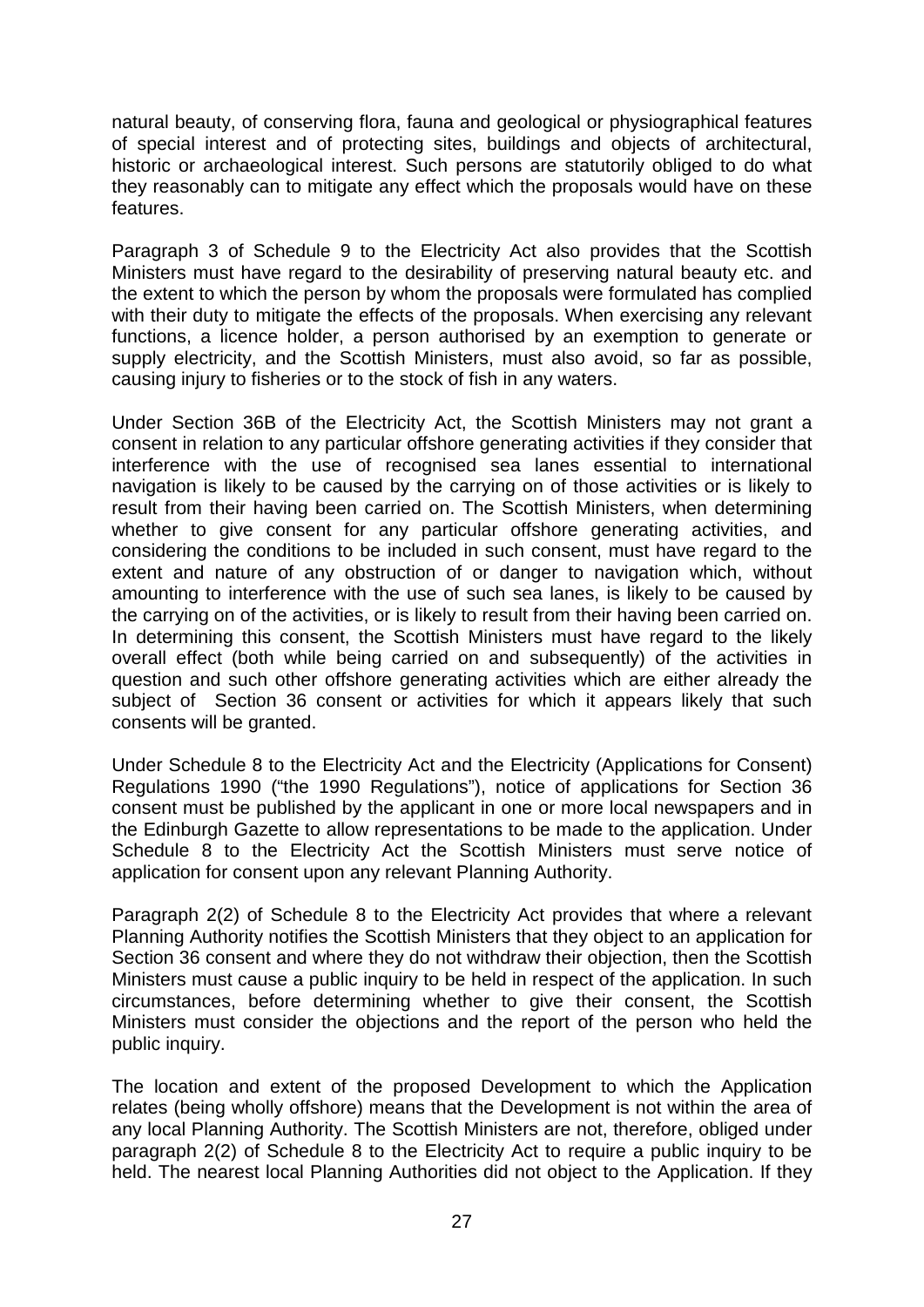had objected to the Application, and even then if they did not withdraw their objections, the Scottish Ministers would not have been statutorily obliged to hold a public inquiry.

The Scottish Ministers are, however, required under paragraph 3(2) of Schedule 8 to the Electricity Act to consider all objections received, together with all other material considerations, with a view to determining whether a public inquiry should be held in respect of the application. Paragraph 3(2) of Schedule 8 provides that if the Scottish Ministers think it appropriate to do so, they shall cause a public inquiry to be held, either in addition to or instead of any other hearing or opportunity of stating objections to the Application.

The Scottish Ministers are satisfied that they have considered and applied all the necessary tests set out within the Electricity Act when assessing the Application. The Company, at the time of application, was not a licence holder or a person authorised by an exemption to generate, distribute, supply or participate in the transmission of electricity when formulating "relevant proposals" within the meaning of paragraph 1 of Schedule 9 to the Electricity Act. The Company obtained a generation licence during the period whilst the Scottish Ministers were determining the Application for consent. The Minister and his officials have, from the date of the Application for consent, approached matters on the basis that the same Schedule 9, paragraph 3(1) obligations as apply to licence holders and the specified exemption holders should also be applied to the Company.

The approach taken has been endorsed by the Outer House of the Court of Session where Lord Doherty in *Trump International Golf Club Scotland Limited and The Trump Organization against The Scottish Ministers and Aberdeen Offshore Wind Farm Limited* [2014] CSOH 22 opines that the Electricity Act and regulations made under it contemplate and authorise consent being granted to persons who need not be licence holders or persons with the benefit of an exemption. Lord Docherty's reasoning in that case was agreed by the Inner House of the Court of Session in the Opinion delivered by Lord Brodie in the reclaiming motion in the petition of Sustainable Shetland v Scottish Ministers and Viking Energy Partnership [2014] CSIH 60. The Company is, in any event, required to consider the protection of the environment under statutory regulations which are substantially similar to Schedule 9 to the Electricity Act, namely the Electricity Works (Environmental Impact Assessment) (Scotland) Regulations 2000 ("the 2000 Regulations"), whether or not the Company is among the categories of persons described in Schedule 9, paragraph 3(1).

#### **Marine (Scotland) Act 2010**

The 2010 Act regulates the territorial sea adjacent to Scotland in terms of marine environment issues. As this Application falls within the Scottish marine area (essentially the territorial sea adjacent to Scotland, which extends out to 12 nm from the shore), it falls to the 2010 Act to regulate marine environmental issues in this area. Subject to exemptions specified in subordinate legislation, under Part 4 of the 2010 Act, licensable marine activities may only be carried out in accordance with a marine licence granted by the Scottish Ministers.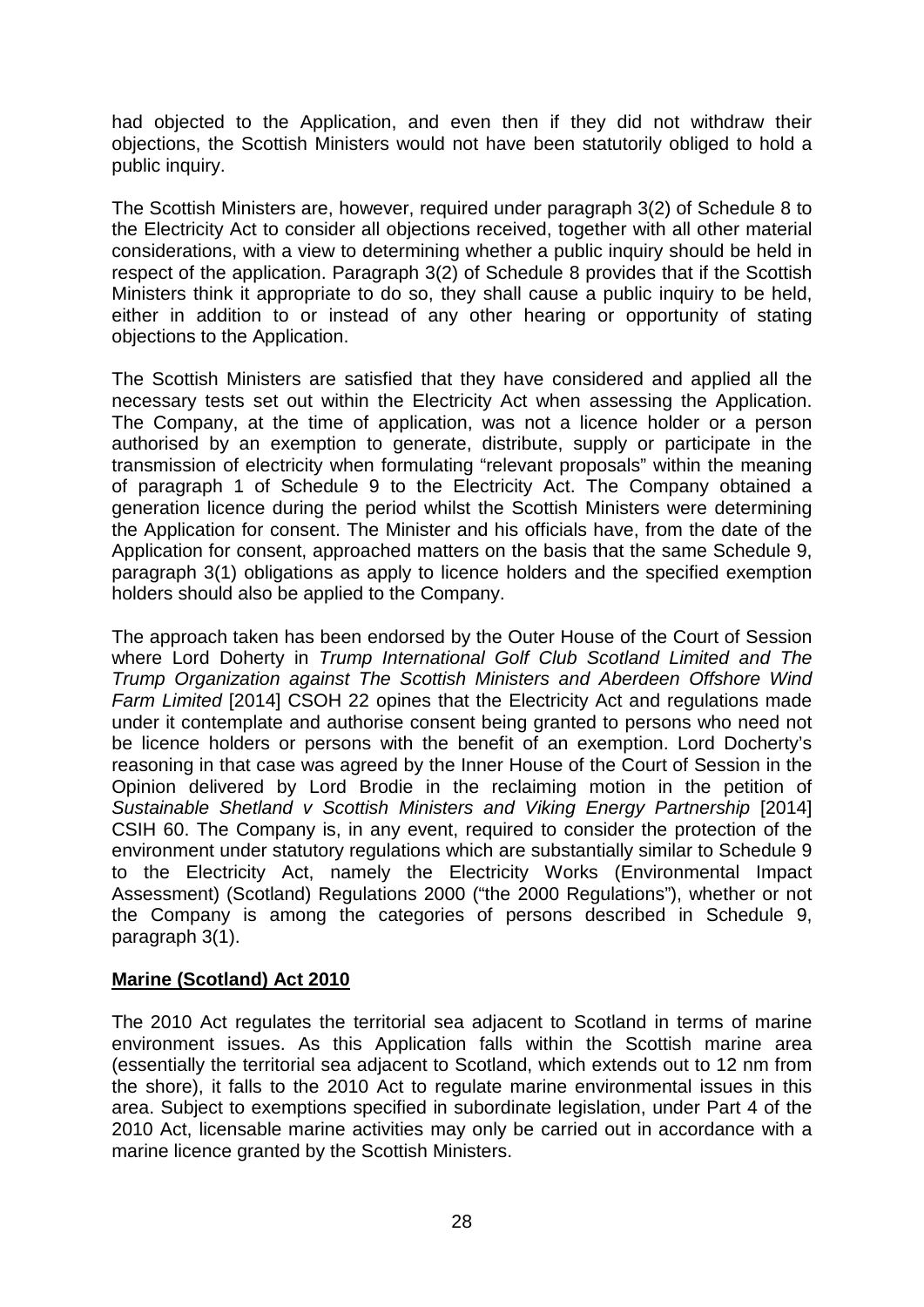Under Part 2 of the 2010 Act the Scottish Ministers have general duties to carry out their functions in a way best calculated to achieve the sustainable development, including the protection and, where appropriate, the enhancement of the health of the area. The Scottish Ministers when exercising any function that affects the Scottish marine area under the 2010 Act, must act in a way best calculated to mitigate, and adapt to, climate change.

#### **Climate Change (Scotland) Act 2009**

Under Part 2 of the 2010 Act, the Scottish Ministers must, when exercising any function that affects the Scottish marine area (essentially the territorial sea adjacent to Scotland) under the Climate Change (Scotland) Act 2009 (as amended), act in the way best calculated to mitigate, and adapt to, climate change so far as is consistent with the purpose of the function concerned. Under the Climate Change (Scotland) Act 2009 (as amended), annual targets have been agreed with relevant advisory bodies for the reduction in carbon emissions.

The Scottish Ministers are satisfied that in assessing the Application, they have acted in accordance with their general duties, and they have exercised their functions in compliance with the requirements of the Climate Change (Scotland) Act 2009 (as amended).

#### **Environmental Impact Assessment Directive; The Electricity (Applications for Consent) Regulations 1990 and the Electricity Works (Environmental Impact Assessment) (Scotland) Regulations 2000 (as amended)**

The Environmental Impact Assessment Directive, which is targeted at projects which are likely to have significant effects on the environment, identifies projects which require an Environmental Impact Assessment ("EIA") to be undertaken. The Company identified the proposed Development as one requiring an Environmental Statement ("ES") in terms of the Electricity Works (Environmental Impact Assessment) (Scotland) Regulations 2000 (as amended) ("the 2000 Regulations").

The proposal for the Development has been publicised, to include making the ES available to the public, in terms of the 2000 Regulations. The Scottish Ministers are satisfied that an ES has been produced and the applicable procedures regarding publicity and consultation all as laid down in the 1990 Regulations, the 2000 Regulations and the Marine Works (Environmental Impact Assessment) Regulations 2007 (as amended) have been followed.

The Scottish Ministers have, in compliance with the 2000 Regulations consulted with Scottish Natural Heritage ("SNH"), the Joint Nature Conservation Committee ("JNCC"), the Scottish Environment Protection Agency ("SEPA"), the Planning Authorities most local to the Development, and such other persons likely to be concerned by the proposed Development by reason of their specific environmental responsibilities on the terms of the Application in accordance with the regulatory requirements. The Scottish Ministers have taken into consideration the environmental information, including the ES and Supplementary Environmental Information Statement ("SEIS"), and the representations received from the statutory consultative bodies and from all other persons.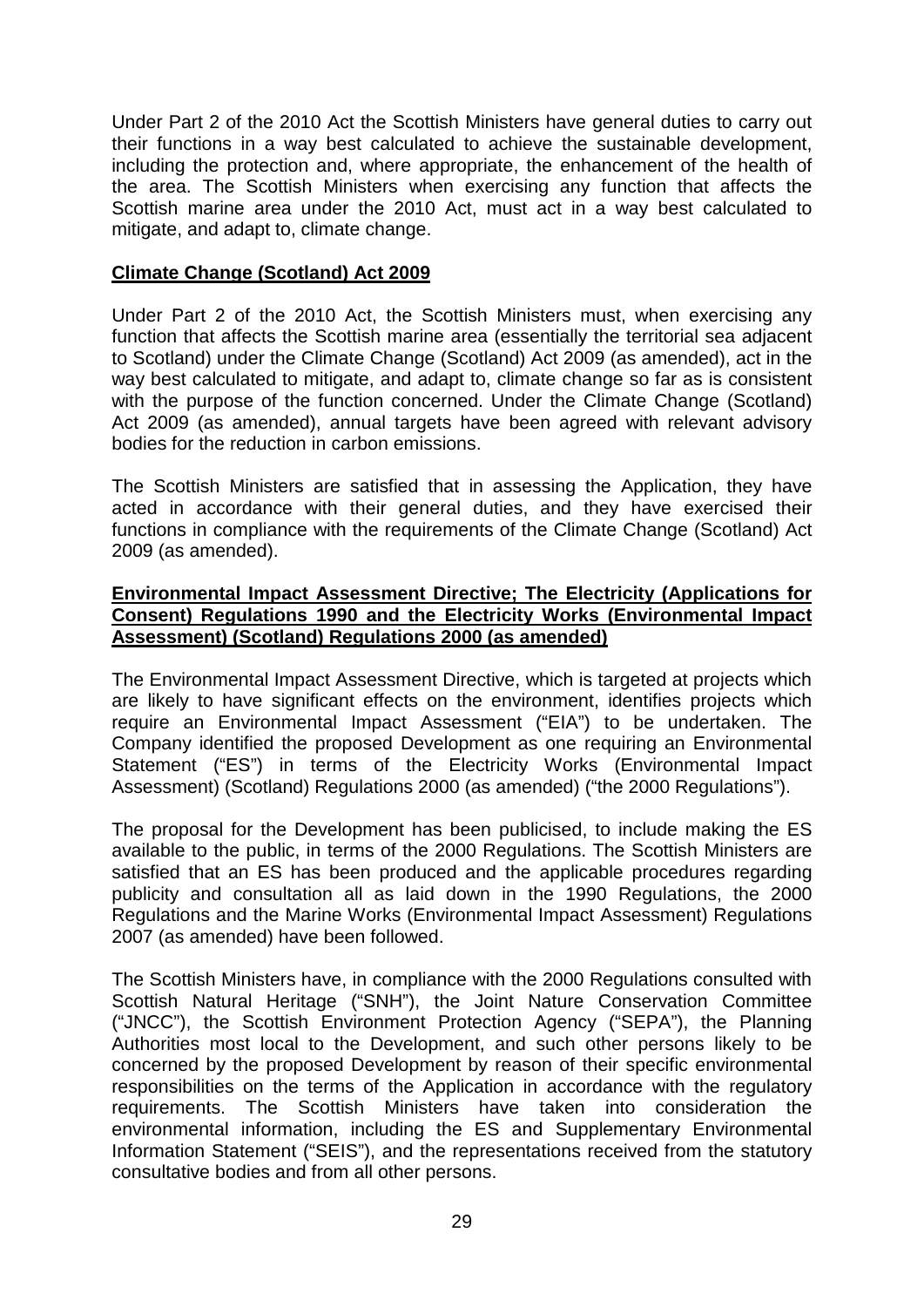The Scottish Ministers have, in compliance with the 2000 Regulations, obtained the advice of the SEPA on matters relating to the protection of the water environment. This advice was received on 10<sup>th</sup> September 2012.

The Scottish Ministers have also consulted a wide range of relevant organisations, including colleagues within the Scottish Government on the Application, on the ES and as a result of the issues raised, upon the required SEIS.

The Scottish Ministers are satisfied that the regulatory requirements have been met.

# **The Habitats Directive and the Wild Birds Directive**

The Habitats Directive provides for the conservation of natural habitats and of wild flora and fauna in the Member States' European territory, including offshore areas such as the proposed site of the Development. It promotes the maintenance of biodiversity by requiring Member States to take measures which include those which maintain or restore natural habitats and wild species listed in the Annexes to the Habitats Directive at a favourable conservation status and contributes to a coherent European ecological network of protected sites by designating Special Areas of Conservation ("SACs") for those habitats listed in Annex I and for the species listed in Annex II, both Annexes to that Directive.

The Wild Birds Directive applies to the conservation of all species of naturally occurring wild birds in the member states' European territory, including offshore areas such as the proposed site of the developments and it applies to birds, their eggs, nests and habitats. Under Article 2, Member States are obliged to "take the requisite measures to maintain the population of the species referred to in Article 1 at a level which corresponds in particular to ecological, scientific and cultural requirements, while taking account of economic and recreational requirements, or to adapt the population of these species to that level". Article 3 further provides that "[i]n the light of the requirements referred to in Article 2, Member States shall take the requisite measures to preserve maintain or re-establish a sufficient diversity and area of habitats for all the species of birds referred to in Article 1". Such measures are to include the creation of protected areas: article 3.2.

Article 4 of the Wild Birds Directive provides *inter alia* as follows:

- "1. The species mentioned in Annex I [of that Directive] shall be the subject of special conservation measures concerning their habitat in order to ensure their survival and reproduction in their area of distribution. […]
- 2. Member States shall take similar measures for regularly occurring migratory species not listed in Annex I [of that Directive], bearing in mind their need for protection in the geographical sea and land area where this Directive applies, as regards their breeding, moulting and wintering areas and staging posts along their migration routes. To this end, Member States shall pay particular attention to the protection of wetlands and particularly to wetlands of international importance.

[…]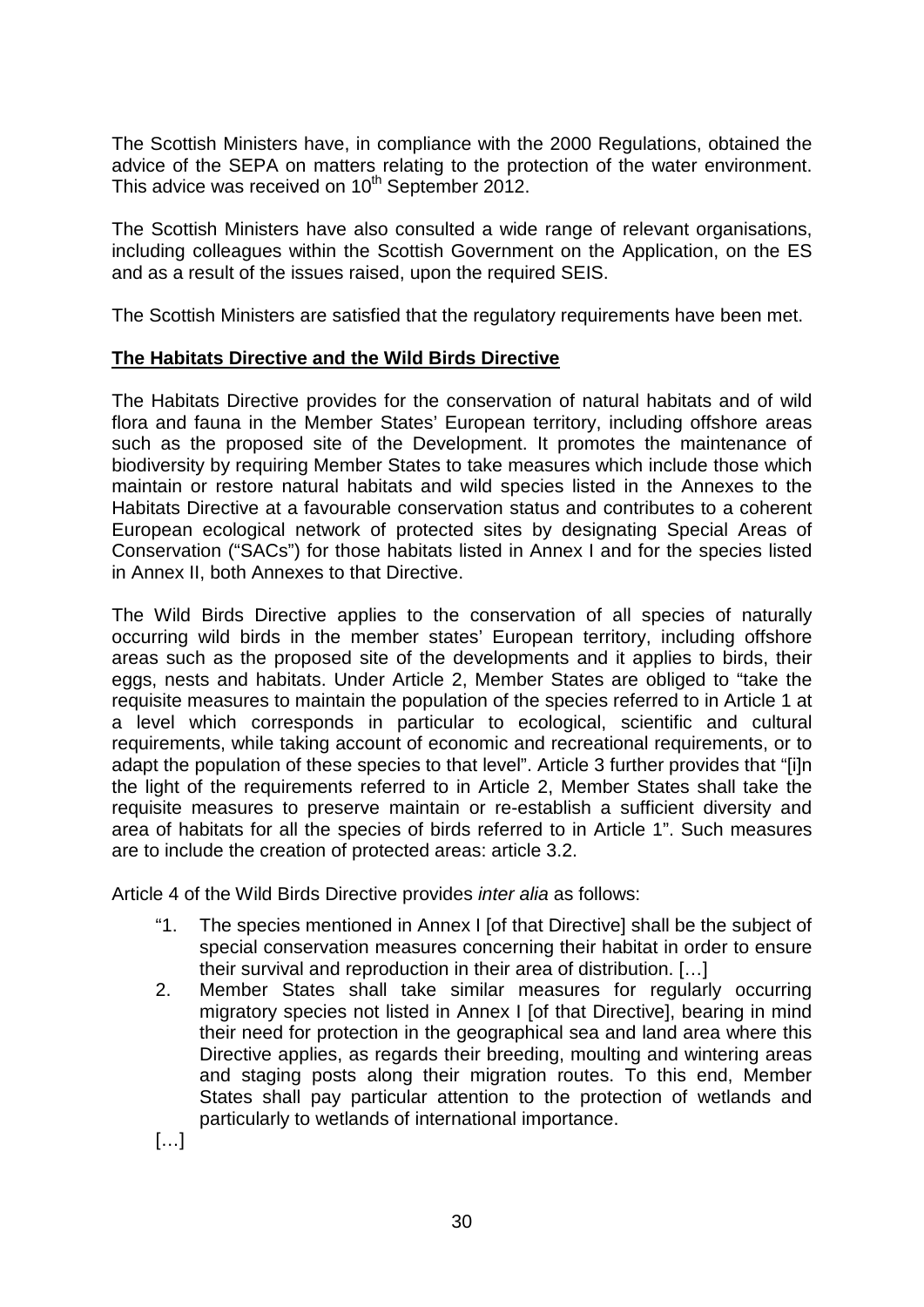4. In respect of the protection areas referred to in paragraphs 1 and 2, Member States shall take appropriate steps to avoid pollution or deterioration of habitats or any disturbances affecting the birds, in so far as these would be significant having regard to the objectives of this Article. Outside these protection areas, Member States shall also strive to avoid pollution or deterioration of habitats."

Articles 6 & 7 of the Habitats Directive provide *inter alia* as follows:

- "6.2 Member States shall take appropriate steps to avoid, in the special areas of conservation, the deterioration of natural habitats and the habitats of species as well as disturbance of the species for which the areas have been designated, in so far as such disturbance could be significant in relation to the objectives of this Directive.
- 6.3 Any plan or project not directly connected with or necessary to the management of the site but likely to have a significant effect thereon, either individually or in combination with other plans or projects, shall be subject to an appropriate assessment ("AA") of its implications for the site in view of the site's conservation objectives. In the light of the conclusions of the assessment of the implications for the site and subject to the provisions of paragraph 4, the competent national authorities shall agree to the plan or project only after having ascertained that it will not adversely affect the integrity of the site concerned and, if appropriate, after having obtained the opinion of the general public.
- 6.4. If, in spite of a negative assessment of the implications for the site and in the absence of alternative solutions, a plan or project must nevertheless be carried out for imperative reasons of overriding public interest, including those of a social or economic nature, the Member State shall take all compensatory measures necessary to ensure that the overall coherence of Natura 2000 is protected. It shall inform the Commission of the compensatory measures adopted.
- 7. Obligations arising under Article 6 (2), (3) and (4) of this Directive shall replace any obligations arising under the first sentence of Article 4 (4) of Directive 79/409/EEC in respect of areas classified pursuant to Article 4 (1) or similarly recognized under Article 4 (2) thereof, as from the date of implementation of this Directive or the date of classification or recognition by a Member State under Directive 79/409/EEC, where the latter date is later."

The Habitats Directive and the Wild Birds Directive have, in relation to the marine environment, been transposed into Scots law by the Conservation (Natural Habitats, & c.) Regulations 1994 ("the 1994 Regulations"). As the Development is to be sited in the Scottish Territorial Sea, it is the 1994 Regulations which are applicable in respect of this application for Section 36 consent.

The 1994 Regulations ("the Habitats Regulations") clearly implement the obligation in article 6(3) & (4) of the Habitats Directive, which by article 7 applies in place of the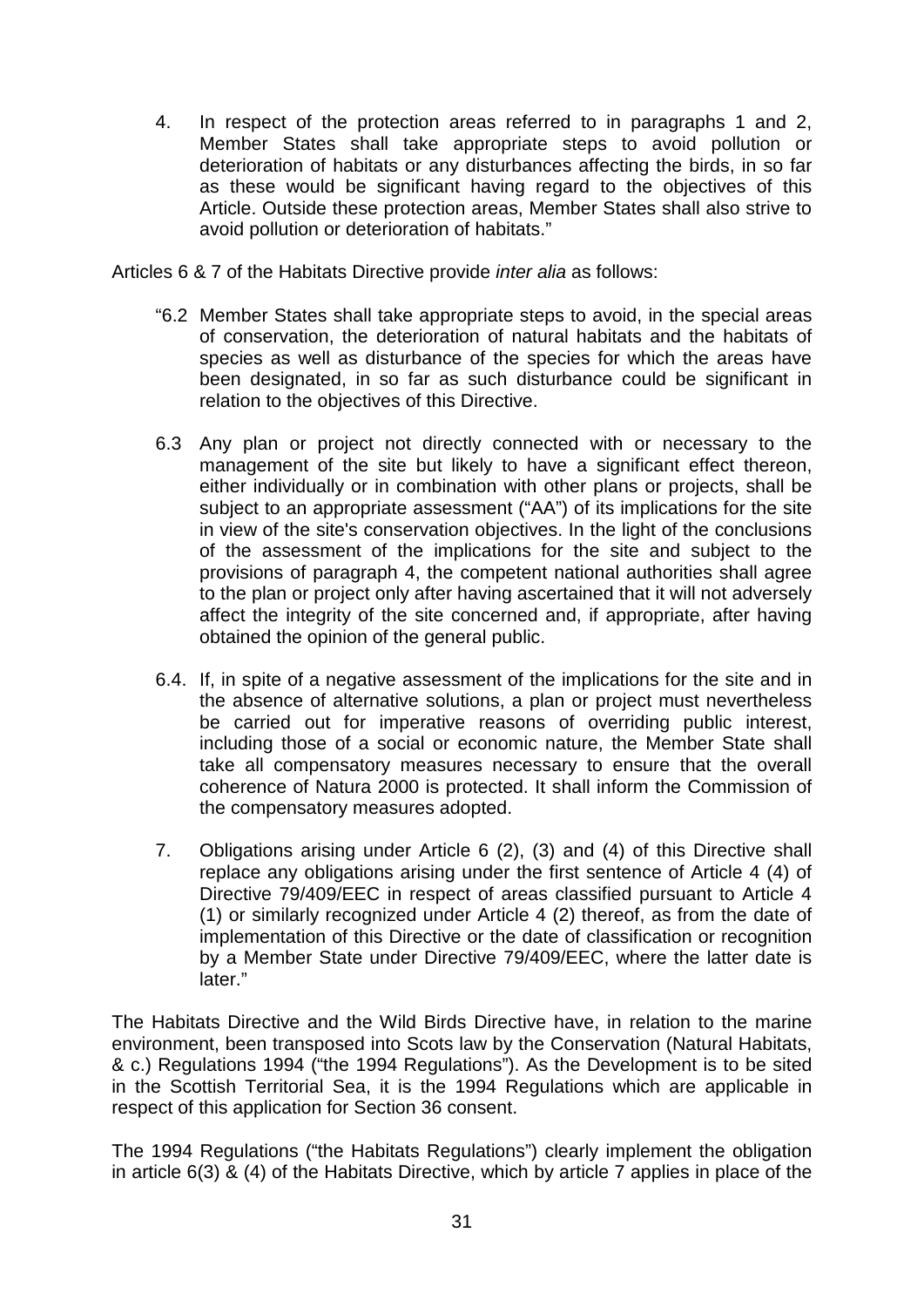obligation found in the first sentence of article 4(4) of the Wild Birds Directive. In each case the "competent authority", which in this case is the Scottish Ministers, is obliged to "make an appropriate assessment of the implications for the site in view of the site's conservation objectives" (hereafter an "AA"). Such authority is also obliged to consult SNH and, for the purpose of regulation 48 of the 1994 Regulations, to have regard to any representations made by SNH.

Developments in, or adjacent to, European protected sites, or in locations which have the potential to affect such sites, must undergo what is commonly referred to as a Habitats Regulations Appraisal ("HRA"). The appraisal involves two stages which are set out as follows:

- Stage 1 Where a project is not connected with or necessary to the site's management and it is likely to have a significant effect thereon (either individually or in combination with other projects), then an AA is required.
- Stage 2 In light of the AA of the project's implications for the site in view of the site's conservation objectives, the competent authority must ascertain to the requisite standard that the project will not adversely affect the integrity of the site, having regard to the manner in which it is proposed to be carried out and to any conditions or restrictions subject to which the consent is proposed to be granted.

SNH and the JNCC were of the opinion that the Development is likely to have a significant effect on the qualifying interests of certain Special Protected Areas ("SPAs") and SAC sites, therefore an AA was required. The AA which has been undertaken concludes that the proposed Development, and the Inch Cape Offshore Limited ("ICOL"), Seagreen Alpha Offshore Wine Energy Limited ("SAWEL") and Seagreen Bravo Offshore Wind Limited ("SBWEL") developments will not, on their own or in combination with each other (or where appropriate for consideration, other developments already licenced), subject to conditions, adversely affect site integrity of the Buchan Ness to Collieston Coast SPA, Fowlsheugh SPA, Forth Islands SPA, St Abb's Head to Fast Castle SPA, Moray Firth SAC, Firth of Tay and Eden Estuary SAC, Isle of May SAC, Berwickshire & North Northumberland Coast SAC, River South Esk SAC, River Tay SAC, River Dee SAC, River Teith SAC or River Tweed SAC.

SNH and the JNCC are in agreement with the conclusions of the AA for the marine mammal and freshwater fish SACs, and in some instances, the SPAs. There is disagreement on the conclusions of the following:

- Kittiwake at Fowlsheugh
- Kittiwake at Forth Islands
- Gannet at Forth Islands
- Puffin at Forth Islands
- Razorbill at Forth Islands

This disagreement is as a result of differences in assessment methods and the predicted effect.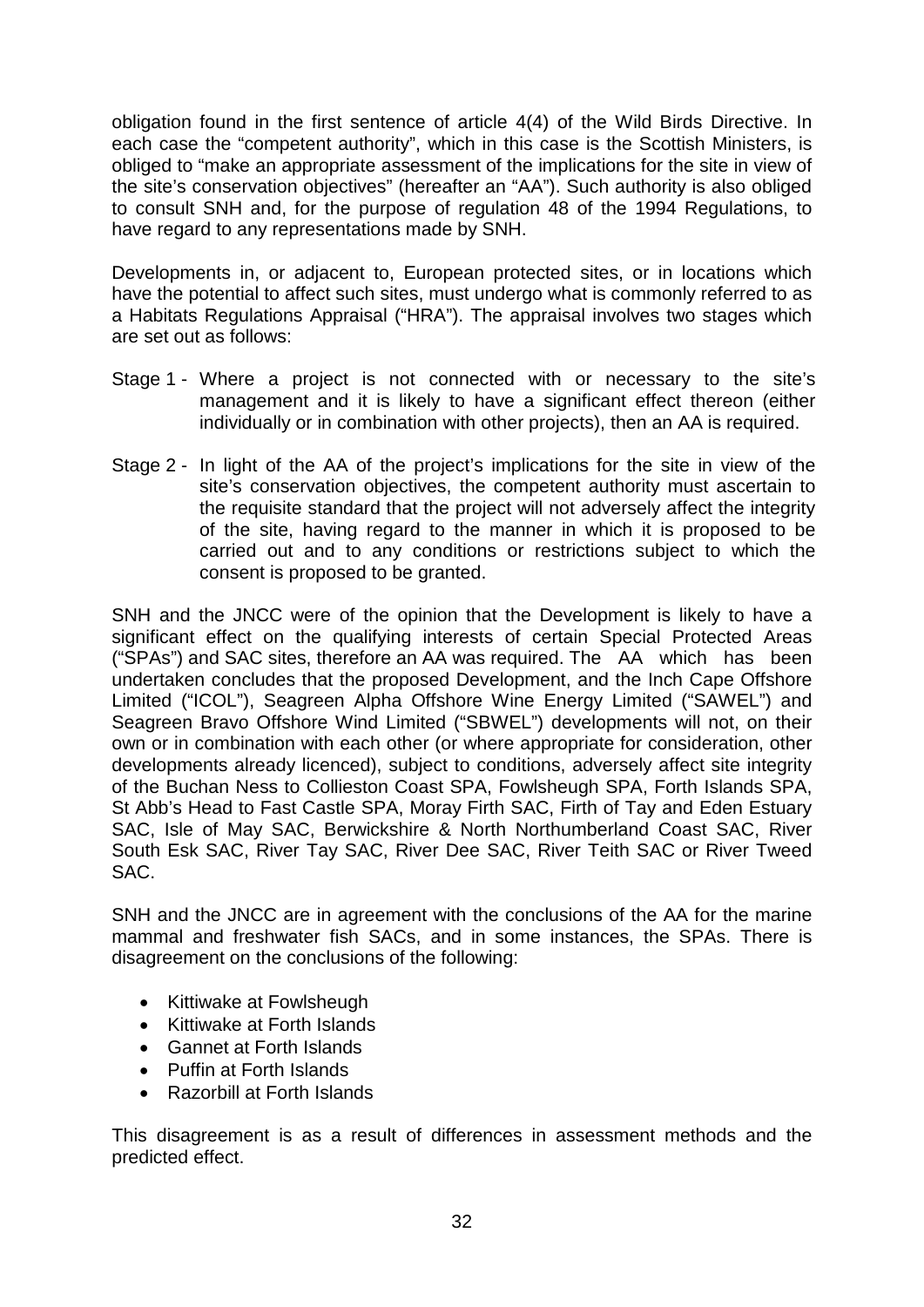The Scottish Ministers, as a competent authority, have complied with European Union ("EU") obligations under the Habitats Directive and the Wild Birds Directive in relation to the Development. Marine Scotland Licensing Operations Team ("MS-LOT"), on behalf of the Scottish Ministers, undertook an AA. In carrying out the AA, MS-LOT concludes that the Development will not adversely affect site integrity of any of the identified European protected sites assessed to have connectivity with the Development, and have imposed conditions on the grant of this consent ensuring that this is the case. The test in the *Waddenzee* judgement formed the basis for the approach taken (CJEU Case C-127/02 [2004] ECR I-7405), and the Scottish Ministers are certain that the Development will not adversely affect site integrity of the sites "where no reasonable scientific doubt remains as to the absence of such effects". The AA will be published and available on the Marine Scotland licensing page of the Scottish Government's website.

# **APPLICABLE POLICIES AND GUIDANCE**

#### **Marine area**

#### The UK Marine Policy Statement 2011

The UK Marine Policy Statement 2011 ("the Statement") prepared and adopted in accordance with Chapter 1 of Part 3 of the 2009 Act requires that when the Scottish Ministers take authorisation decisions that affect, or might affect, the marine area they must do so in accordance with the Statement.

The Statement which was jointly adopted by the UK Administrations sets out the overall objectives for marine decision making. It specifies issues that decisionmakers need to consider when examining and determining applications for energy infrastructure at sea, namely – the national level of need for energy infrastructure as set out in the Scottish National Planning Framework; the positive wider environmental, societal and economic benefits of low carbon electricity generation; that renewable energy resources can only be developed where the resource exists and where economically feasible; and the potential impact of inward investment in offshore wind energy related manufacturing and deployment activity. The associated opportunities on the regeneration of local and national economies need also to be considered.

Chapter 3, paragraphs 3.3.1 to 3.3.6, 3.3.16 to 3.3.19 and 3.3.22 to 3.3.30 of the Statement are relevant and have been considered by the Scottish Ministers as part of the assessment of the Application.

Existing terrestrial planning regimes generally extend to mean low water spring tides. The marine plan area boundaries extend up to the level of mean high water spring tides. The Statement clearly states that the new system of marine planning introduced across the UK will integrate with terrestrial planning. The Statement also makes it clear that the geographic overlap between the Marine Plan and existing plans will help organisations to work effectively together and to ensure that appropriate harmonisation of plans is achieved. The Scottish Ministers have, accordingly, had regard to the terms of relevant terrestrial planning policy documents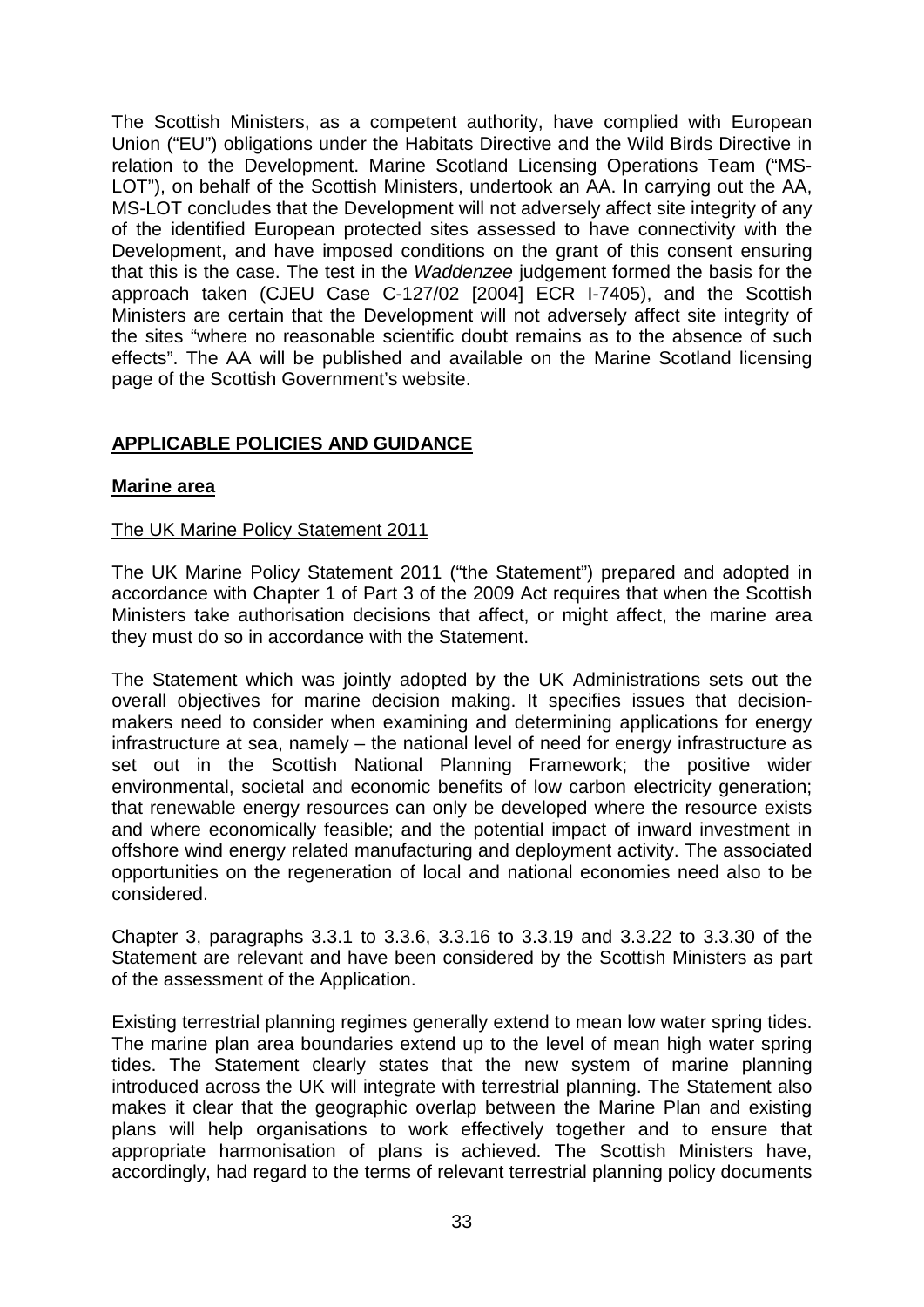and plans when assessing the Application for the purpose of ensuring consistency in approach.

The Scottish Ministers have had full regard to the Statement when assessing the Application. It is considered that the Development accords with the Statement.

#### Blue Seas-Green Energy: A Sectorial Plan for Offshore Wind Energy in Scottish Territorial Waters

The Scottish Government has used a marine planning approach to develop Blue Seas Green Energy – A Sectorial Marine Plan for Offshore Wind in Scottish Territorial Waters ("the Plan").

The Plan represents the Scottish Minister's vision for the delivery of energy from offshore wind resources within Scottish Territorial Waters (0 to 12 nautical miles). The Plan contains proposals for offshore wind development at the regional level up to 2020 and beyond. It seeks to maximise the benefits for Scotland, its communities and people and recognises the need for public acceptability in the development of offshore wind. It aims to strike a balance between economic, social and environmental needs and also recognises that there are national and regional challenges to overcome to facilitate development.

The draft Plan contained 10 short term (up to 2020) and 30 medium term (up to 2030) options including Neart na Gaoithe as a short term site in the East region. The sites were selected by developers and The Crown Estate Commissioners ("CEC") and awarded Exclusivity Agreements. The Scottish Ministers decided that 6 short term sites and 25 medium term areas of search should be progressed within the Plan. However, one of the six short term sites (Forth Array) has since been removed from the Plan due to the CEC withdrawing the exclusivity agreement for this site.

The Scottish Ministers further decided that 3 short term sites in the West and South-West regions were unsuitable for the development of offshore wind and should not be progressed as part of the Plan. These short term sites were considered unsuitable because of the presence of a wide range of constraints on a number of receptors (including communities, shipping, fishing, biodiversity, recreation, defence, economic impact, cultural heritage, seascapes and landscapes).

The main findings for the East (Firth of Forth) Offshore Wind Plan region was that this region has favourable conditions and significant potential for the development of offshore wind within Scottish Territorial Waters. The significant strategic issues to be resolved, according to the Plan, related to fishing and the environment. Other key issues to be addressed for the region included shipping and navigation, biodiversity, aviation and radar and defence activities. Evidence at this stage suggested that issues could be addressed through appropriate mitigation measures at the project level.

The Neart na Gaoithe short term site was seen to be suitable for development by 2020 (as well as the Inch Cape development in Scottish Territorial Waters and Seagreen Round 3 offshore wind development site just outside Scottish Territorial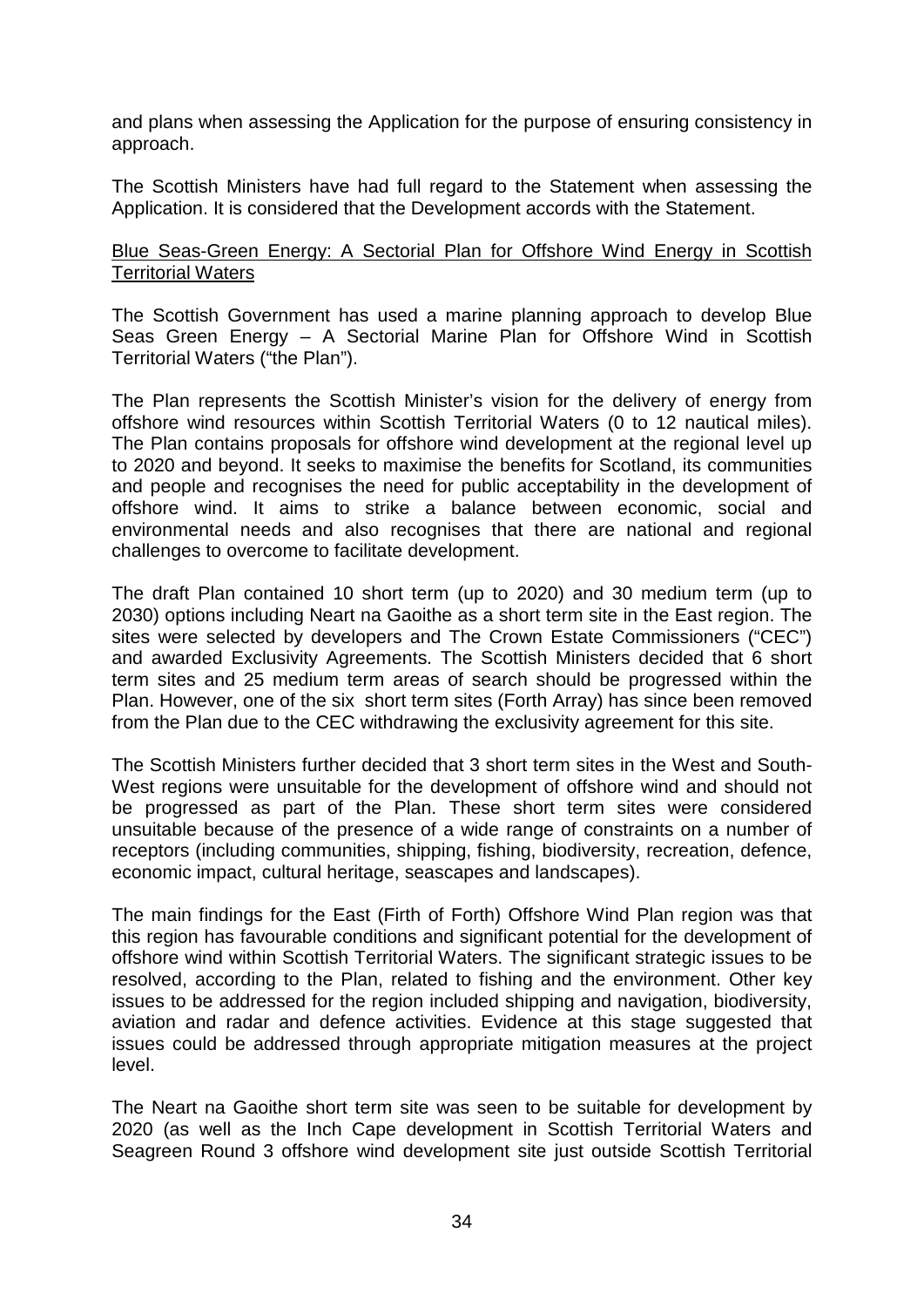Waters adjacent to Neart na Gaoithe). The cumulative and in combination impacts of these developments were identified as requiring further consideration.

The Plan recommended that the Neart na Gaoithe short term option should be taken forward to the licensing stage. A key finding was that there is significant potential for this development in the short term, and it appears to be publicly and environmentally acceptable at the strategic level.

The Plan seeks to deliver the Scottish Ministers' policies for green energy, thereby helping to meet carbon reduction targets. The Plan underpins the promotion of economic development and competitiveness for Scotland and has been built using environmental and socio-economic assessments and consultation, both public and sectoral, as marine plan making tools.

The outcomes of Strategic Environmental Assessment ("SEA"), HRA, Socioeconomic Assessment and Consultation Analysis informed the final Plan.

The Scottish Ministers consider that the Development accords with the Plan.

#### **Draft National Marine Plan**

A draft National Marine Plan, developed under the 2010 Act and the 2009 Act was subject to consultation which closed in November 2013. Marine Scotland Planning & Policy are now considering the responses and undertaking a consultation analysis exercise. When formally adopted, the Scottish Ministers must take authorisation and enforcement decisions which affect the marine environment in accordance with the Plan.

The draft National Marine Plan sets an objective to promote the sustainable development of offshore wind, wave and tidal renewable energy in the most suitable locations. It also contains specific policies relating to the mitigation of impacts on habitats and species; and in relation to treatment of cables.

The Scottish Ministers have had full regard to the draft national Marine Plan when assessing the Application. It is considered that the Development accords with the draft Plan.

#### Offshore Renewable Policy

Published in September 2010, Scotland's Offshore Wind Route Map sets out the opportunities, challenges and priority recommendations for action for the sector to realise Scotland's full potential for offshore wind. The refreshed version of this document, published in January 2013, highlighted the progress that has been made but pointed to the continuing challenges that need to be overcome. The Scottish Ministers remain fully committed to realising Scotland's offshore wind potential and to capture the biggest sustainable economic growth opportunity for a generation.

This Development, will contribute significantly to Scotland's renewable energy targets via its connection to the National Grid. It will also provide wider benefits to the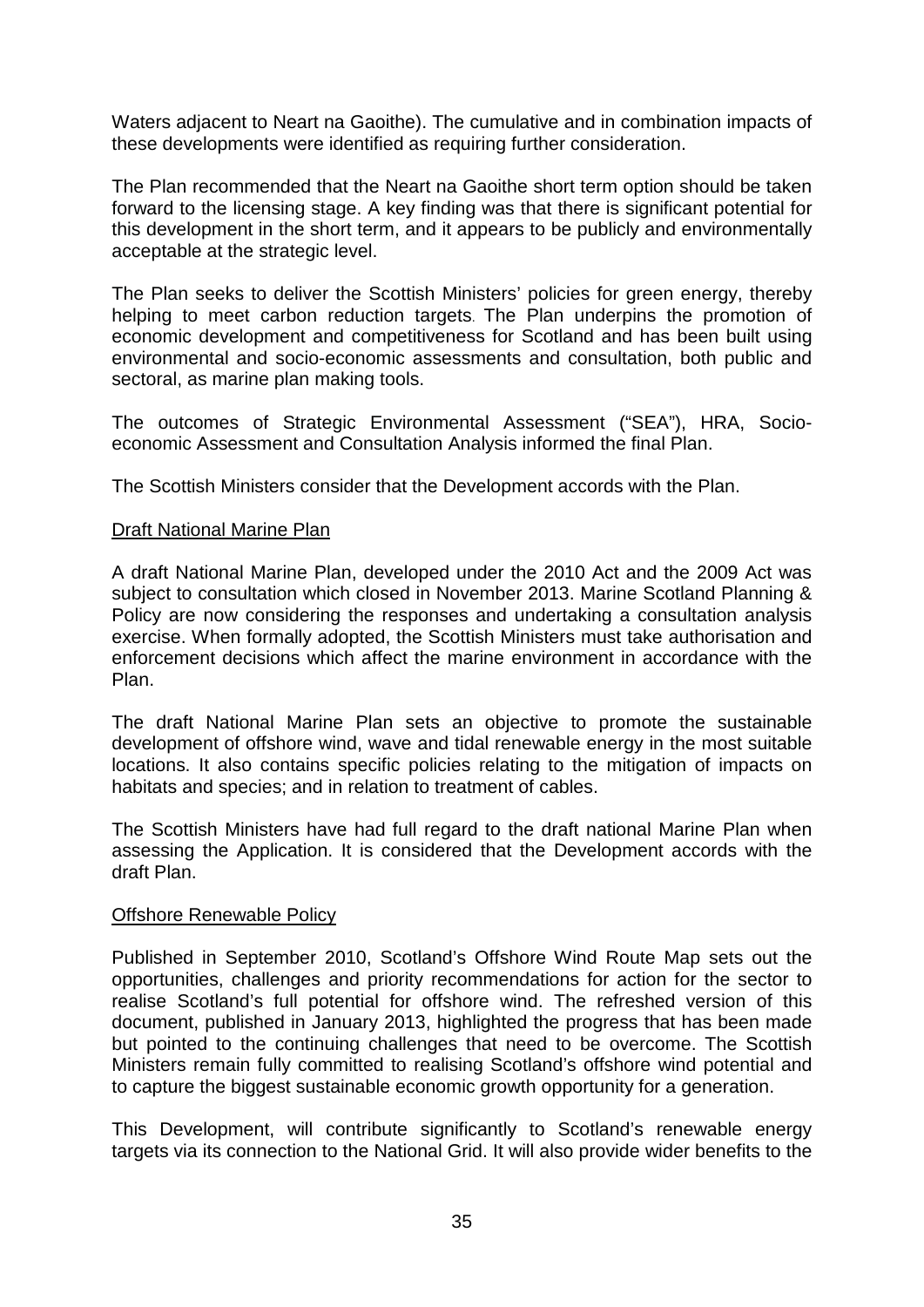offshore wind industry which are reflected within Scotland's Offshore Wind Route Map and the National Renewables Infrastructure Plan.

# **Terrestrial area**

Existing terrestrial planning regimes generally extend to mean low water spring tides. The marine plan area boundaries extend up to the level of mean high water spring tides. The Statement clearly states that the new system of marine planning introduced across the UK will integrate with terrestrial planning. The Statement also makes it clear that the geographic overlap between the Marine Plan and existing plans will help organisations to work effectively together and to ensure that appropriate harmonisation of plans is achieved. The Scottish Ministers have, accordingly, had regard to the terms of relevant terrestrial planning policy documents and Plans when assessing the Application.

In addition to high level policy documents regarding the Scottish Government's policy on renewables (2020 Renewable Route Map for Scotland - Update (published 30 Oct 2012), the Scottish Ministers have had regard to the following documents.

#### **Scottish Planning Policy**

Scottish Planning Policy sets out the Scottish Government's planning policy on renewable energy development. Whilst it makes clear that the criteria against which applications should be assessed will vary depending upon the scale of the development and its relationship to the characteristics of the surrounding area, it states that these are likely to include impacts on landscapes and the historic environment, ecology (including birds, mammals and fish), biodiversity and nature conservation; the water environment; communities; aviation; telecommunications; noise; shadow flicker and any cumulative impacts that are likely to arise. It also makes clear that the scope for the development to contribute to national or local economic development should be a material consideration when considering an application.

The Scottish Ministers are satisfied that these matters have been addressed in full both within the Application and within the responses received to the consultation by the closest onshore Planning Authorities, SEPA, SNH, the JNCC and other relevant bodies.

#### National Planning Framework 2

Scotland's National Planning Framework 2 ("NPF2") sets out strategic development priorities to support the Scottish Government's central purpose, namely sustainable economic growth. Relevant paragraphs to the Application are paragraphs 65, 144, 145, 146, and 147. NPF2 provides strong support for the development of renewable energy projects to meet ambitious targets to generate the equivalent of 100% of our gross annual electricity consumption from renewable sources and to establish Scotland as a leading location for the development of the renewable offshore wind sector.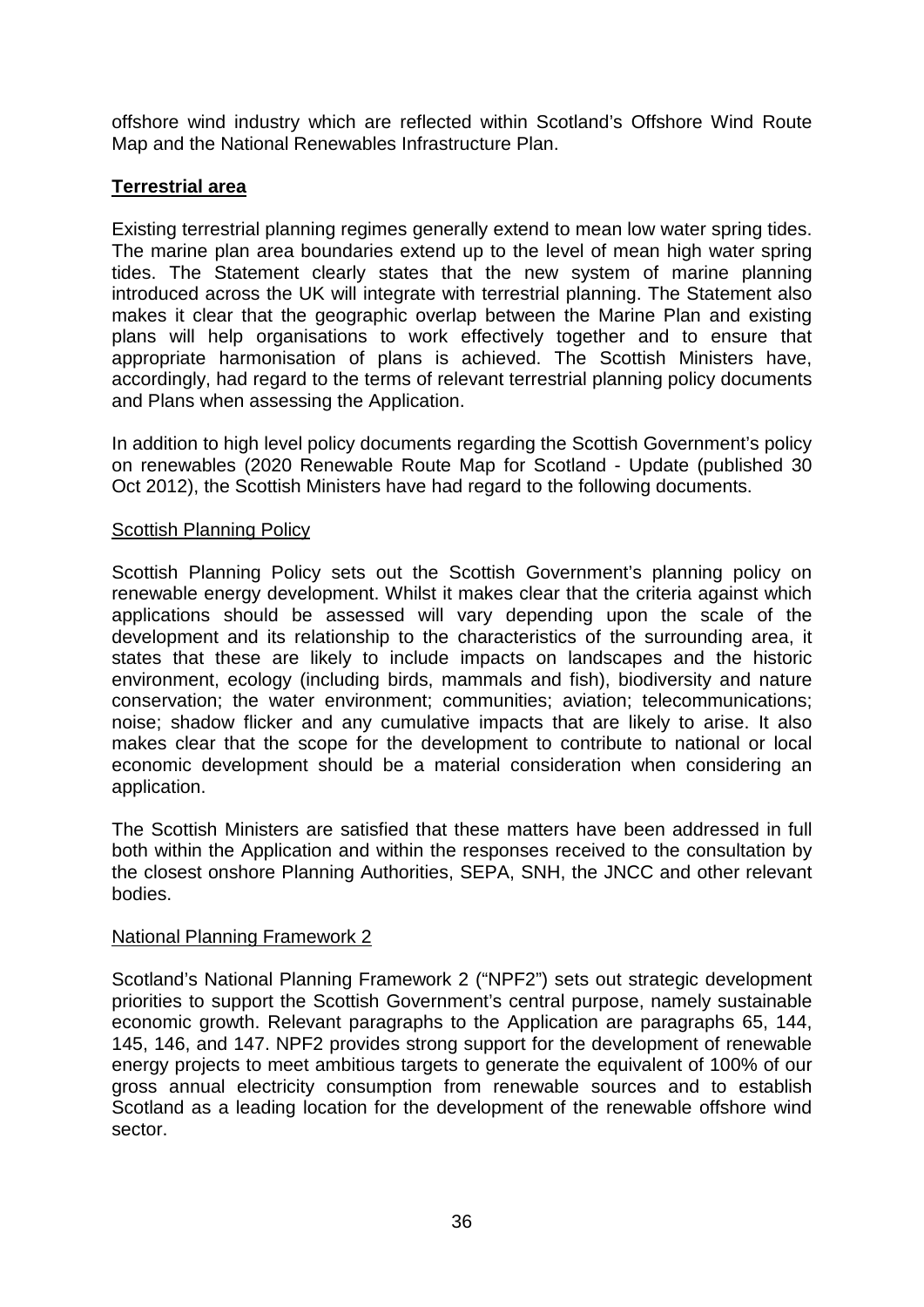#### National Planning Framework 3

Scotland's National Planning Framework 3 ("NPF3") is the national spatial plan for delivering the Government Economic Strategy. The Main Issues Report sets out the ambition for Scotland to be a low carbon country, and emphasises the role of planning in enabling development of renewable energy onshore and offshore. NPF3 includes a proposal for national development to support onshore infrastructure for offshore renewable energy, as well as wider electricity grid enhancements. NPF3 also supports development and investment in sites identified in the National Renewables Infrastructure Plan.

The Main Issues Report was published for consultation in April 2013 and the Proposed NPF3 was laid in the Scottish Parliament on 14<sup>th</sup> January 2014. Parliamentary consideration concluded in March 2014. Having taken into account the views of Parliament, the Scottish Government published the finalised NPF3 on 23rd June 2014.

NPF3 sets the context for development planning in Scotland and provides a framework for the spatial development of Scotland as a whole setting out the Scottish Governments development priorities over the next 20-30 years and identifies national developments which support the development strategy. Paragraphs relevant to the Application are 3.4, 3.6, 3.8, 3.9, 3.12, 3.34 and 3.41.

NPF3 sets out the ambition for Scotland to move towards a low carbon country placing emphasis on the development of onshore and offshore renewable energy. NPF3 recognises the significant wind resource available in Scotland sets out targets to meet at least 30% of overall energy demand from renewable sources by 2020 including generating the equivalent of at least 100% of gross electricity consumption from renewables with an interim target of 50% by 2015. NPF3 also identifies targets to source 11% of heat demand and 10% of transport fuels from renewable sources by 2020.

NPF3 aims for Scotland to be a world leader in offshore renewable energy and expects that the pace of onshore wind development will be overtaken by the development of marine energy including wind, wave and tidal. NPF3 notes the potential for an energy hub from Cockenzie extending along the Forth coast towards Torness. With significant plans for offshore wind farms in the Firths of Forth and Tay proposals for grid connections are coming forward requiring undersea cabling connecting convertor stations and substations. NPF3 looks for developers to work together to minimise the number and impacts from these developments where feasible. NPF3 also recognises Cockenzie as a site with potentially significant opportunities for renewable energy related investment.

#### Fife Development Plan

Fife Council ("FC") advised that due to the scale of the Development, in terms of turbine height and numbers, it requires to be assessed against the Fife Development Plan. This Plan comprises of the TAYplan Strategic Development Plan 2012-2032 and the Adopted St. Andrews and East Fife Local Plan 2012.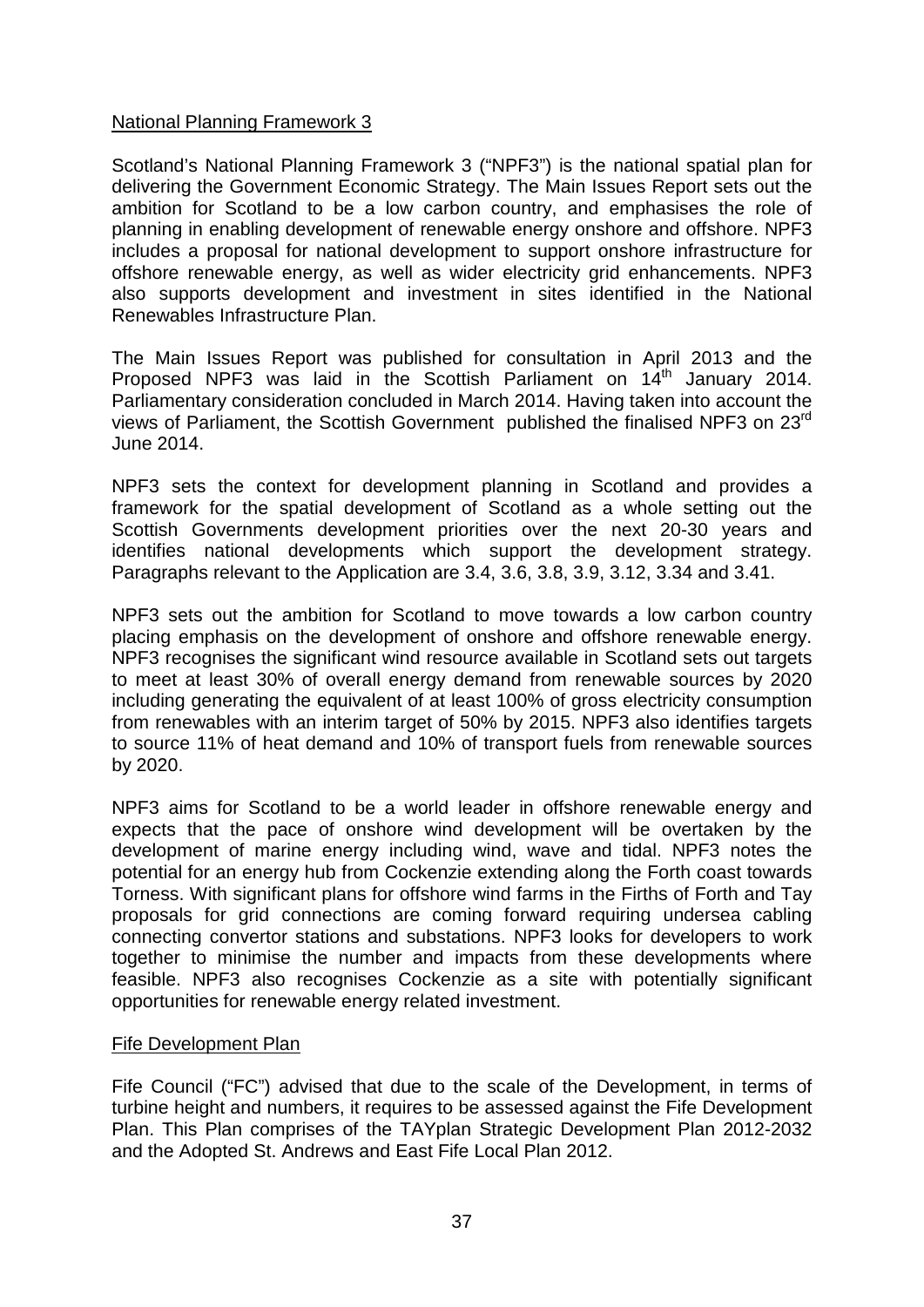## TAYplan Strategic Development Plan 2012-2032

The TAYplan Strategic Development Plan ("TAYplan SDP") sets out a spatial strategy which says where development should and should not go. It is designed to deliver the location related components of sustainable economic development, good quality places and effective resource management.

The Scottish Ministers consider that the TAYplan SDP is broadly supportive of the Development

#### Adopted St. Andrews and East Fife Local Plan 2012

The Adopted St. Andrews and East Fife Local Plan 2012 implements the strategic vision set out in the Fife Structure Plan as it applies to the St Andrews and East Fife area. It contains proposals to guide the area's development over the period until 2022.

The relevant policies in this Plan are E3, E8, E11, E12, E20, E21, E22, E23 and I1. The Scottish Ministers consider that the St Andrews and East Fife Local Plan is broadly supportive of the Development.

#### Fife Council's Supplementary Planning Guidance (SPG) on Wind Energy 2011

This supplementary Planning Guidance, whilst carrying less weight as a consideration than the TAYplan SDP, supplements the local plan policies. It indicates that proposals for wind farms/turbines will be assessed against the following constraints, any positive or adverse effects on them, and how any adverse effects can be overcome or minimised: Historic environment; areas designated for their regional and local natural heritage value; tourism and recreational interests; communities; buffer zones; aviation and defence interests; broad casting installations.

The Scottish Ministers consider that the Development has been assessed against these constraints.

#### East Lothian Local Plan 2008

East Lothian Council ("ELC") have advised that the policies of the East Lothian Local Plan do not apply to the offshore works as the plan only covers land to the Low Water Mark therefore the only aspect of the Development that this plan relates to is the inter-tidal works.

Where the cable makes landfall at Thorntonloch, a planning application will be made to East Lothian Council. The area concerned is covered by East Lothian Local Plan Policy DC1: Development in the Countryside and Undeveloped Coast; Policy C3: Protection of Open Space; NH4: Areas of Great Landscape Value and Policy NRG2: Torness Consultation Zone.

#### Angus Local Plan Review (Adopted 2009)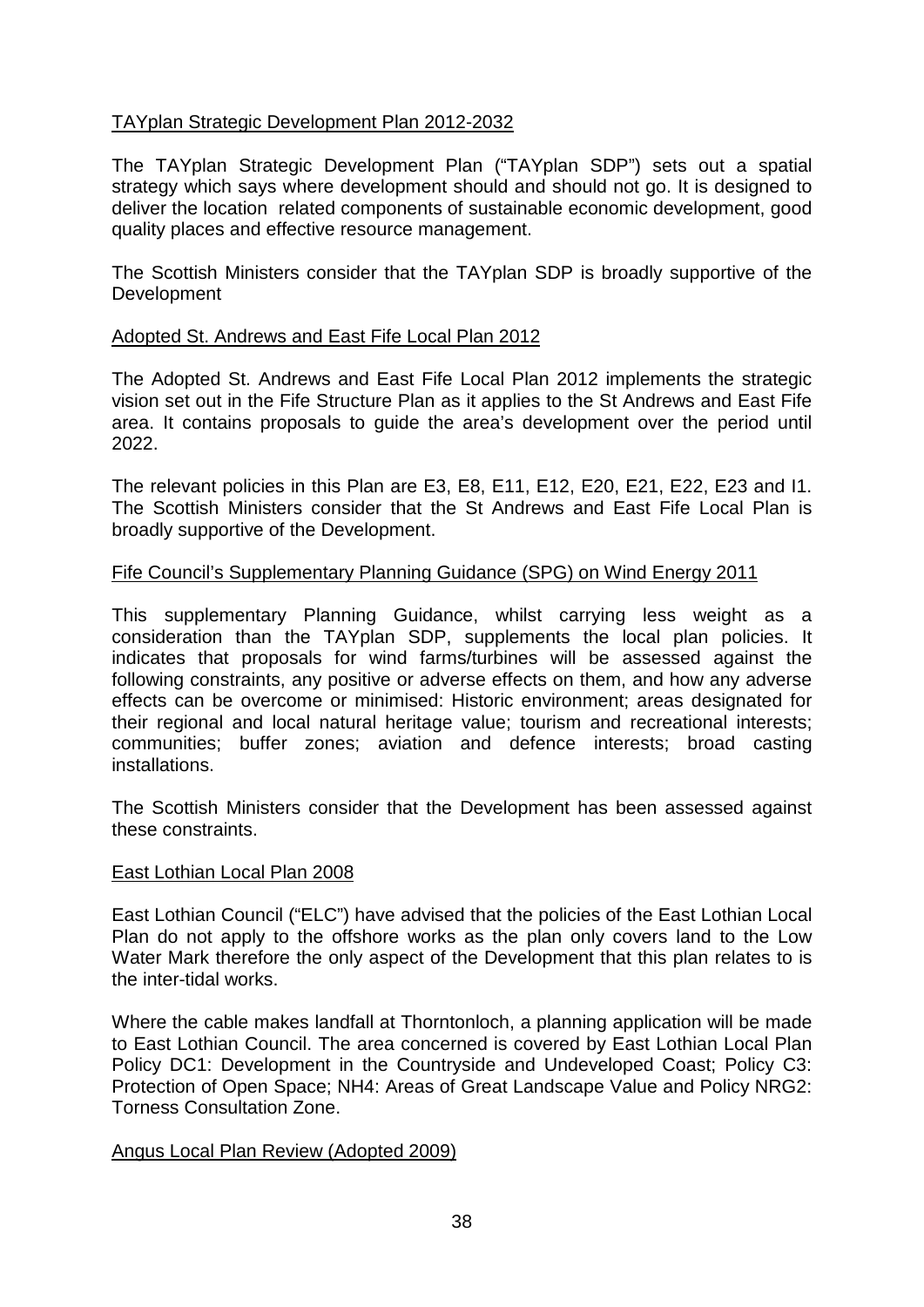The Angus Local Plan Review sets out the land use planning response and policy framework which will contribute to ensuring that the physical, social and economic needs of all communities in Angus are provided for in a sustainable manner. Angus Council ("AC") have advised that the Angus Local Plan Review is not a relevant consideration as the Development is out with the area covered.

## **CONSULTATION**

In accordance with the statutory requirements of the 1990 Regulations and the 2000 Regulations, notices of the Application had to be placed in the local and national press. The Scottish Ministers note that these requirements have been met. Notice of the Application for Section 36 consent is required to be served on any relevant Planning Authority under Schedule 8 to the Electricity Act.

Notifications were sent to East Lothian Council (as the onshore Planning Authority where the transmission works export cable comes ashore at Thorntonloch) as well as to Fife Council (as the nearest onshore Planning Authority), Angus Council, Scottish Borders Council ("SBC") and Dundee City Council ("DCC") as well as to SNH, and SEPA.

A two-stage formal consultation process was undertaken by the Scottish Ministers. The first, which related to the application for Section 36 consent, the marine licence applications (applications i, ii, and iii) and the ES, was commenced on  $30<sup>th</sup>$  July 2012, and the second which related to the submission of further information in the form of a SEIS began on  $21<sup>st</sup>$  June 2013.

#### **Representations and Objections**

A total of twenty three (23) representations were received from members of the public during both consultation periods. Of these, sixteen (16) object to the Development, five (5) support it, and two neither objected to nor supported the Development with one (1) relating to the onshore cable route and subsequent onshore planning application, and one (1) relating to information used to assess the Development's potential impact on bats.

A number of representations received were from members of the public who currently reside in the area local to the Development.

Members of the public who objected to the Development stated concerns including, but not limited to, the visual impact of the Development, impact on tourism, detrimental to human health, failure to meet the requirements of the Aarhus Convention, inefficiency of the technology, the expense of constructing and operating wind farms, impacts on the Ministry of Defence and other communications infrastructure, impacts on the marine environment including marine mammals, fish and benthic ecology as well as birds.

Representations which noted support for the project were of the belief that the Development would offer benefits such as the creation of jobs, economic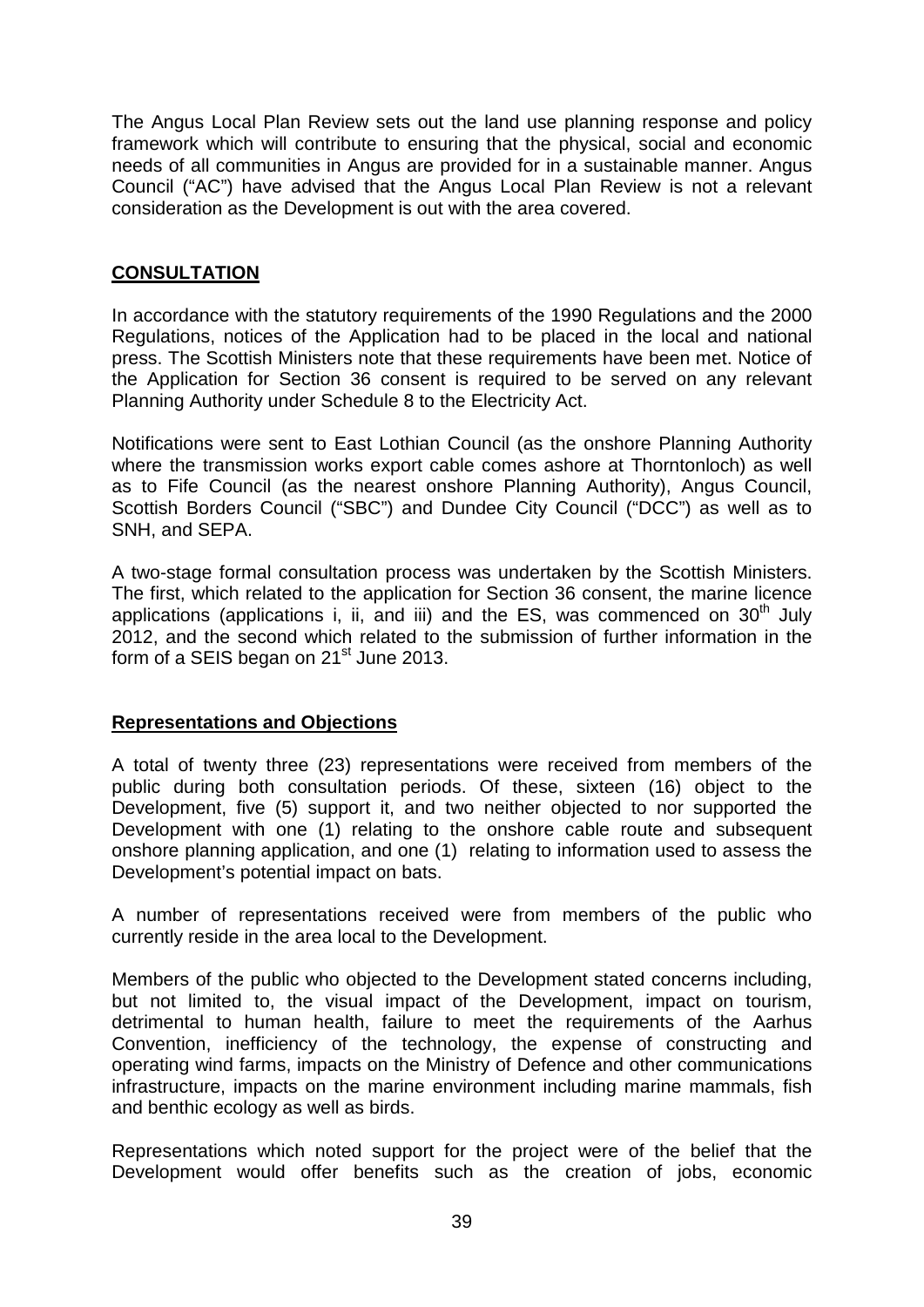opportunities for the area, and lead to a reduction in emissions from utilising a clean energy source. Additionally, it was felt that the visual impact was lessened due to the turbines being situated offshore compared to terrestrial projects.

Representations deemed to be neutral did not offer any support or objection to the Development however it was queried what studies had been undertaken to assess the possible impact on bats from the Development. Another representation was submitted that dealt with terrestrial interests covering possible disruption to a person's land during cable laying and removal operations. This representation deals with concerns out with the remit of Marine Scotland and was provided to the Planning Authority for their consideration of the onshore planning application.

Of the public representations made concerning the Application none were received from elected representatives.

Objections were received from, amongst others, the Royal Society for the Protection of Birds Scotland ("RSPB Scotland"), the Defence Infrastructure Organisation ("DIO") (Ministry of Defence ("MoD")), the Association of Salmon Fishery Boards ("ASFB"), the Esk District Salmon Fishery Board ("EDSFB"), the Tay District Salmon Fishery Board ("TDSFB"), and Whale and Dolphin Conservation ("WDC") the Scottish Fishermen's Federation ("SFF"), the East Coast Inshore Fisheries Group ("ECIFG") (also and previously referred to as the South East Inshore Fisheries Group ("SEIFG")) and the.

The DIO stated their willingness to withdraw their objections following a reassessment of the Development. The Scottish Ministers consider that conditions applied regarding marine mammals address concerns raised by WDC (**Annex 2**).

Objections from members of the public, the ASFB, EDSFB, TDSFB, WDC and the RSPB Scotland are being maintained. In light of these concerns, the Company has reduced the number of turbines in the Development from 125 to 75. The Company has also reduced the footprint area of the Development from 105 km<sup>2</sup> to 82.7 km<sup>2</sup>. Scottish Ministers have applied conditions for monitoring and mitigation to this consent (**Annex 2**).

The SFF and ECIFG also objected to the Development, however have welcomed the proposal for a Fisheries Working Group and the potential to participate in such a group.

The Scottish Minsters have considered and had regard to all representations and objections received.

#### **Material Considerations**

In light of all the representations, objections and outstanding objections received by the Scottish Ministers in connection with the Application, the Scottish Ministers have carefully considered the material considerations, for the purposes of deciding whether it is appropriate to cause a public inquiry to be held and for making a decision on the Application for consent under Section 36 of the Electricity Act.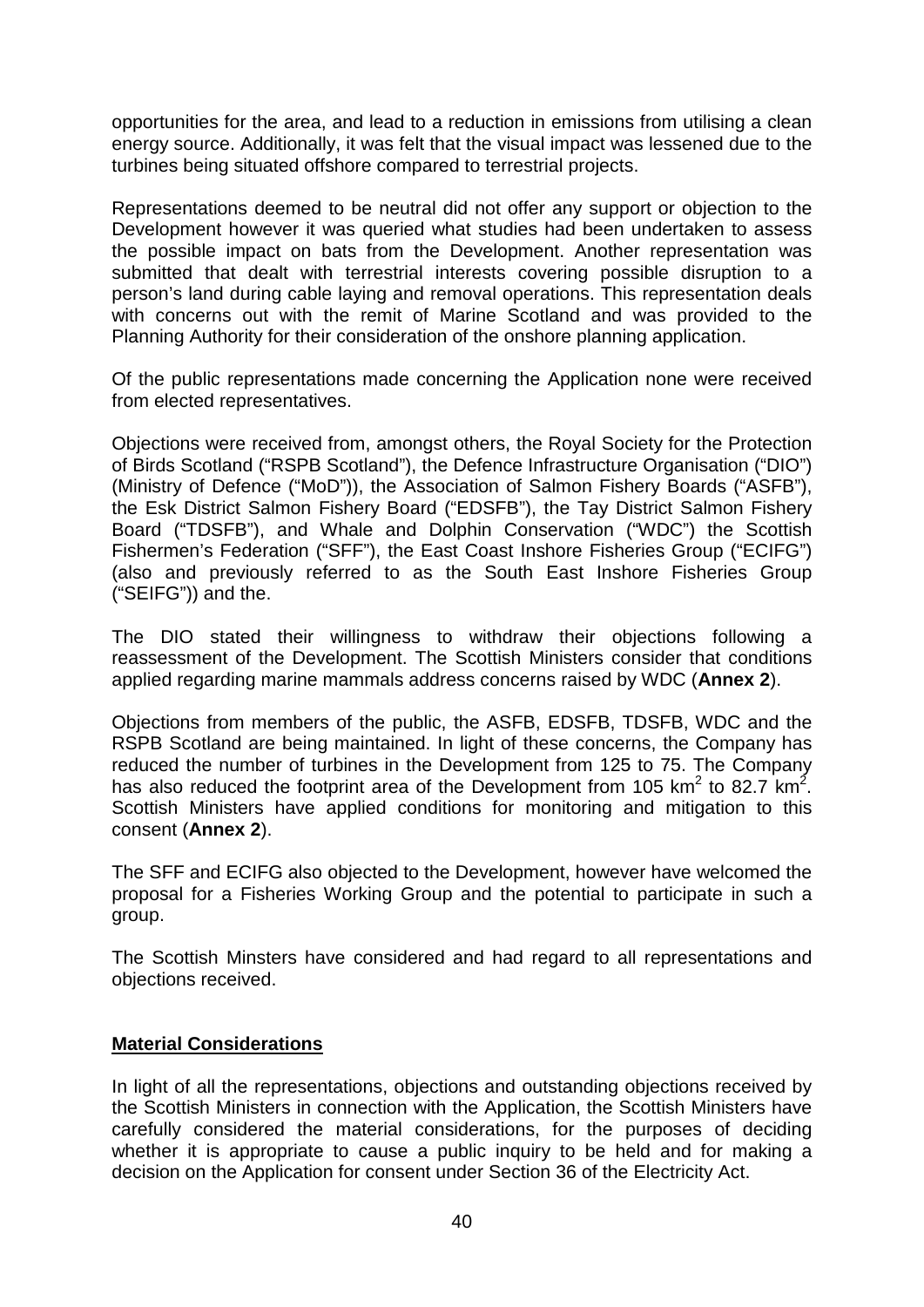The Scottish Ministers consider that no further information is required to determine the Application.

# **Public Local Inquiry ("PLI")**

Paragraph 2(2) of Schedule 8 to the Electricity Act provides that where a relevant planning authority notifies the Scottish Ministers that they object to an application for Section 36 consent and where they do not withdraw their objection then the Scottish Ministers must cause a public inquiry to be held in respect of the application. In such circumstances before determining whether to give their consent the Scottish Ministers must consider the objections and the report of the person who held the public inquiry.

The location and extent of the Development to which the Application relates being wholly offshore means that the Development is not within the area of any local planning authority. The Scottish Ministers are not, therefore, obliged under paragraph 2(2) of Schedule 8 to the Electricity Act to require a public inquiry to be held. The nearest local planning authorities did not object to the Application. Even if they had objected to the Application, and even then if they did not withdraw their objection, the Scottish Ministers would not have been statutorily obliged to hold a public inquiry.

The Scottish Ministers are, however, required under paragraph 3(2) of Schedule 8 to the Electricity Act to consider all objections received, together with all other material considerations, with a view to determining whether a public inquiry should be held with respect to the Application. If the Scottish Ministers think it appropriate to do so, they shall cause a public inquiry to be held, either in addition to or instead of any other hearing or opportunity of stating objections to the Application.

The Scottish Ministers have received objections to the Development as outlined above, raising a number of issues. In summary, and in no particular order, the objections were related to the following issues:

- The efficiency of wind energy, high subsidies and cost to the consumer;
- Visual impacts of the Development:
- **IMPACT UPON the tourism industry;**
- **IMPACT ON SHIPPING, AVIATION, MOD and communications;**
- **IMPACT ON MARING WILD WEIGHT MARYIES:** Including birds;
- **Impact on Atlantic salmon and sea trout:**
- **Impact on commercial fishing:**
- **Impact on bats;**
- **Failure to meet the requirements of the Aarhus convention;**
- **Sediment disturbance, transport and deposition;**
- Decommissioning;
- **Economic and employment benefits; and**
- **Emissions reductions.**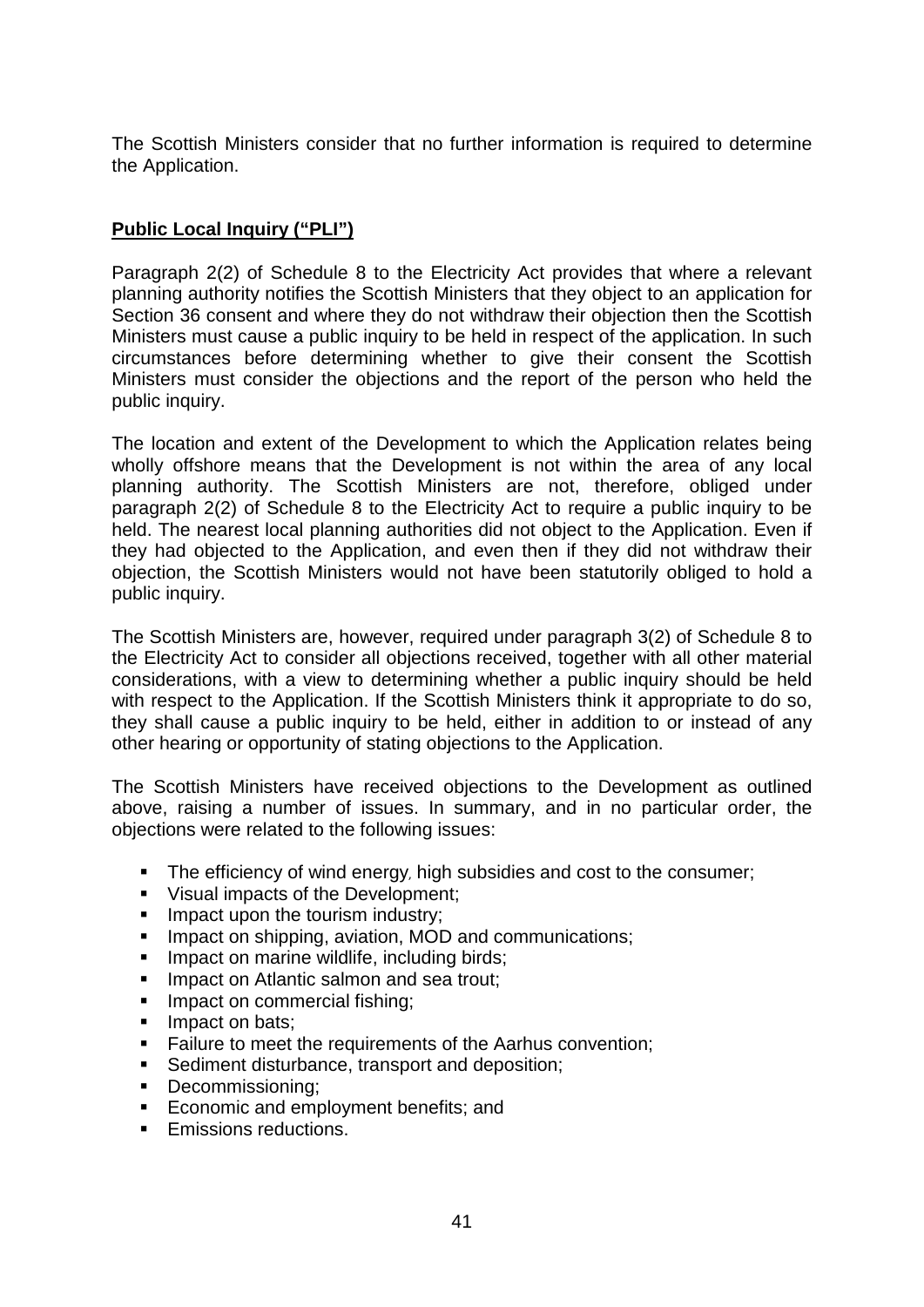#### *The efficiency of wind energy*, *high subsidies and cost to the consumer*

A number of respondents to the Application commented on a range of issues relating to the efficiency of wind energy and consumer paid subsidies. The Scottish Ministers consider that although the electrical output of wind farms is variable, and cannot be relied on as a constant source of power, the electricity generated by wind is a necessary component of a balanced energy mix which is large enough to match Scotland's demand. Power supplied from wind farms reduces the need for power from other sources and helps reduce fossil fuel consumption.

With regard to high subsidies, support schemes play an important role in the development of renewable electricity schemes, particularly for more immature technologies. Increased deployment of offshore wind turbines is anticipated to result in declining costs, as the industry learns more about the technical issues which arise in challenging conditions. Alongside this, a number of other factors will also impact the future costs, including steel prices, exchange rates, labour and vessel costs.

The challenge laid down to industry as part of the Offshore Wind Cost Reduction Task Force is to reduce the levelised cost of offshore wind to £100 per megawatt hour. This is clearly ambitious and will require developers to work in collaboration and consider innovative technology and working practices. Test and demonstration facilities will also continue to be crucial to the development of the industry and in particular in pursuing the cost reduction agenda.

The Scottish Ministers, therefore, consider they have sufficient information regarding the efficiency of wind energy and high subsidies, to reach a conclusion on the matter, and do not consider that it is appropriate to cause a public inquiry to be held to further investigate this.

#### *Visual impacts of the Development*

Adverse visual impact of the Development in its proposed location was raised in the outstanding objections to the Development. The Company in its ES indicates that the Development would have visual impacts that range from none to major depending upon where the viewer is situated. SNH, the Scottish Ministers' statutory nature conservation advisers who advise on, amongst other matters, visual impacts on designated landscape features, advised widespread and significant landscape, seascape, and visual impacts of the Development together with the ICOL, SAWEL and SBWEL proposals. These impacts would occur along the Scottish East coast from St Cyrus in Aberdeenshire, through Angus and Fife, South to Dunbar in East Lothian on a scale, and to an extent, unprecedented within Scotland (onshore or offshore) in recent times. At its closest the Development is 15.5 km from the shore with the ICOL development being approximately 15 km from the shore, the SAWEL development being 27 km from the shore and the SBWEL development being 38 km from the shore. The four developments are likely to be perceived as a single wind farm lying offshore, parallel to the coast. The visual impacts are primarily caused by the Development or ICOL, depending on viewpoint, rather than SAWEL or SBWEL, due to their closer proximity to shore, with the Development being highlighted as being particularly visually prominent across the East Lothian horizon and as having a particularly severe effect on East Fife. A change in the night-time character of seas and skies in the area where there is currently limited light pollution was also raised as a potential concern.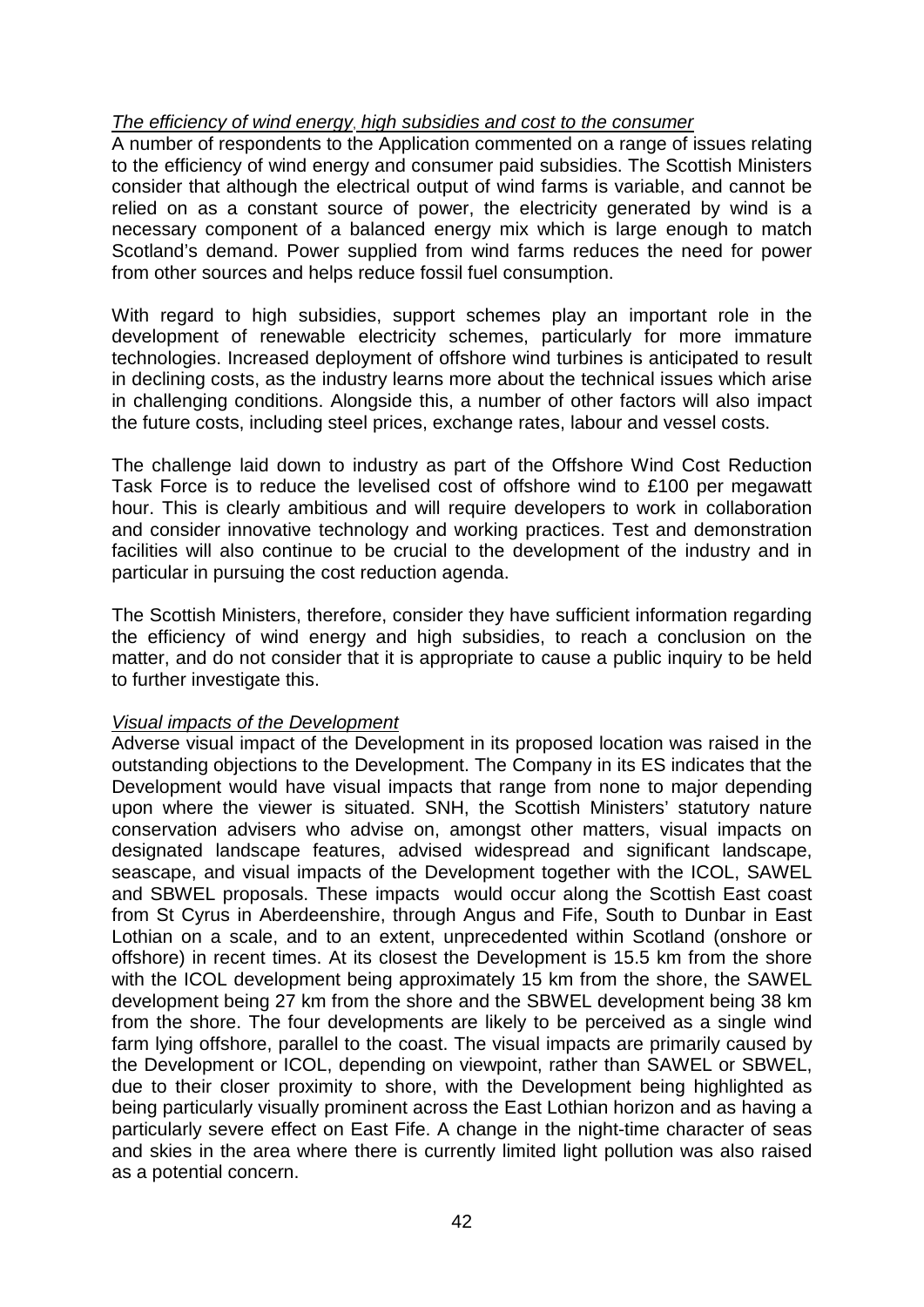The Company's ES includes a number of visual photomontages that give an indication of the likely visual impacts. Although these are not definitive, the visualisation material acts as a tool to help inform the decision making process. Viewpoints were selected on a regional basis through the Forth and Tay Offshore Wind Developers Group ("FTOWDG") through consultation and agreement with SNH and relevant Local Authorities.

East Lothian Council and Angus Council raised some concerns over the visual impact of the Development, both alone and cumulatively, as they considered that there would be significant impacts on landscape and seascape character. They did not agree with all impacts as presented by the Company within the ES or SEIS, and also upheld concerns regarding night time lighting. Their concerns were not sufficient however to cause them to object to the Development.

Marine Scotland officials carried out a site visit of a selection of viewpoints provided in the Company's Application and in the course of which were able to compare the views from those viewpoints using visual photomontages.

The Scottish Ministers, therefore consider that they have sufficient information regarding the potential visual impacts of the Development, to reach a conclusion on the matter, and do not consider that it is appropriate to cause a public inquiry to be held to further investigate these impacts.

#### *Impact upon the tourism industry*

Concerns have been raised by respondents to the Application regarding the Development's potential impact upon tourism, particularly relating to the visual aspect and the effects this will have on livelihoods associated with tourism.

In this respect, the Scottish Ministers note that attitudes of tourists towards wind farms have been assessed in many studies. The results of stated preference studies have found that generally the majority of tourists were positive towards wind farms. Omnibus Research, commissioned by Visit Scotland in 2011, found that 80% of the survey respondents stated that a wind farm would not affect their decision to visit an area. The attitudes of recreational users have been researched to a lesser extent. Landry, Allen, Cherry & Whitehead's 2012 study into the impact of wind farms on coastal recreational demand found that offshore wind farms overall had little impact on recreational visits by residents. However, there are individual differences within the data which, averaged out, show an overall limited impact. Whilst some residents said they would take fewer trips to the beach if there was a wind farm within view, others indicated that they would actually take more trips.

The Scottish Ministers consider they have sufficient information regarding the potential impacts of the Development upon the tourism industry, to reach a conclusion on the matter, and therefore advise the Scottish Ministers that it is appropriate not to cause a public inquiry to be held to further investigate this.

#### *Impact on shipping, aviation, MOD and communications*

Representations received raised concerns that the Development might present a hazard to vessels navigating in the Forth and Tay, and have impacts on aviation,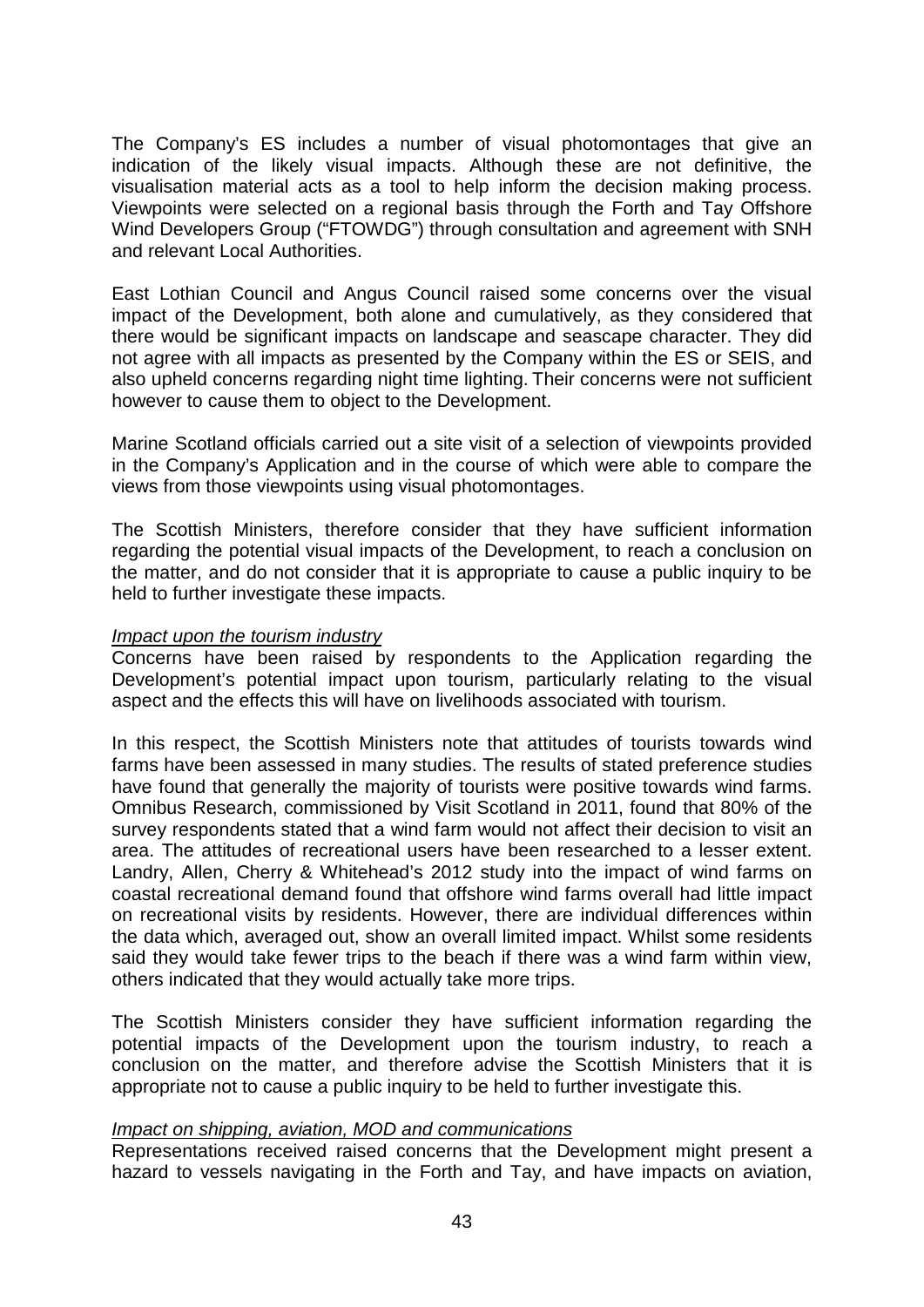national defence as well as a proposed identified war graves site. The Scottish Ministers consider that the information provided to them by, amongst others, the Chamber of Shipping ("CoS"), Marine Coastguard Agency ("MCA") and Northern Lighthouse Board ("NLB"), National Air Traffic Services ("NATS"), MoD, British Telecom ("BT") and Joint Radio Company ("JRC") provides them with sufficient information on which to make a decision in this matter. MOD initially raised objections against the Development on the basis of the Development's impact upon air traffic services and MOD radar. Following discussions between the Company and these organisations objections were removed subject to conditions being placed on the consent (**Annex 2**).

The Scottish Ministers consider they have sufficient information regarding the potential hazards of the Development to shipping, aviation and the MOD, to reach a conclusion on the matter, and do not consider that it is appropriate to cause a public inquiry to be held to further investigate this.

#### *Impact on marine wildlife, including birds*

The impact on marine mammals, birds, benthic ecology and other marine life, as well as Natura concerns, was raised in the outstanding objections to the Development. The Company, in its ES and SEIS, assessed the potential impact of the Development on fauna and MS-LOT consulted various nature conservation bodies including SNH, the JNCC, the RSPB Scotland and WDC on these documents. RSPB Scotland and WDC have maintained their objection. Neither SNH nor the JNCC provided a position statement, however in the event that consent is granted have provided specified conditions. Such conditions have been included in this consent to ensure that impacts on wildlife are acceptable (**Annex 2**). Marine Scotland Science ("MSS") have reviewed the ES, SEIS, and the conditions, and consider that the conditions attached to the consent will allow impacts on marine wildlife to be within acceptable limits.

The Scottish Ministers recognise that there is an outstanding objection from RSPB Scotland due to the potential impacts on several seabird species (most notably kittiwake, gannet and puffin). The Scottish Ministers also recognise that there is an outstanding objection from WDC due to potential impacts on marine mammals (most notably bottlenose dolphins and harbour seals). An AA completed by MS-LOT, concluded that the Development will not adversely affect site integrity of any SAC or SPAS considered to have connectivity with the Development. Conditions to mitigate and monitor the effects on marine wildlife form part of this consent (**Annex 2**).

The Scottish Ministers, therefore, consider they have sufficient information regarding the potential impacts of the Development on marine wildlife, including birds, to reach a conclusion on the matter, and do not consider that it is appropriate to cause a public inquiry to be held to further investigate this.

#### *Impact on Atlantic salmon and sea trout*

Objections relating to potential effects on fish were raised during the public consultation exercise. Whilst not specifically in relation to Atlantic salmon or sea trout, the ASFB and the DSFBs also maintained their objections. The Company, in the ES and SEIS, recognised the uncertainties around the assessments of these species. The ASFB also recognise these uncertainties and believe they can only be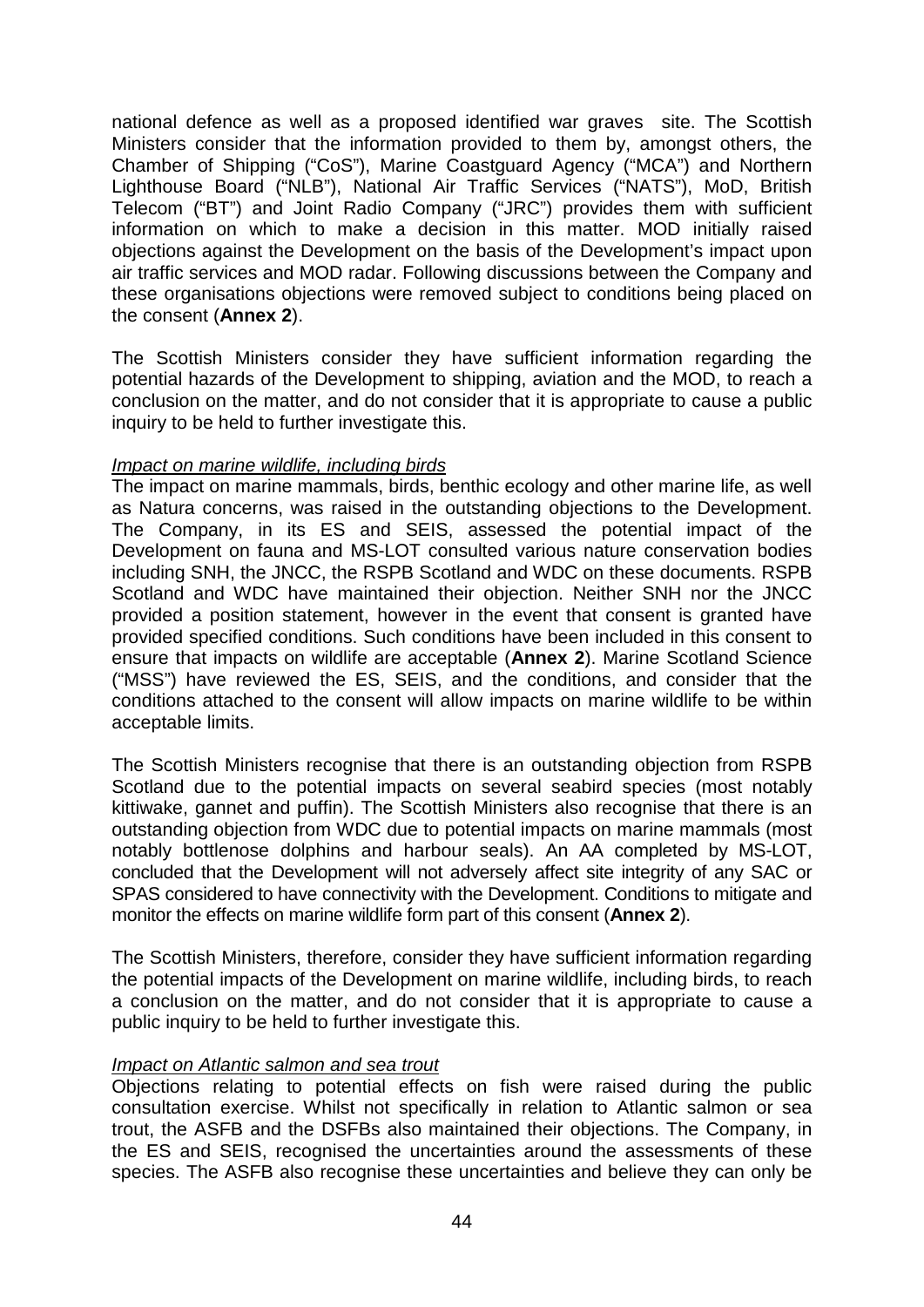overcome though strategic research. A strategy is being developed by Marine Scotland to address monitoring requirements for Atlantic salmon and sea trout at a national level. The Company has engaged with MS-LOT, MSS, and the ASFB, to address this issue. A condition for the Company to engage at a local level (the Forth and Tay) to the strategic salmon and trout monitoring strategy is contained in this consent (**Annex 2**).

The Scottish Ministers, therefore, consider that sufficient steps, including the development of national strategic monitoring, are being taken to address the uncertainties regarding the potential effects of the Development on Atlantic salmon and sea trout, to reach a conclusion on the matter, and do not consider that it is appropriate to cause a public inquiry to be held to further investigate this.

#### *Impact on commercial fishing*

The SFF, SEIFG/ECIFG, Fishermen's Mutual Association (Pittenweem) Ltd. ("FMA"), 10 Metre and Under Association ("10MAU"), Fife Fish Producers Organisation ("FFPO") and Firth of Forth Lobster Hatchery ("FFLH") raised concerns and / or objections over impacts on fishing and this was also raised within a number of public representations objecting to the proposal. The Company in the ES assessed the loss of fishing grounds as minor significance with the wind farm area showing a low level of fishing compared with other areas in the Forth and Tay. The assessment also highlighted that there is a likelihood that some degree of fishing operations will be able to be safely resumed once construction is complete.

The Company have engaged with the SFF, and in conjunction with neighbouring wind farm developers, has formed the Forth and Tay Offshore Wind Developers – Commercial Fisheries Working Group ("FTOWDG-CFWG"). The FTOWDG-CFWG has been established to facilitate on-going dialogue throughout the pre-construction, construction and operational phases of the Development. The FTOWDG-CFWG has representation for all commercial fishing interests in the area and provides a forum to discuss any issues and potential mitigation in relation to the wind farm developments in the Forth and Tay. Conditions for the Company to continue in the FTOWDG-CFWG and mitigate hazards to fishing are contained in this consent (**Annex 2**). Notices to Mariners and notices placed through the Kingfisher Fortnightly Bulletins is to be considered as a condition as part of the marine licence, the application for which will be determined in due course.

The Scottish Ministers, therefore, consider that they have sufficient information regarding the potential impacts of the Development on commercial fisheries, and that a mechanism is now in place to facilitate communication, and do not consider that it is appropriate to cause a public inquiry to be held to further investigate this.

#### *Impact on bats*

One objection was raised in relation to bats through the public consultation process. The Company in the ES assessed the impact on bats and summarised that there was unlikely to be a pathway to an impact on bats and therefore no impacts were predicted. Nature conservation bodies SNH and the JNCC were consulted on the application and did not raise any concerns in relation to potential impacts on this species.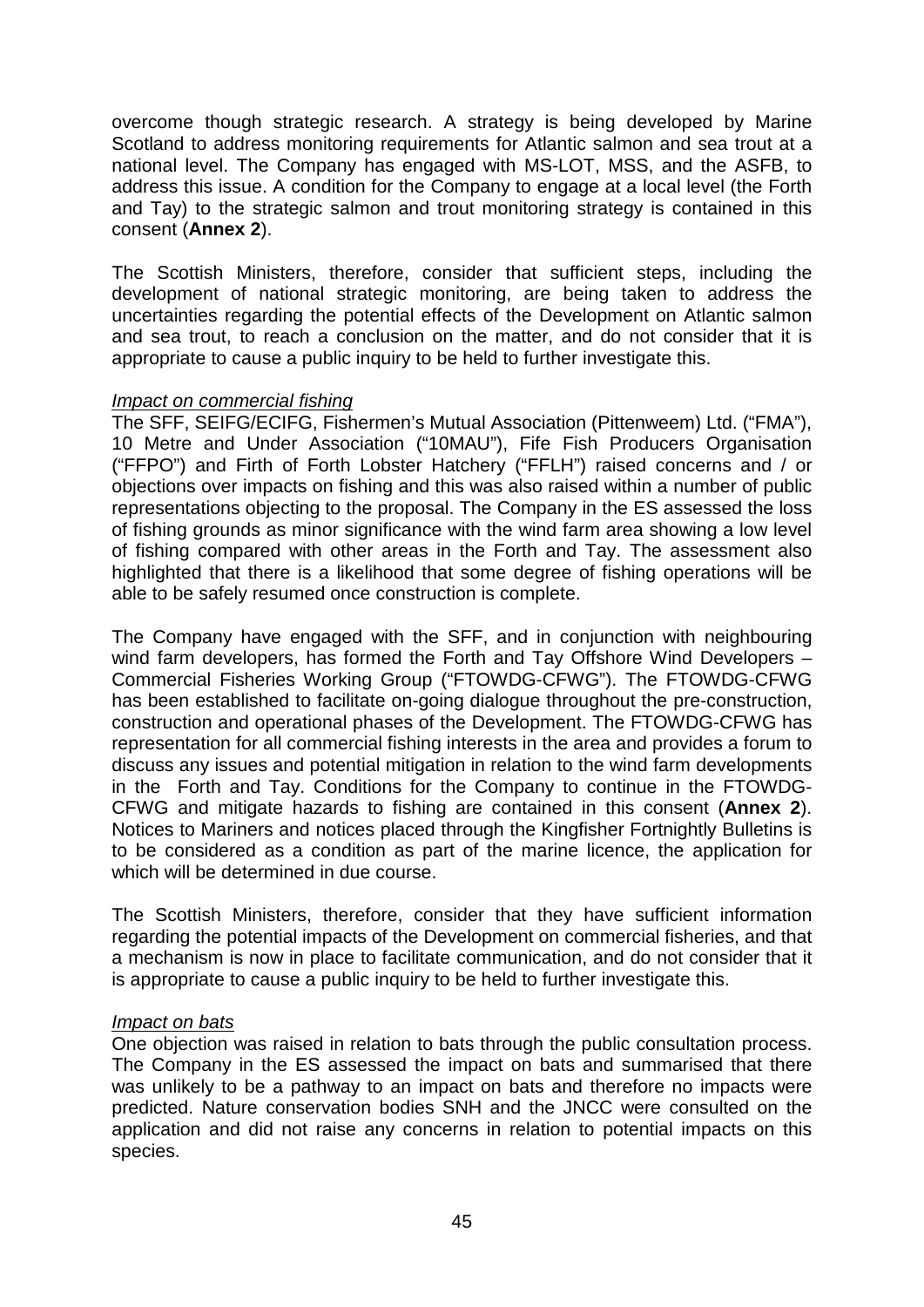The Scottish Ministers, therefore, consider they have sufficient information regarding the potential impacts of the Development on bats, to reach a conclusion on the matter, and do not consider that it is appropriate to cause a public inquiry to be held to further investigate this.

#### *Failure to meet the requirements of the Aarhus convention*

Concerns were raised that, in August 2013, the United Nations Economic Commission Europe ("UNECE") declared that the UK government's National Renewable Energy Action Plan ("NREAP") violated the laws that transpose the Aarhus Convention into the UK legal framework. In particular, the public had not been given full access to information on the impacts on people and the environment, nor had been given decision-making powers over their approval.

The Aarhus Convention is an international convention which protects the rights of individuals in relation to environmental matters in gaining access to information, public participation in decision-making, and access to justice. The UK is a signatory to the Convention, as is the EU.

On the single accusation relating to the UK Government – public participation in the Renewables Roadmap – the UK Government was found to be in breach of the Convention, as it had not conducted a Strategic Environmental Assessment ("SEA") or other public consultation. However, on the four accusations for which the Scottish Government had lead responsibility, including public participation in the preparation of plans, programmes and policies in Scotland, and public participation in relation to the Section 36 consent of a wind farm proposal, the Scottish Government's position was upheld. The ruling confirmed that Scotland is in compliance with this international obligation.

The Scottish Ministers consider that proper assessments have been undertaken for this Development and proper opportunity was afforded for consultation with stakeholders and members of the public, in compliance with the Public Participation Directive, to reach a conclusion on the matter. The Scottish Ministers are committed to applying strict environmental assessment procedures. The Scottish Ministers, therefore, do not consider it appropriate to cause a public inquiry to be held to further investigate this.

#### *Sediment disturbance, transportation and deposition*

One concern raised through the public consultation was regarding sediment disturbance, transportation and deposition and how this could affect spawning or nursery grounds for a number of fish species. Also raised was the potential for chemical contaminants within the sediment to be released.

The Company, in its ES and SEIS, assessed the potential impact of the Development on sediment disturbance. During the consultation, neither SNH nor the JNCC provided significant concerns with regard to sediment impacts, however raised the requirement for pre-construction sandeel surveys in the event that consent is granted and have recommended that this forms part of a condition of consent. Such a condition has been included in this consent (**Annex 2**).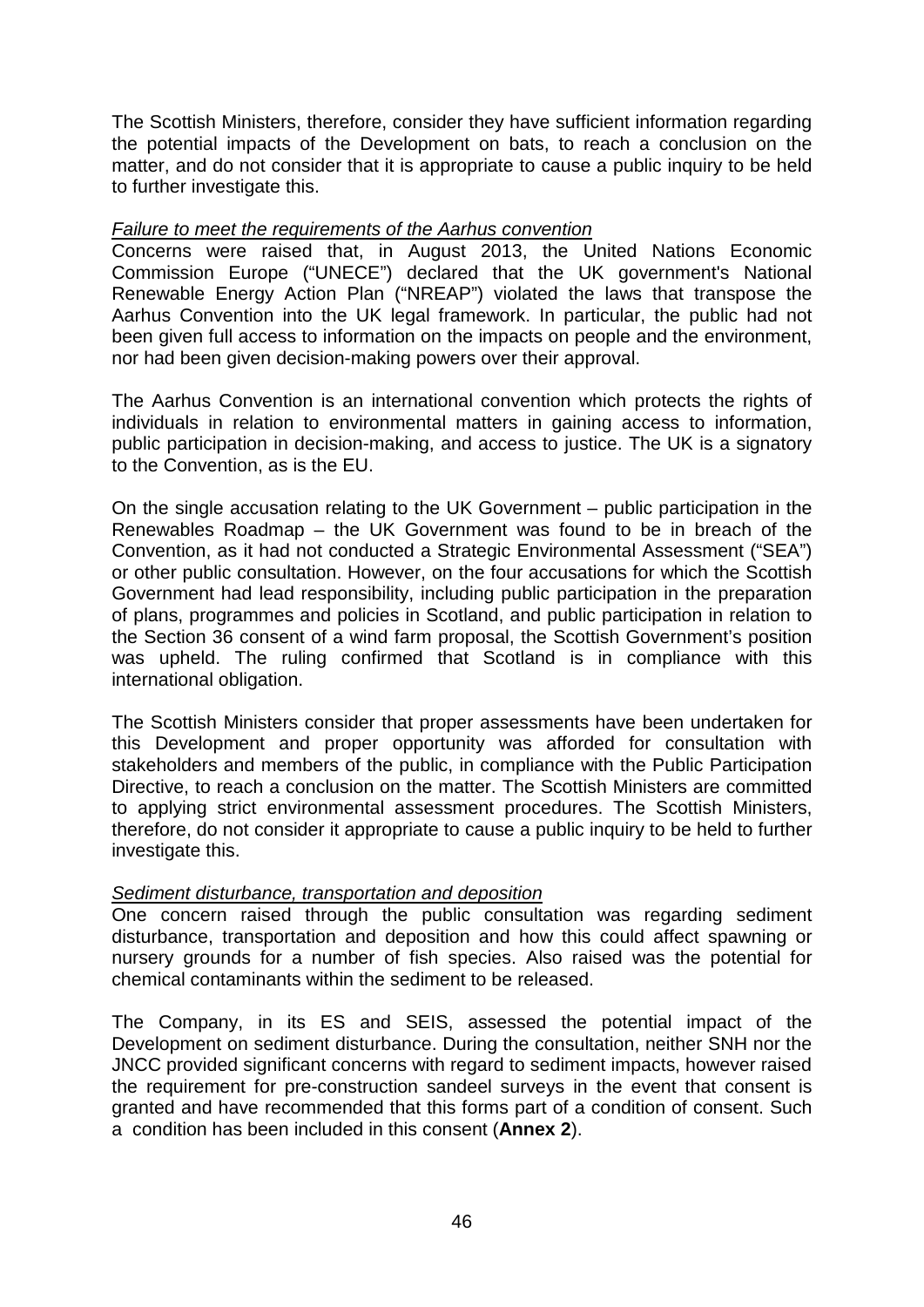Sea bed mobilisation arising from the installation of offshore turbines has to be set in the context of on-going mobilisation events resulting from human activities. There are many activities undertaken in the marine environment that result in sea bed mobilisation including demersal trawling for fish and sea bed dredging to ensure safe navigational access in and out UK ports and harbours. These activities can occur on a much larger spatial scale than the installation of offshore renewable turbines. Also sea bed mobilisation will take place as a result natural process particularly during storm events.

The Scottish Ministers consider that they have sufficient information regarding sediment disturbance, to reach a conclusion on the matter, and therefore do not consider that it is appropriate to cause a public inquiry to be held to further investigate this.

#### *Decommissioning*

A concern was raised regarding information on procedures and costs for decommissioning wind farms. It is a statutory requirement (sections 105 to 114 of Part 2 of the Energy Act 2004) that Secretary of State may require developers of offshore renewable installations to produce a fully costed decommissioning programme detailing how they intend to remove the installation when it comes to the end of its useful life and how the costs of doing so will be funded.

Section 109 of the 2004 Act provides that where a decommissioning programme has been approved by the Secretary of State it shall be the duty of the person who submitted the programme to secure that it is carried out in full, and in accordance with any conditions which may be attached to the approval. It is an offence for a person to decommission in any way that is not in accordance with either the decommissioning programme or the agreement of the Secretary of State.

In order to ensure that costs of decommissioning are met, the Company is required to have a financial bond in place and, in cases where ownership transfers, the new owners will be tested on their ability to fund decommissioning.

The Scottish Ministers consider that they have sufficient information regarding decommissioning to reach a conclusion on the matter, and therefore do not consider that it is appropriate to cause a public inquiry to be held to further investigate this.

#### *Economic and employment benefits*

A representation received raised concerns that the numbers of jobs for Scotland estimated within the Company's ES was based on conjecture. The Scottish Ministers do recognise that at this stage, many development and procurement decisions are still to be made. Changes in the anticipated expenditure or procurement patterns from those anticipated during the assessment will change the associated estimates of employment and Gross Value Added ("GVA"). The effect on employment through the supply chain depends critically on the design, construction and operation decisions that are yet to be taken, and on the extent to which Scottish companies are able to secure contracts. The figures also assume that the full proposal of 450 MW is developed.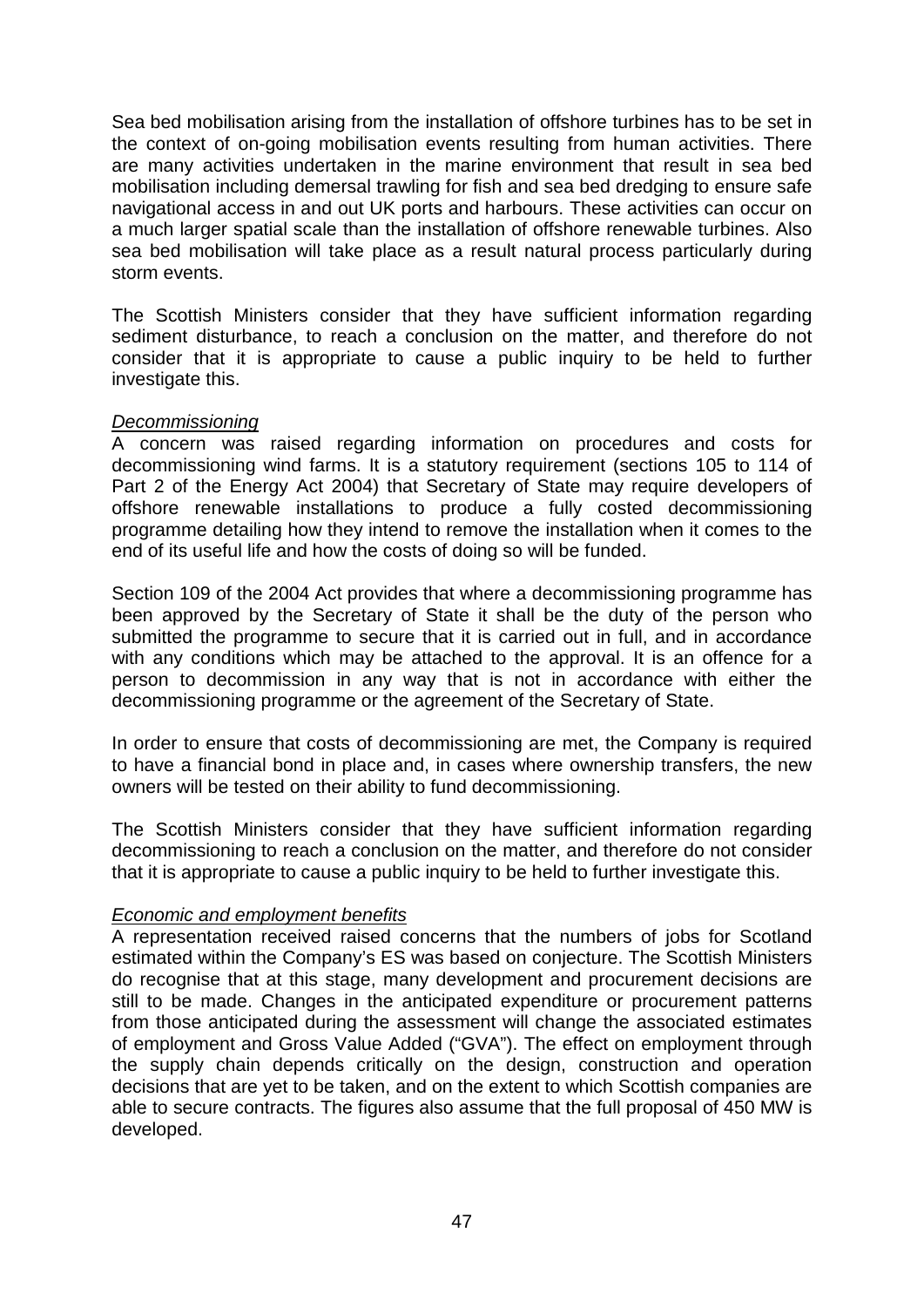The Scottish Ministers, therefore, consider they have sufficient information regarding economic and employment benefits to reach a conclusion on the matter and do not consider that it is appropriate to cause a public inquiry to be held to further investigate this.

#### *Claims for emissions reductions*

A representation received raised concerns that the claims made by developers are fanciful and misleading. The Scottish Ministers consider the Development will act as a major contributor for reducing the amount of  $CO<sub>2</sub>$  released in the atmosphere and hence help meet targets forming part of Scotland's commitments on climate change action to reduce greenhouse gases.

The Scottish Ministers consider the proposed project could result in an increase in the amount of renewable energy produced in Scotland and is consistent with the Government's policy on the promotion of renewable energy. Marine Scotland have estimated that the electricity generated by the Development would provide energy equivalent to the needs of over 288,400 homes, approximately 10% of the total number of homes in Scotland.

The Scottish Ministers, therefore, consider they have sufficient information regarding emissions reductions to reach a conclusion on the matter and do not consider that it is appropriate to cause a public inquiry to be held to further investigate this.

#### Summary

In addition to the issues raised by the objections, as discussed above, the Scottish Ministers have considered all other material considerations with a view to determining whether a public inquiry should be held with respect to the Application. Those other material considerations are discussed in detail below, as part of the Scottish Ministers' consideration of the Application. The Scottish Ministers are satisfied that they have sufficient information to enable them to take those material considerations into proper account when making their final determination on this Application. The Scottish Ministers have had regard to the detailed information available to them from the Application, the ES, the SEIS and in the consultation responses received from the closest onshore Planning Authorities, SEPA, SNH and other relevant bodies, together with all other objections and representations. The Scottish Ministers do not consider that a PLI is required in order to inform them further in that regard.

#### **DETERMINATION ON WHETHER TO CAUSE A PUBLIC INQUIRY TO BE HELD**

In the circumstances, the Scottish Ministers are satisfied that:

- 1. they possess sufficient information upon which to determine the Application;
- 2. an inquiry into the issues raised by the objectors would not be likely to provide any further factual information to assist Ministers in determining the Application;
- 3. they have had regard to the various material considerations relevant to the Application, including issues raised by objections; and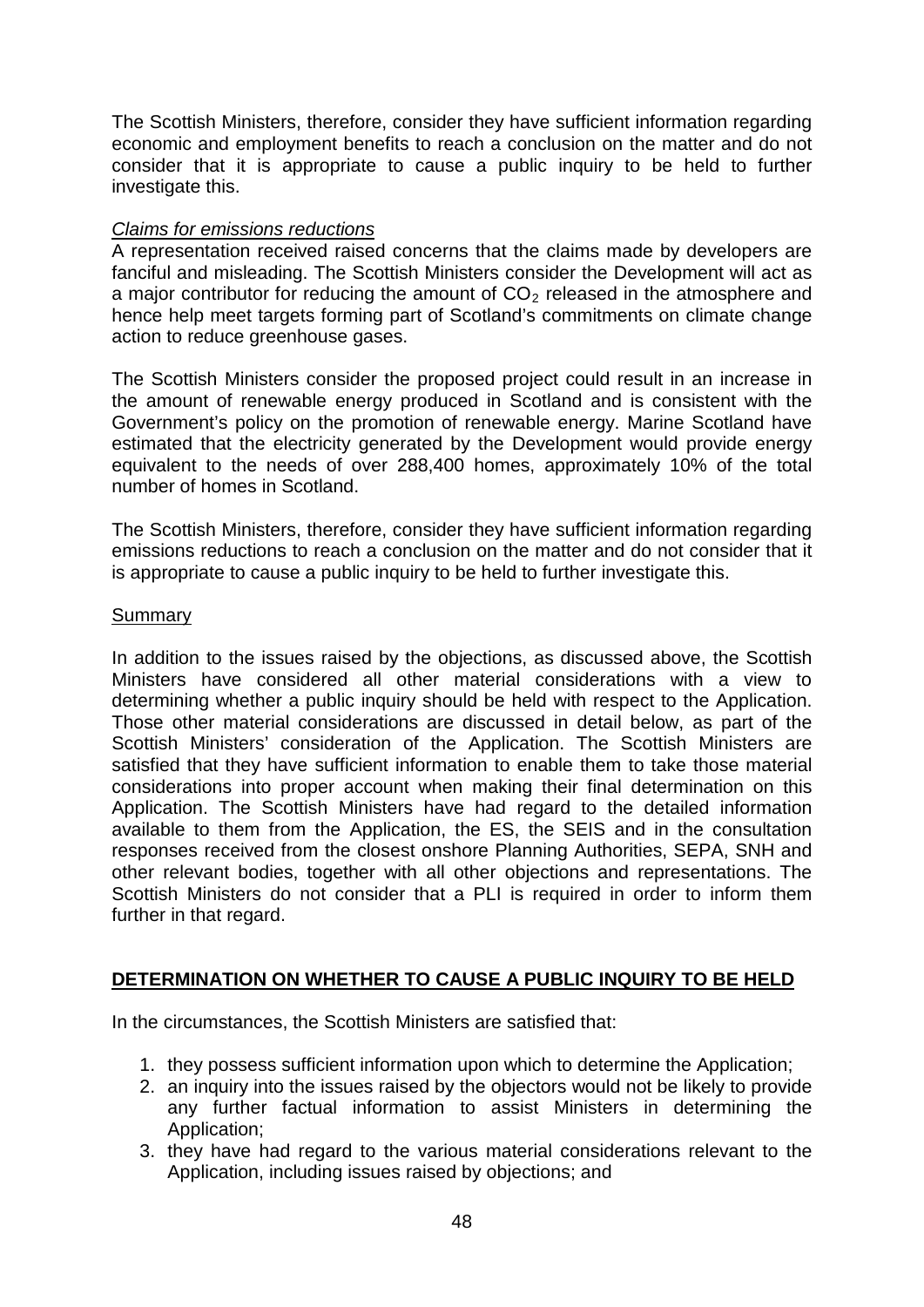4. the objectors have been afforded every opportunity to provide information and to make representations.

Accordingly, having regard to all material considerations in this Application and the nature of the outstanding objections, the Scottish Ministers have decided that it is not appropriate to cause a public inquiry to be held.

#### **THE SCOTTISH MINISTERS' CONSIDERATION OF THE ENVIRONMENTAL INFORMATION**

The Scottish Ministers are satisfied that an ES has been produced in accordance with the 2000 Regulations and the applicable procedures regarding publicity and consultation laid down in the 2000 Regulations have been followed.

The Scottish Ministers have taken into consideration the environmental information, including the ES and SEIS, and the representations received from the consultative bodies, including SNH, SEPA, and from Fife Council, Scottish Borders Council, East Lothian Council, Angus Council, Dundee Council and from all other persons.

The Company, at the time of submitting the Application, was not a licence holder or a person authorised by an exemption to generate, distribute, supply or participate in the transmission of electricity when formulating "relevant proposals" within the meaning of paragraph 1 of Schedule 9 to the Electricity Act. The Company obtained a generation licence during the period whilst the Scottish Ministers were determining the application for consent. The Scottish Ministers have, from the date of the Application for consent, approached matters on the basis that the same Schedule 9, paragraph 3(1) obligations as applied to licence holders and the specified exemption holders should also be applied to the Company. The Scottish Ministers have also, as per regulation 4(2) of the 2000 Regulations, taken into account all of the environmental information and are satisfied the Company has complied with their obligations under regulation 4(1) of those Regulations.

## **THE SCOTTISH MINISTERS' CONSIDERATION OF THE POSSIBLE EFFECTS ON A EUROPEAN SITE**

When considering an application for Section 36 consent under the Electricity Act, which might affect a European protected site, the competent authority must first determine whether a development is directly connected with or necessary for the beneficial conservation management of the site. If this is not the case, the competent authority must decide whether the development is likely to have a significant effect on the site. Under the Habitats Regulations, if it is considered that the development is likely to have a significant effect on a European protected site, then the competent authority must undertake an AA of its implications for the site in view of the site's conservation objectives.

With regards to the Development, SNH and the JNCC advised that the Development is likely to have a significant effect upon the qualifying interests of a number of sites, both SACs and SPAs. As the recognised competent authority under European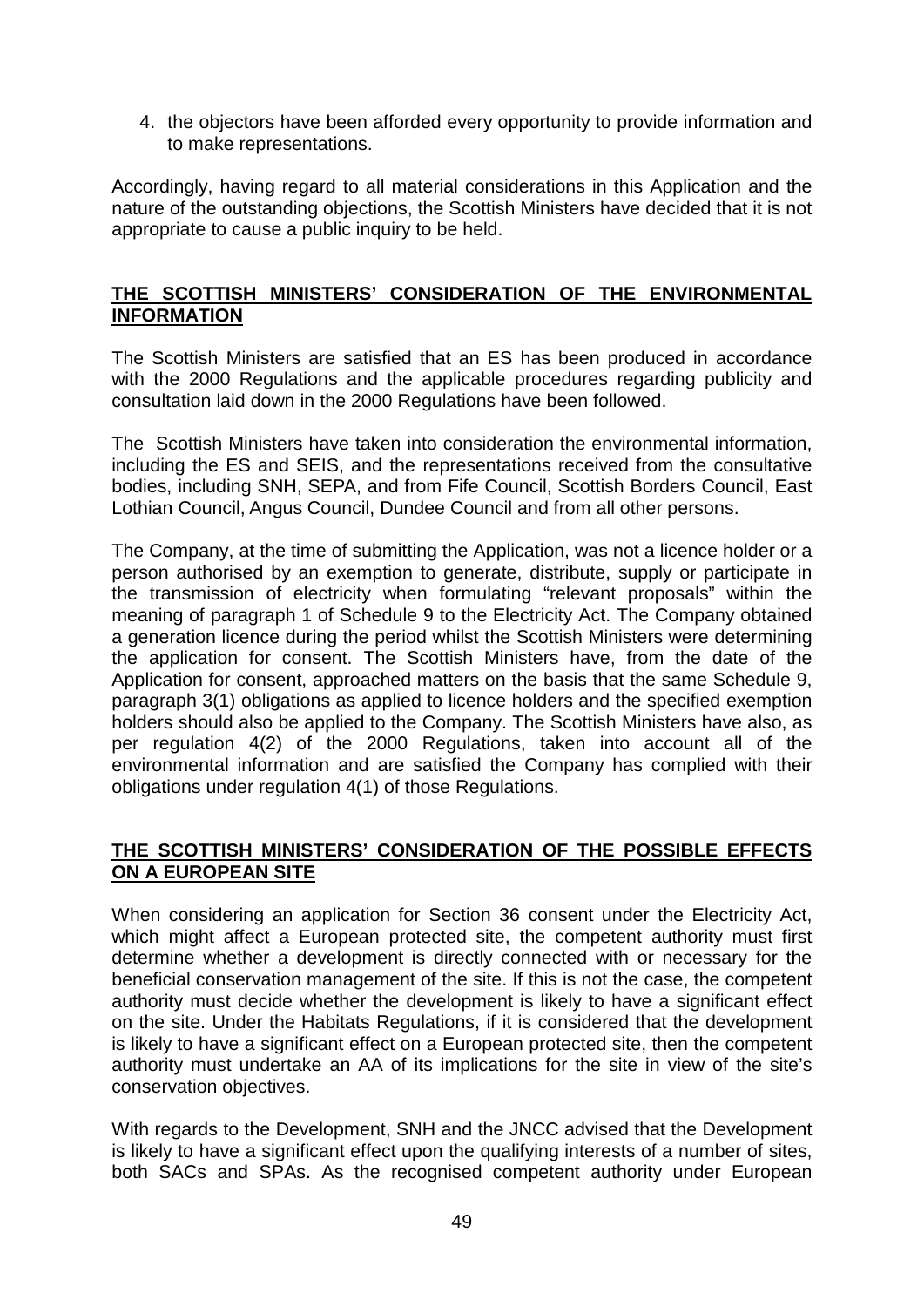legislation, the Scottish Ministers, through MS-LOT, have considered the relevant information and undertaken an AA. On the basis of the AA, MS-LOT concluded that the Development would not adversely affect the integrity of any of the designated sites if the mitigation measures outlined were implemented by means of enforceable conditions attached to this consent (**Annex 2**). Under the Habitats Regulations the relevant statutory nature conservation bodies must be consulted. This has been carried out and SNH and the JNCC are in agreement with the cumulative assessment conclusions for the marine mammal and freshwater fish SACs and in some instances the SPAs. There is disagreement on conclusions of the following:

- Kittiwake at Fowlsheugh
- Kittiwake at Forth Islands
- Gannet at Forth Islands
- Puffin at Forth Islands
- Razorbill at Forth Islands

In the case of this Development the key decision for the Scottish Ministers has been the test laid down under article 6(3) of the Habitats Directive (and transposed by the Habitats Regulations) which applies to the effects of projects on both SACs and SPAs. The Scottish Ministers are satisfied that the test in article 6(3) is met, and that the relevant provisions in the Habitats Directive, the Wild Birds Directive and the Habitats Regulations are being complied with. The precautionary principle, which is inherent in article 6 of the Habitats Directive and is evident from the approach taken in the AA, has been applied and complied with.

The Scottish Ministers are convinced that, by the attachment of conditions to the consent, the Development will not adversely affect site integrity of the European protected sites included within the AA. The Scottish Ministers are satisfied that no reasonable scientific doubt remains as to the absence of such effects and that the most up-to-date scientific data available has been used.

#### **THE SCOTTISH MINISTERS' CONSIDERATION OF THE APPLICATION**

The Scottish Ministers' consideration of the Application and the material considerations are set out below.

For the reasons already set out above, the Scottish Ministers are satisfied that the Development finds support from the applicable policies and guidance. The Scottish Ministers are also satisfied that all applicable Acts and Regulations have been complied with, and that the Development will not adversely affect site integrity of any European protected site.

#### *The impacts on birds*

SNH, the JNCC and the RSPB Scotland expressed concerns about the potential impact of the Development in combination with the SAWEL, SBWEL and ICOL developments on several bird species using the Firth of Forth. Advice from SNH and the JNCC on the  $7<sup>th</sup>$  March 2014 was that they could not conclude with reasonable certainty that there would be no adverse effect arising from the Forth and Tay wind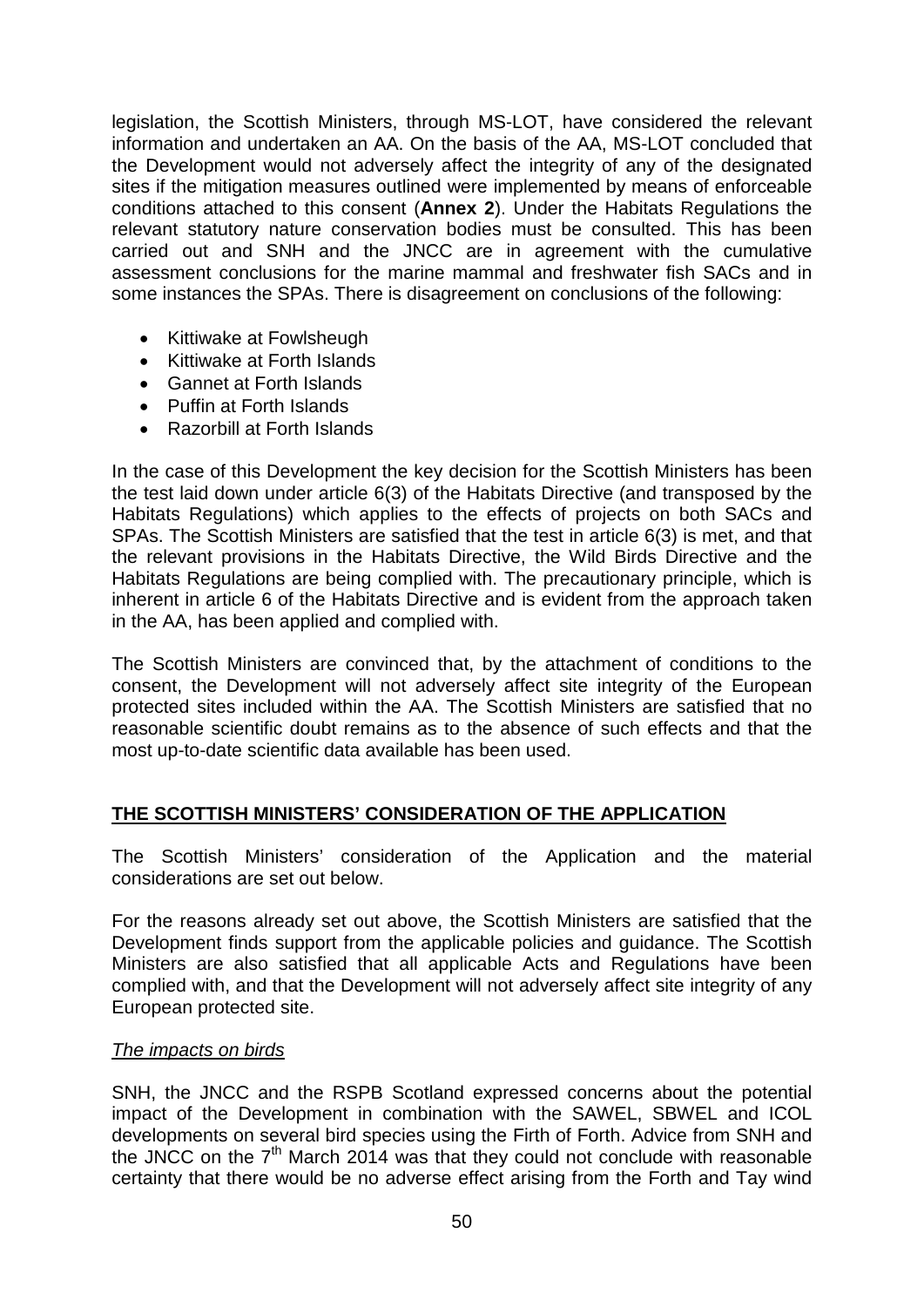farms on the site integrity of Forth Islands or Fowlsheugh SPAs. RSPB Scotland object to the Forth and Tay wind farms, due to the unacceptable harm to seabird species. The species highlighted by SNH, the JNCC, and RSPB Scotland to be of most concern due to the cumulative impacts of the Forth and Tay wind farms were kittiwake, gannet and puffin. Concerns over gannet were mainly in relation to collision risk with the WTGs during operation whereas concerns over puffin were in relation to displacement of these species from the wind farm sites. Kittiwake were principally affected by displacement and barrier effects, with collision effects making a relatively small contribution to the estimated impacts.

These species along with guillemot, razorbill, herring gull, lesser black-backed gull, fulmar and common and Arctic tern were considered in the AA. The AA requires to assess the implications of the Development (in combination with the SAWEL, SBWEL and ICOL proposals, and including mitigation measures) for each site in view of the site's conservation objectives. SNH and the JNCC have advised that in the case of bird species the relevant conservation objective in the present case is to ensure the long-term maintenance of the population of the relevant qualifying bird species as a viable component of the relevant SPA. This is because that objective not only encompasses direct impacts to the species, such as significant disturbance when birds are out with the SPA, but it can also address indirect impacts, such as the degradation or loss of supporting habitats which are out with the SPA but which help maintain the population of the species of the SPA in the long-term. Such an assessment requires the use of data and scientific method to estimate two key values: first, to predict the impact of the Development (in combination with the SAWEL, SWBEL and ICOL proposals, and including mitigation measures) on the population of the qualifying species; and second, to quantify the level of impact that such populations could sustain without there being an adverse effect on the population of the species as a viable component of the site (i.e. an acceptable level of population change or "impact threshold", whether caused by increased mortality or decreased productivity). In the case of offshore wind farms, such impacts on bird species principally occur by virtue of two key effects, namely (i) increased mortality by direct collision of birds with a wind turbine and/or (ii) decreased productivity by displacement/barrier of birds from their foraging area (full details are provided in the AA).

The impacts from the Development were detailed by the Company and further refined by MSS, SNH and the JNCC. Several methods were used by SNH, the JNCC and MSS to determine levels of acceptable change. The AA concluded that the proposed Development, ICOL, SAWEL and SBWEL will not, on their own or in combination with each other (or where appropriate for consideration, other developments already licenced), subject to conditions, adversely affect site integrity of the Buchan Ness to Collieston Coast SPA, Fowlsheugh SPA, Forth Islands SPA or St Abb's Head to Fast Castle SPA.

SNH and the JNCC disagreed with some of the conclusions of the AA and advised that no adverse effect on site integrity could not be concluded for:

- Fowlsheugh SPA with respect to kittiwake
- Forth Islands SPA with respect to kittiwake, gannet, puffin and razorbill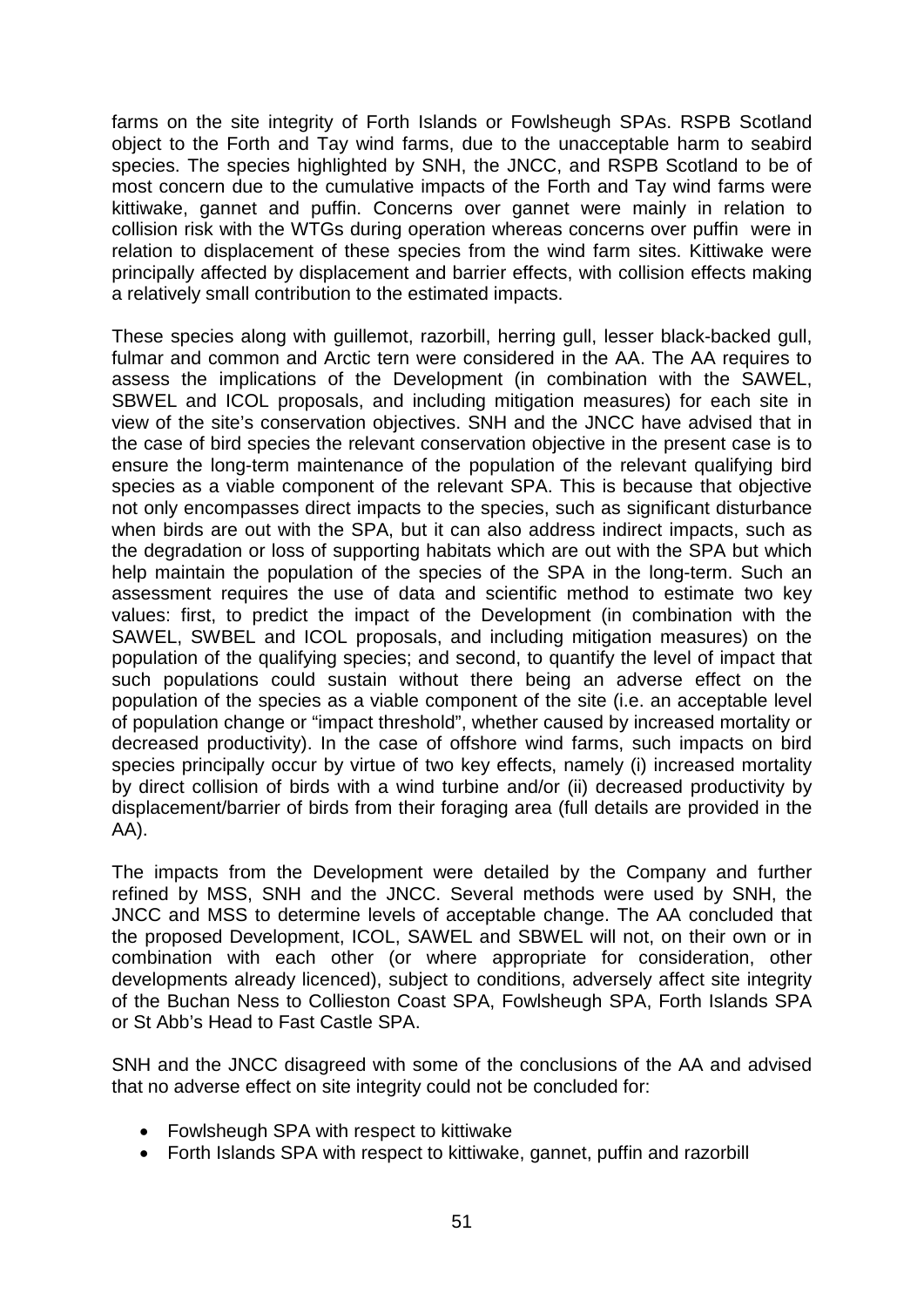The reasons for the differences in the conclusions made by the AA and SNH and the JNCC were mainly due to the different methods used to estimate thresholds and the SNH and the JNCC view that where species are known to be declining that the levels of predicted effects should not come close to the identified thresholds. MSS advice is that the thresholds take account of the trajectories of all species assessed and it is therefore appropriate to conclude no adverse effect on site integrity if the predicted effect is below the identified threshold. The AA used the most up to date and best available evidence in reaching its conclusions.

SNH and the JNCC also highlighted that effects on species not covered under HRA also require consideration (i.e. individuals breeding out with SPAs and non-breeding individuals). For some species, e.g. kittiwake, a considerable number of smaller colonies exist outside of the SPA boundaries. Whilst it is possible for effects to be attributed to these colonies, the setting of thresholds in the same manner as with the SPA populations becomes problematic due to the paucity of data from the colonies, their small size, and the questionable value of any population models that could therefore be produced. Assessments therefore focused upon the SPA populations as these were identified in advice from SNH and the JNCC as being of greatest concern.

Following a meeting held on 7th July 2014 between Marine Scotland and SNH, SNH followed up with a letter of 11th July which stated they had the opportunity to review and discuss aspects of their advice where conclusions reached by SNH & JNCC on Special Protection Areas are at variance from those reached by Marine Scotland Science. This was done in an effort to understand the nature and origin of the differences, and the extent to which they were germane to the decisions facing the Scottish Ministers with regards to this Application and the other applications for wind farms in the Forth and Tay.

In the letter, SNH noted that there was agreement between their advisers on the vast majority of the issues raised by the Forth and Tay proposals in terms of their effects on the natural heritage and in particular on protected species of seabird. SNH also noted there were precautionary elements in the approaches taken and the models recommended by SNH & JNCC, and by Marine Scotland Science.

SNH stated that what level of precaution is appropriate is not a matter that can be determined precisely, and judgements have to be made. They went on to say that this is a new and fast developing area of scientific study and that approaches are continually developing and being tested. Many of the methods underpinning assessment (such as collision risk modelling) are based on assumptions for which it may take a long time to get field data to provide verification. So again judgements had to be made where empirical analysis is unable to provide certainty.

SNH outlined several areas of ornithology monitoring which they recommended should be included in any consent granted. These are:

- the avoidance behaviour of breeding seabirds around turbines;
- flight height distributions of seabirds at wind farm sites;
- displacement of kittiwake, puffin and other auks from wind farm sites; and
- effects on survival and productivity at relevant breeding colonies.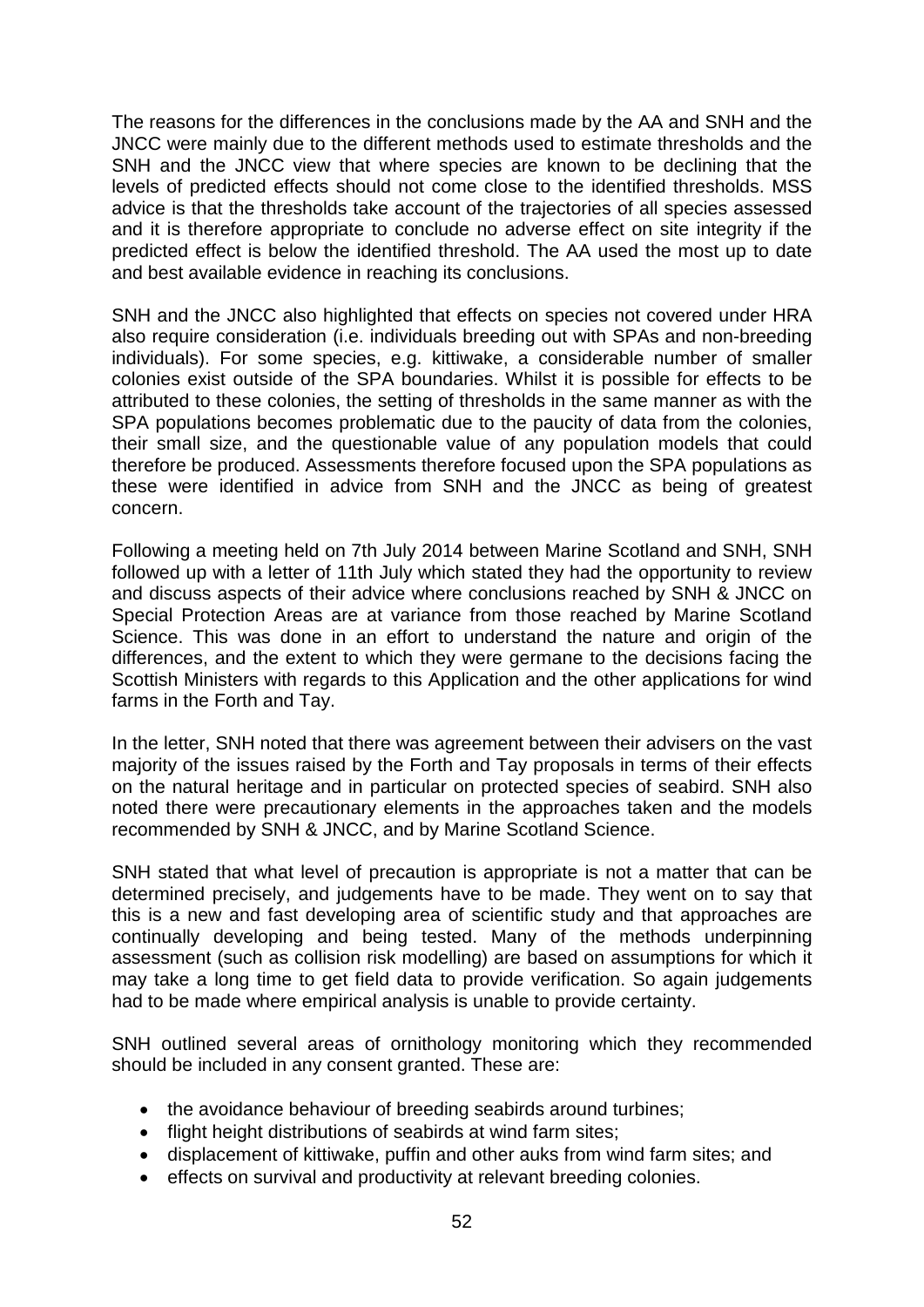The Scottish Ministers consider that, having taken account of the information provided by the Company, the responses of the consultative bodies, the AA completed, and having regard to the mitigation measures and conditions proposed, there are no outstanding concerns in relation to the Development's impact on birds which would require consent to be withheld.

#### *The impacts on fish and shellfish*

The consultation responses from the ASFB, the TDSFB, and the EDSFB confirmed objections to the Development from each. The three organisations raised concerns regarding the uncertainty over the potential impacts on migratory fish and their belief that there is insufficient information to make an adequate assessment of the potential effect on salmonid populations.

The key issues included subsea noise during construction and operation, EMFs arising from cabling and operation of the devices, disturbance or degradation of the benthic environment and aggregation effects.

A condition requiring a comprehensive monitoring programme has been included within this consent (**Annex 2**) and MSS are undertaking strategic research on migratory fish which the Company will contribute to at a local level (Firth of Forth). SNH identified several river SACs where the Development is likely to have a significant effect on the qualifying interests. This required MS-LOT, on behalf of the Scottish Ministers, to undertake an AA in view of the conservation objectives for each SAC.The AA concluded that subject to certain conditions, including appropriate mitigation and monitoring, the Development could be implemented without adversely effecting site integrity. Such conditions have been included by the Scottish Ministers within this consent (**Annex 2**). To mitigate the impacts of noise, the Company must produce a Construction Method Statement ("CMS") and Environmental Management Plan ("EMP") for the approval of the Scottish Ministers, and to mitigate against potential Electro Magnetic Fields ("EMF"), the Company has committed to burying cables to a minimum of 1.5 metres where possible, and where this is not possible, to use rock armouring in order to provide similar distance between cables and fish receptors.

SNH raised some concerns over the potential impacts on cod, herring and sandeels and requested that the Company conduct a post consent/pre construction sandeel survey to ascertain the distribution and density of sandeels across their site and provide additional baseline information. This would then be used in conjunction with a post construction survey to validate the ES assessments of low impact to sandeels. MSS highlighted that scouring around the bases of jackets was likely to have the largest effect on the bed and suspended sediments, as well as temporarily for sandeels due to short term changes to the sediment transport as a result although also highlighted that should the Company choose to utilise Gravity Base Foundations there may be some localised loss of habitat for sandeels due to the requirement for dredging and the area covered by each base. MSS did advise that the Development area is not of key importance to the species.

The Scottish Ministers consider that, having taken account of the information provided by the Company, the responses of the consultative bodies, and having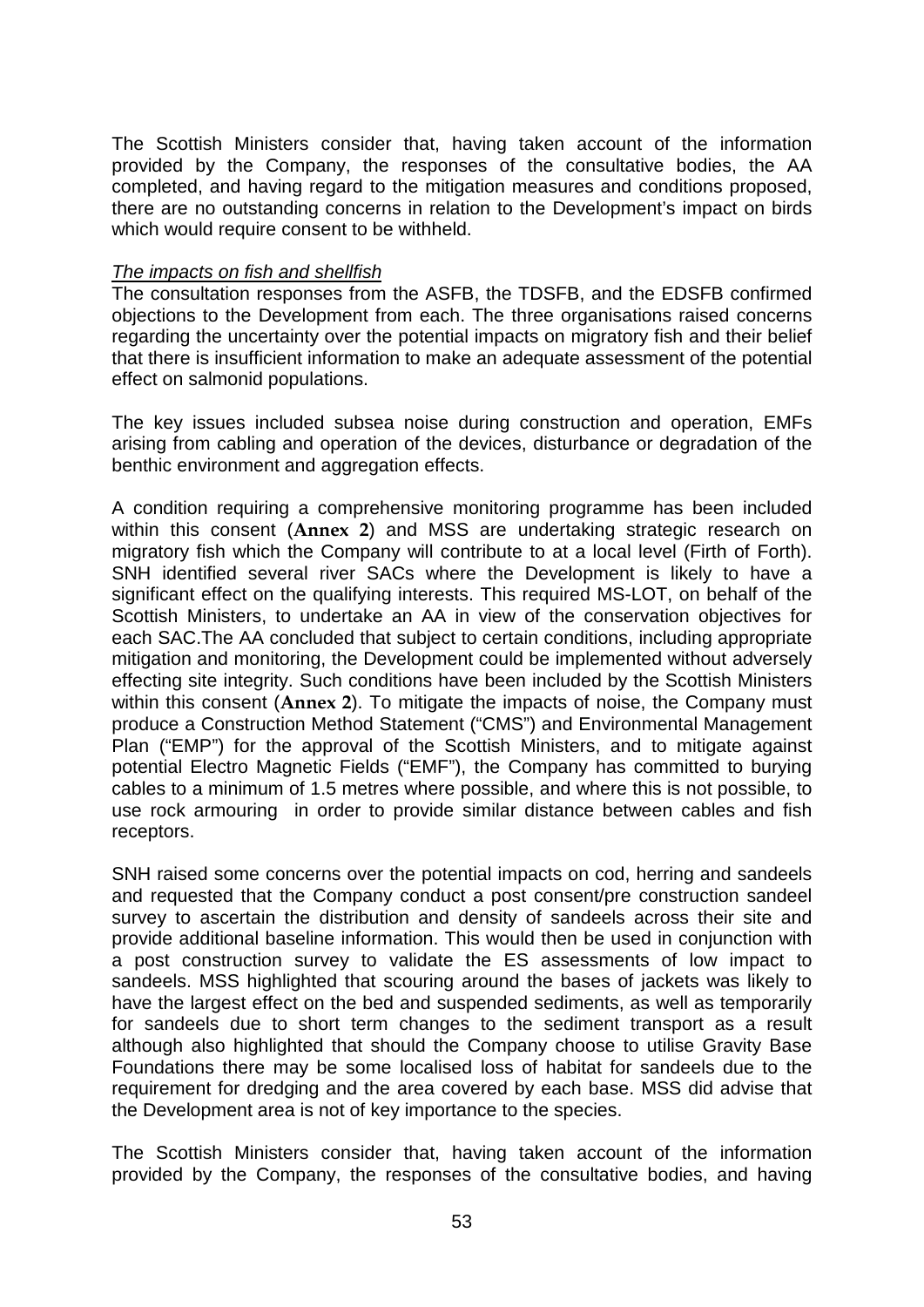regard to the mitigation measures and conditions proposed, there are no outstanding concerns in relation to the Development's impact on fish species and shellfish which would require consent to be withheld.

#### *The impacts on marine mammals*

The Scottish Ministers note that techniques used in the construction of most offshore renewable energy installations have the potential to impact on marine mammals.

SNH and the JNCC concluded that, subject to conditions, there would be no longterm effects from underwater noise disturbance on the bottlenose dolphin population from the Moray Firth SAC, or the harbour seal population from the Firth of Tay & Eden Estuary SAC. It was also concluded that there would be no long-term effects from underwater noise disturbance on the grey seal population from the Isle of May or Berwickshire & Northumberland Coast SACs and thus no adverse effect on site integrity. SNH and the JNCC agreed with all the conclusions reached in the AA with respect to marine mammals.

Impacts on other cetacean species including harbour porpoise, minke whale and white beaked dolphin were also considered by SNH and the JNCC who advised that the temporary disturbance/ displacement caused by the Development and the other proposed Forth and Tay wind farms has the potential to affect the animals energy budget. However these species are wide-ranging, and the spatial scale and temporary nature of the disturbance from wind farm piling and other construction activity is very small when compared to the range and movements of these species. SNH and the JNCC advised that disturbance to these species will not be detrimental to the maintenance of these populations at a favourable conservation status in their natural range.

Concerns were raised regarding potential corkscrew injuries to harbour seals. Discussions are ongoing between MSS and SNH over the cause and effect of corkscrew injuries to seals but there is not sufficient evidence at this time to attribute this type of injury to one particular source. A potential source may be a ducted propeller, such as a Kort nozzle or some types of Azimuth thrusters. Such systems are common to a wide range of ships including tugs, self-propelled barges and rigs, various types of offshore support vessels and research boats.

SNH and the JNCC have previously advised that it has not been established whether there is a link between the use of ducted propellers and the corkscrew injuries which have been recorded in seal species over the last couple of years. Research in this regard has been commissioned by Marine Scotland and SNH, and is currently being undertaken by the Sea Mammal Research Unit ("SMRU"). SNH and the JNCC will be consulted on the Vessel Management Plan ("VMP") which is a condition of this consent, as will such other advisors and organisations as may be required at the discretion of the Scottish Ministers. This plan will detail the mitigation measures proposed by the Company to reduce the probability of injuries of this type occurring to seals as a direct result of vessels associated with the Development. Scottish Ministers are satisfied that the mitigation and monitoring included in the conditions attached to this consent (**Annex 2**) will suffice.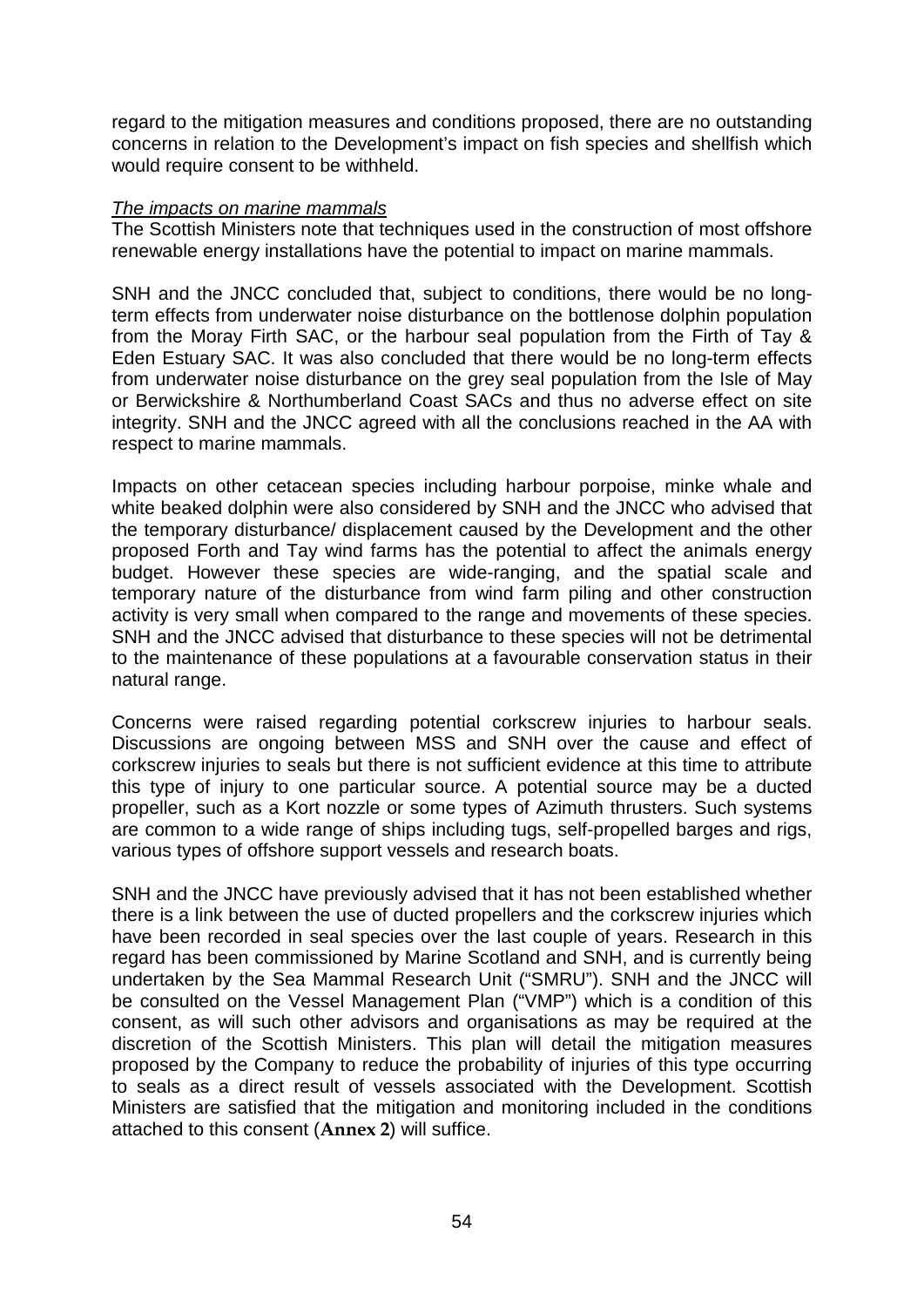A European Protected Species ("EPS") licence will be required by the Company prior to construction and a Marine Mammal Monitoring Programme ("MMMP") is required as part of the Project Environmental Monitoring Programme ("PEMP") condition of this consent.

The Scottish Ministers consider that, having taken account of the information provided by the Company, the responses of the consultative bodies, and having regard to the mitigation measures and conditions proposed, there are no outstanding concerns in relation to the Development's impact on marine mammals which would require consent to be withheld.

#### *The impacts on benthic ecology and habitat interests*

Benthic surveys undertaken by the Company did not identify any Priority Marine Features within the wind farm site or cable corridor. As such no concerns regarding benthic ecology were raised by SNH, the JNCC or MSS.

The Scottish Ministers consider that, having taken account of the information provided by the Company, the responses of the consultative bodies, and having regard to the mitigation measures and conditions proposed, there are no outstanding concerns in relation to the Development's impact on benthic ecology and habitat interests which would require consent to be withheld.

#### *Sediment disturbance, transport and deposition*

The Company, in its ES and SEIS, assessed the potential impact of the Development on sediment disturbance. Neither SNH nor the JNCC provided significant concerns with regard to sediment impacts, however did recommend a requirement for pre-construction sandeel surveys in the event that consent is granted. This requirement is reflected in conditions of this consent **(Annex 2)**.

Sea bed mobilisation arising from the installation of offshore turbines has to be set in the context of on-going mobilisation events resulting from human activities. There are many activities undertaken in the marine environment that result in sea bed mobilisation including demersal trawling for fish and sea bed dredging to ensure safe navigational access in and out UK ports and harbours. These activities can occur on a much larger spatial scale than the installation of offshore renewable turbines. Also sea bed mobilisation will take place as a result of natural processes particularly during storm events.

The Scottish Ministers consider that they have sufficient information regarding sediment disturbance, to reach a conclusion on the matter, and therefore there are no outstanding concerns relating to sediment disturbance, transport and deposition which would require consent to be withheld.

#### *The impact on bats*

The Company in the ES assessed the impact on bats and summarised that there was unlikely to be a pathway to an impact on bats and therefore no impacts were predicted. Nature conservation bodies SNH and the JNCC were consulted on the application and did not raise any concerns in relation to potential impacts on this species.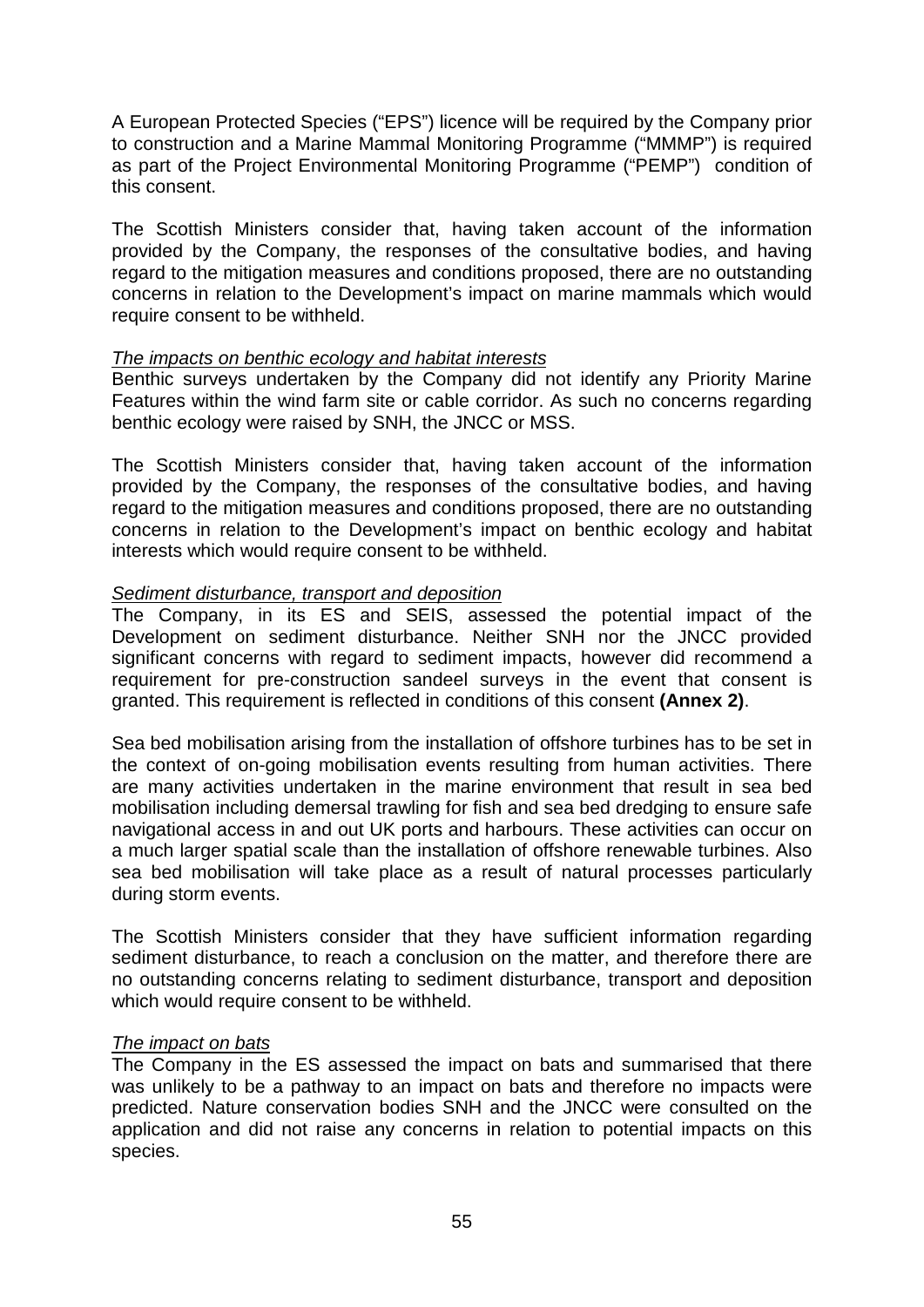Scottish Ministers consider that, having taken account of the information provided by the Company, the responses of the consultative bodies, there are no outstanding concerns in relation to the Development's impact on bats which would require consent to be withheld.

#### *The impacts on commercial fishing activity*

Regarding commercial fishing activity, the SFF, ECIFG, 10MAU, FMA, FFPO and Forth lobster hatchery raised concerns regarding the impact on traditional fishing grounds.

The Scottish Ministers are aware that there will be temporary displacement of those fishing in the Development area during construction however the Company has agreed that all efforts will be made to minimise any displacement.

A FTOWDG-CFWG has been established to facilitate on-going dialogue throughout all phases of the Development. This group represents all commercial fishing interests in the area, including SFF and ECIFG. The participation in and the continuation of this group, and also the appointment of a Fisheries Liaison Officer ("FLO") are reflected in conditions of this consent **(Annex 2)**. The Company have stressed that they remain committed to the FTOWDG-CFWG and highlight that the terms of reference were agreed alongside fishing industry representatives.

The Scottish Ministers consider that, having taken account of the information provided by the Company, the responses of the consultative bodies, and having regard to the mitigation measures and conditions proposed, there are no outstanding concerns in relation to the Development's impact on commercial fishing activity which would require consent to be withheld.

#### *The impacts on shipping and navigational safety*

The CoS had no objections to the Development and found that the Company had taken every step to accommodate existing shipping patterns and minimise diversions. The CoS did have concerns regarding cumulative impacts with other potential developments in the Forth and Tay, however these were not significant enough to object.

The NLB did not object to the Development and highlighted lighting and marking requirements and also that the nature and timescale of the works to be placed in Notice(s) to Mariners, Radio Navigation Warnings and publication in appropriate bulletins. The Lighting and Marking requirements will form part of the Development Specification and Layout Plan ("DSLP") once submitted by the Company. Submission of a DSLP is a condition of this consent **(Annex 2)** Notice(s) to Mariners will be a condition contained within the Marine Licence

Neither the MCA nor the Royal Yachting Association Scotland ("RYA Scotland") had any concerns regarding navigational issues.

The Scottish Ministers consider that, having taken account of the information provided by the Company, the responses of the consultative bodies, and having regard to the mitigation measures and conditions proposed, there are no outstanding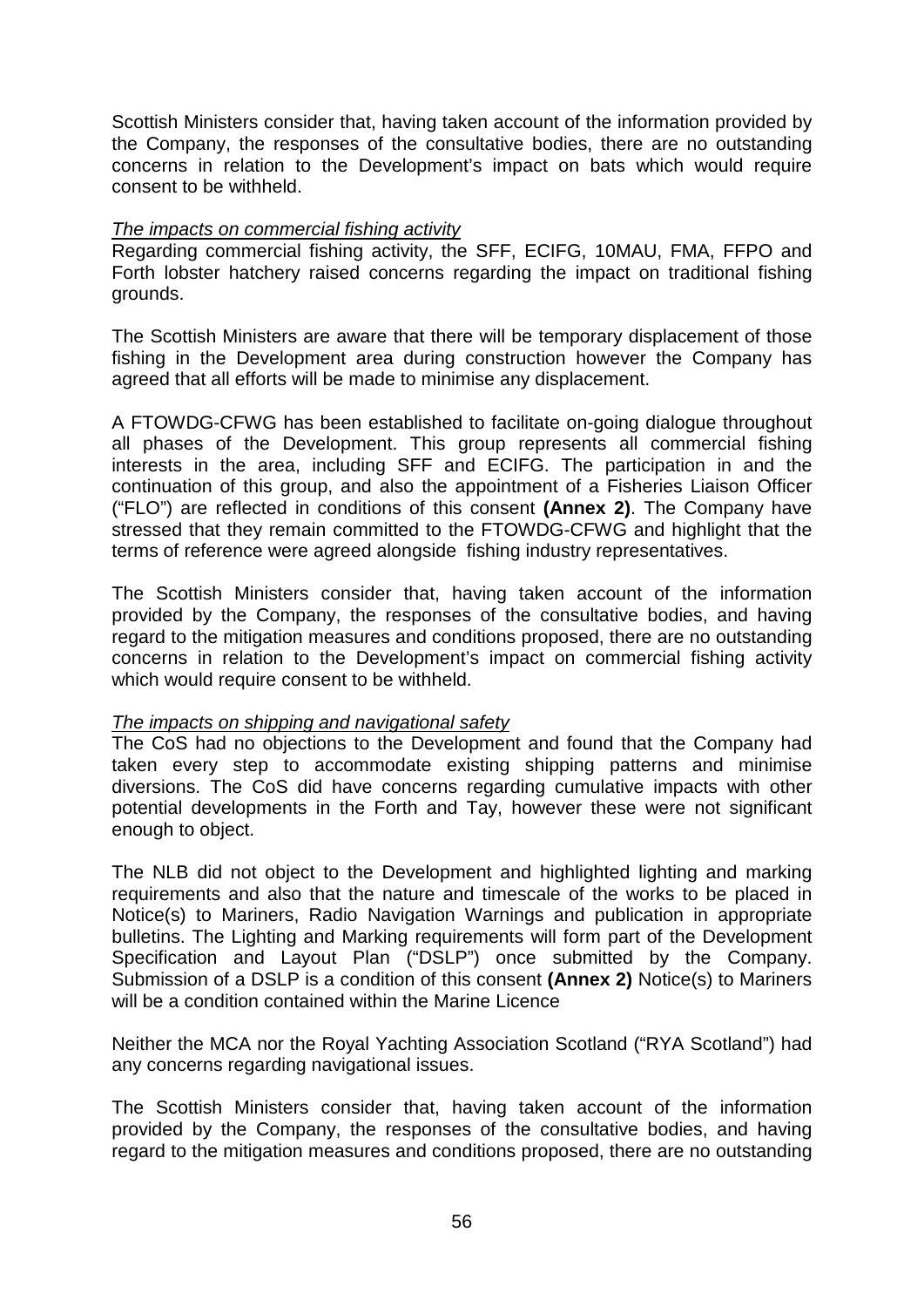concerns in relation to the Development's impact on shipping and navigational safety which would require consent to be withheld.

#### *The impacts on aviation*

NATS did not object to the Development.

The DIO did initially object to the Development due to the Development potentially causing unacceptable interference to Air Traffic Control ("ATC") radar at RAF Leuchars, Precision Approach Radar ("PAR") at Leuchars, and Air Defence ("AD") radar at Brizlee Wood.

After discussions with the Company, during which the Company submitted a technical proposal to overcome the unacceptable impacts of the proposed Development on ATC at RAF Leuchars, the MoD undertook a reassessment of the Development and confirmed that they were content to remove their objection. The reassessment concluded that the MoD had no concerns regarding the impact of the Development on the PAR at RAF Leuchars, the AD radar at Brizlee Wood and, subject to conditions being included on any consent, the ATC radar at Leuchars.

The DIO confirmed that there would be no physical impacts from the Development on offshore defence interests.

The Scottish Ministers consider that, having taken account of the information provided by the Company, the responses of the consultative bodies, and having regard to the mitigation measures and conditions proposed, there are no outstanding concerns in relation to the Development's impact on aviation which would require consent to be withheld.

#### *The impacts on recreation and tourism*

Some concerns have been raised through the public consultation regarding the Development's potential impact upon tourism resulting from its landscape and visual impacts.

In this respect, MS-LOT note that attitudes of tourists towards wind farms have been assessed in many studies. The results of stated preference studies have found that generally the majority of tourists were positive towards wind farms. Omnibus Research, commissioned by Visit Scotland in 2011, found that 80% of the survey respondents stated that a wind farm would not affect their decision to visit an area. The attitudes of recreational users have been researched to a lesser extent. Landry, Allen, Cherry & Whitehead's 2012 study into the impact of wind farms on coastal recreational demand found that offshore wind farms overall had little impact on recreational visits by residents. However, there are individual differences within the data which, averaged out, show an overall limited impact. Whilst some residents said they would take fewer trips to the beach if there was a wind farm within view, others indicated that they would actually take more trips.

The Scottish Ministers consider that, having taken account of the information provided by the Company, the responses of consultative bodies, and having regard to the mitigation measures and conditions proposed, there are no outstanding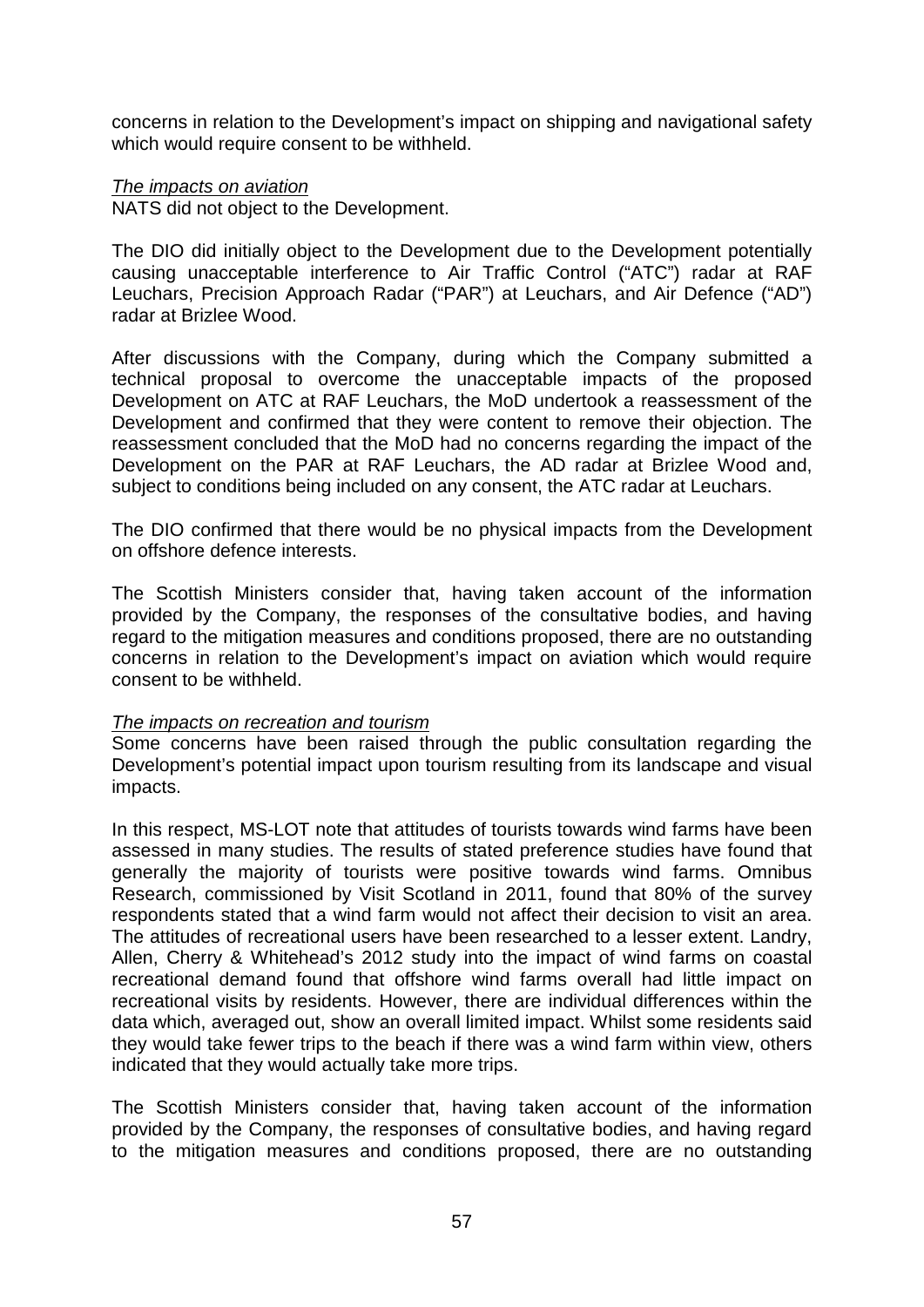concerns in relation to the Development's impact on recreation and tourism which would require consent to be withheld.

#### *Visual impacts of the Development*

SNH, the Scottish Ministers statutory advisors on visual impacts and designated landscape features, was consulted and did not object to the proposed Development on the grounds of visual impacts. SNH did state however that the key landscape, seascape and visual impacts of the Development, together with the ICOL, SAWEL and SBWEL proposals to develop another three offshore wind farms adjacent to the Development site, would cause widespread and significant adverse landscape and visual impacts along the Scottish East coast from St Cyrus in Aberdeenshire, through Angus and Fife, South to Dunbar in East Lothian.

SNH highlighted that the main impacts of the Development would be experienced along three stretches of coast: South Aberdeenshire/Angus; East Fife; and East Lothian. Furthermore, in combination with ICOL, SAWEL and SBWEL, the Development would result in significant cumulative effects on views and coastal character. The Development would have a particularly significant effect on the East Fife coastline given its proximity.

SNH also advised that the Development (mainly in combination with ICOL) would change the night time character of the sea, extending lit-ribbon development from along the Fife and East Lothian coasts out into the Forth.

SNH recommended that landscape consultants continue to be involved post-consent to work with the project and engineering teams to scope and finalise the wind farm design. It is also stated that visualisations could be provided post-consent to illustrate the finalised wind farm from key representative viewpoints which would be for public information only and not for consultation.

East Lothian Council and Angus Council also both raised concerns regarding the potential visual impacts of the Development. These concerns were not however sufficient to cause either Council to object to the Development.

The Scottish Ministers recognise that the Development will be a prominent new feature on the seascape from the Fife coastline.

The Scottish Ministers consider that, having taken account of the information provided by the Company, the responses of the consultative bodies, and having regard to the mitigation measures and conditions proposed, there are no outstanding concerns in relation to the Development's visual impact which would require consent to be withheld.

#### *Cumulative impacts of the Development*

The close proximity of the Development to the proposed adjacent ICOL and SAWEL and SBWEL proposals has meant that cumulative impacts have raised significant concerns. The issue of potential cumulative impact on landscape and visual amenity was considered by SNH and the Planning Authorities with a number of concerns raised, however not enough to merit any objections to the Development.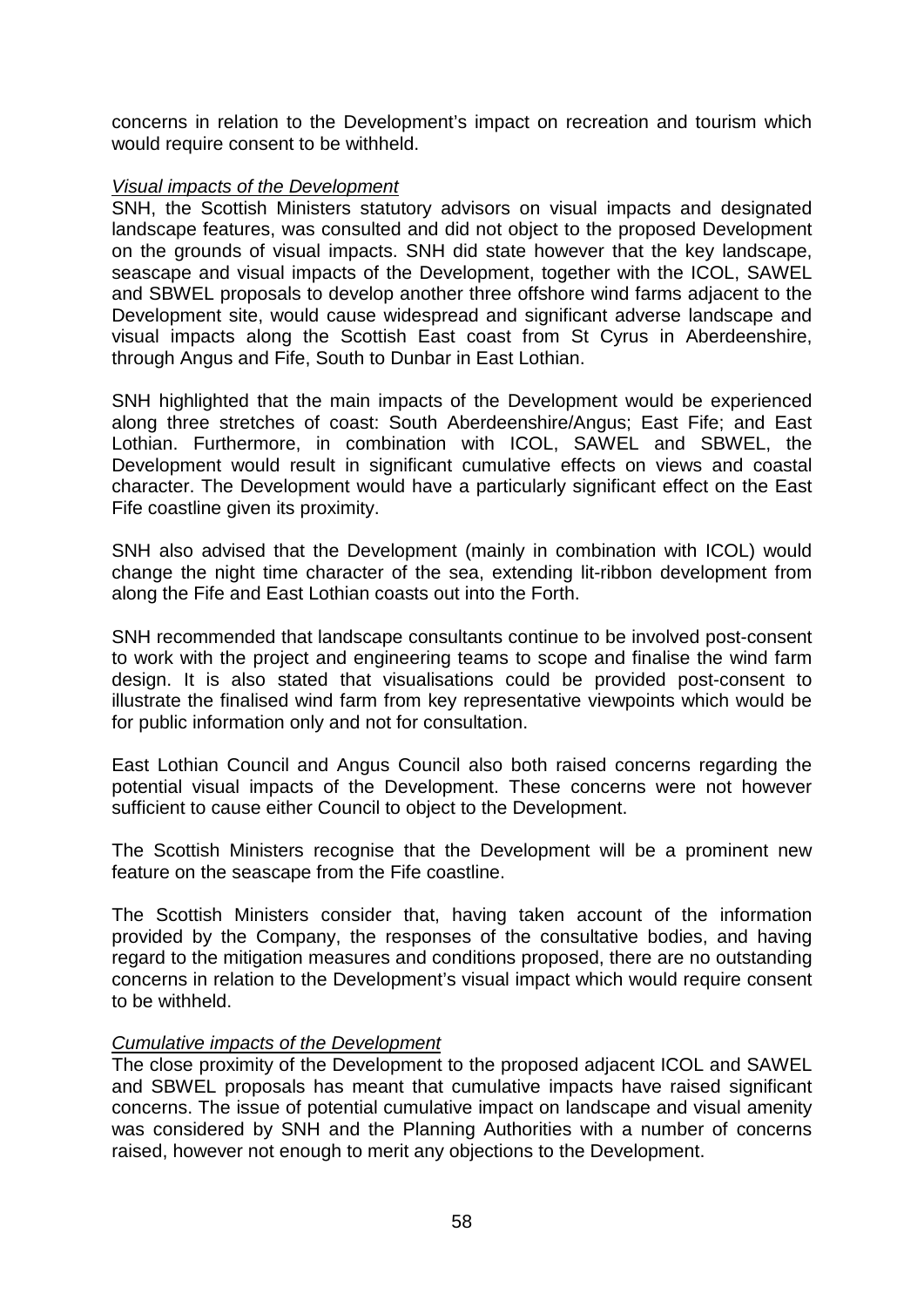Cumulative impacts on marine wildlife was raised by several organisations including, amongst others, SNH, the JNCC, RSPB Scotland, WDC, and the ASFB. Cumulative impacts on birds, marine mammals and fish interests have been fully considered in this consent and conditions put in place to minimise the impacts and ensure that residual impacts are within acceptable limits (**Annex 2**).

The cumulative impacts on certain bird species has led to the original design envelope being reduced to ensure that any impacts are within calculated acceptable levels (the number of turbines being reduced from the 125 applied for to the 75 consented, the Development footprint area was also reduced by the Company from 105  $km^2$  to 82.7  $km^2$ ). The cumulative impacts on any protected species or habitats have also been considered in the AA, undertaken by MS-LOT, on behalf of the Scottish Ministers. Cumulative impacts on commercial fisheries were also raised by the SFF, however a working group ("FTOWDG-CFWG") has been established in order to discuss and address any issues. A condition to ensure the Company continues its membership of the working group and its commitment to any mitigation strategy forms part of this consent (**Annex 2**).

The Scottish Ministers consider that, having taken account of the information provided by the Company, the responses of the consultative bodies, and having regard to the mitigation measures and conditions proposed, there are no outstanding concerns in relation to the cumulative impact of this Development with other developments in the Forth and Tay region which would require consent to be withheld.

#### *The efficiency of wind energy*

No form of electricity generation is 100% efficient and wind farms, in comparison with other generators, are relatively efficient. Less than half the energy of the fuel going into a conventional thermal power station is turned into useful electricity – a lot of it ends up as ash, nuclear waste or air pollution harmful to health as well as carbon dioxide. Also, the fuel for a wind farm does not need to be mined, refined or shipped and transported from foreign countries. The Scottish Ministers consider that although the electrical output of wind farms is variable, and cannot be relied on as a constant source of power, the electricity generated by wind is a necessary component of a balanced energy mix which is large enough to match Scotland's demand. Power supplied from wind farms reduces the need for power from other sources and helps reduce fossil fuel consumption.

The Scottish Ministers consider that, having taken account of the information provided by the Company and representations received, there are no outstanding concerns in relation to the efficiency of wind energy which would require consent to be withheld.

#### *The development of renewable energy*

The Scottish Ministers must ensure that the development of the offshore wind sector is achieved in a sustainable manner in the seas around Scotland. This Development forms part of the Scottish Territorial Waters Round of offshore wind farm sites to be consented in Scotland and as such will raise confidence within the offshore wind industry that Scotland is delivering on its commitment to maximise offshore wind potential. This Development will also benefit the national and local supply chains.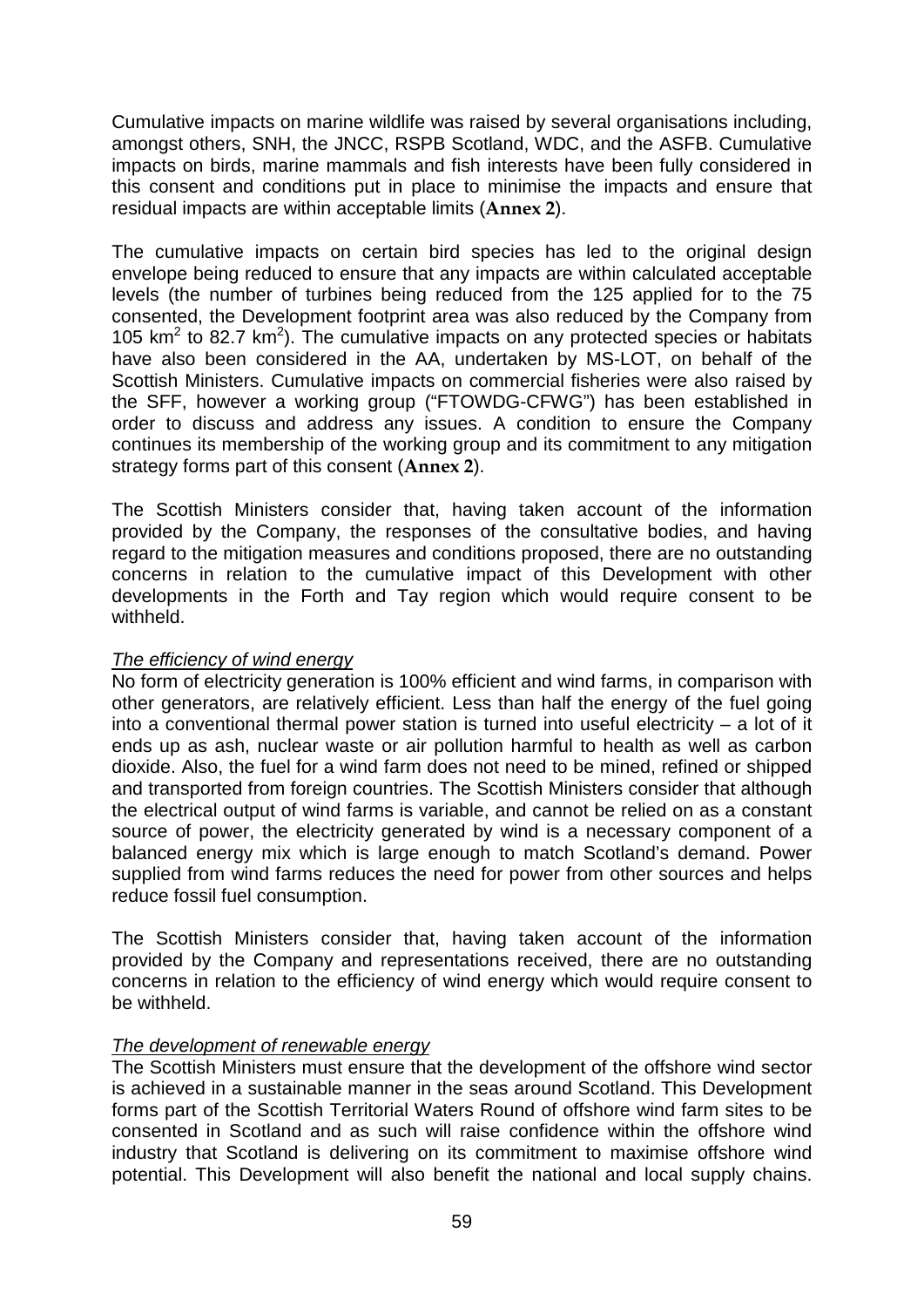The Scottish Ministers aim to achieve a thriving renewables industry in Scotland, the focus being to enhance Scotland's manufacturing capacity, to develop new indigenous industries, and to provide significant export opportunities.

This 450 MW Development has the potential to annually generate renewable electricity equivalent to the demand from approximately 288,400 homes. This increase in the amount of renewable energy produced in Scotland is entirely consistent with the Scottish Government's policy on the promotion of renewable energy and its target for renewable sources to generate the equivalent of 100% of Scotland's gross annual electricity consumption by 2020. Scotland requires a mix of energy infrastructure in order to achieve energy security at the same time as moving towards a low carbon economy. Due to the intermittent nature of renewables generation, a balanced electricity mix is required to support the security of supply requirements. This does not mean an energy mix where Scotland will be 100% reliable on renewables generation by 2020; but it supports Scotland's plan to remain a net exporter of electricity.

The Scottish Ministers consider that, having taken account of the information provided by the Company and representations received, there are no outstanding concerns in relation to the development of renewable energy which would require consent to be withheld.

## *The proposed location of the Development*

The Scottish Ministers consider that the Company has carefully considered the location of the Development and selected the Firth of Forth due to its many advantages. In February 2009 The Crown Estate ("TCE") announced an Exclusivity Agreement with the Company. The suitability of the site was further affirmed in May 2010 with the Scottish Government's publication of the Strategic Environmental Assessment ("SEA") in the Draft Plan for Offshore Wind Energy in Scotland which confirmed that all ten Scottish Territorial Waters 2009 lease round sites could be developed between 2010 and 2020 if "appropriate mitigation is implemented to avoid, minimise and offset significant environmental impacts". The Marine Renewable Energy and the Natural Heritage: an Overview and Policy Statement SNH, 2004) and Matching Renewable Electricity Generation and Demand (Scottish Government, 2006) indicated the Firth of Forth Area was favoured for development of large scale offshore wind farms. In 2008 the Company identified the wind farm site as a suitable site for offshore wind farm development; there are a number of reasons for the site being suitable:

- Seabed of less than 60 m in depth;
- Economic distance from major grid connection points and ports;
- Avoidance of excessive wave heights;
- Avoidance of remote areas; and
- Avoidance of known major ecological constraints.

In March 2011 Blue Seas – Green Energy, A Sectoral Marine Plan for Offshore Wind Energy in Scottish Territorial Waters was published by Marine Scotland. The Final Plan in this document included 6 of the 10 sites initially put forward by TCE. Kintyre; Forth Array; Bell Rock and Solway Firth were not included in the Final Plan. BOWL was included in the Final Plan as a short-term site.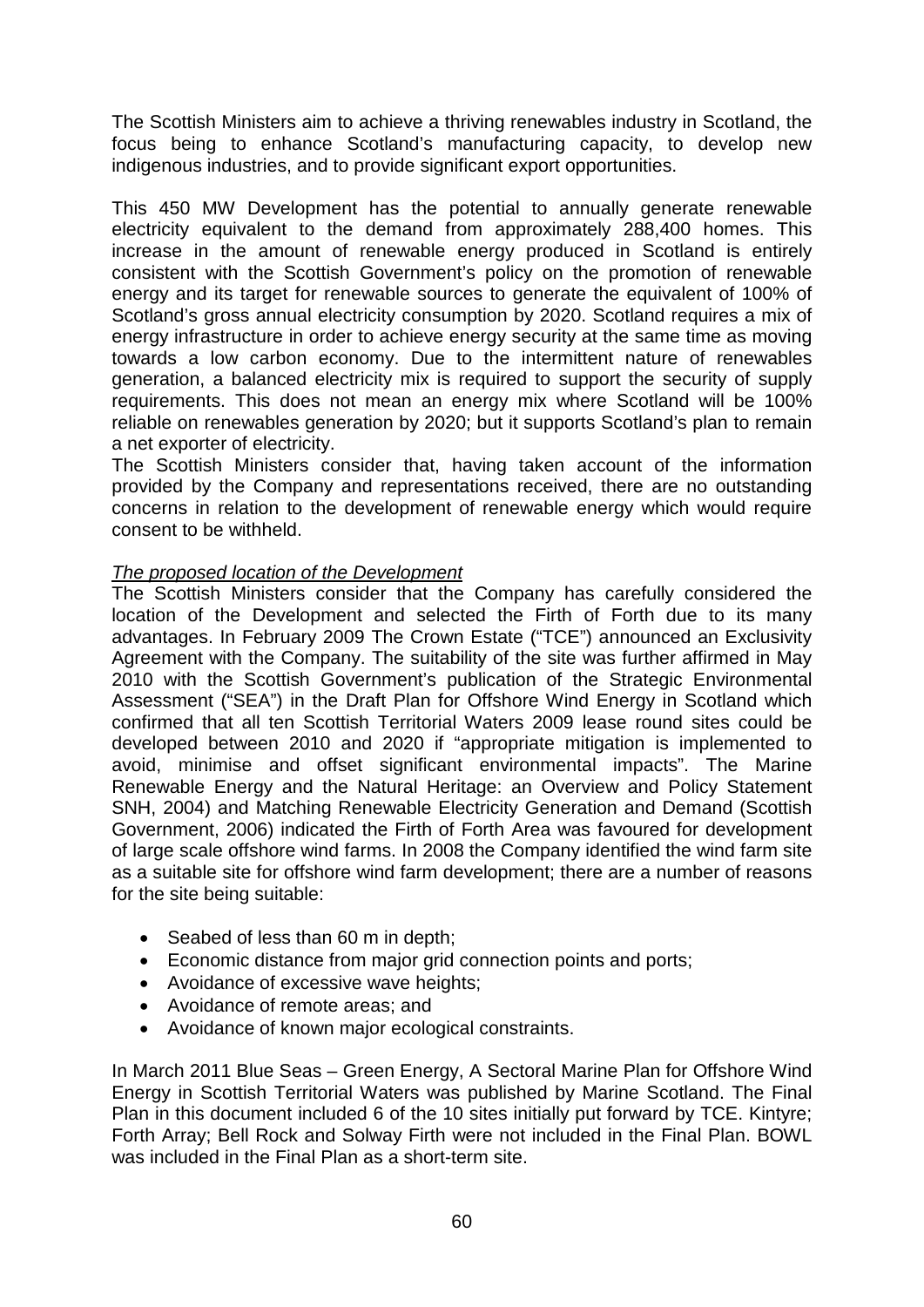The Scottish Ministers consider that, having taken account of the information provided by the Company, the responses of the consultative bodies and members of the public, there are no outstanding concerns with regards to the proposed location of the Development which would require consent to be withheld.

#### *Decommissioning*

Some concerns were raised through the public consultation regarding procedures and costs for decommissioning wind farms. Chapter 3 (sections 105 to 114) of Part 2 of the Energy Act 2004 provides for the decommissioning of offshore installations. The scheme provides that the Secretary of State, by notice, requires a developer who wishes to construct or extend an offshore installation to submit to him a decommissioning programme. Where the development in question is – wholly or partly – in Scottish waters, then the Secretary of State must consult the Scottish Ministers before issuing the notice to the developer.

Section 109 of the 2004 Act provides that where a decommissioning programme has been approved by the Secretary of State it shall be the duty of the person who submitted the programme to secure that it is carried out in full, and in accordance with any conditions which may be attached to the approval. It is an offence for a person to decommission in any way that is not in accordance with either the decommissioning programme or the agreement of the Secretary of State.

In order to ensure that costs of decommissioning are met, the Company is required to have a financial bond in place and, in cases where ownership transfers, the new owners will be tested on their ability to fund decommissioning.

The Scottish Ministers consider that, having taken account of the information provided by the Company, and the representations received, there would be no outstanding concerns in relation to decommissioning which would require consent to be withheld.

# *Economic benefits*

The Company estimate that in Scotland the expenditure made by the proposed Development could generate GVA of between £119m (of which just under two-thirds is generated during construction phase, 10% during operation and just over 25% during decommissioning) and £570m (of which approximately 90% is generated during construction phase, approximately 3% during operations and the remainder during decommissioning)

The Company estimate that the Development could support between 470 jobs in the peak year of construction phase reducing to approximately 100 jobs per year for operations (this rises to 275 jobs per year for decommissioning) and 5,200 jobs in the peak year of construction phase, reducing to 145 jobs per year for operations (rising to approximately 350 jobs per year for decommissioning).

The above estimates are based on 2 scenarios:

1. a 'low case' scenario whereby the percentage of expenditure by project sub – phase and geography was described. This low case refers to the total value of contracts that have been delivered, or are expected to be delivered, from within each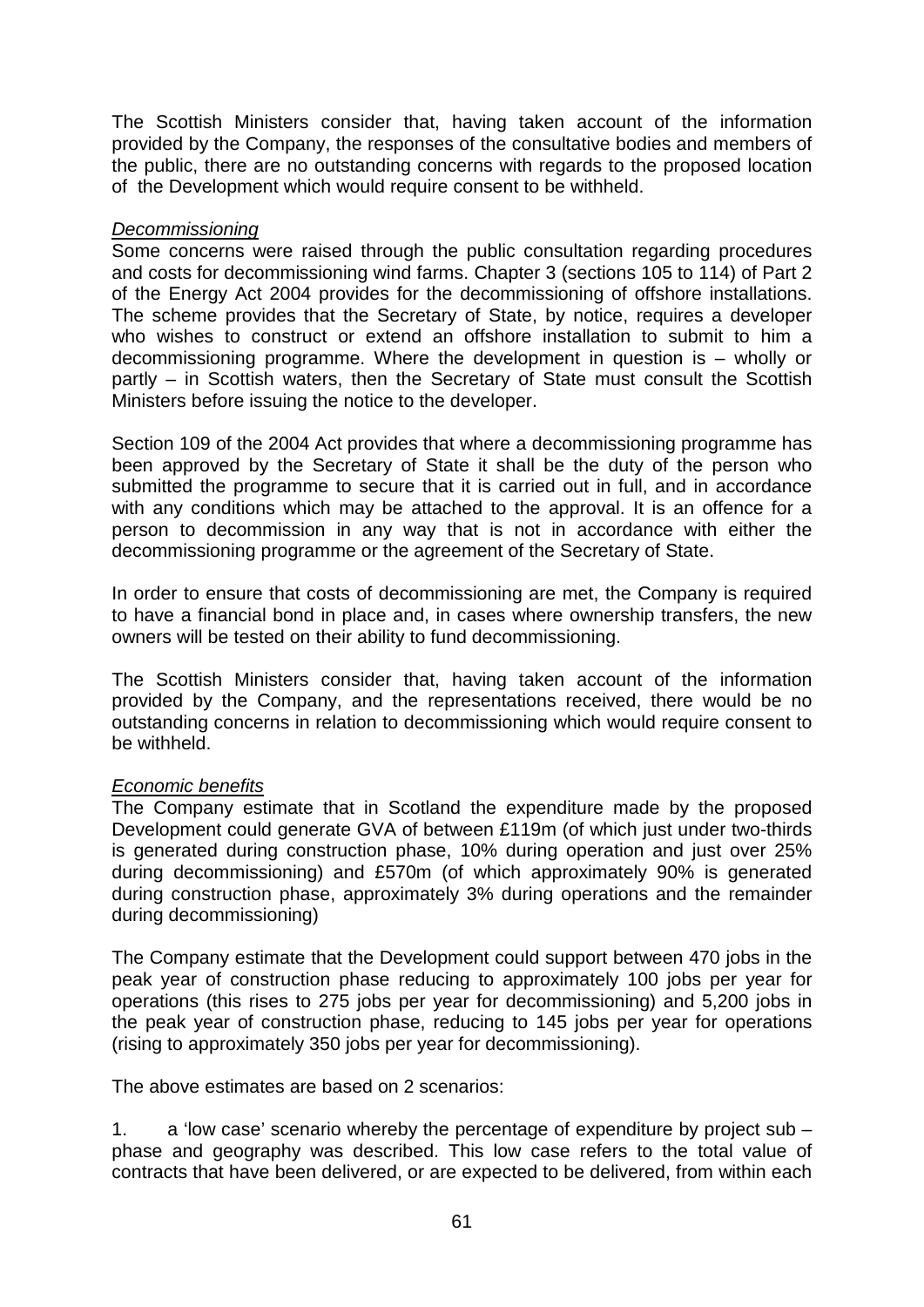geography, assuming the current supply chain. This represents a conservative estimate of the supply chain.

2. a 'high case' scenario using the same process as for the low case to reflect the uncertainties involved and the long duration of project works. The high case scenario refers to the total value of contracts that could be secured with a stronger supply chain. This assumes that some Scottish based firms not currently in a position to tender for work, but there is reason to expect them to be in the future, could secure contracts.

It should be recognised however that at this stage, many development and procurement decisions are still to be made. Changes in the anticipated expenditure or procurement patterns from those anticipated during the assessment will change the associated estimates of employment and GVA. The effect on employment through the supply chain depends critically on the design, construction and operation decisions that are yet to be taken, and on the extent to which Scottish companies are able to secure contracts. The figures also assume that the full proposal of 450 MW is developed.

The Scottish Ministers have taken account of the economic information provided by the Company and consider that there are no reasons in relation to this which would require consent to be withheld.

#### **Summary**

The Scottish Ministers consider the following as principal issues material to the merits of the Section 36 consent application made under the Electricity Act:

- The Company has provided adequate environmental information for the Scottish Ministers to judge the impacts of the Development;
- The Company's ES, SEIS and the consultation process has identified what can be done to mitigate the potential impacts of the Development;
- The matters specified in regulation 4(1) of the 2000 Regulations have been adequately addressed by means of the submission of the Company's ES and SEIS, and the Scottish Ministers have judged that the likely environmental impacts of the Development, subject to the conditions included in this consent (**Annex 2**), are acceptable;
- The Scottish Ministers are satisfied that the Development can be satisfactorily decommissioned and will take steps to ensure that where any decommissioning programme is required under the Energy Act 2004, such programme is prepared in a timely fashion by imposing a condition requiring its submission to the Secretary of State before the Commencement of the Development (**Annex 2**);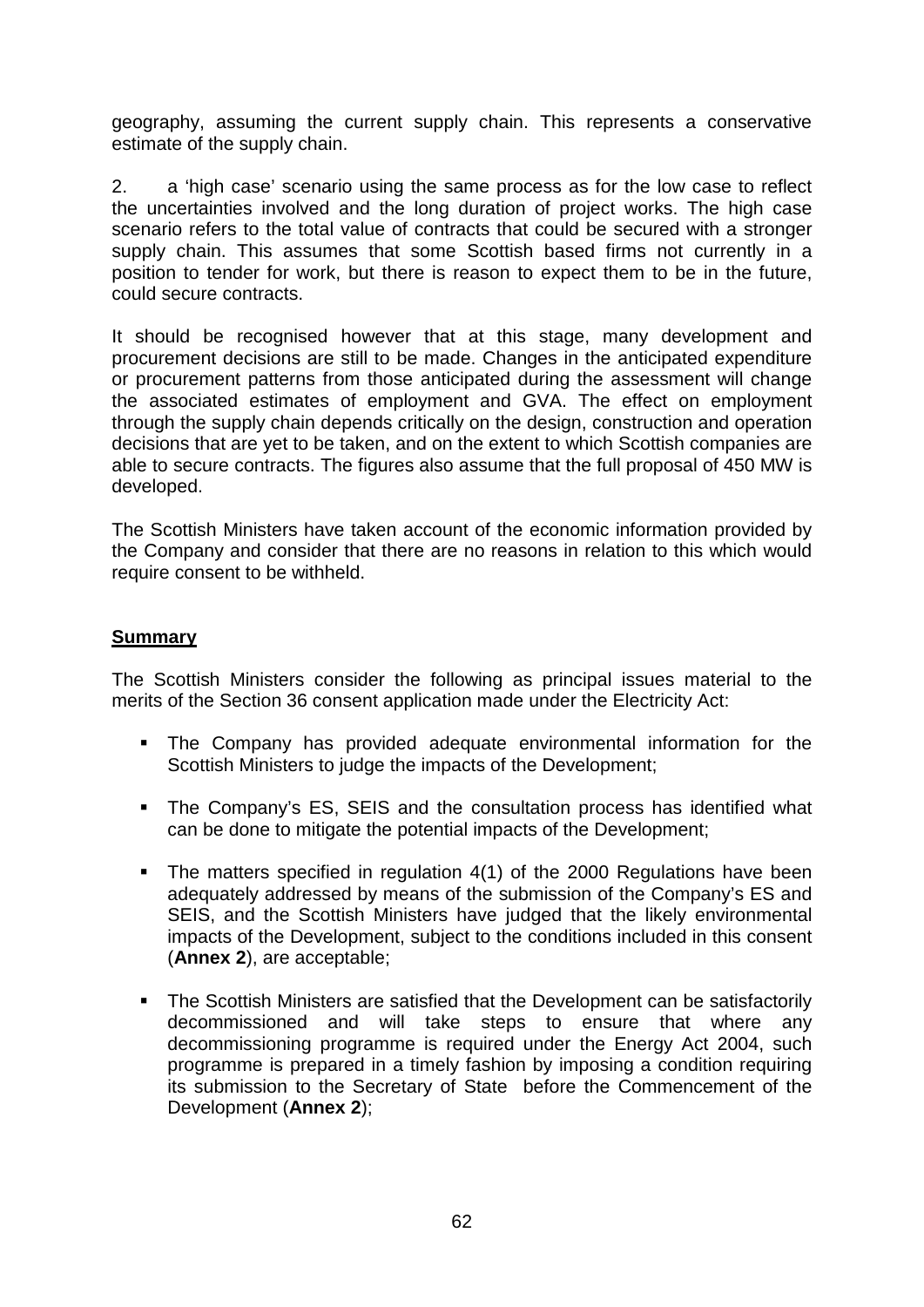- The Scottish Ministers have considered material details of how the Development can contribute to local or national economic development priorities and the Scottish Government's renewable energy policies;
- The Scottish Ministers have considered fully and carefully the Application and accompanying documents, the SEIS, all relevant responses from consultees and the twenty five (25) public representations received; and
- On the basis of the AA, the Scottish Ministers have ascertained to the appropriate level of scientific certainty that the Development (in combination with the other potential Forth and Tay proposals, and in light of mitigating measures and conditions proposed) will not adversely affect site integrity of any European protected sites, in view of such sites' conservation objectives.

## **THE SCOTTISH MINISTERS' DETERMINATION**

Subject to the conditions set out in **Annex 2** to this Decision, the Scottish Ministers **GRANT CONSENT** under Section 36 of the Electricity Act for the construction and operation of the Development, with a permitted capacity of up to **450 MW** (as described in **ANNEX 1**).

Deemed planning for the onshore ancillary development was not applied for by the Company.

In accordance with the 2000 Regulations, the Company must publicise this determination for two successive weeks in the Edinburgh Gazette and one or more newspapers circulating in the locality of the Development.

In reaching their decision, the Scottish Ministers have had regard to all, representations and relevant material considerations, and, subject to the conditions included in this consent (**Annex 2**), are satisfied that it is appropriate for the Company to construct and operate the generating station in the manner described in **Annex 1**.

Copies of this letter and consent have been sent to Fife Council, Scottish Borders Council, East Lothian Council, Angus Council, and Dundee Council. This letter has also been published on the Marine Scotland licensing page of the Scottish Government's website –

<http://www.scotland.gov.uk/Topics/marine/Licensing/marine/scoping>

The Scottish Ministers' decision is final, subject to the right of any aggrieved person to apply to the Court of Session for judicial review. Judicial review is the mechanism by which the Court of Session supervises the exercise of administrative functions, including how the Scottish Ministers exercise their statutory function to determine Applications for consent. The rules relating to applications for judicial review can be found at Chapter 58 of the Court of Session rules on the website of the Scottish Courts –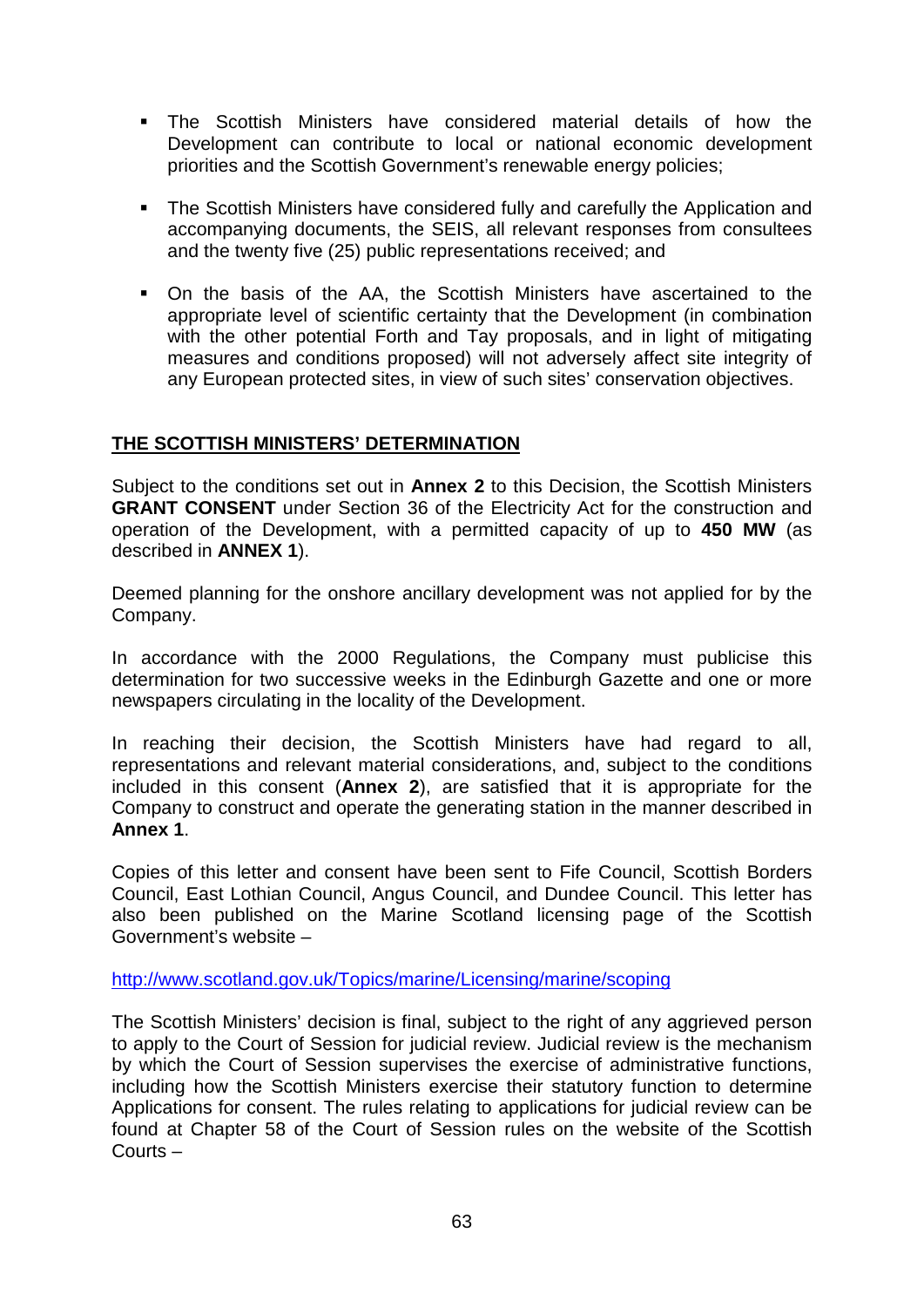<http://www.scotcourts.gov.uk/rules-and-practice/rules-of-court/court-of-session-rules>

Your local Citizens' Advice Bureau or your solicitor will be able to advise you about the applicable procedures.

Yours sincerely,

## **JAMES McKIE**

Leader, Marine Scotland Licensing Operations Team A member of the staff of the Scottish Ministers 10 October 2014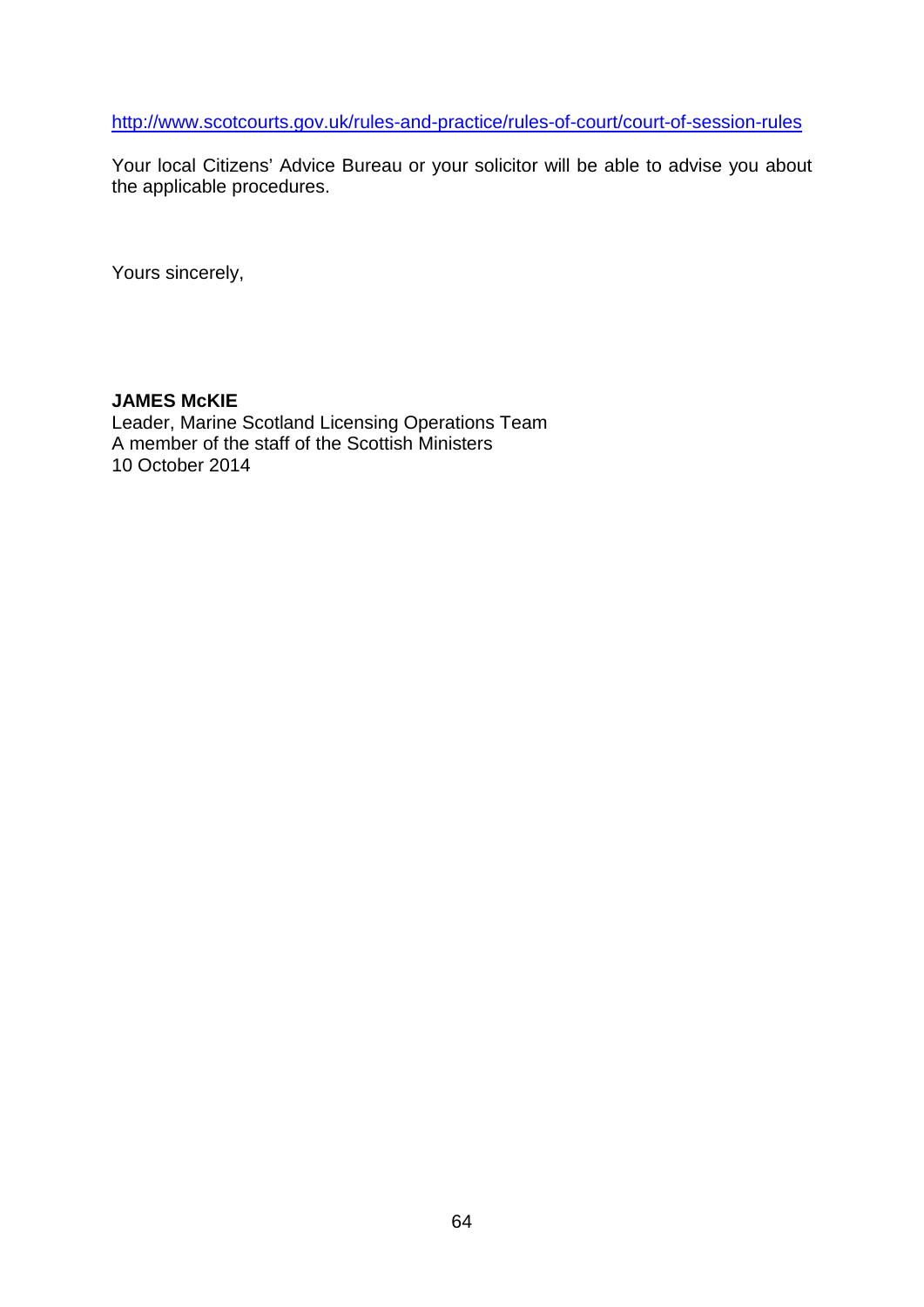# **ANNEX 1**

# **Description Of The Development**

An offshore wind turbine generating station, located as shown in Figure 1 below, with a gross electrical output capacity of up to 450 MW comprising:

- 1. not more than 75 three-bladed horizontal axis wind turbines each with a maximum blade tip height of up to 197 metres and a maximum rated capacity of up to 7MW; and a maximum rated capacity of up to 6MW;
- 2. for each WTG, a jacket or gravity base foundation;
- 3. for each WTG, a transition piece (including access ladders / fences and landing platforms), turbine tower, blades and nacelle; and
- 4. inter array cabling between the turbines and the offshore substation platforms,

and, except to the extent modified by the foregoing, all as specified in the application letter, and the project description contained in the accompanying Environmental Statement (Chapter 5 of the ES as supplemented by Technical Appendix 1 of the SEIS) and the Section 36 Consent Variation: Supporting Environmental Information but subject always to the conditions specified in **Annex 2** of this consent.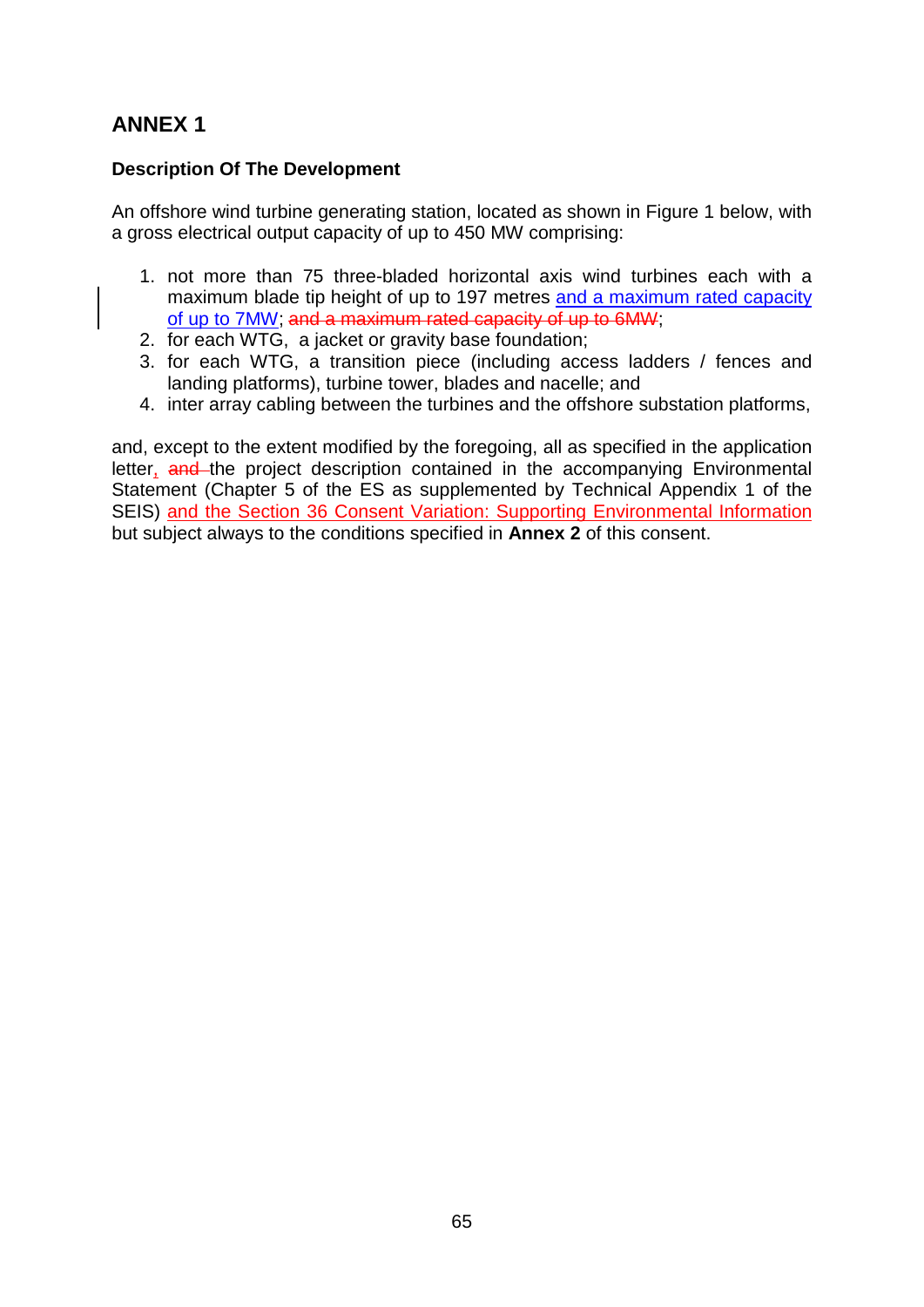# **ANNEX 2**

# **CONDITIONS OF THE SECTION 36 CONSENT**

- The consent granted in accordance with Section 36 of the Electricity Act 1989 is subject to the following conditions:
- **1.** The consent is for a period from the date this consent is granted until the date occurring 25 years after the Final Commissioning of the Development. Written confirmation of the date of the Final Commissioning of the Development must be provided by the Company to the Scottish Ministers, the Planning Authorities, SNH and the JNCC no later than one calendar month after the Final Commissioning of the Development. Where the Scottish Ministers deem the Development to be complete on a date prior to the date when all wind turbine generators forming the Development have supplied electricity on a commercial basis to the National Grid then, the Scottish Ministers will provide written confirmation of the date of the Final Commissioning of the Development to the Company, the Planning Authority, SNH and the JNCC no later than one calendar month after the date on which the Scottish Ministers deem the Development to be complete.

# *Reason: To define the duration of the consent.*

**2.** The Commencement of the Development must be a date no later than 5 years from the date this consent is granted, or such later date from the date of the granting of this consent as the Scottish Ministers may hereafter direct in writing.

## **Reason:** *To ensure that the Commencement of the Development is undertaken within a reasonable timescale after consent is granted.*

**3.** Where the Secretary of State has, following consultation with the Scottish Ministers, given notice requiring the Company to submit to the Secretary of State a Decommissioning Programme, pursuant to section 105(2) and (5) of the Energy Act 2004, then construction may not begin on the site of the Development until after the Company has submitted to the Secretary of State a Decommissioning Programme in compliance with that notice.

*Reason: To ensure that a decommissioning programme is submitted to the Secretary of State where the Secretary of State has, following consultation with the Scottish Ministers, so required before any construction commences.*

**4.** The Company is not permitted to assign this consent without the prior written authorisation of the Scottish Ministers. The Scottish Ministers may grant (with or without conditions) or refuse such authorisation as they, at their own discretion, see fit. The consent is not capable of being assigned, alienated or transferred otherwise than in accordance with the foregoing procedure.

**Reason:** *To safeguard the obligations of the consent if assigned to another company.*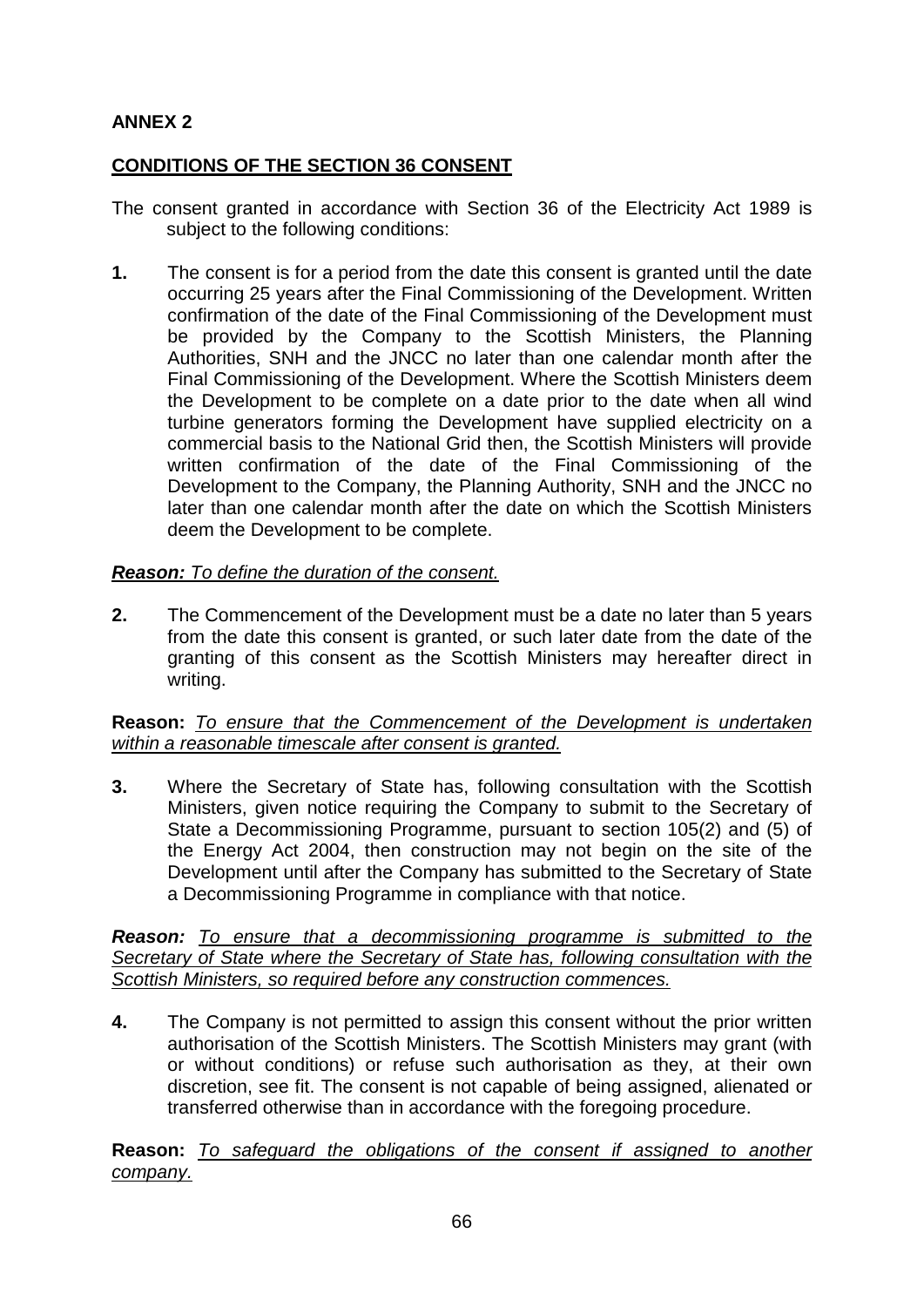**5.** In the event that for a continuous period of 12 months or more any WTG installed and commissioned and forming part of the Development fails to produce electricity on a commercial basis to the National Grid then, unless otherwise agreed in writing by the Scottish Ministers and after consultation with the Company and any advisors as required at the discretion of the Scottish Ministers, any such WTG may be deemed by the Scottish Ministers to cease to be required. If so deemed, the WTG must be decommissioned and the area of the Site containing that WTG must be reinstated by the Company in accordance with the procedures laid out within the Company's Decommissioning Programme, within the period of 24 months from the date of the deeming decision by the Scottish Ministers..

#### *Reason: To ensure that any redundant WTGs are removed from the Site in the interests of safety, amenity and environmental protection.*

**6.** If any serious health and safety incident occurs on the Site requiring the Company to report it to the Health and Safety Executive then the Company must also notify the Scottish Ministers of the incident within 24 hours of the company becoming aware of an incident occurring.

## *Reason: To inform the Scottish Ministers of any serious health and safety incident occurring on the Site.*

**7.** The Development must be constructed and operated in accordance with the terms of the Application and related documents, including the accompanying ES, the SEIS, the Section 36 Consent Variation: Supporting Environmental Information and Annex 1 of this letter, except in so far as amended by the terms of this Section 36 consent.

## *Reason: To ensure that the Development is carried out in accordance with the Application documentation.*

**8.** As far as reasonably practicable, the Company must, on being given reasonable notice by the Scottish Ministers (of at least 72 hours), provide transportation to and from the Site for any persons authorised by the Scottish Ministers to inspect the Site.

# *Reason: To ensure access to the Site for the purpose of inspection.*

**9.** The Company must, no later than 6 months prior to the Commencement of the Development, submit a Construction Programme ("CoP"), in writing, to the Scottish Ministers for their written approval. Such approval may only be granted following consultation by the Scottish Ministers with SNH, the JNCC, SEPA, MCA, NLB, RSPB Scotland, the Planning Authority and any such other advisors or organisations as may be required at the discretion of the Scottish Ministers. The Development must, at all times, be constructed in accordance with the approved CoP (as updated and amended from time to time by the Company). Any updates or amendments made to the CoP by the Company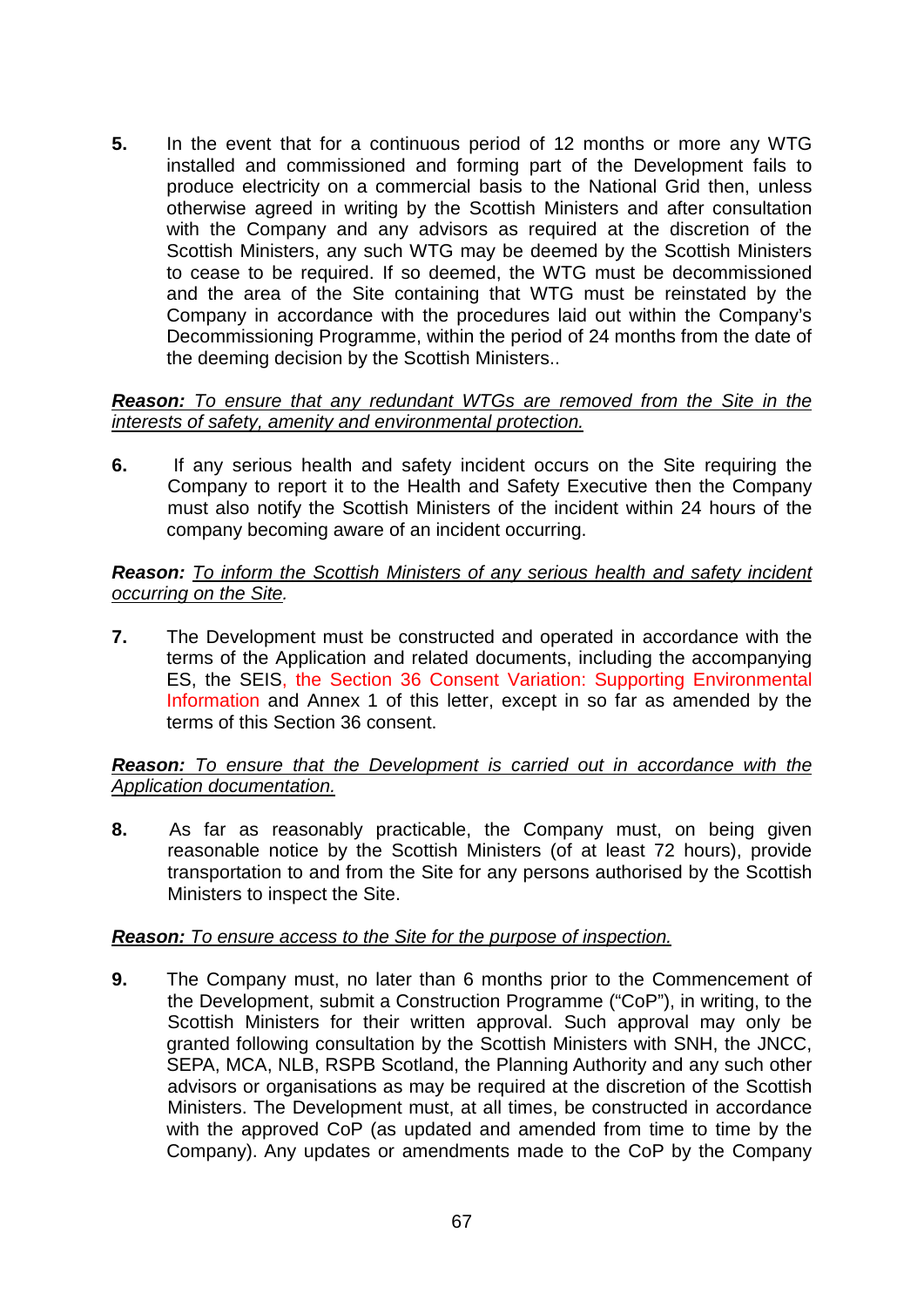must be submitted, in writing, by the Company to the Scottish Ministers for their written approval.

The CoP must set out:

- a. The proposed date for Commencement of Development;
- b. The proposed timings for mobilisation of plant and delivery of materials, including details of onshore lay-down areas;
- c. The proposed timings and sequencing of construction work for all elements of the Development infrastructure;
- d. Contingency planning for poor weather or other unforeseen delays; and
- e. The scheduled date for Final Commissioning of the Development.

# *Reason: To confirm the timing and programming of construction.*

**10.** The Company must, no later than 6 months prior to the Commencement of the Development submit a Construction Method Statement ("CMS"), in writing, to the Scottish Ministers for their written approval. Such approval may only be granted following consultation by the Scottish Ministers with SNH, the JNCC, SEPA, MCA, NLB, RSPB Scotland, the Planning Authority and any such other advisors or organisations as may be required at the discretion of the Scottish Ministers. The CMS must set out the construction procedures and good working practices for installing the Development. The CMS must also include details of the roles and responsibilities, chain of command and contact details of company personnel, any contractors or sub-contractors involved during the construction of the development. The CMS must be in accordance with the construction methods assessed in the ES and must include details of how the construction related mitigation steps proposed in the ES are to be delivered. The Development must, at all times, be constructed in accordance with the approved CMS (as updated and amended from time to time by the Company). Any updates or amendments made to the CMS by the Company must be submitted, in writing, by the Company to the Scottish Ministers for their written approval.

The CMS must, so far as is reasonably practicable, be consistent with the DS, the EMP, the VMP, the Navigational Safety Plan ("NSP"), the Piling Strategy ("PS"), the CaP and the Lighting and Marking Plan ("LMP").

#### *Reason: To ensure the appropriate construction management of the Development, taking into account mitigation measures to protect the environment and other users of the marine area.*

**11.** The event that pile foundations are to be used, the Company must, no later than 6 months prior to the Commencement of the Development, submit a Piling Strategy ("PS"), in writing, to the Scottish Ministers for their written approval. Such approval may only be granted following consultation by the Scottish Ministers with SNH, the JNCC and any such other advisors as may be required at the discretion of the Scottish Ministers. The Development must, at all times, be constructed in accordance with the approved PS (as updated and amended from time to time by the Company). Any updates or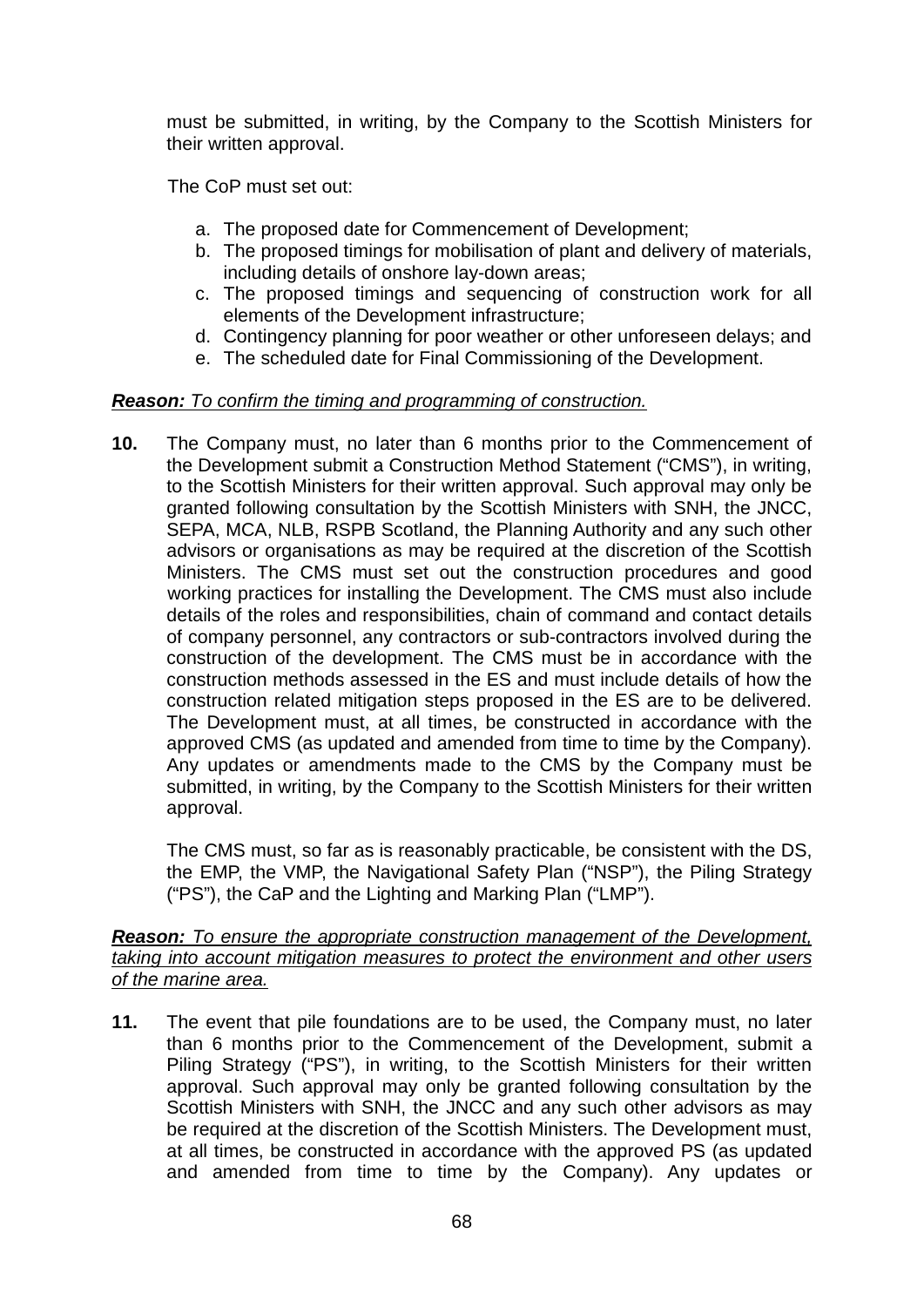amendments made to the PS by the Company must be submitted, in writing, by the Company to the Scottish Ministers for their written approval.

The PS must include:

- a. Full details of the proposed method and anticipated duration of piledriving at all locations;
- b. Details of soft-start piling procedures and anticipated maximum piling energy required at each pile location; and
- c. Details of any mitigation and monitoring to be employed during piledriving, as agreed by the Scottish Ministers.

The PS must be in accordance with the Application and must reflect any surveys carried out after submission of the Application. The PS must demonstrate how the exposure to and / or the effects of underwater noise have been mitigated in respect of the following species: bottlenose dolphin; harbour seal; grey seal; Atlantic salmon; cod; and herring.

The PS must, so far as is reasonably practicable, be consistent with the EMP, the PEMP and the CMS.

## *Reason: To mitigate the underwater noise impacts arising from piling activity.*

**12.** The Company must, no later than 6 months prior to the Commencement of the Development, submit a Development Specification and Layout Plan ("DSLP"), in writing, to the Scottish Ministers for their written approval. Such approval may only be granted following consultation by the Scottish Ministers with the MCA, NLB, CoS, SNH, the JNCC, SFF, ECIFG, Civil Aviation Authority ("CAA") and any such other advisors or organisations as may be required at the discretion of the Scottish Ministers. The Development must, at all times, be constructed in accordance with the approved DSLP (as updated and amended from time to time by the Company). Any updates or amendments made to the DSLP by the Company must be submitted, in writing, by the Company to the Scottish Ministers for their written approval.

The DSLP must include, but not be limited to the following:

- a. A plan showing the proposed location of each individual WTG (subject to any required micro-siting), including information on WTG spacing, WTG identification / numbering, location of the substation platforms, seabed conditions, bathymetry, confirmed foundation type for each WTG and any key constraints recorded on the Site;
- b. A list of latitude and longitude co-ordinates accurate to three decimal places of minutes of arc for each WTG, this should also be provided as a Geographic Information System ("GIS") shape file using World Geodetic System 1984 ("WGS84") format;
- c. A table or diagram of each WTG dimensions including height to blade tip (measured above Lowest Astronomical Tide ("LAT"), height to hub (measured above LAT to the centreline of the generator shaft), rotor diameter and maximum rotation speed;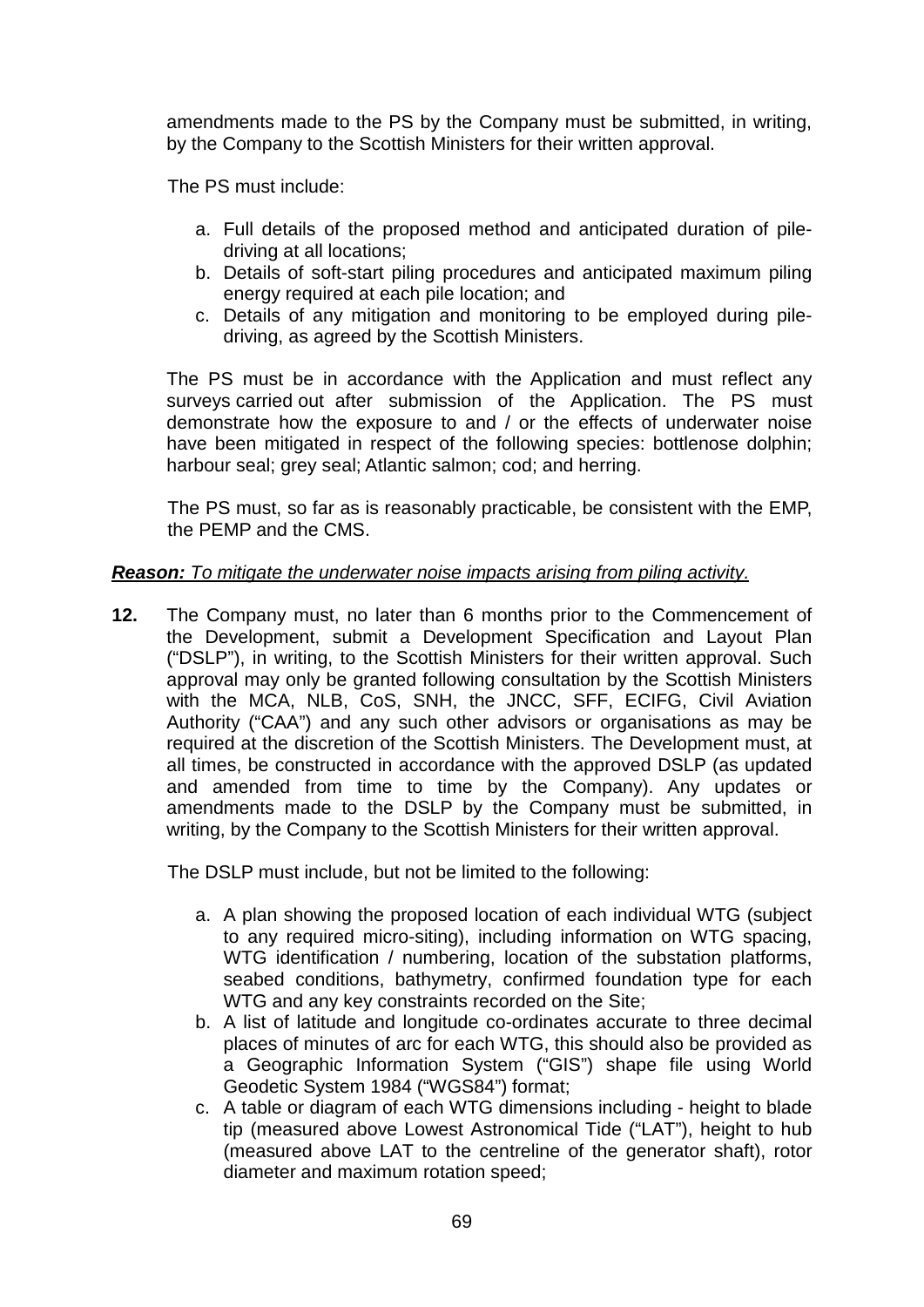- d. The generating capacity of each WTG used on the Site and a confirmed generating capacity for the Site overall;
- e. The finishes for each WTG (see condition 19 on WTG lighting and marking); and
- f. The length and proposed arrangements on the seabed of all inter-array cables.

## *Reason: To confirm the final Development specification and layout.*

**13.** The Company must, prior to the Commencement of the Development, submit a Design Statement ("DS"), in writing, to the Scottish Ministers that includes representative wind farm visualisations from key viewpoints agreed with the Scottish Ministers, based upon the final DSLP as approved by the Scottish Ministers (as updated and amended from time to time by the Company). The DS must be provided, for information only, to the Planning Authorities, and SNH, the JNCC and any such other advisors or organisations as may be required at the discretion of the Scottish Ministers. The DS must be prepared and signed off by at least one qualified landscape architect, instructed by the Company prior to submission to the Scottish Ministers.

#### *Reason: To inform interested parties of the final wind farm scheme proposed to be built.*

**14.** The Company must, no later than 6 months prior to the Commencement of the Development, submit an Environmental Management Plan ("EMP"), in writing, to the Scottish Ministers for their written approval. Such approval may only be granted following consultation by the Scottish Ministers with SNH, the JNCC, SEPA, RSPB Scotland, WDC, ASFB and any such other advisors or organisations as may be required at the discretion of the Scottish Ministers. The Development must, at all times, be constructed and operated in accordance with the approved EMP (as updated and amended from time to time by the Company). Any updates or amendments made to the EMP by the Company must be submitted, in writing, by the Company to the Scottish Ministers for their written approval.

The EMP must provide the over-arching framework for on-site environmental management during the phases of development as follows:

- a. all construction as required to be undertaken before the Final Commissioning of the Development; and
- b. the operational lifespan of the Development from the Final Commissioning of the Development until the cessation of electricity generation. (Environmental management during decommissioning is addressed by condition 3).

The EMP must be in accordance with the ES and SEIS as it relates to environmental management measures. The EMP must set out the roles, responsibilities and chain of command for the Company personnel, any contractors or sub-contractors in respect of environmental management for the protection of environmental interests during the construction and operation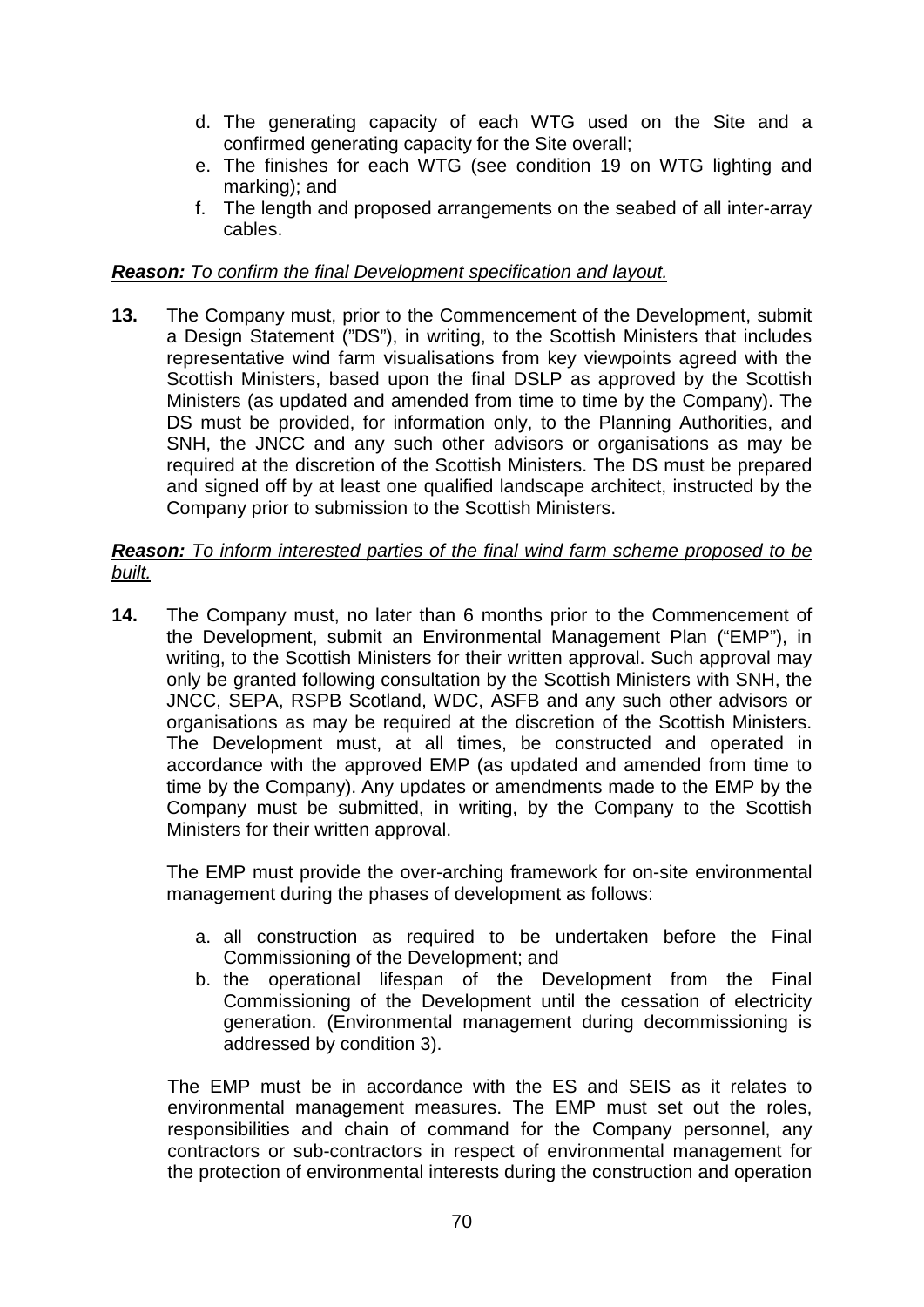of the Development. It must address, but not be limited to, the following overarching requirements for environmental management during construction:

- a. Mitigation measures to prevent significant adverse impacts to environmental interests, as identified in the ES and pre-consent and pre-construction surveys, and include the relevant parts of the CMS (refer to condition 10);
- b. Pollution prevention measures and contingency plans;
- c. Management measures to prevent the introduction of invasive nonnative marine species;
- d. Measures to minimise, recycle, reuse and dispose of waste streams; and
- e. The reporting mechanisms that will be used to provide the Scottish Ministers and relevant stakeholders (including, but not limited to, SNH, the JNCC, SEPA, RSPB Scotland, MCA and NLB) with regular updates on construction activity, including any environmental issues that have been encountered and how these have been addressed.

The Company must, no later than 3 months prior to the Final Commissioning of the Development, submit an updated EMP, in writing, to cover the operation and maintenance activities for the Development to the Scottish Ministers for their written approval. Such approval may be given only following consultation with SNH, the JNCC, SEPA, RSPB Scotland and any such other advisors or organisations as may be required at the discretion of the Scottish Ministers. The EMP must be regularly reviewed by the Company and the Forth and Tay Regional Advisory Group ("FTRAG") (referred to in condition 24 over the lifespan of the Development, and be kept up to date (in relation to the likes of construction methods and operations of the Development in terms of up to date working practices) by the Company in consultation with the FTRAG

The EMP must be informed, so far as is reasonably practicable, by the baseline surveys undertaken as part of the Application and the PEMP.

## *Reason: To mitigate the impacts on the environmental interests during construction and operation.*

**15.** The Company must, no later than 6 months prior to the Commencement of the Development, submit a Vessel Management Plan ("VMP"), in writing, to the Scottish Ministers for their written approval. Such approval may only be granted following consultation by the Scottish Ministers with SNH, the JNCC, WDC and any such other advisors or organisations as may be required at the discretion of the Scottish Ministers. The Development must, at all times, be constructed and operated in accordance with the approved VMP (as updated and amended from time to time by the Company). Any updates or amendments made to the VMP by the Company must be submitted, in writing, by the Company to the Scottish Ministers for their written approval:

The VMP must include, but not be limited to, the following details: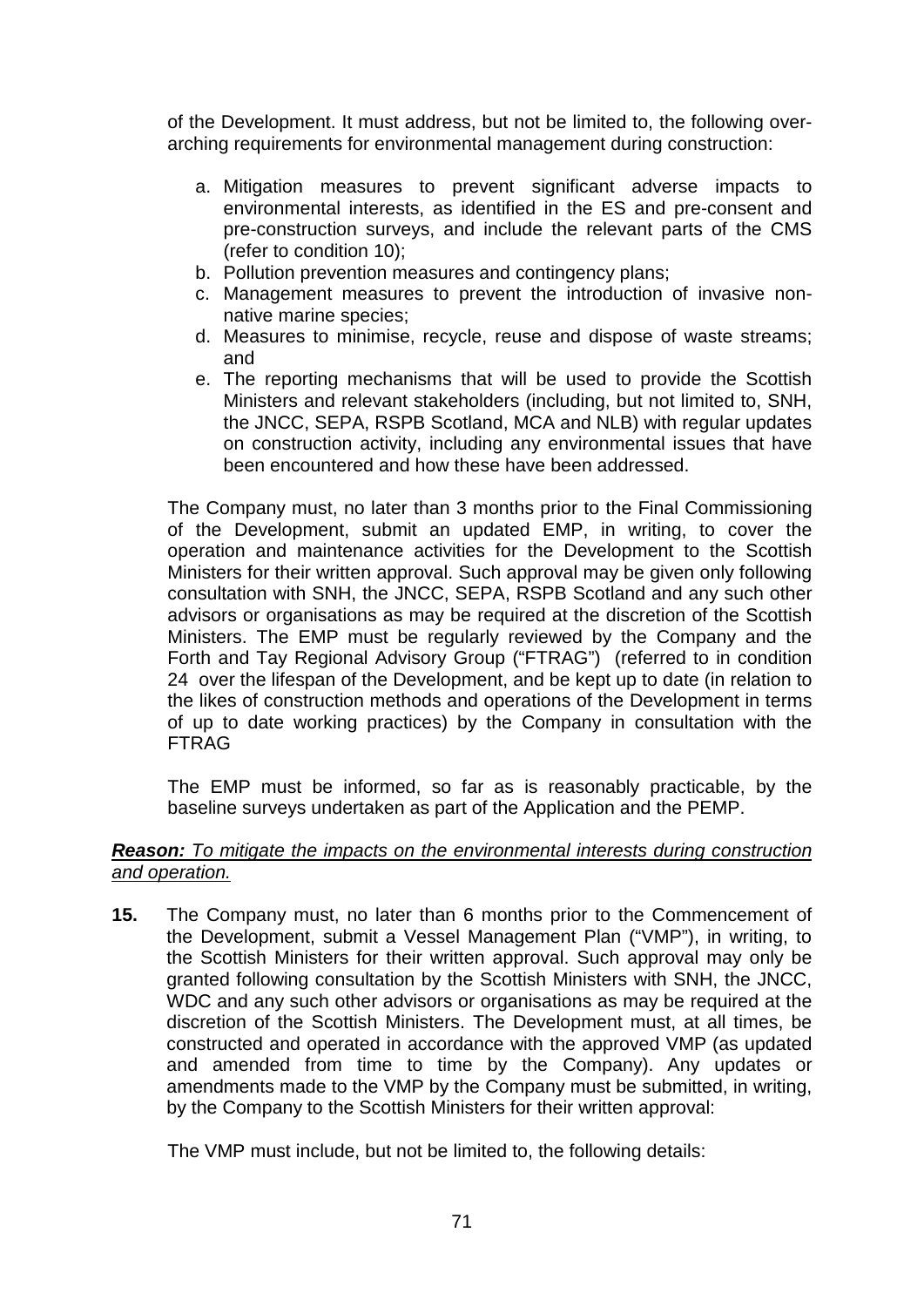- a. The number, types and specification of vessels required;
- b. Working practices to minimise the use of ducted propellers;
- c. How vessel management will be coordinated, particularly during construction but also during operation; and
- d. Location of working port(s), how often vessels will be required to transit between port(s) and the site and indicative vessel transit corridors proposed to be used during construction and operation of the development.

The confirmed individual vessel details must be notified to the Scottish Ministers in writing no later than 14 days prior to the Commencement of the Development, and thereafter, any changes to the details supplied must be notified, as soon as practicable, to the Scottish Ministers prior to any such change being implemented in the construction or operation of the Development.

The VMP must, so far as is reasonably practicable, be consistent with the CMS, the EMP, the PEMP, the NSP, and the LMP.

## *Reason: To mitigate disturbance or impact to marine mammals and birds.*

**16.** The Company must, no later than 3 months prior to the Commissioning of the first WTG, submit an Operation and Maintenance Programme ("OMP"), in writing, to the Scottish Ministers for their written approval. Such approval may only be granted following consultation by the Scottish Ministers with the JNCC, SNH, SEPA, MCA, NLB, RSPB Scotland, the Planning Authority, SFF, ECIFG and any such other advisors or organisations as may be required at the discretion of the Scottish Ministers. The OMP must set out the procedures and good working practices for operations and the maintenance of the WTG's, substructures, and inter-array cable network of the Development. Environmental sensitivities which may affect the timing of the operation and maintenance activities must be considered in the OMP.

Operation and maintenance of the Development must, at all times, proceed in accordance with the approved OMP (as updated and amended from time to time by the Company). Any updates or amendments made to the OMP by the Company must be submitted, in writing, by the Company to the Scottish Ministers for their written approval.

The OMP must, so far as is reasonably practicable, be consistent with the EMP, the PEMP, the VMP, the NSP, the CaP and the LMP.

#### *Reason: To safeguard environmental interests during operation of the offshore generating station.*

**17.** The Company must, no later than 6 months prior to the Commencement of the Development, submit a Navigational Safety Plan ("NSP"), in writing, to the Scottish Ministers for their written approval. Such approval may only be granted following consultation by the Scottish Ministers with MCA, NLB and any other navigational advisors or organisations as may be required at the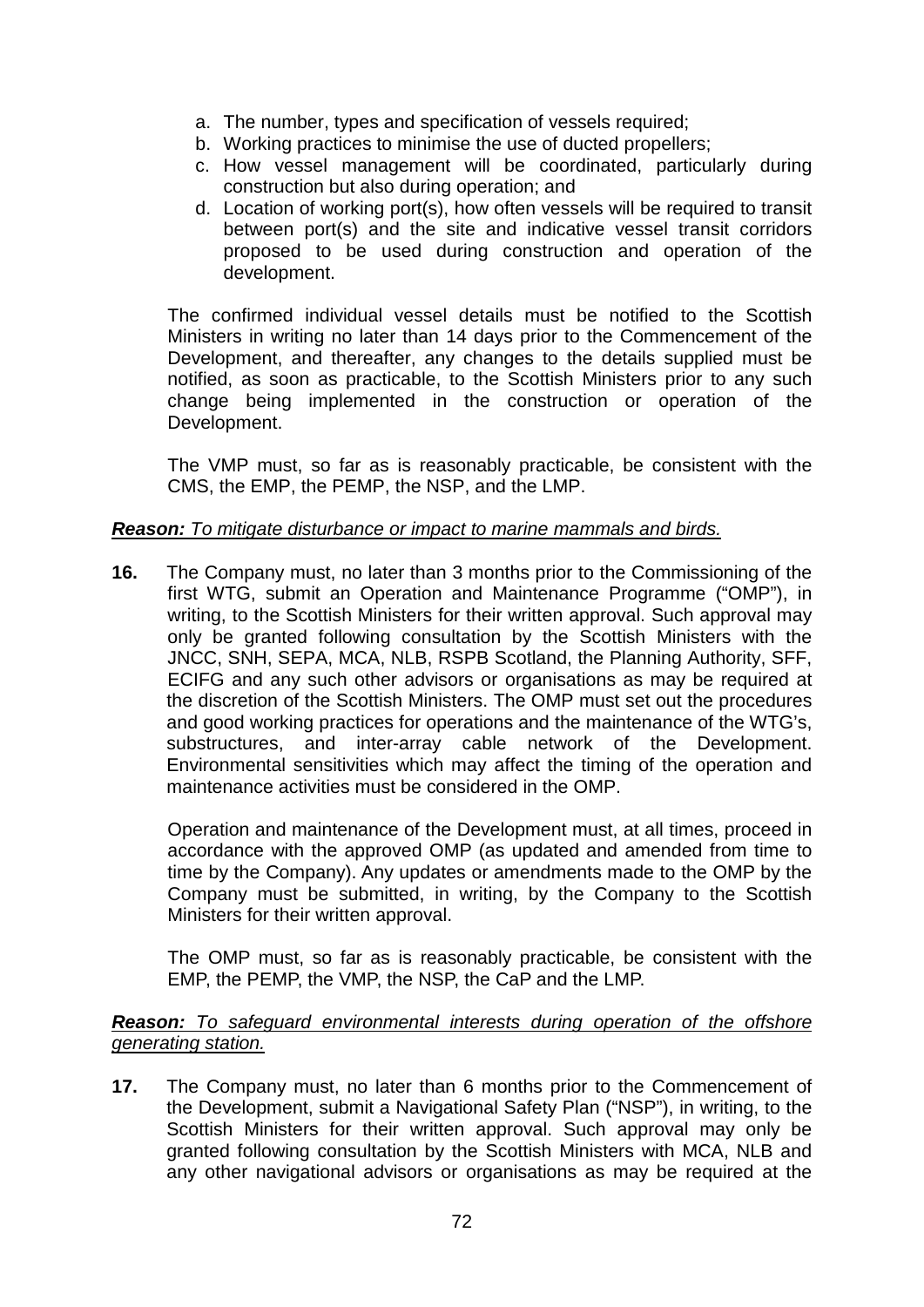discretion of the Scottish Ministers. The NSP must include, but not be limited to, the following issues:

- a. Navigational safety measures;
- b. Construction exclusion zones;
- c. Notice(s) to Mariners and Radio Navigation Warnings;
- d. Anchoring areas;
- e. Temporary construction lighting and marking;
- f. Emergency response and coordination arrangements for the operation and decommissioning phases of Development; and
- g. Buoyage.

The Company must confirm within the NSP that they have taken into account and adequately addressed all of the recommendations of the MCA in the current Marine Guidance Note 371, and its annexes that may be appropriate to the Development, or any other relevant document which may supersede said guidance. The Development must, at all times, be constructed and operated in accordance with the approved NSP (as updated and amended from time to time by the Company). Any updates or amendments made to the NSP by the Company must be submitted, in writing, by the Company to the Scottish Ministers for their written approval.

#### *Reason: To mitigate the navigational risk to other legitimate users of the sea.*

**18.** The Company must, no later than 6 months prior to the Commencement of the Development, submit a Cable Plan ("CaP"), in writing, to the Scottish Ministers for their written approval. Such approval may only be granted following consultation by the Scottish Ministers with SNH, the JNCC, MCA, SFF, ECIFG and any such other advisors or organisations as may be required at the discretion of the Scottish Ministers. The CaP must be in accordance with the ES. The Development must, at all times, be constructed and operated in accordance with the approved CaP (as updated and amended from time to time by the Company). Any updates or amendments made to the CaP by the Company must be submitted, in writing, by the Company to the Scottish Ministers for their written approval.

The CaP must include the following:

- a. Details of the location and cable laying techniques for the inter array cables;
- b. The results of survey work (including geophysical, geotechnical and benthic surveys) which will help inform cable routing;
- c. Technical specification of inter array cables, including a desk based assessment of attenuation of electro-magnetic field strengths and shielding;
- d. A burial risk assessment to ascertain burial depths and, where necessary, alternative suitable protection measures.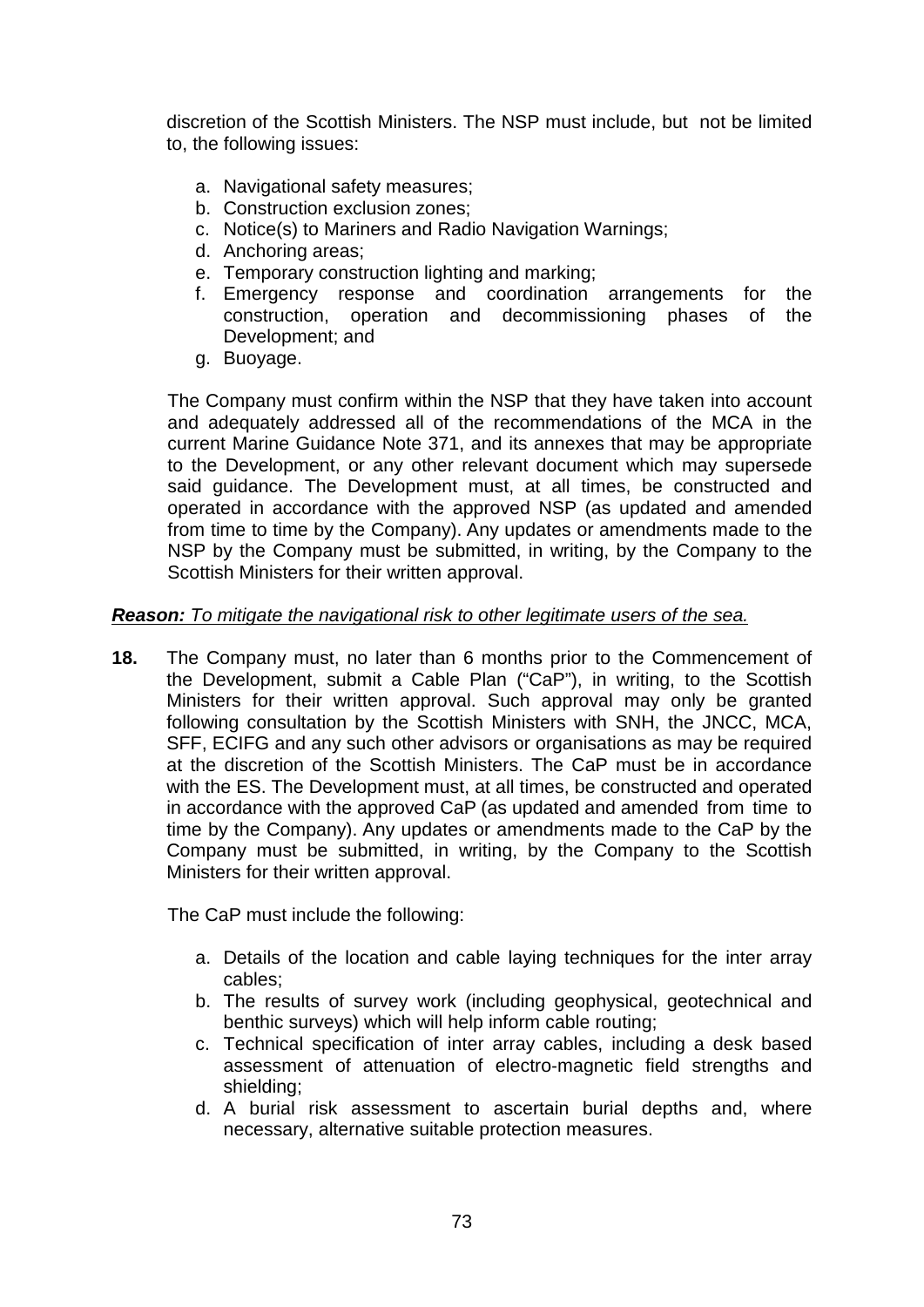- e. Methodologies for over trawl surveys of the inter array cables through the operational life of the wind farm where mechanical protection of cables laid on the sea bed is deployed; and
- f. Methodologies for inter array cable inspection with measures to address and report to the Scottish Ministers any exposure of inter array cables.

### *Reason: To ensure all environmental and navigational issues are considered for the location and construction of the inter array cables.*

**19.** The Company must, no later than 6 months prior to the Commencement of the Development, submit a Lighting and Marking Plan ("LMP"), in writing, to the Scottish Ministers for their written approval. Such approval may only be granted following consultation by the Scottish Ministers with MCA, NLB, CAA MoD and any such other advisors or organisations as may be required at the discretion of the Scottish Ministers. The LMP must provide that the Development be lit and marked in accordance with the current CAA and MoD aviation lighting policy and guidance that is in place as at the date of the Scottish Ministers approval of the LMP, or any such other documents that may supersede said guidance prior to the approval of the LMP. The LMP must also detail the navigational lighting requirements detailed in IALA Recommendation O-139 or any other documents that may supersede said guidance prior to approval of the LMP.

The Company must provide the LMP, for information, to the Planning Authorities, SNH, the JNCC and any other bodies as may be required at the discretion of the Scottish Ministers. The Development must, at all times, be constructed and operated in accordance with the approved LMP (as updated and amended from time to time by the Company). Any updates or amendments made to the LMP by the Company must be submitted, in writing, by the Company to the Scottish Ministers for their written approval.

# *Reason: To ensure safe marking and lighting of the offshore generating station.*

- **20.** The Company must, prior to the erection of any WTGs on the Site, submit an Air Traffic Control Radar Mitigation Scheme ("ATC Scheme"), in writing, to the Scottish Ministers for their written approval. Such approval may only be granted following consultation by the Scottish Ministers with the MoD. No WTGs shall become operational until:
	- a. The mitigation measures that are required under the approved ATC Scheme have been implemented;
	- b. Any performance criteria, all as specified in the approved ATC Scheme as requiring to be satisfied, have been so satisfied; and
	- c. The implementation and satisfaction of the performance criteria have been approved by the Scottish Ministers in consultation with the MoD.

The Company must, at all times, comply with all obligations under the approved ATC Scheme.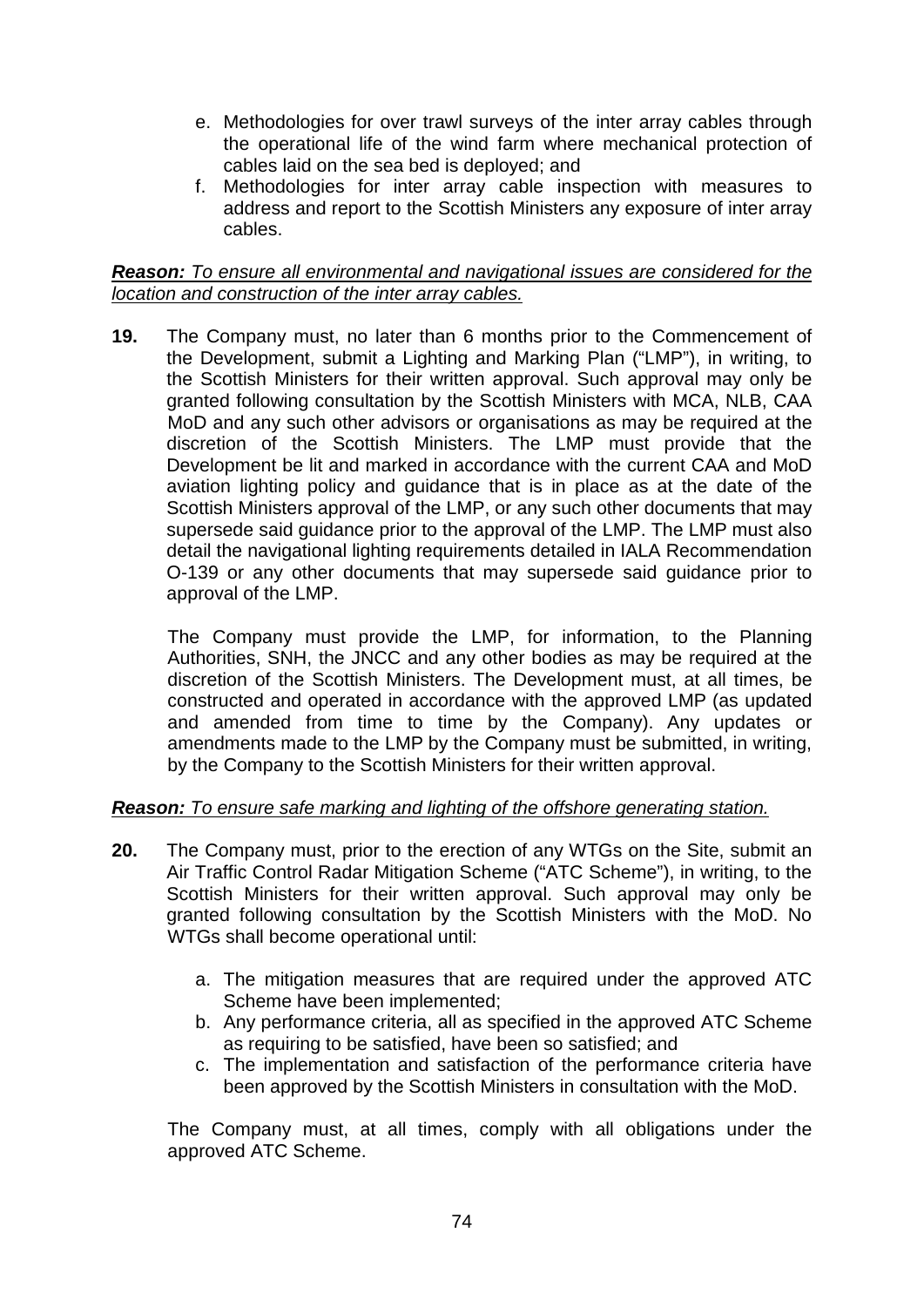*Reason: To mitigate the adverse impacts of the Development on the air traffic control radar at RAF Leuchars and the operations of the MoD.*

**21.** The Company must, prior to the Commencement of the Development, and following confirmation of the approved DSLP by the Scottish Ministers (refer to condition 13), provide the positions and maximum heights of the WTGs and construction equipment above 150m LAT and any offshore substation platform to the United Kingdom Hydrographic Office ("UKHO") for aviation and nautical charting purposes. The Company must, within 1 month of the Final Commissioning of the Development, provide the positions and maximum heights of the WTGs to the UKHO co-ordinates accurate to three decimal places of minutes of arc for aviation and nautical charting purposes.

## *Reason: For aviation and navigational safety.*

**22.** The Company must, no later than 6 months prior to the Commencement of the Development submit a Traffic and Transportation Plan ("TTP") in writing, to the Scottish Ministers for their written approval. Such approval may only be granted following consultation by the Scottish Ministers with Transport Scotland and any such other advisors as may be required at the discretion of the Scottish Ministers. The TTP must set out a mitigation strategy for the impact of road based traffic and transportation associated with the construction of the Development. The Development must, at all times, be constructed and operated in accordance with the approved TTP (as updated and amended from time to time, following written approval by the Scottish Ministers).

#### *Reason: To maintain the free flow and safety of the Trunk Road network.*

**23.** The Company must, no later than 6 months prior to the Commencement of the Development, submit a Project Environmental Monitoring Programme ("PEMP"), in writing, to the Scottish Ministers for their written approval. Such approval may only be granted following consultation by the Scottish Ministers with SNH, the JNCC, RSPB Scotland, WDC, ASFB and any other ecological advisors or organisations as required at the discretion of the Scottish Ministers. The PEMP must be in accordance with the Application as it relates to environmental monitoring.

The PEMP must set out measures by which the Company must monitor the environmental impacts of the Development. Monitoring is required throughout the lifespan of the Development where this is deemed necessary by the Scottish Ministers. Lifespan in this context includes pre-construction, construction, operational and decommissioning phases.

Monitoring must be done in such a way as to ensure that the data which is collected allows useful and valid comparisons as between different phases of the Development. Monitoring may also serve the purpose of verifying key predictions in the Application. In the event that further potential adverse environmental effects are identified, for which no predictions were made in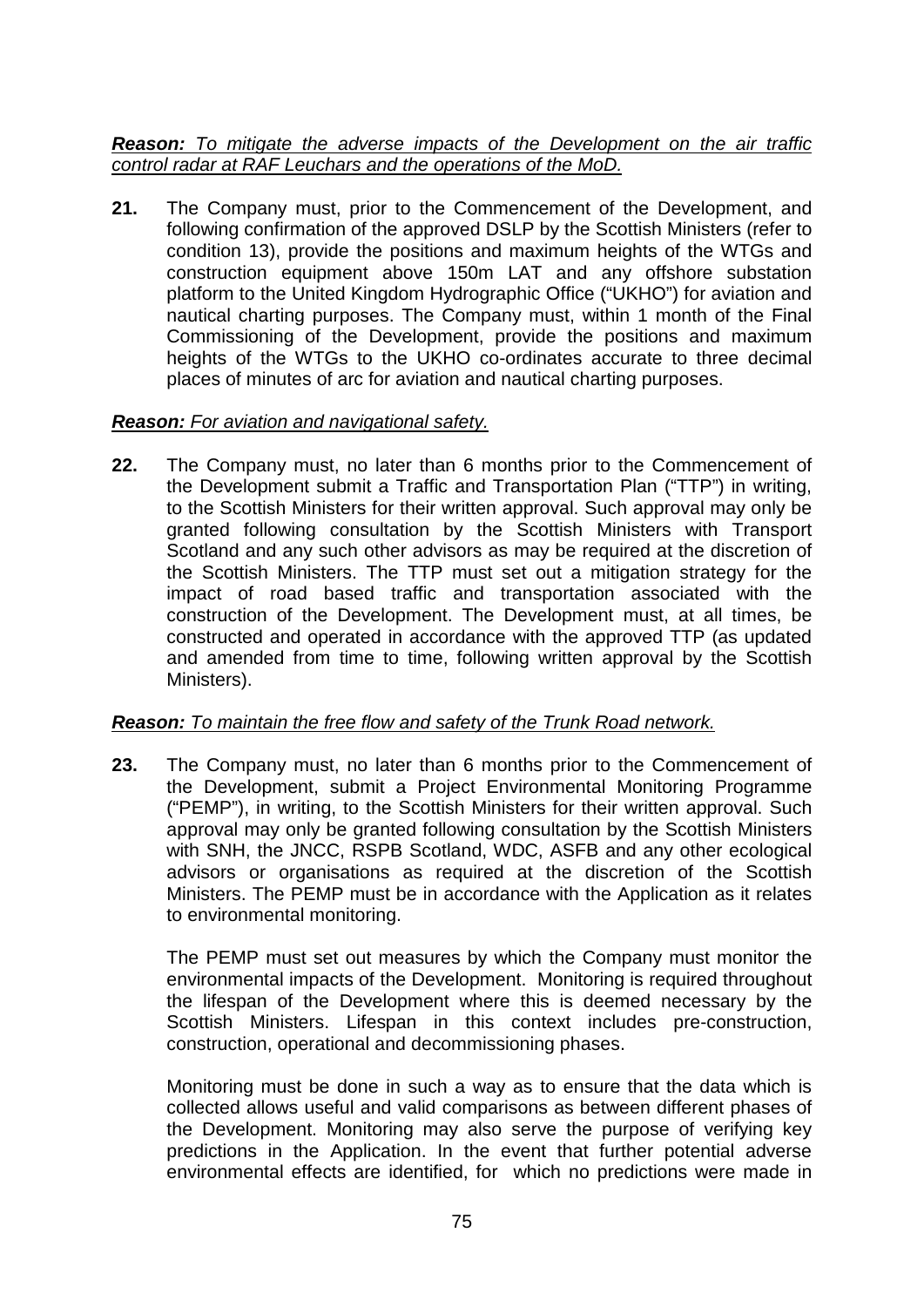the Application, the Scottish Ministers may require the Company to undertake additional monitoring.

The Scottish Ministers may agree that monitoring may be reduced or ceased before the end of the lifespan of the Development.

The PEMP must cover, but not be limited to the following matters:

- a. Pre-construction, construction (if considered appropriate by the Scottish Ministers) and post-construction monitoring surveys as relevant in terms of the ES and any subsequent surveys for:
	- 1. Birds;
	- 2. Sandeels;
	- 3. Marine fish;
	- 4. Diadromous fish;
	- 5. Benthic communities; and
	- 6. Seabed scour and local sediment deposition.
- b. The participation by the Company in surveys to be carried out in relation to marine mammals as set out in the MMMP; and
- c. The participation by the Company in a National Strategic Bird Monitoring Framework ("NSBMF") and surveys to be carried out in relation to regional and / or strategic bird monitoring including but not necessarily limited to:
	- 1. The avoidance behaviour of breeding seabirds around turbines;
	- 2. Flight height distributions of seabirds at wind farm sites;
	- 3. Displacement of kittiwake, puffin and other auks from wind farm sites; and
	- 4. Effects on survival and productivity at relevant breeding colonies

All initial methodologies for the above monitoring must be approved, in writing, by the Scottish Ministers and, where appropriate, in consultation with the FTRAG referred to in condition 24 of this consent. Any pre-consent surveys carried out by the Company to address any of the above species may be used in part to discharge this condition subject to written approval by the Scottish Ministers.

The PEMP is a live document and must be regularly reviewed by the Scottish Ministers, at timescales to be determined by the Scottish Ministers, in consultation with the FTRAG to identify the appropriateness of on-going monitoring. Following such reviews, the Scottish Ministers may, in consultation with the FTRAG, require the Company to amend the PEMP and submit such an amended PEMP, in writing, to the Scottish Ministers, for their written approval. Such approval may only be granted following consultation with FTRAG and any other ecological, or such other advisors as may be required at the discretion of the Scottish Ministers. The PEMP, as amended from time to time, must be fully implemented by the Company at all times.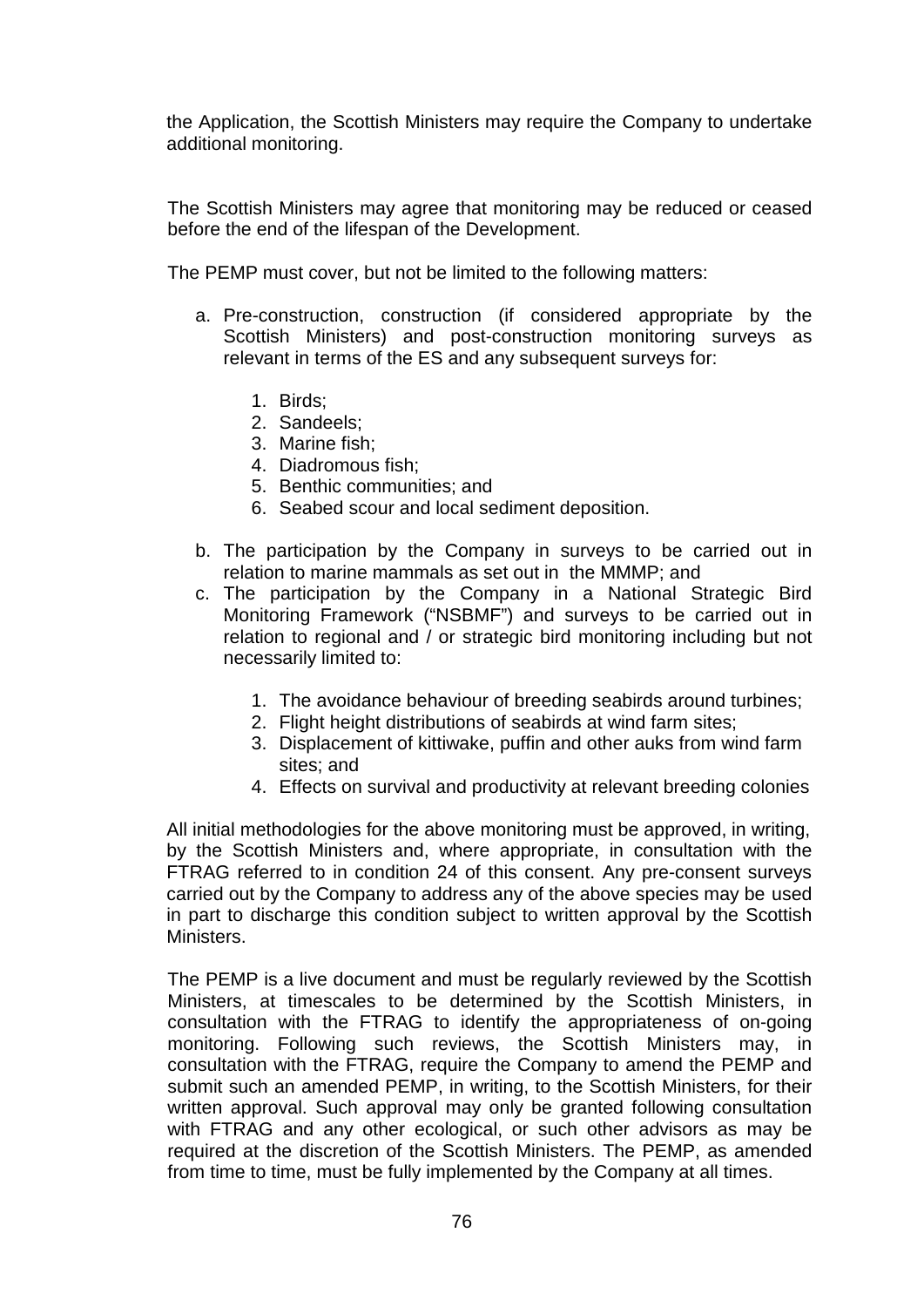The Company must submit written reports and associated raw data of such monitoring surveys to the Scottish Ministers at timescales to be determined by the Scottish Ministers in consultation with the FTRAG. Subject to any legal restrictions regarding the treatment of the information, the results are to be made publicly available by the Scottish Ministers, or by such other party appointed at their discretion.

## *Reason: To ensure that appropriate and effective monitoring of the impacts of the Development is undertaken.*

**24.** The Company must participate in any Forth and Tay Regional Advisory Group ("FTRAG") established by the Scottish Ministers for the purpose of advising the Scottish Ministers on research, monitoring and mitigation programmes for, but not limited to, ornithology, diadromous fish, marine mammals and commercial fish. Should a Scottish Strategic Marine Environment Group ("SSMEG") be established (refer to condition 25), the responsibilities and obligations being delivered by the FTRAG will be subsumed by the SSMEG at a timescale to be determined by the Scottish Ministers.

#### *Reason: To ensure effective environmental monitoring and mitigation is undertaken at a regional scale.*

**25.** The Company must participate in any Scottish Strategic Marine Environment Group ("SSMEG") established by the Scottish Ministers for the purposes of advising the Scottish Ministers on research, monitoring and mitigation programmes for, but not limited to, ornithology, diadromous fish, marine mammals and commercial fish.

## *Reason: To ensure effective environmental monitoring and mitigation is undertaken at a National scale.*

**26.** Prior to the Commencement of the Development, the Company must at its own expense, and with the approval of the Scottish Ministers in consultation with SNH and the JNCC, appoint an Ecological Clerk of Works ("ECoW"). The ECoW must be appointed in time to review and approve the final draft version of the first plan or programme submitted under this consent to the Scottish Ministers.

The responsibilities of the ECoW must include, but not be limited to:

- a. Quality assurance of final draft versions of all plans and programmes required under this consent;
- b. Providing advice to the Company on compliance with consent conditions, including the conditions relating to the CMS, the EMP, the PEMP, the PS (if required), the CaP and the VMP;
- c. Monitoring compliance with the CMS, the EMP, the PEMP, the PS (if required), the CaP and the VMP;
- d. Providing reports on point c) above to the Scottish Ministers at timescales to be determined by the Scottish Ministers; and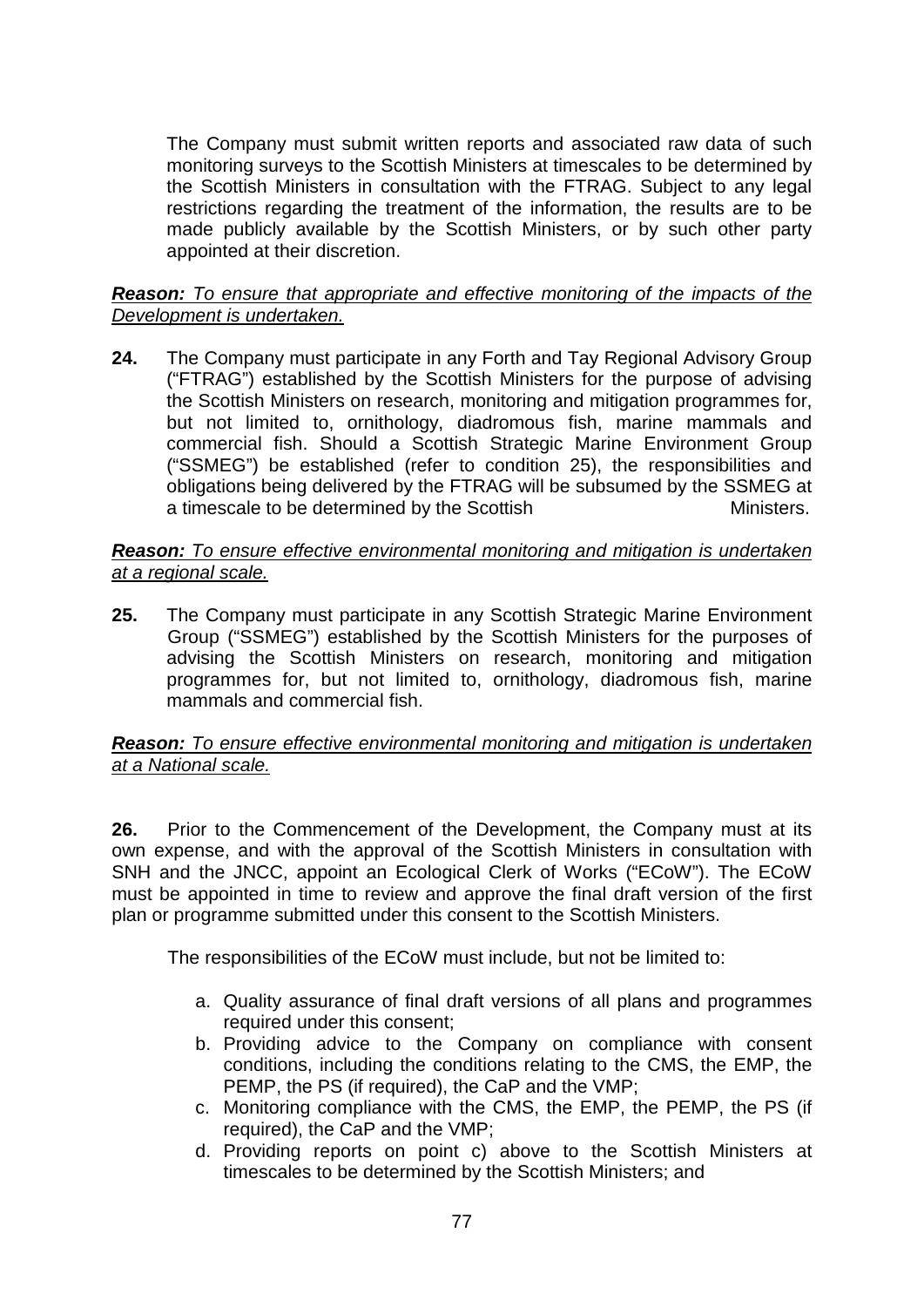e. Inducting site personnel on site / works environmental policy and procedures.

# *Reason:* To ensure that appropriate and effective monitoring of the impacts of the *Development is undertaken.*

**27.** The Company must, to the satisfaction of the Scottish Ministers, participate in the monitoring requirements as laid out in the 'Scottish Atlantic Salmon, Sea Trout and European Eel Monitoring Strategy' so far as they apply at a local level. The extent and nature of the Company's participation is to be agreed by the Scottish Ministers in consultation with the FTRAG.

# *Reason: To ensure effective monitoring of the effects on migratory fish at a local level.*

**28.** The Company must, no later than 6 months prior to the Commencement of the Development, submit a Commercial Fisheries Mitigation Strategy ("CFMS"), in writing, to the Scottish Ministers. The Company must also continue its membership in the Forth and Tay Offshore Wind Developers Group - Commercial Fisheries Working Group ("FTOWDG-CFWG"), or any successor group formed to facilitate commercial fisheries dialogue, to define and finalise the CFMS.

As part of any finalised CFMS, the Company must produce and implement a mitigation strategy for each commercial fishery that can prove to the Scottish Ministers that they will be adversely affected by the Development. The CFMS to be implemented must be approved in writing by the Scottish Ministers. The Company must implement all mitigation measures committed to be carried out by the Company within the CFMS so far as is applicable to the Development. Any contractors, or sub-contractors working for the Company, must cooperate with the fishing industry to ensure the effective implementation of said CFMS.

# *Reason: To mitigate the impact on commercial fishermen.*

**29.** Prior to the Commencement of the Development, a FLO, approved by Scottish Ministers in consultation with the FTOWDG-CFWG, must be appointed by the Company for the period from Commencement of the Development until the Final Commissioning of the Development. The Company must notify the Scottish Ministers of the identity and credentials of the FLO before Commencement of the Development by including such details in the EMP (referred to in condition 14). The FLO must establish and maintain effective communications between the Company, any contractors or subcontractors, fishermen and other users of the sea during the construction of the Development, and ensure compliance with best practice guidelines whilst doing so.

The responsibilities of the FLO must include, but not be limited to: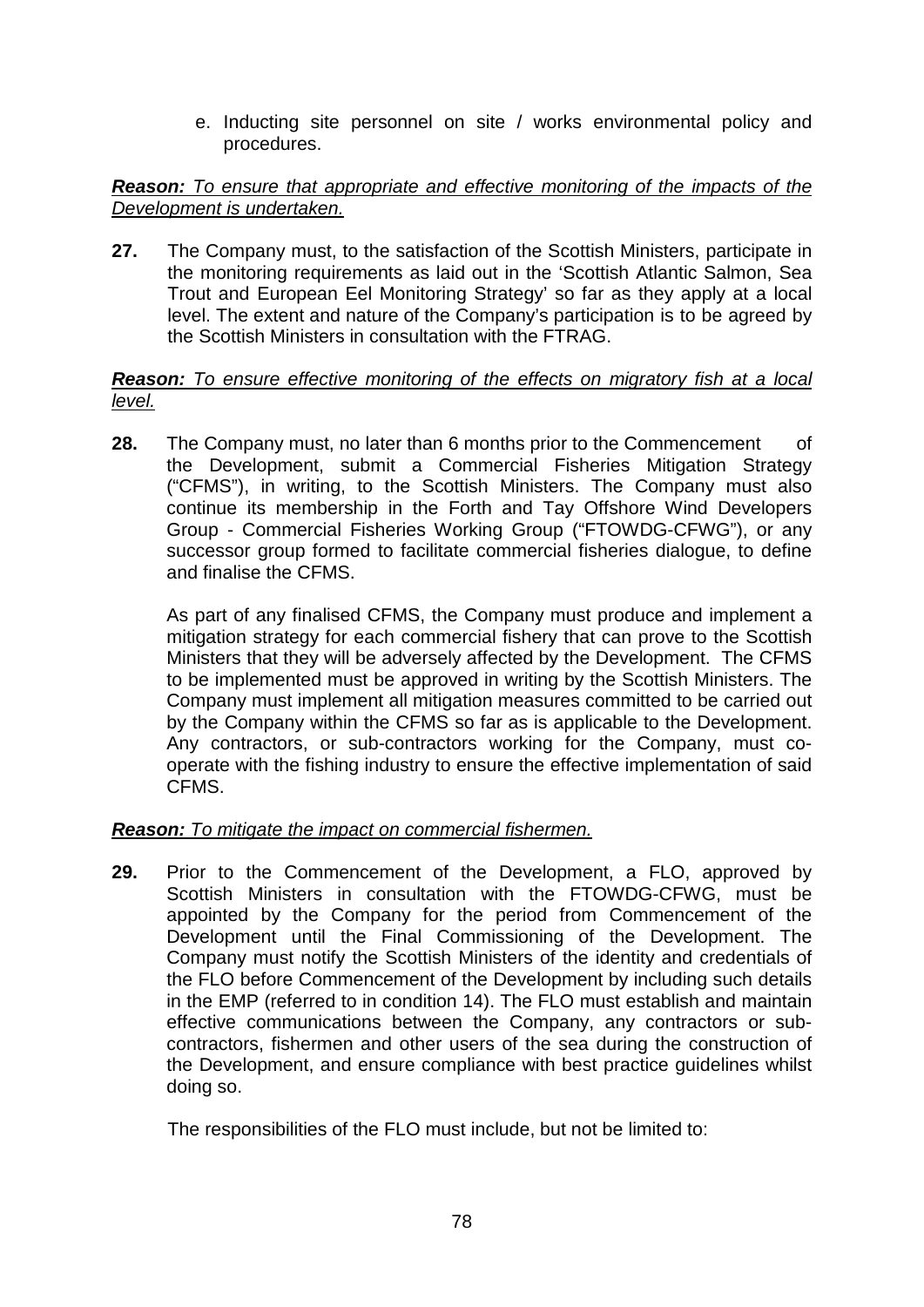- a. Establishing and maintaining effective communications between the Company, any contractors or sub-contractors, fishermen and other users of the sea concerning the overall project and any amendments to the CMS and site environmental procedures;
- b. Provision of information relating to the safe operation of fishing activity on the site of the Development; and
- c. Ensuring that information is made available and circulated in a timely manner to minimise interference with fishing operations and other users of the sea.

# *Reason: To mitigate the impact on commercial fishermen.*

**30.** The Company must, no later than 6 months prior to the Commencement of the Development, submit a Marine Archaeology Reporting Protocol which sets out what the Company must do on discovering any marine archaeology during the construction, operation, maintenance and monitoring of the Development, in writing, to the Scottish Ministers for their written approval. Such approval may be given only following consultation by the Scottish Ministers with any such advisors as may be required at the discretion of the Scottish Ministers. The Reporting Protocol must be implemented in full, at all times, by the Company.

#### *Reason: To ensure any discovery of archaeological interest is properly and correctly reported.*

**31.** The Company must, prior to the submission of the DS to the Scottish Ministers, submit an optimal design of the Development, in writing, to the Scottish Ministers for their written approval. Such approval may only be granted following consultation with SNH and the JNCC, and any such other advisors or organisations as may be required at the discretion of the Scottish Ministers. The optimal design of the Development must be undertaken using the Centre for Ecology and Hydrography ("CEH") displacement model to minimise the barrier and displacement effects on kittiwake. The optimal design of the Development must demonstrate a reduction to the negative effect on adult survival of kittiwakes from Forth Islands SPA by 0.2%. The Development must, at all times, be constructed and operated in accordance with the approved optimal design.

*Reason: To ensure there is no adverse effect on the integrity of the Forth Islands SPA in relation to kittiwakes.*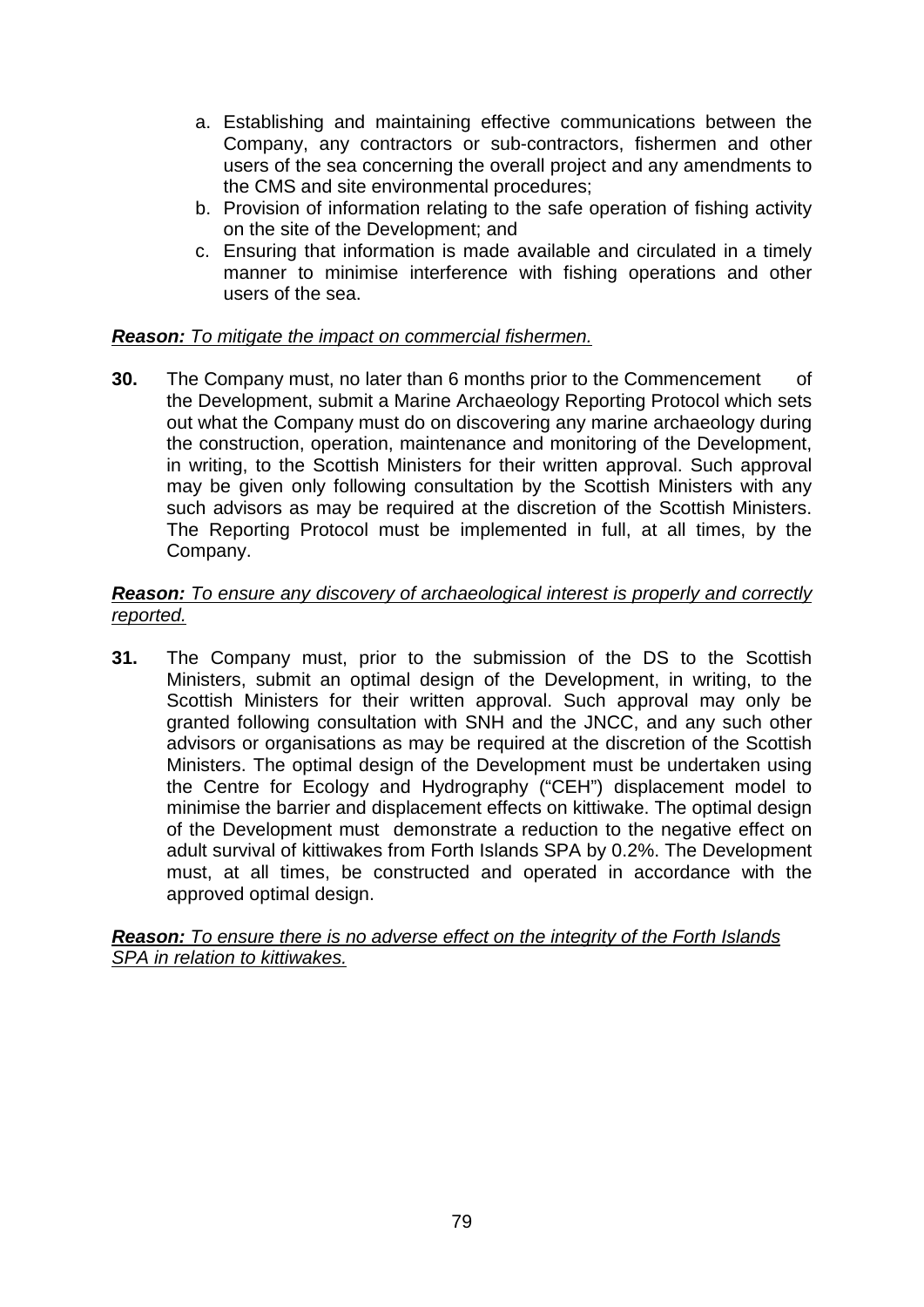# **ANNEX 3**

# **DEFINITIONS AND GLOSSARY OF TERMS**

In this decision letter and in Annex 1 and 2:

"AA" means Appropriate Assessment;

"AD" means Air Defence;

"the Application" means the Application letters and Environmental Statement submitted to the Scottish Ministers, by the Company on 13 July 2012 and Supplementary Environmental Information Statement submitted to the Scottish Ministers by the Company on 15 April 2013 for consent under Section 36 of the Electricity Act for the construction and operation of Neart na Gaoithe Offshore Wind Farm in the Firth of Forth with a maximum generating capacity of 450 megawatts and the Section 36 Consent Variation: Supporting Environmental Information submitted to the Scottish Ministers, by the Company under Section 36C of the Electricity Act on  $16<sup>th</sup>$  July 2015;

"ATC" means Air Traffic Control;

"ATC Scheme" means Air Traffic Control Radar Mitigation Scheme. A detailed Scheme to mitigate the adverse impacts of the Development on the air traffic control radar at RAF Leuchars and the air surveillance and control operations of the Defence Infrastructure Organisation (Ministry of Defence). The Scheme will set out the appropriate measures to be implemented to that end;

"BT" means British Telecom;

"CEH displacement model" means Centre for Ecology and Hydrography time and [energy expenditure model](http://www.scotland.gov.uk/Topics/marine/marineenergy/Research/SB7/FinalReport) to investigate the potential displacement / barrier effects on seabird species that could arise from the proposed wind farms;

"Commencement of the Development" means the date on which the first vessel arrives on Site to begin construction;

"Commissioning of the first WTG" means the date on which the first wind turbine generator forming the Development has supplied electricity on a commercial basis to the National Grid;

"the Company" means Neart na Gaoithe Offshore Wind Limited, Company Registration No. SC356223; and having its registered office at C/O Shepherd and Wedderburn, 191 West George Street, Glasgow, G2 2LB for the Neart na Gaoithe Offshore Wind Farm in the Firth of Forth;

"the Development" means the Neart na Gaoithe Offshore Wind Limited electricity generating station in the Firth of Forth, as described in **Annex 1** of this letter;

"ECoW" means Ecological Clerk of Works;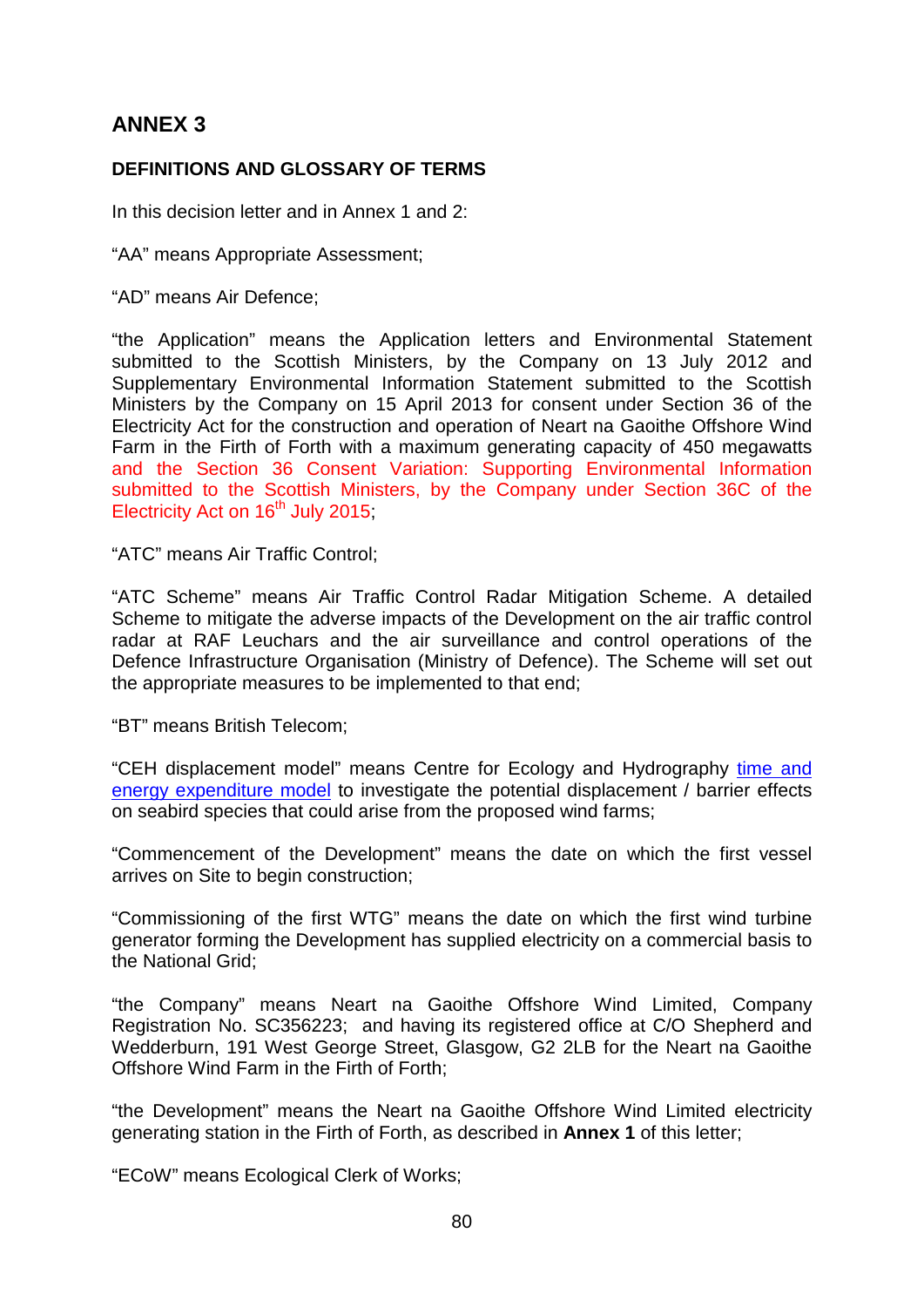"EIA" means Environmental Impact Assessment;

"EMF" means electromagnetic fields;

"EPS" means European Protected Species;

"ES" means the Environmental Statement submitted to the Scottish Ministers by the Company on 13 July 2012 as part of the Application defined above;

"EU" means European Union;

"Final Commissioning of the Development" means the date on which all wind turbine generators forming the Development have supplied electricity on a commercial basis to the National Grid, or such earlier date as the Scottish Ministers deem the Development to be complete;

"FLO" means Fisheries Liaison Officer;

"FTOWDG–CFWG" means Forth and Tay Offshore Wind Developers Group – Commercial Fisheries Working Group. A group formed, and set up, to develop the Commercial Fisheries Mitigation Strategy, and as a forum to facilitate on-going dialogue with the commercial fishing industry;

"FTRAG" means the Forth and Tay Regional Advisory Group. A group yet to be formed, responsible for overseeing monitoring and mitigation on a regional scale, set up by the Scottish Ministers;

"GIS" means Geographic Information System;

"GVA" means Gross Value Added, a measure of contribution to the economy of each individual producer, industry or sector in the United Kingdom;

"GW" means gigawatt;

"HAT" means Highest Astronomical Tide;

"HRA" means Habitats Regulations Appraisal;

"IALA Recommendation O-139" means the International Association of Marine Aids to Navigation and Lighthouse Authorities Recommendation O-139 On the Marking of Man Made Offshore Structures;

"JRC" means Joint Radio Company;

"Marine Guidance Note 371" means the maritime and Coastguard Agency Marine Guidance Note 371 Offshore Renewable Energy Installations (OREI's) – Guidance on UK Navigational Practice, Safety and Emergency Response Issues;

"MW" means megawatt.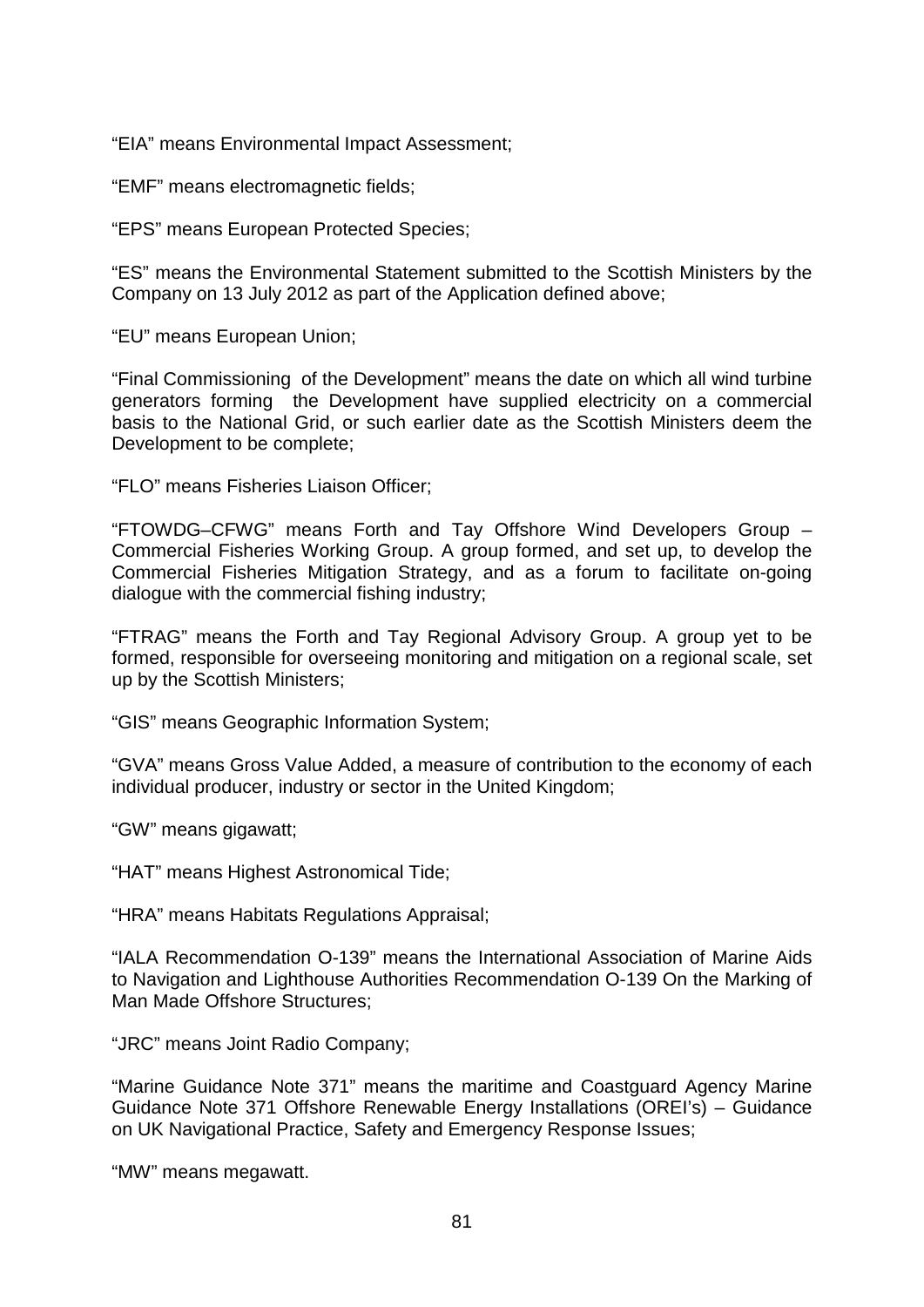"nm" means nautical miles;

"NRA" means Navigational Risk Assessment;

"PAR" means Precision Approach Radar;

"The Plan" means Blue Seas Green Energy – A Sectorial Marine Plan for Offshore Wind in Scottish Territorial Waters.

"the Planning Authorities" means Fife Council, East Lothian Council, Angus Council, Scottish Borders Council and Dundee Council;'

"Planning Authority" means East Lothian Council;

"PLI" means Public Local Inquiry;

"SAC" means Special Area of Conservation;

"Scottish Atlantic Salmon, Sea Trout and European Eel Monitoring Strategy" means a strategy that will be formulated from the MSS Report 05/13 – 'The Scope of Research Requirements for Atlantic Salmon, Sea Trout and European Eel in the Context of Offshore Renewables' to monitor migratory fish at a strategic level;

"Scottish marine area" has the meaning given in Section 322 in the Marine and Coastal Access Act 2009 (as amended);

"SEA" means Strategic Environmental Assessment;

"SEIS" means the Supplementary Environmental Information Statement submitted to the Scottish Ministers by the Company on 7 June 2013 as part of the Application as defined above;

"the Site" means the area outlined in red in **Figure 1**, attached to this consent at **Annex 1**;

"SPA" means Special Protection Area;

"SSMEG" means Strategic Scottish Marine Environment Group. A group yet to be formed, responsible for overseeing monitoring and mitigation on a National scale, set up by the Scottish Ministers;

"WGS84" means the World Geodetic System 1984; and

"WTG" means wind turbine generator.

#### Organisations and Companies

"10MAU" means 10 Metre and Under Association;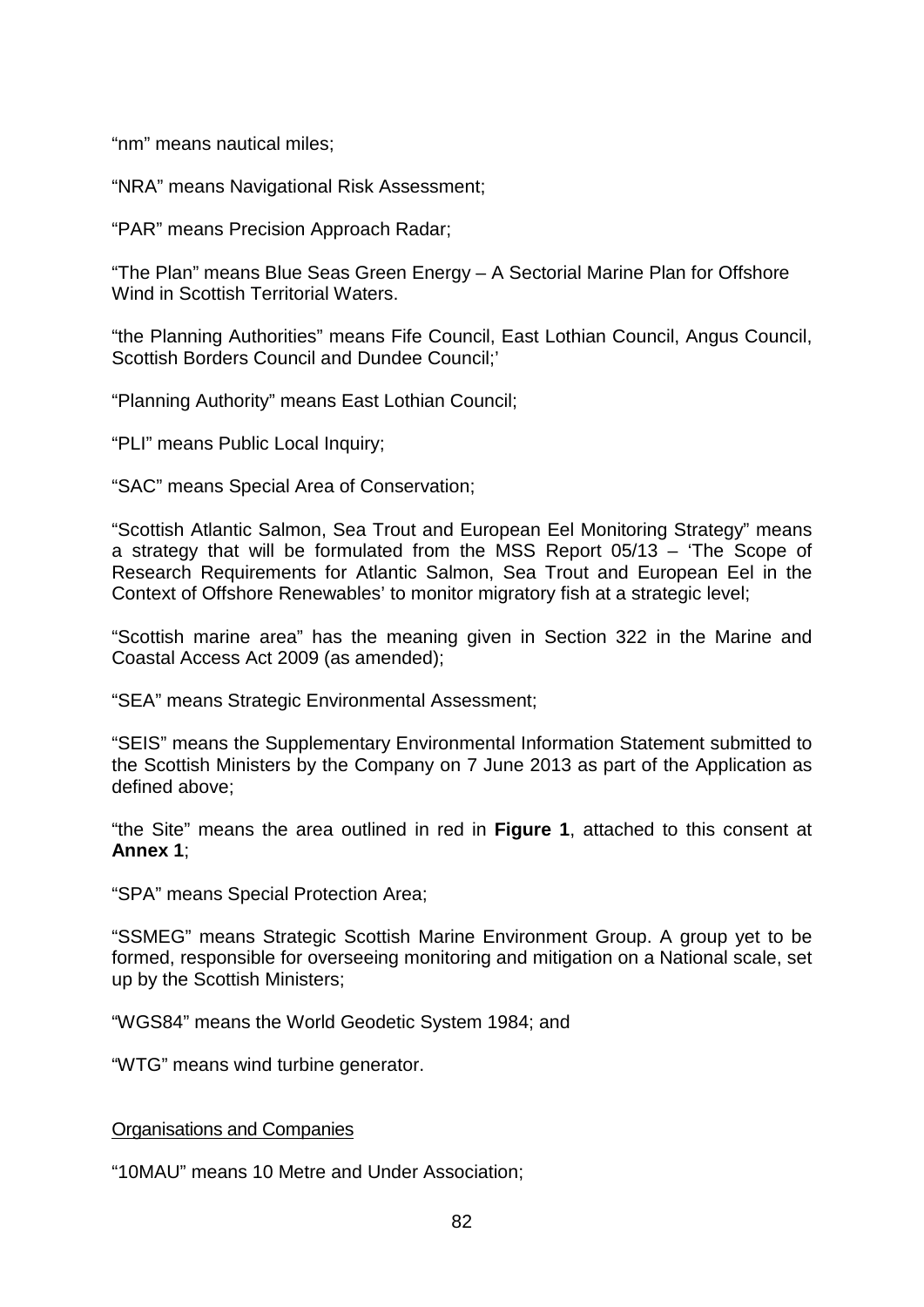"AC" means Angus Council;

"ASFB" means The Association of Salmon Fishery Boards;

"CAA" means The Civil Aviation Authority;

"CEC" means The Crown Estate Commissioners;

"CoS" means The Chamber of Shipping;

"DCC" means Dundee City Council;

"DECC" means Department of Energy and Climate Change;

"DIO" means The Defence Infrastructure Organisation (Ministry of Defence);

"ECIFG" means East Coast Inshore Fisheries Group (Previously as South East Inshore Fishery Group in this document);

"EDSFB" means Esk District Salmon Fishery Board;

"ELC" means East Lothian Council, the Planning Authority for the onshore works;

"FC" means Fife Council, the nearest onshore Planning Authority;

"FFPO" means Fife Fish Producers Organisation;

"FMA" means Fishermen's Mutual Association (Pittenweem) Ltd.;

"FFLH" means Firth of Forth Lobster Hatchery;

"IALA" means International Association of Marine Aids to Navigation and Lighthouse Authorities;

"ICOL" means Inch Cape Offshore Limited;

"JNCC" means The Joint Nature Conservation Committee;

"MCA" means The Maritime and Coastguard Agency;

"MOD" means Ministry of Defence;

"MMO" means Marine Management Organisation;

"MS-LOT" means Marine Scotland Licensing Operations Team;

"MSS" means Marine Scotland Science;

"NATS" means National Air Traffic Service;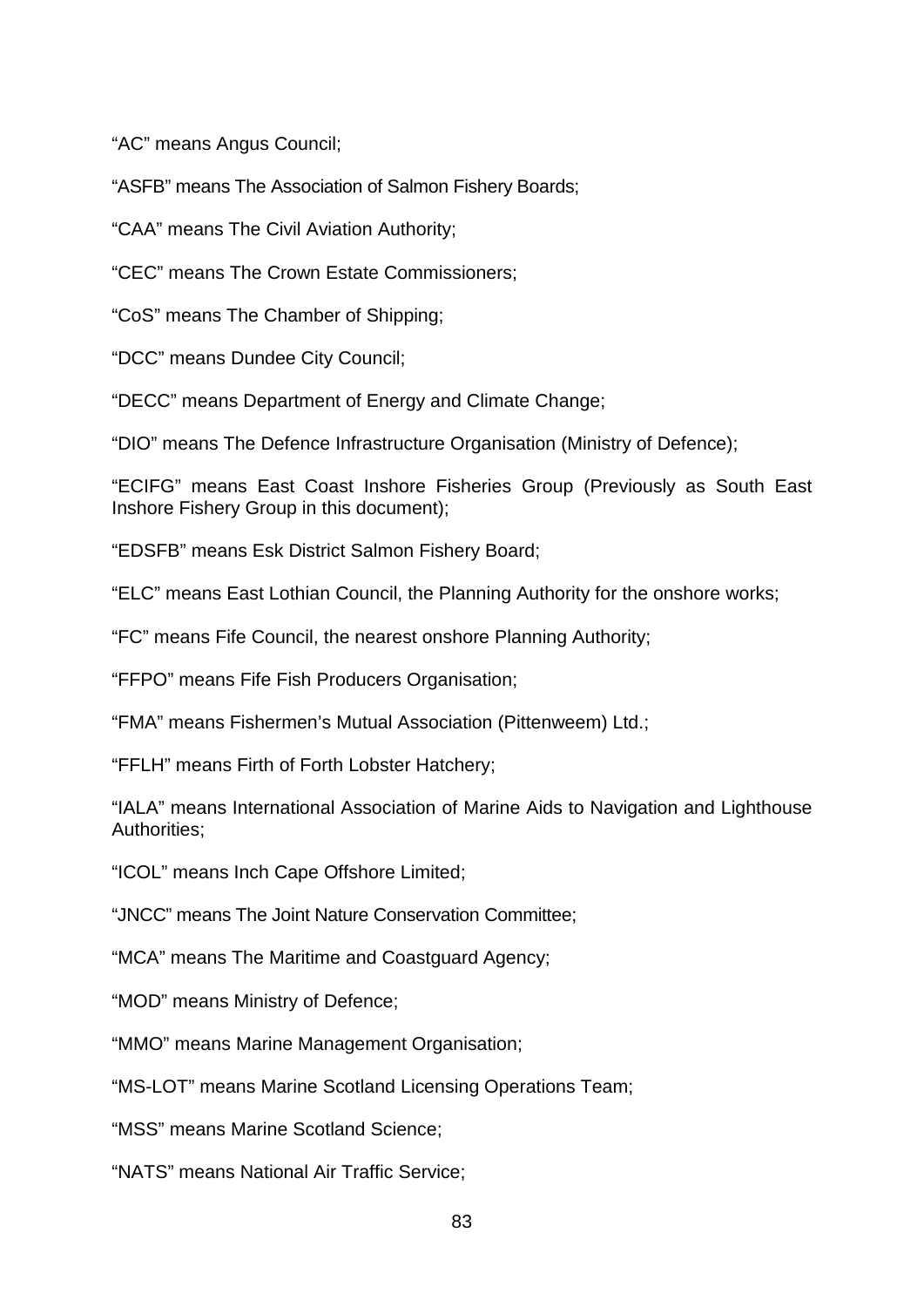"NLB" means The Northern Lighthouse Board;

"NREAP" means UK Government's National Renewable Energy Action Plan;

"RSPB Scotland" means The Royal Society for the Protection of Birds Scotland;

"RYA Scotland" means Royal Yachting Association Scotland;

"SAWEL" means Seagreen Alpha Wind Energy Limited;

"SAS" means Surfers Against Sewage;

"SBC" means Scottish Borders Council;

"SBWEL" means Seagreen Bravo Wind Energy Limited;

"SCA" means the Scottish Canoe Association;

"SEIFG" means South East Inshore Fisheries Group (latterly referred as East Coast Inshore Fisheries Group in this document);

"SEPA" means The Scottish Environment Protection Agency;

"SFF" means The Scottish Fishermen's Federation;

"SMRU" means Sea Mammal Research Unit;

"SNH" means Scottish Natural Heritage;

"TCE" means The Crown Estate;

"TDSFB" means Tay District Salmon Fishery Board;

"UNECE" means United Nations Economic Commission for Europe;

"UKHO" means United Kingdom Hydrographic Office; and

"WDC" means Whale and Dolphin Conservation;

Plans, Programmes and Statements

"CaP" means Cable Plan;

"CFMS" means Commercial Fisheries Mitigation Strategy;

"CMS" means Construction Method Statement;

"CoP" means Construction Programme;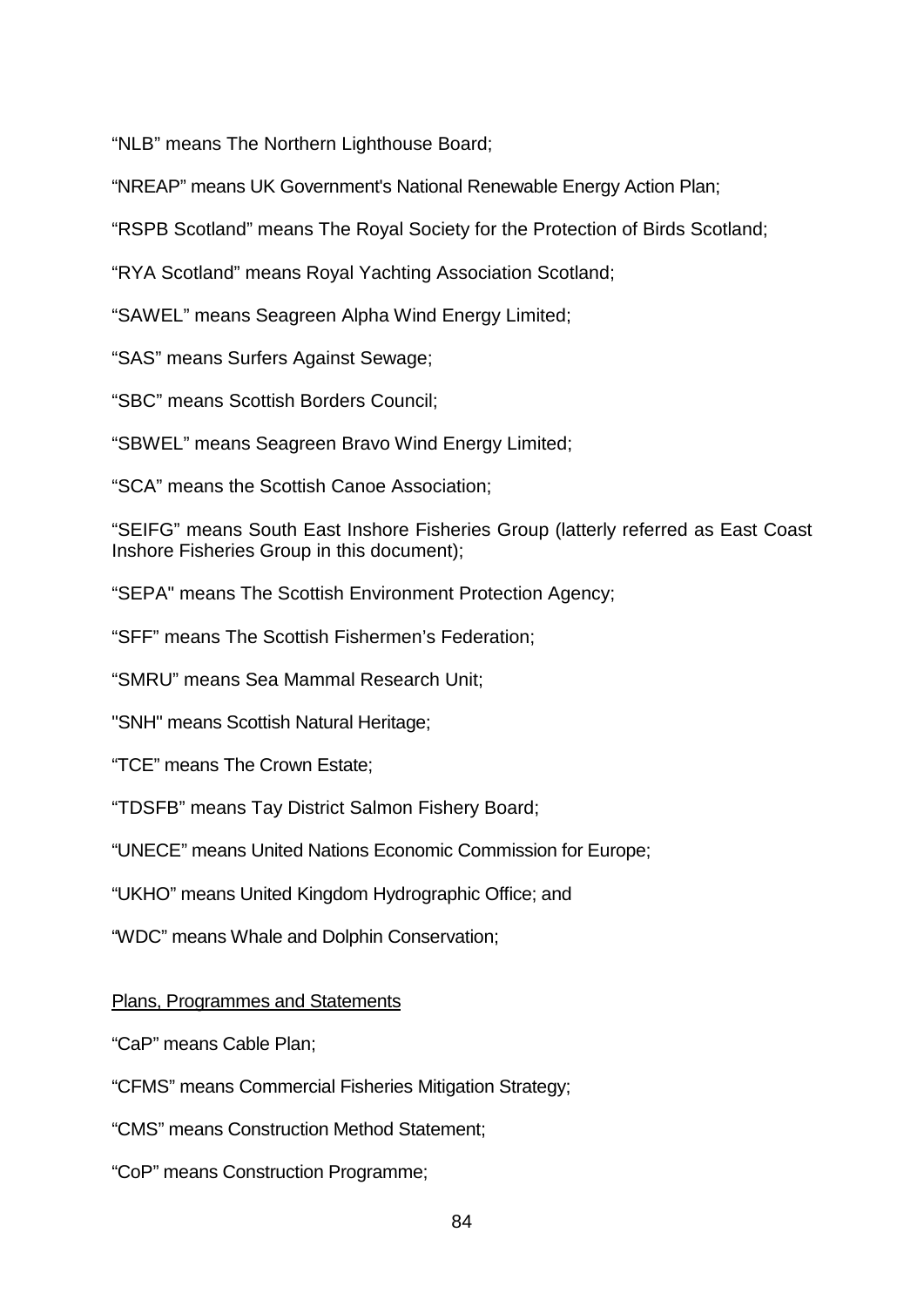"DIO Scheme" means Air Traffic Control Radar Mitigation Scheme;

"DS" means Design Statement;

"DSLP" means Development Specification and Layout Plan;

"EMP" means Environmental Management Plan;

"LMP" means Lighting and Marking Plan;

"MMMP" means Marine Mammal Monitoring Programme;

"NPF2" means Scotland's National Planning Framework 2;

"NPF3" means Scotland's National Planning Framework 3;

"NSP" means Navigational Safety Plan;

"OMP" means Operation and Maintenance Programme;

"PEMP" means Project Environmental Monitoring Programme;

"PS" means Piling Strategy;

"the Statement" means The UK Marine Policy Statement 2011;

"TTP" means Traffic and Transportation Plan; and

"VMP" means Vessel Management Plan.

#### **Legislation**

"Wild Birds Directive" means Council Directive 79/409/EEC of 2<sup>nd</sup> April 1979 on the conservation of wild birds, as amended and as codified by Directive 2009/147/EC of the European Parliament and of the Council of  $30<sup>th</sup>$  November 2009:

"the Electricity Act" means the Electricity Act 1989 (as amended);

"the 1990 Regulations" means the Electricity (Applications for Consent) Regulations 1990 (as amended);

"Habitats Directive" means Council Directive 92/43/EEC of 21st May 1992 on the conservation of natural habitats and wild fauna and flora (as amended);

"the Habitats Regulations" means the Conservation (Natural Habitats, & c.) Regulations 1994 (as amended) and the Offshore Marine Conservation (Natural Habitats, & c.) Regulations 2007 (as amended);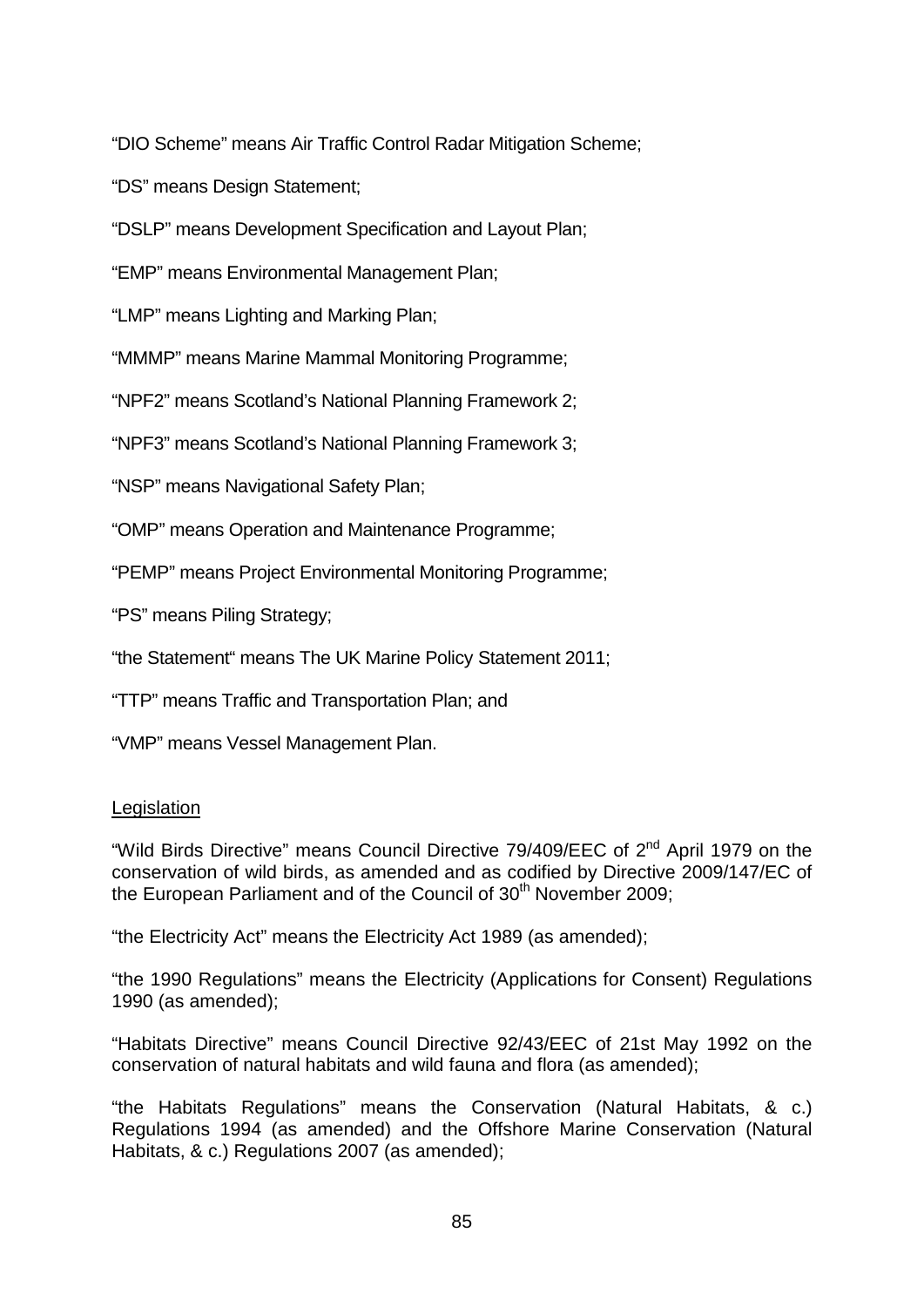"the 1994 Regulations" means the Conservation (Natural Habitats, & c.) Regulations 1994 (as amended);

"the 2000 Regulations" means the Electricity Works (Environmental Impact Assessment) (Scotland) Regulations 2000 (as amended);

"the 2007 Regulations" means the Offshore Marine Conservation (Natural Habitats, & c.) Regulations 2007 (as amended);

"the 2009 Act" means Marine and Coastal Access Act 2009 (as amended); and

"the 2010 Act" means Marine (Scotland) Act 2010.

**JAMES McKIE** LEADER, LICENSING OPERATIONS TEAM A member of the staff of the Scottish Ministers